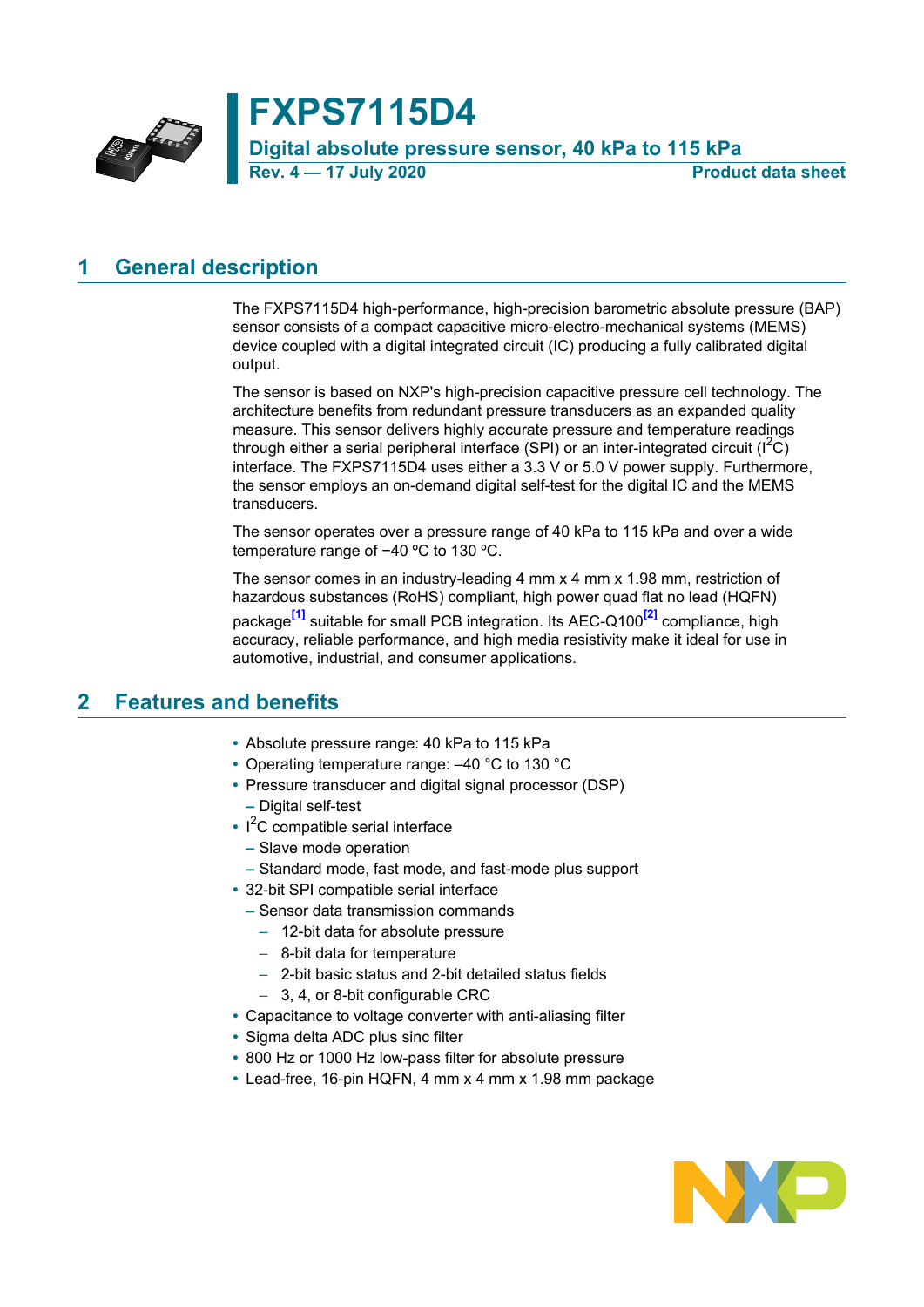**Digital absolute pressure sensor, 40 kPa to 115 kPa**

### **3 Applications**

### **3.1 Automotive**

- **•** Engine management digital BAP
- **•** Small engine control

### **3.2 Industrial**

- **•** Compressed air
- **•** Manufacturing line control
- **•** Gas metering
- **•** Weather stations

### **3.3 Medical/Consumer**

- **•** Blood pressure monitor
- **•** Medicine dispensing systems
- **•** White goods

## **4 Ordering information**

#### **Table 1. Ordering information**

| <b>Type number</b>         | Package     |                                                                                                                                     |                |  |  |  |  |  |  |
|----------------------------|-------------|-------------------------------------------------------------------------------------------------------------------------------------|----------------|--|--|--|--|--|--|
|                            | <b>Name</b> | <b>Description</b>                                                                                                                  | <b>Version</b> |  |  |  |  |  |  |
| FXPS7115DI4<br>FXPS7115DS4 | HQFN16      | HQFN16, plastic, thermal enhanced quad flat pack; no leads; 16 terminals; 0.8 mm<br>pitch; 4 mm $\times$ 4 mm $\times$ 1.98 mm body | SOT1573-1      |  |  |  |  |  |  |

### **4.1 Ordering options**

#### **Table 2. Ordering options**

| <b>Device</b> | Range [kPa]       | <b>Packing</b> | <b>Interface</b> | Temperature range |
|---------------|-------------------|----------------|------------------|-------------------|
| FXPS7115DI4T1 | 40 kPa to 115 kPa | Tape and reel  | ١ć               | –40 °C to 130 °C  |
| FXPS7115DS4T1 | 40 kPa to 115 kPa | Tape and reel  | SPI              | –40 °C to 130 °C  |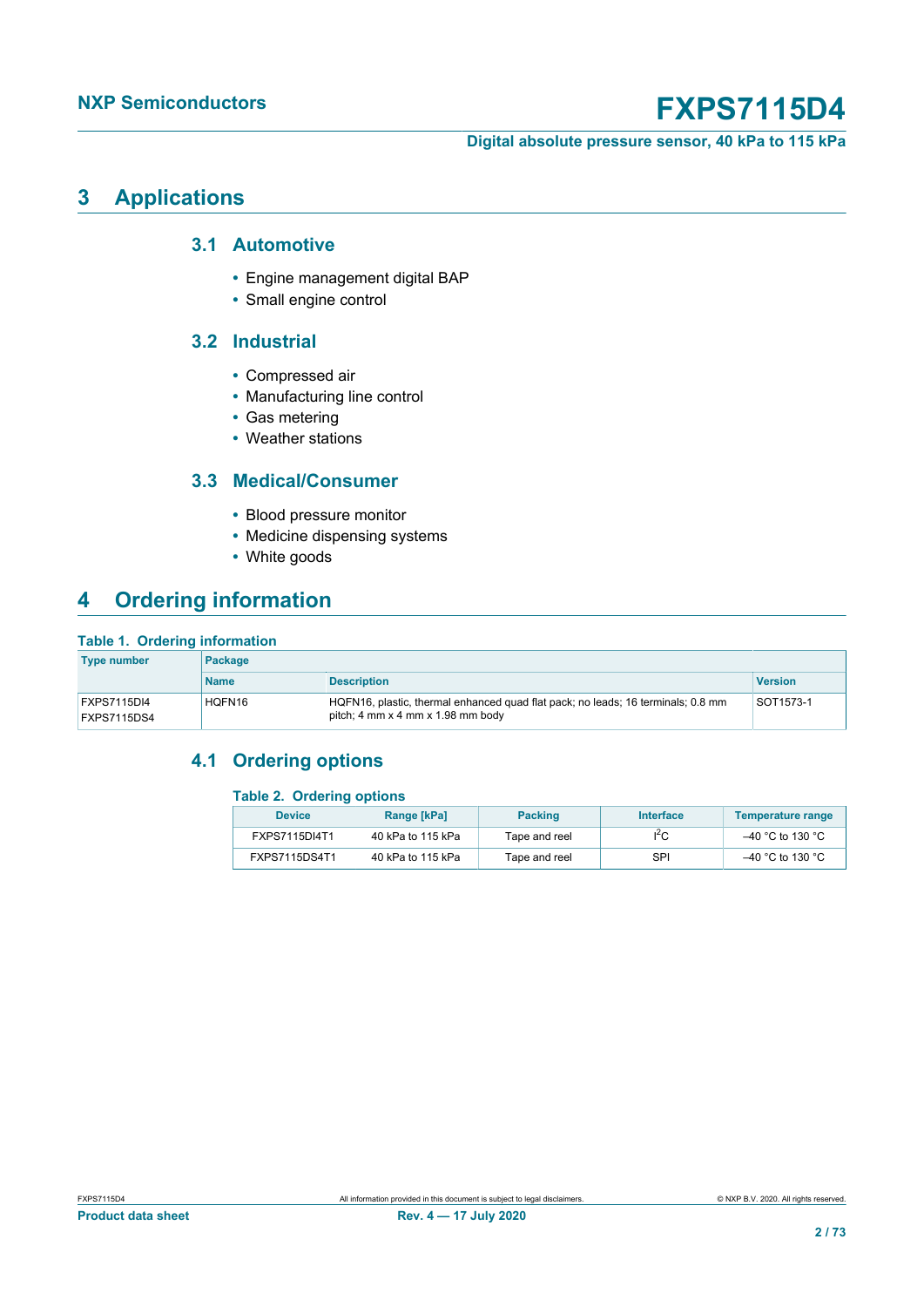**Digital absolute pressure sensor, 40 kPa to 115 kPa**

## **5 Block diagram**



## **6 Pinning information**



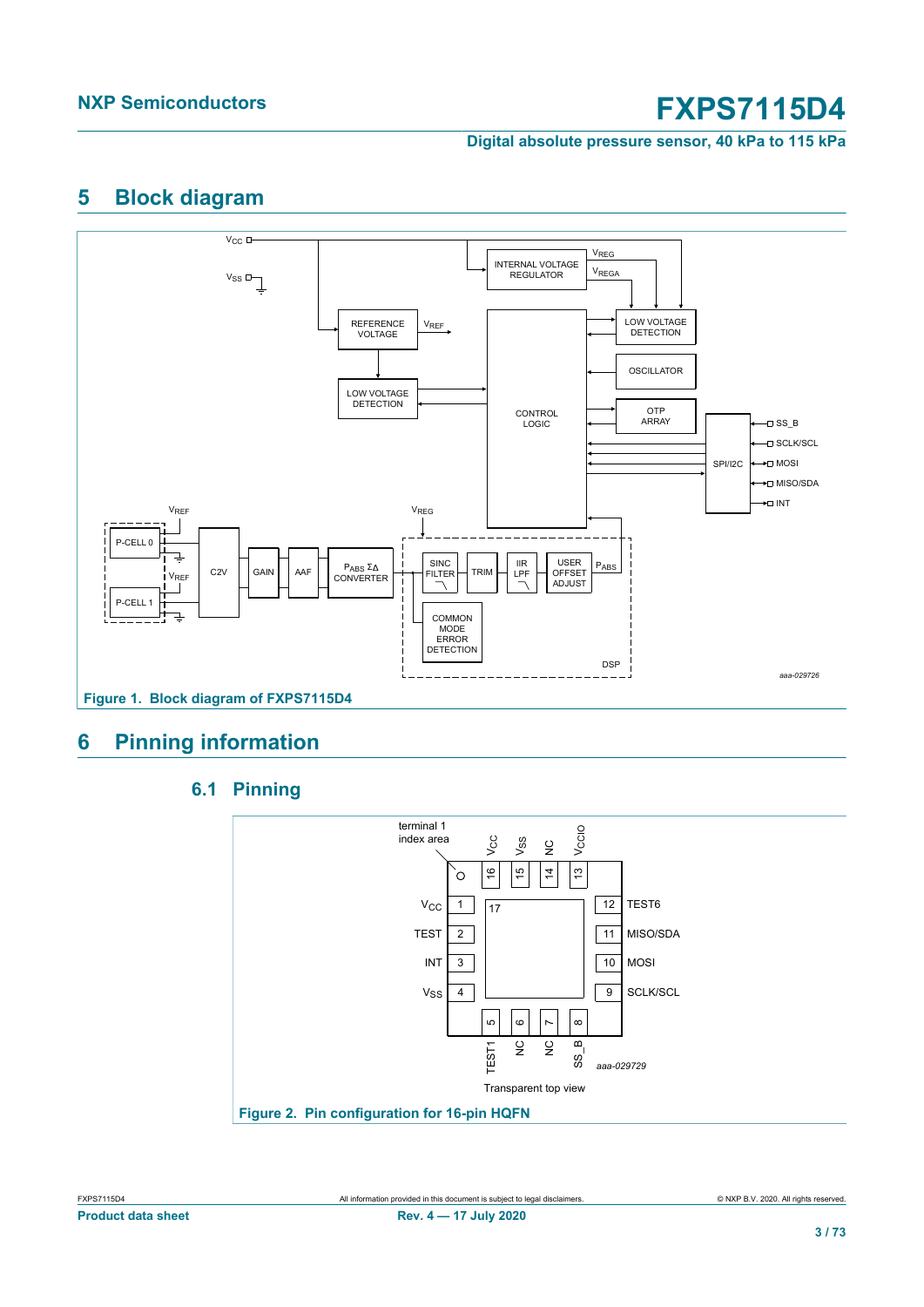### **Digital absolute pressure sensor, 40 kPa to 115 kPa**

### **6.2 Pin description**

| Pin      | Pin name        | <b>Description</b>                                                                                                                                                                                                                                                                            |
|----------|-----------------|-----------------------------------------------------------------------------------------------------------------------------------------------------------------------------------------------------------------------------------------------------------------------------------------------|
| 3        | INT             | Interrupt output<br>The output can be configured to be active low or active high. If unused, NXP<br>recommends pin 3 be unterminated. Optionally, pin 3 can be tied to $V_{SS}$ .                                                                                                             |
| 1, 16    | $V_{C}$         | Power supply                                                                                                                                                                                                                                                                                  |
| 4, 15    | $V_{SS}$        | Supply return (ground)                                                                                                                                                                                                                                                                        |
| 2, 5, 12 | <b>TESTx</b>    | Test pin<br>NXP recommends pins 2, 5, and 12 be unterminated. Optionally, these pins can<br>be tied to $V_{SS}$                                                                                                                                                                               |
| 6, 7, 14 | <b>NC</b>       | No connect                                                                                                                                                                                                                                                                                    |
| 8        | SS B            | Slave / Device select<br>In $I^2C$ mode, input pin 8 must be connected to $V_{CC}$ with an external pull-up<br>resistor, as shown in the application diagram.<br>In SPI mode, input pin 8 provides the slave select for the SPI port. An internal<br>pull-up device is connected to this pin. |
| 9        | <b>SCLK/SCL</b> | In $I^2C$ mode, input pin 9 provides the serial clock. This pin must be connected to<br>$V_{CC}$ with an external pull-up resistor, as shown in the application diagram.<br>In SPI mode, input pin 9 provides the serial clock. An internal pull-down device is<br>connected to this pin.     |
| 10       | <b>MOSI</b>     | SPI data in<br>In SPI mode, pin 10 functions as the serial data input to the SPI port. An internal<br>pull-down device is connected to this pin.                                                                                                                                              |
| 11       | MISO/SDA        | SPI/I <sup>2</sup> C data out<br>In I <sup>2</sup> C mode, pin 11 functions as the serial data input/output. Pin 11 must be<br>connected to $V_{CC}$ with an external pull-up resistor, as shown in the application<br>diagram.<br>In SPI mode, pin 11 functions as the serial data output.   |
| 13       | Vccio           | I/O supply<br>Pin 13 must be connected to $V_{CC}$ , the device supply.                                                                                                                                                                                                                       |
| 17       | PAD             | Die attach pad<br>Pin 17 is the die attach flag, and must be connected to $V_{SS}$ .                                                                                                                                                                                                          |

## **Table 3. Pin description**

## **7 Functional description**

### **7.1 Voltage regulators**

<span id="page-3-0"></span>The device derives its internal supply voltage from the  $V_{CC}$  and  $V_{SS}$  pins. An external filter capacitor is required for  $V_{CC}$ , as shown in [Figure 25](#page-59-0) and [Figure 26](#page-60-0).

A reference generator provides a reference voltage for the ΣΔ converter.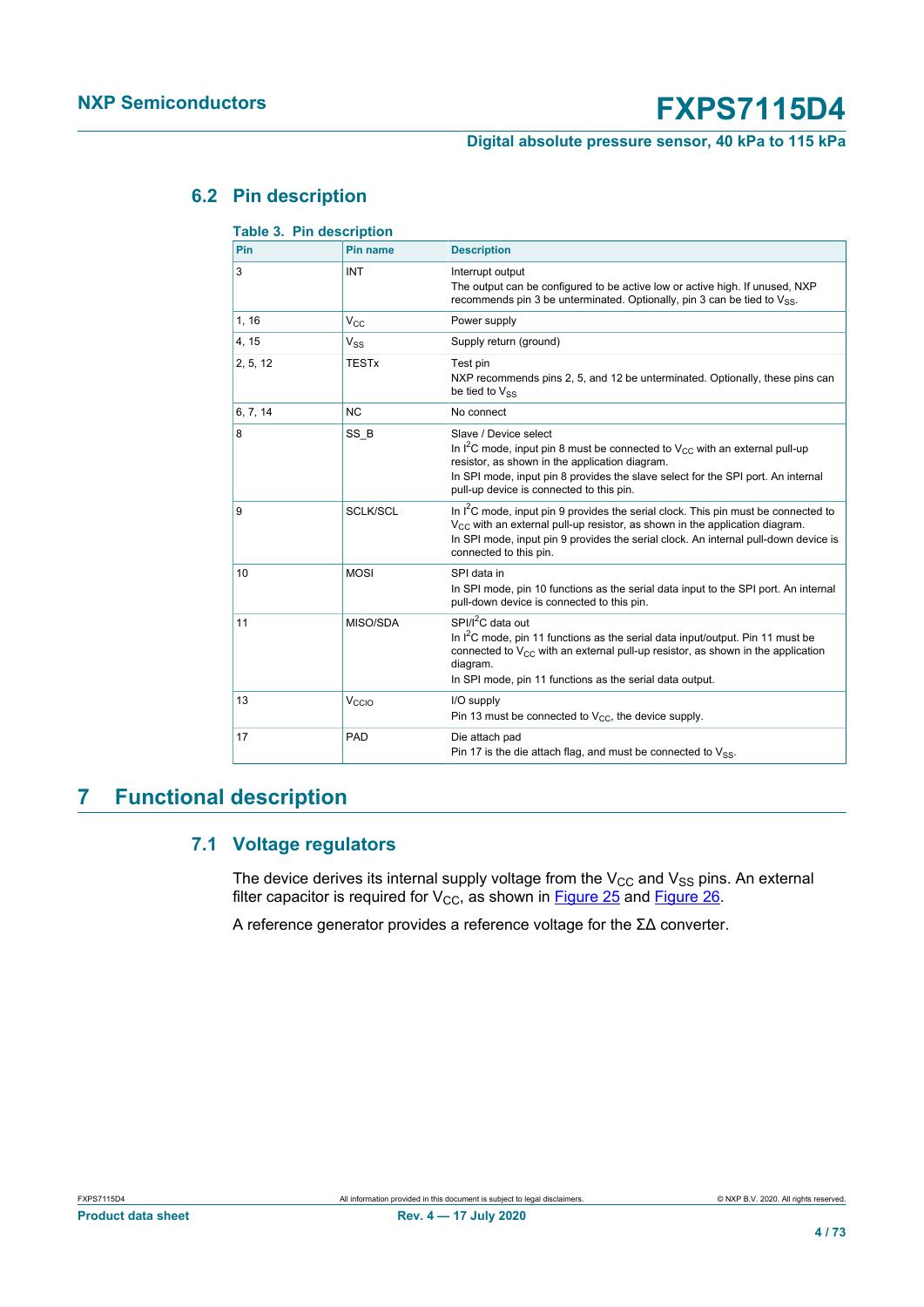#### **Digital absolute pressure sensor, 40 kPa to 115 kPa**



### **7.1.1 VCC, VREG, VREGA, undervoltage monitor**

A circuit is incorporated to monitor the  $V_{CC}$  supply voltage and the internally regulated voltages  $V_{REG}$  and  $V_{REGA}$ . If any of the voltages fall below the specified undervoltage thresholds in  $\overline{\text{Table 104}}$ , SPI and  $\overline{\text{1}^2}$ C transactions are terminated. Once the supply returns above the threshold, the device resumes responses.

### **7.2 Internal oscillator**

The device includes a factory trimmed oscillator.

### **7.3 Pressure sensor signal path**

### **7.3.1 Self-test functions**

The device includes analog and digital self-test functions to verify the functionality of the transducer and the signal chain. The self-test functions are selected by writing to the ST\_CTRL[3:0] bits in the DSP\_CFG\_U1 register. The ST\_CTRL bits select the desired self-test connection.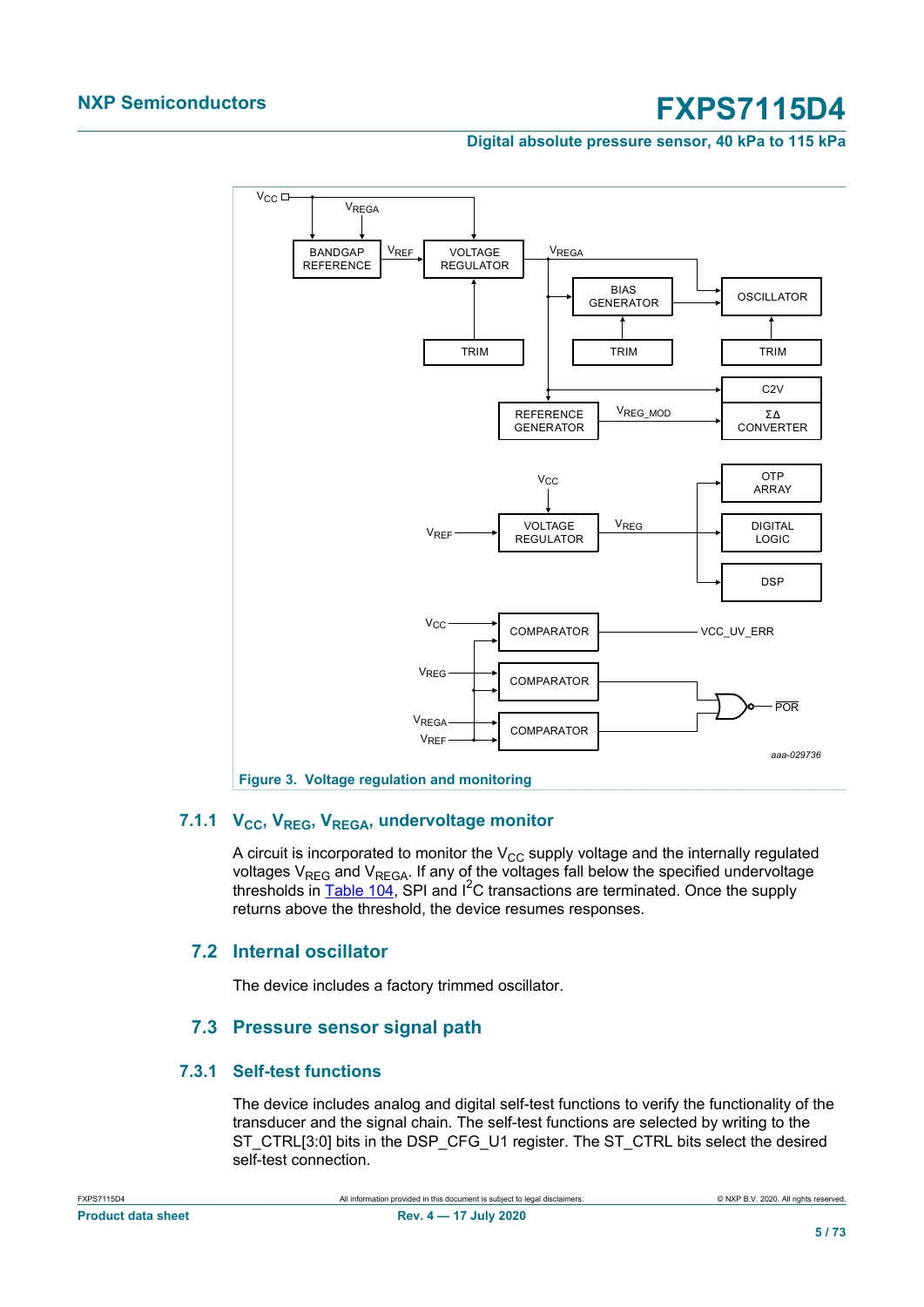#### **Digital absolute pressure sensor, 40 kPa to 115 kPa**

Once the ENDINIT bit is set, the ST\_CTRL bits are forced to '0000'. Future writes to the ST\_CTRL bits are disabled until a device reset.

#### **7.3.1.1 P**<sub>ABS</sub> common mode verification

When the  $P_{ARS}$  common mode self-test is selected, the ST\_ACTIVE bit is set, the ST\_ERROR is cleared, and the device begins an internal measurement of the common mode signal of the P-cells and compares the result against a predetermined limit. If the result exceeds the limit, the ST\_ERROR bit is set. The PABS common mode self-test repeats continuously every  $t_{ST}$  INIT when the ST\_CTRL bits are set to the specified value. Once the test is disabled, the ST\_ERROR bit updates with the final test result within  $t_{ST\;INIT}$  of disabling the test. The ST\_ACTIVE bit remains set until the final test result is reported. Figure  $\frac{4}{1}$  is an example of a user-controlled self-test procedure.

<span id="page-5-0"></span>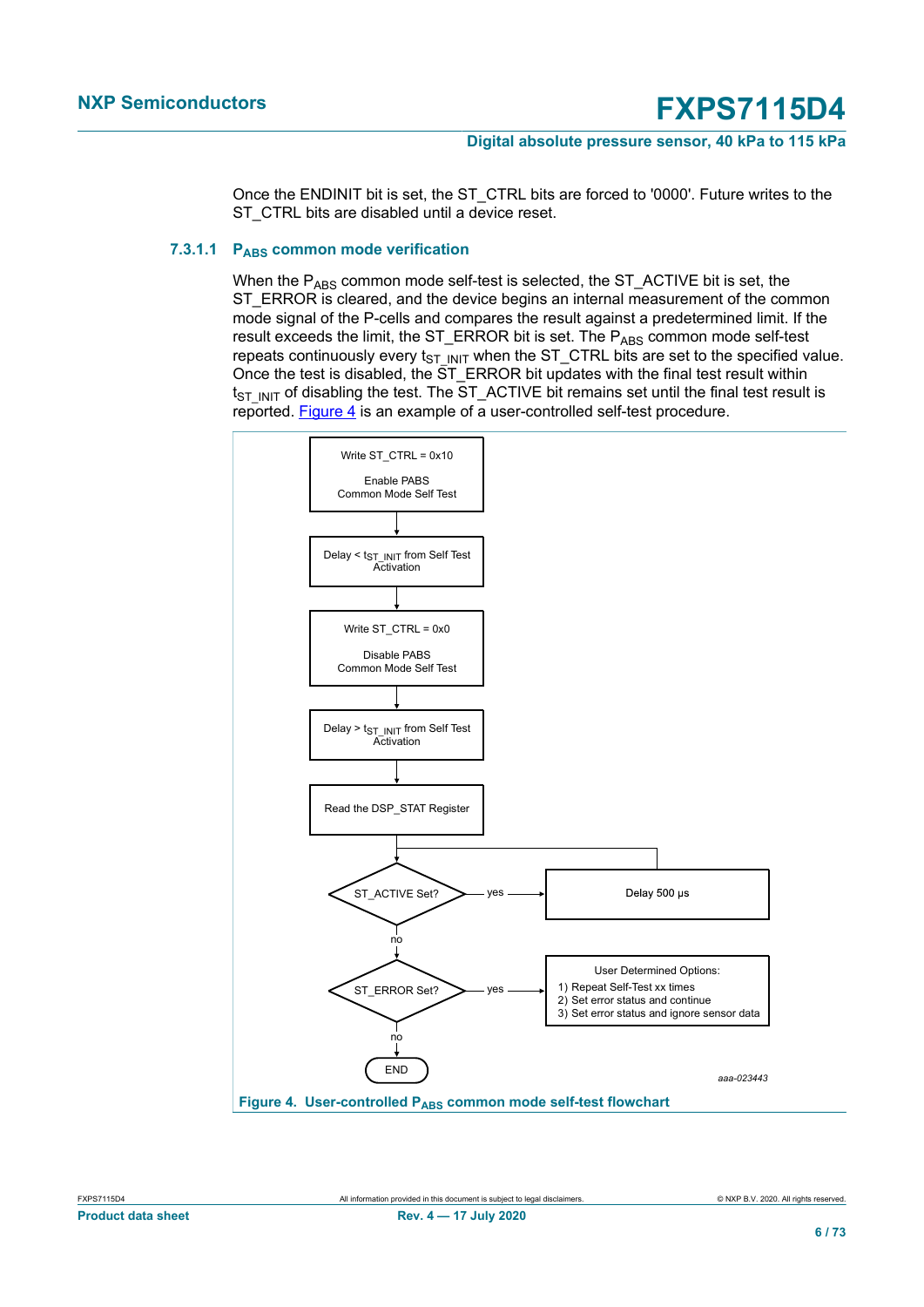#### **Digital absolute pressure sensor, 40 kPa to 115 kPa**

#### **7.3.1.2 Startup digital self-test verification**

Four unique fixed values can be forced at the output of the sinc filter by writing to the ST\_CTRL bits as shown in [Table 4](#page-6-0). The digital self-test values result in a constant value at the output of the signal chain. After a specified time period, the SNS\_DATAx register value can be verified against the specified values in the table below. The values listed below are for the  $P_{\text{ARS}}$  signal. When any of these self-test functions are selected, the ST\_ACTIVE bit is set. These signals can only be selected when the ENDINIT bit is not set.

#### <span id="page-6-0"></span>**Table 4. Self-test control register**

| ST_CTRL[3] | ST_CTRL[2] | ST_CTRL[1] | ST_CTRL[0] | <b>Function</b>      | <b>SNS_DATAx</b><br>register contents |
|------------|------------|------------|------------|----------------------|---------------------------------------|
|            |            |            |            | Digital self-test #1 | 8171h                                 |
|            |            |            |            | Digital self-test #2 | 6C95h                                 |
|            |            |            |            | Digital self-test #3 | 807Ah                                 |
|            |            |            |            | Digital self-test #4 | 78ACh                                 |

#### **7.3.1.3 Startup sense data fixed value verification**

Four unique fixed values can be forced to the SNS\_DATAX\_x registers by writing to the ST\_CTRL bits as shown in  $Table 5$ . When any of these values are selected, the ST\_ACTIVE bit is set. These signals can only be selected when the ENDINIT bit is not set.

#### <span id="page-6-1"></span>**Table 5. Self-test control bits for sense data fixed value verification**

| ST_CTRL[3] | ST_CTRL[2] | ST_CTRL[1]  | <b>ST CTRL[0]</b>                                            | <b>Function</b>                                  | <b>SNS DATAX</b><br>register<br>contents |
|------------|------------|-------------|--------------------------------------------------------------|--------------------------------------------------|------------------------------------------|
| $\Omega$   |            | $\mathbf 0$ | $\Omega$<br>DSP write to SNS DATAx<br>X registers inhibited. |                                                  | 0000h                                    |
| $\Omega$   |            | $\mathbf 0$ |                                                              | DSP write to SNS DATAx<br>X registers inhibited. | AAAAh                                    |
| $\Omega$   |            |             | $\Omega$                                                     | DSP write to SNS DATAx<br>X registers inhibited. | 5555h                                    |
| $\Omega$   |            |             |                                                              | DSP write to SNS DATAx<br>X registers inhibited. | FFFFh                                    |

### **7.3.2 ΣΔ converter**

A second order sigma delta modulator converts the voltage from the analog front end to a data stream that is input to the DSP. A simplified block diagram is shown in [Figure 5.](#page-7-0)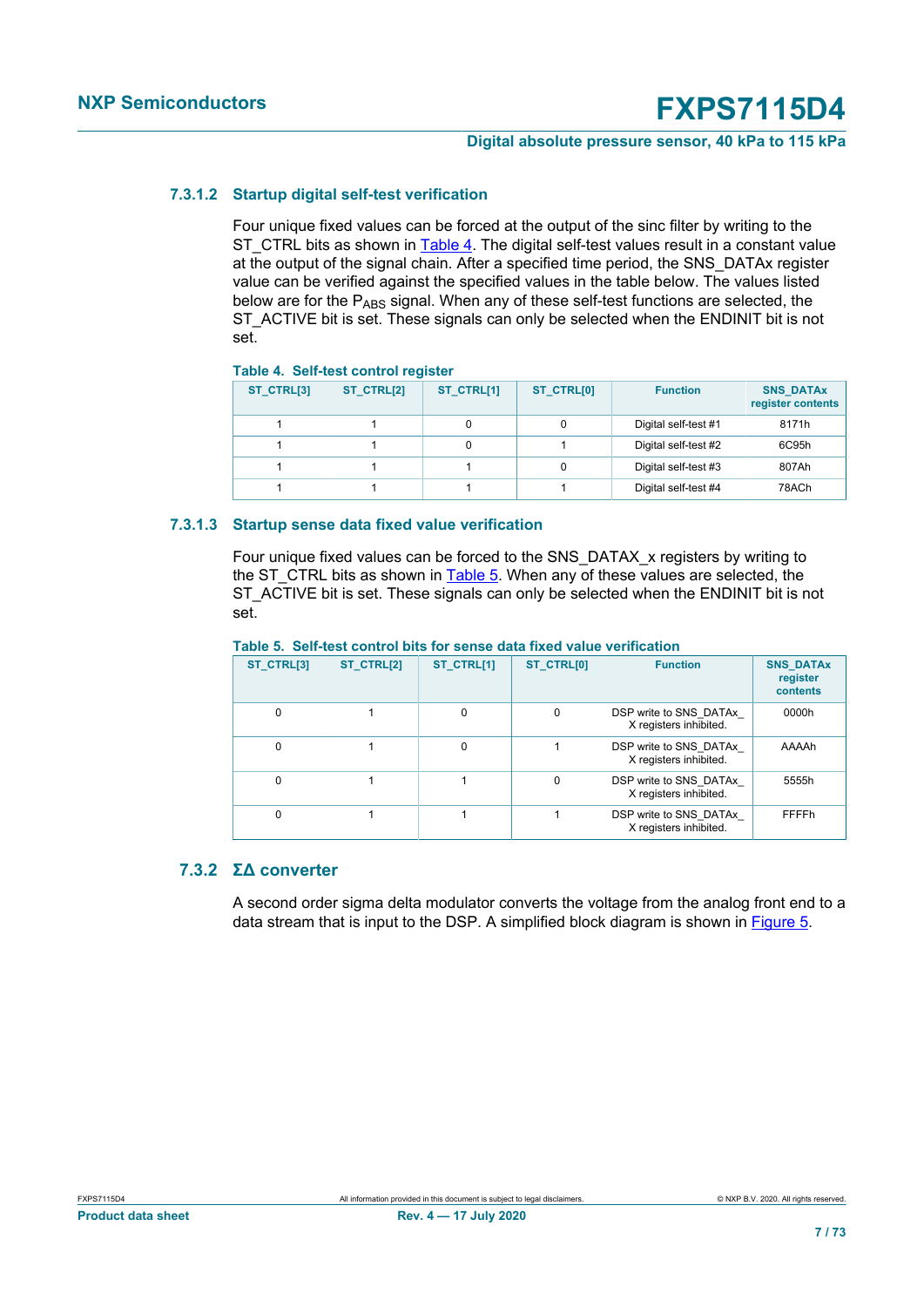#### **Digital absolute pressure sensor, 40 kPa to 115 kPa**

<span id="page-7-0"></span>

### **Figure 5. ΣΔ converter block diagram**

<span id="page-7-1"></span>The sigma delta modulator operates at a frequency of 1 MHz, with the transfer function in [Equation 1.](#page-7-1)

$$
H(Z) = \frac{\alpha_1}{Z^2} \tag{1}
$$

### **7.3.3 Digital signal processor (DSP)**

A DSP is used to perform signal filtering and compensation. A diagram illustrating the signal processing flow within the DSP is shown in [Figure 6.](#page-7-2)

<span id="page-7-2"></span>

#### **7.3.3.1 Decimation sinc filter**

In [Equation 2,](#page-7-3) the output of the  $\Sigma\Delta$  modulator is decimated and converted to a parallel value by two third-order sinc filters; the first with a decimation ratio of 24 and the second with a decimation ratio of 4.

<span id="page-7-3"></span>
$$
H(Z) = \left(\frac{1}{24^3}\right) \times \left(\frac{1 - Z^{-24}}{1 - Z^{-1}}\right)^3 \quad H(Z) = \left(\frac{1}{4^3}\right) \times \left(\frac{1 - Z^{-4}}{1 - Z^{-1}}\right)^3 \tag{2}
$$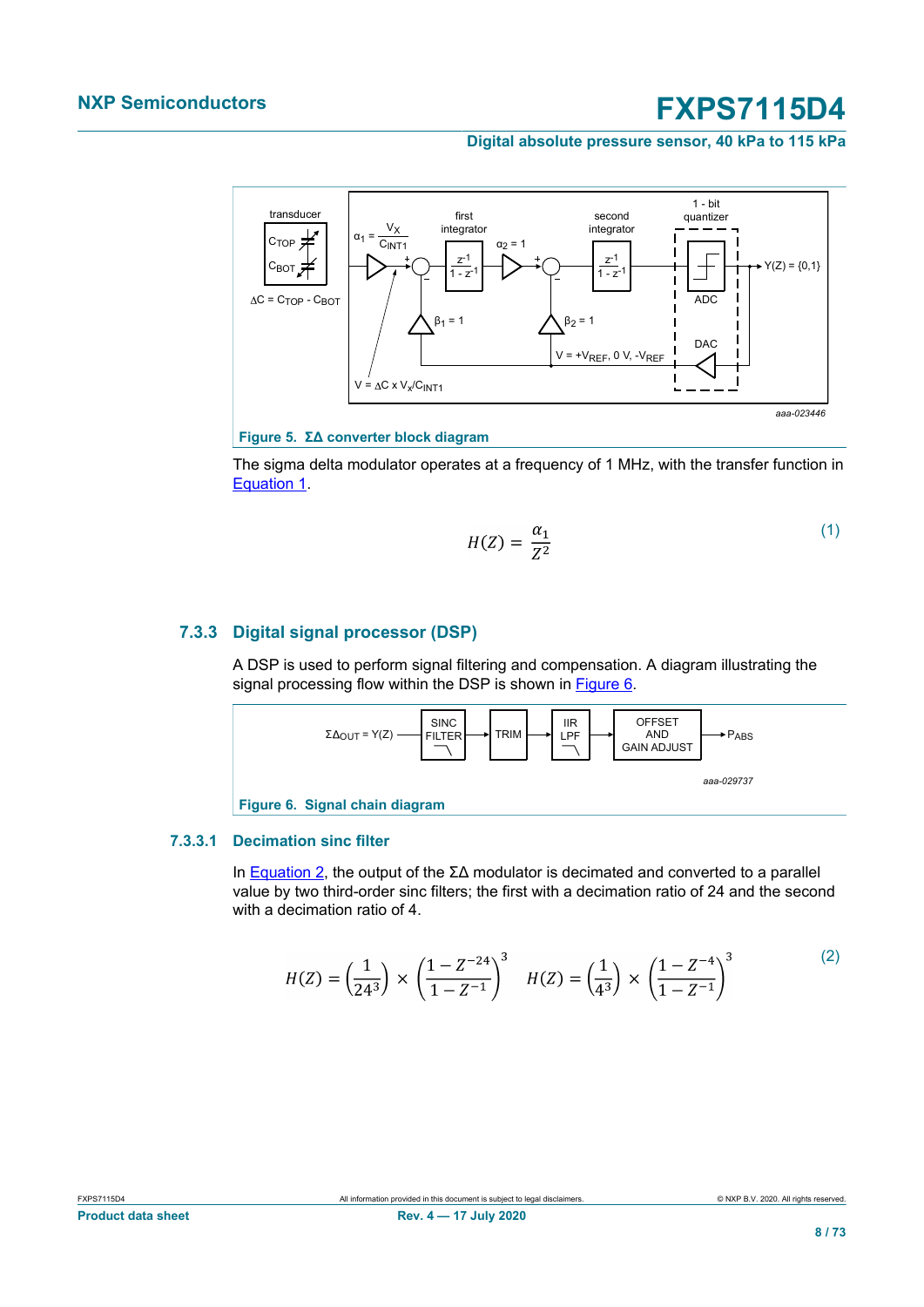#### **Digital absolute pressure sensor, 40 kPa to 115 kPa**



#### **7.3.3.2 Signal trim and compensation**

The device includes digital trim to compensate for sensor offset, sensitivity, and nonlinearity over temperature.

#### **7.3.3.3 Low-pass filter**

Data from the sinc filter is processed by an infinite impulse response (IIR) low-pass filter with the transfer function and coefficients shown in [Equation 3.](#page-8-0)

<span id="page-8-0"></span>
$$
H(Z) = a_0 \times \frac{(n_{11} \times z^0) + (n_{12} \times z^{-1}) + (n_{13} \times z^{-2})}{(d_{11} \times z^0) + (d_{12} \times z^{-1}) + (d_{13} \times z^{-2})} \times \frac{(n_{21} \times z^0) + (n_{22} \times z^{-1}) + (n_{23} \times z^{-2})}{(d_{21} \times z^0) + (d_{22} \times z^{-1}) + (d_{23} \times z^{-2})}
$$
(3)

| <b>Filter</b><br>number | Typical -3 dB<br>frequency | <b>Filter</b><br>order |          | <b>Filter coefficients (24 bit)</b> | <b>Group</b><br>delay (µs) | <b>Typical</b><br>attenuation @<br>1000 Hz (dB) |     |      |
|-------------------------|----------------------------|------------------------|----------|-------------------------------------|----------------------------|-------------------------------------------------|-----|------|
| 1                       | 800 Hz                     | $\overline{4}$         | $a_0$    | 0.088642612609670                   |                            |                                                 | 418 | 4.95 |
|                         |                            |                        | $n_{11}$ | 0.029638050039039                   | $d_{11}$                   |                                                 |     |      |
|                         |                            |                        | $n_{12}$ | 0.087543281056143                   | $d_{12}$                   | -1.422792640957290                              |     |      |
|                         |                            |                        | $n_{13}$ | 0.029695285913601                   | $d_{13}$                   | 0.511435253566960                               |     |      |
|                         |                            |                        | $n_{21}$ | 0.250241278804809                   | $d_{21}$                   |                                                 |     |      |
|                         |                            |                        | $n_{22}$ | 0.499999767379068                   | $d_{22}$                   | -1.503329908017845                              |     |      |
|                         |                            |                        | $n_{23}$ | 0.249758953816089                   | $d_{23}$                   | 0.621996524706640                               |     |      |
| $\overline{2}$          | 1000 Hz                    | $\overline{4}$         | $a_0$    | 0.129604264748411                   | —                          |                                                 | 333 | 2.99 |
|                         |                            |                        | $n_{11}$ | 0.043719804402508                   | $d_{11}$                   |                                                 |     |      |
|                         |                            |                        | $n_{12}$ | 0.087543281056143                   | $d_{12}$                   | -1.300502656562698                              |     |      |
|                         |                            |                        | $n_{13}$ | 0.043823599710731                   | $d_{13}$                   | 0.430106921311110                               |     |      |
|                         |                            |                        | $n_{21}$ | 0.250296586927511                   | $d_{21}$                   |                                                 |     |      |
|                         |                            |                        | $n_{22}$ | 0.499999648540934                   | $d_{22}$                   | -1.379959571988366                              |     |      |
|                         |                            |                        | $n_{23}$ | 0.249703764531484                   | $d_{23}$                   | 0.555046257157745                               |     |      |

#### **Table 6. IIR low pass filter coefficients**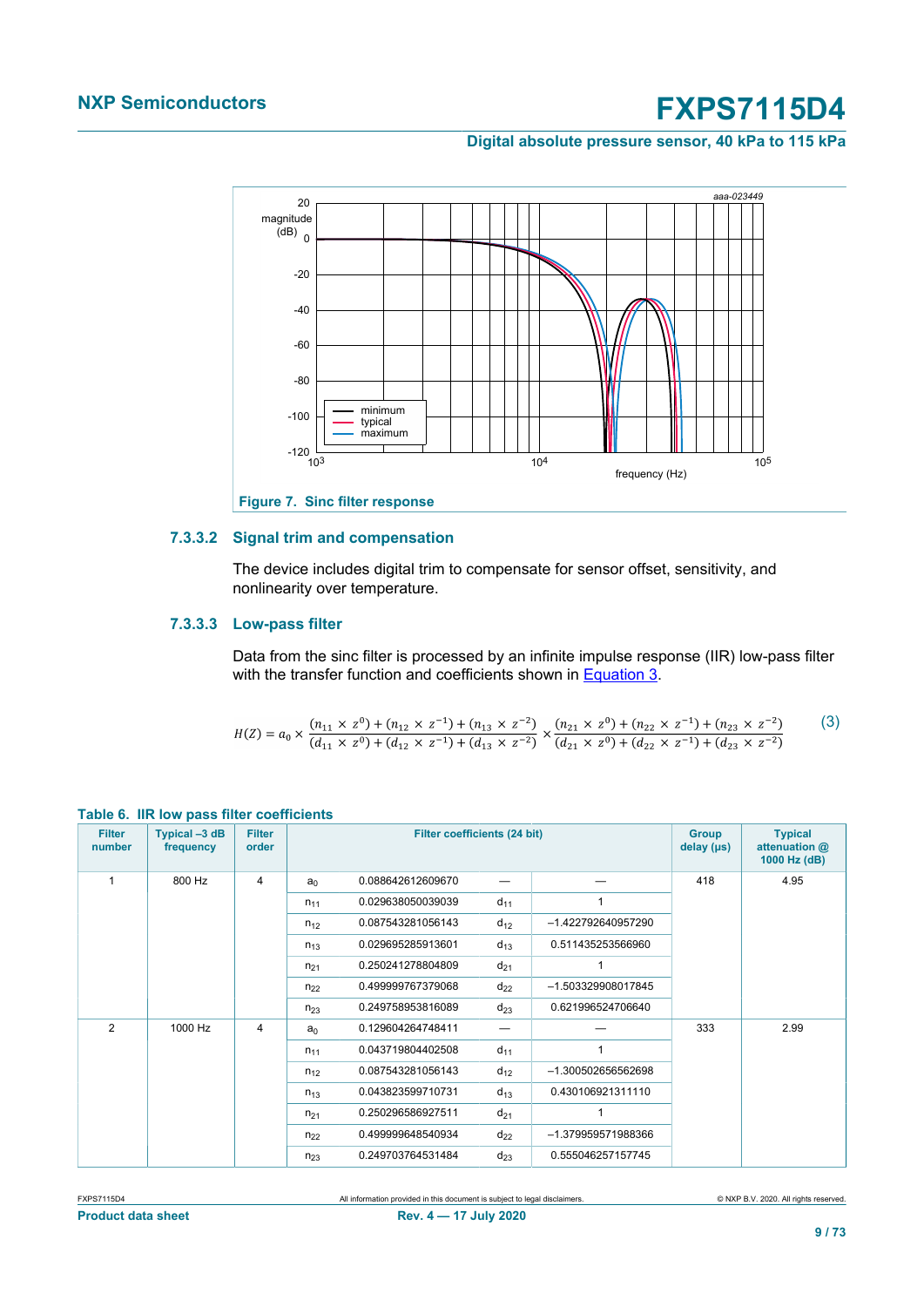**Digital absolute pressure sensor, 40 kPa to 115 kPa**



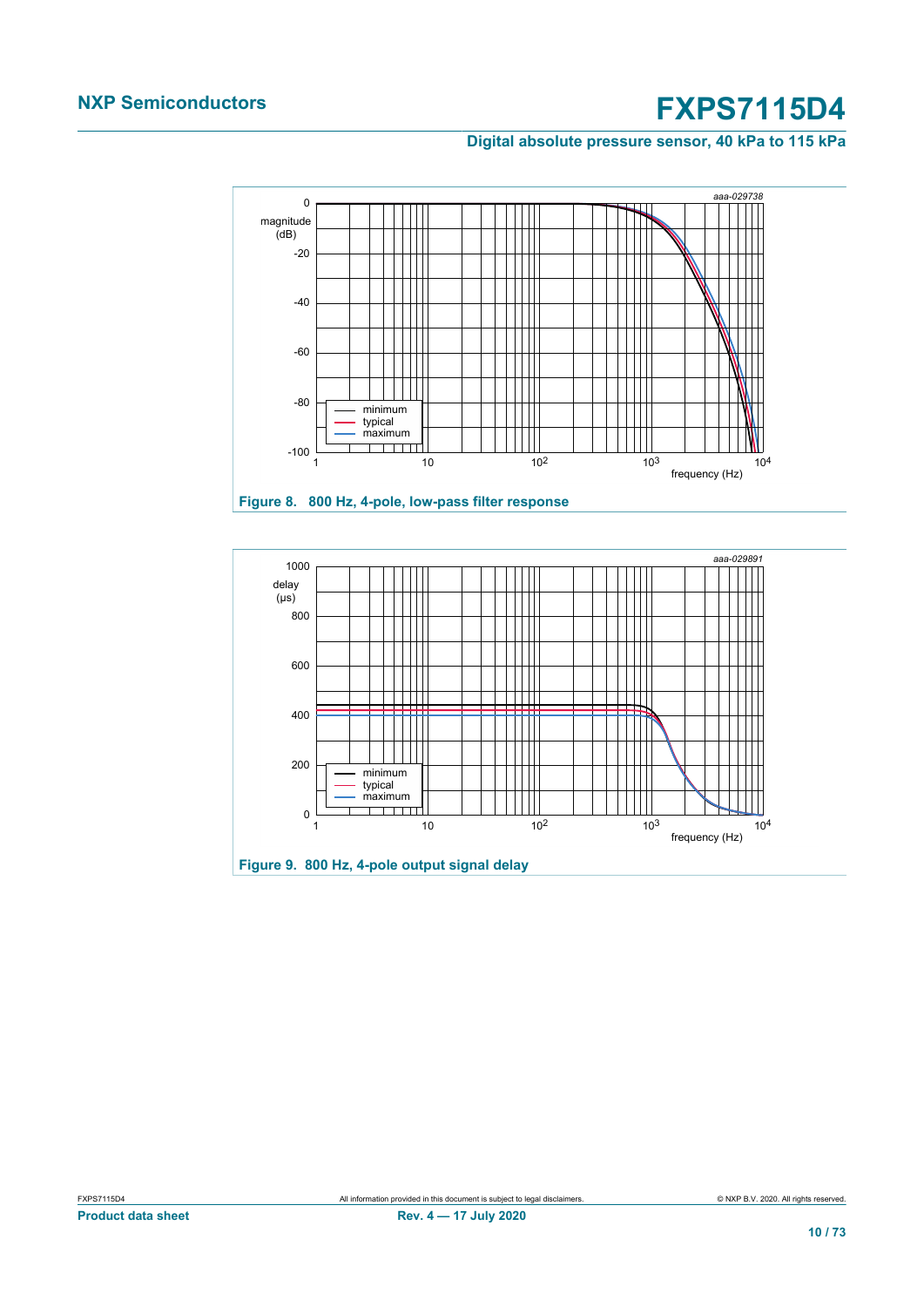**Digital absolute pressure sensor, 40 kPa to 115 kPa**





#### **7.3.3.4 Absolute pressure output data scaling equation**

<span id="page-10-0"></span>[Equation 4](#page-10-0) is used to convert absolute pressure readings with the variables as specified in [Table 7.](#page-11-0) Note, the specified values apply only if the P\_CAL\_ZERO value is set to 0000h.

$$
PABS_{kPa} = \frac{PABS_{LSB} - PABSOFF_{LSB}}{PABS_{SENSE}}\tag{4}
$$

Where:

 $PABS<sub>kPa</sub>$  = The absolute pressure output in kPa  $PABS_{LSB}$  = The absolute pressure output in LSB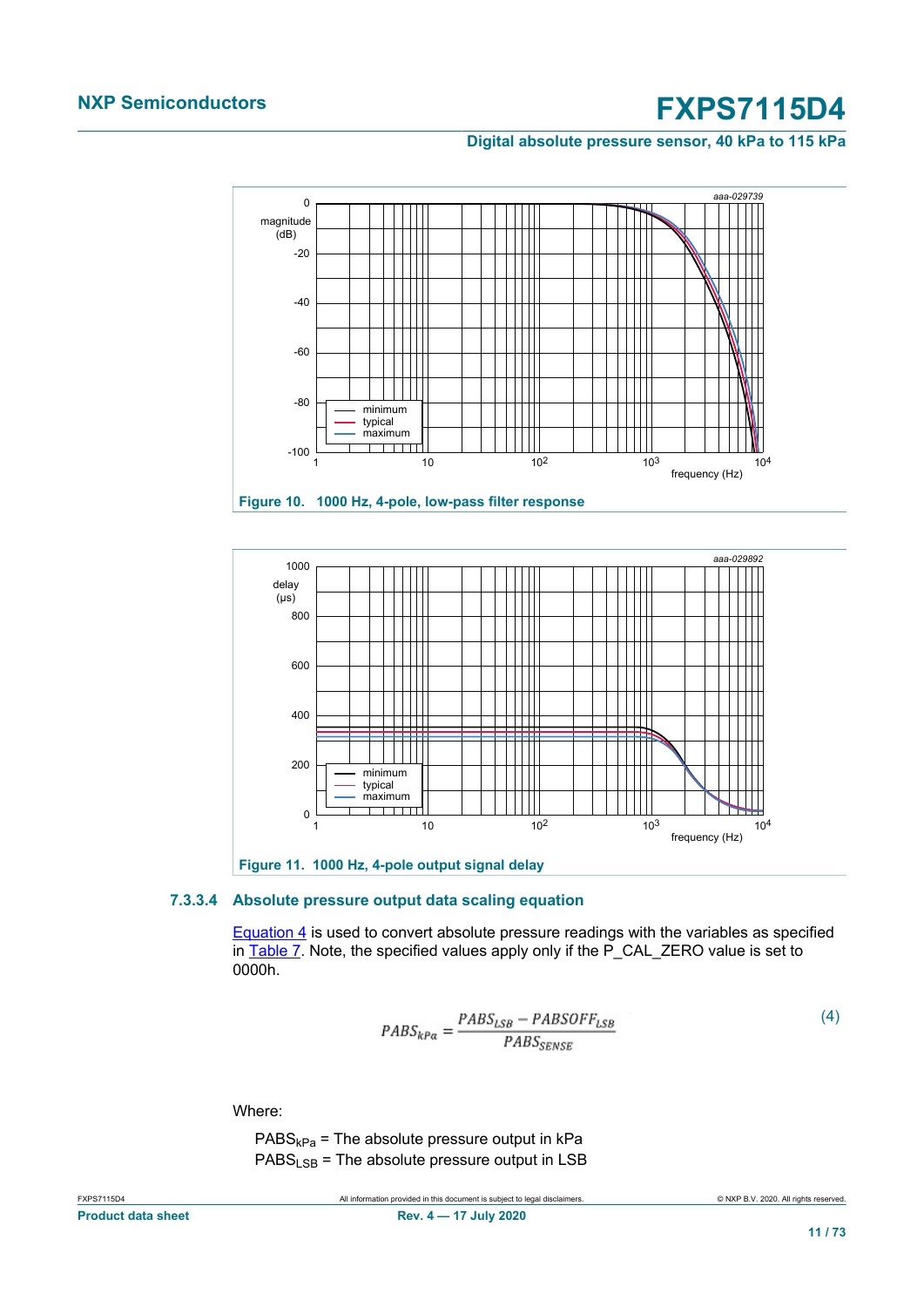#### **Digital absolute pressure sensor, 40 kPa to 115 kPa**

PABSOFF<sub>LSB</sub> = The internal trimmed absolute pressure output value at 0 kPa in LSB  $PABS_{SPNSF}$  = The trimmed absolute pressure sensitivity in LSB/kPa

<span id="page-11-0"></span>

| <b>Table 7. Scaling parameters</b> |  |  |  |  |  |  |  |
|------------------------------------|--|--|--|--|--|--|--|
|------------------------------------|--|--|--|--|--|--|--|

| Range        | Data reading                                | <b>PABSOff<sub>LSB</sub></b> (LSB) | <b>PABSSENSE (LSB/kPa)</b> |
|--------------|---------------------------------------------|------------------------------------|----------------------------|
| 40 - 115 kPa | 12-bit sensor data request                  | $-1566.6$                          | 46.67                      |
|              | 16-bit register/data read 62h and 63h       | 25536                              | 93.34                      |
|              | Interrupt threshold registers 46h to<br>49h | 25536                              | 93.34                      |
|              | 16-bit sensor data request                  | $-25084$                           | 746.7                      |

#### **7.3.4 Temperature sensor**

#### **7.3.4.1 Temperature sensor signal chain**

The device includes a temperature sensor for signal compensation and user readability. [Figure 12](#page-11-1) shows a simplified block diagram. Temperature sensor parameters are specified in [Table 104](#page-54-0) and [Table 105.](#page-55-0)

<span id="page-11-1"></span>

| temperature sensor | <b>TEMPERATURE</b><br><b>CONVERTER</b> |  | <b>SINC</b><br><b>FILTER</b> |  | <b>MOVING</b><br><b>AVERAGE</b> |  | OFFSET<br>AND<br><b>GAIN TRIM</b> | to temperature output<br>aaa-023461 |
|--------------------|----------------------------------------|--|------------------------------|--|---------------------------------|--|-----------------------------------|-------------------------------------|
|--------------------|----------------------------------------|--|------------------------------|--|---------------------------------|--|-----------------------------------|-------------------------------------|

**Figure 12. Temperature sensor signal chain block diagram**

#### **7.3.4.2 Temperature sensor output scaling equation**

<span id="page-11-2"></span>[Equation 5](#page-11-2) is used to convert temperature readings with the variables specified in [Table 8](#page-11-3).

$$
T_{DEGC} = \frac{T_{LSB} - T0_{LSB}}{T_{SENSE}}\tag{5}
$$

where:

 $T_{DEGC}$  = The temperature output in degrees C

 $T_{LSB}$  = The temperature output in LSB

 $TO<sub>LSB</sub>$  = The expected temperature output in LSB at 0 °C

 $T_{\text{SENSE}}$  = The expected temperature sensitivity in LSB/°C

#### <span id="page-11-3"></span>**Table 8. Temperature conversion variables**

| Data reading        | $TOLSB$ (LSB) | <b>TSENSE LSB/C)</b> |
|---------------------|---------------|----------------------|
| 8-bit register read | 68            |                      |

#### **7.3.5 Common mode error detection signal chain**

The device includes a continuous pressure transducer common mode error detection. A simplified block diagram is shown in  $Figure 13$ . The common mode error signal is compared against the normal absolute pressure signal. If the comparison falls outside of pre-determined limits, the CM\_ERROR bit in the DSP\_STAT register is set. Once the

| <b>Product data sheet</b> |  |  |
|---------------------------|--|--|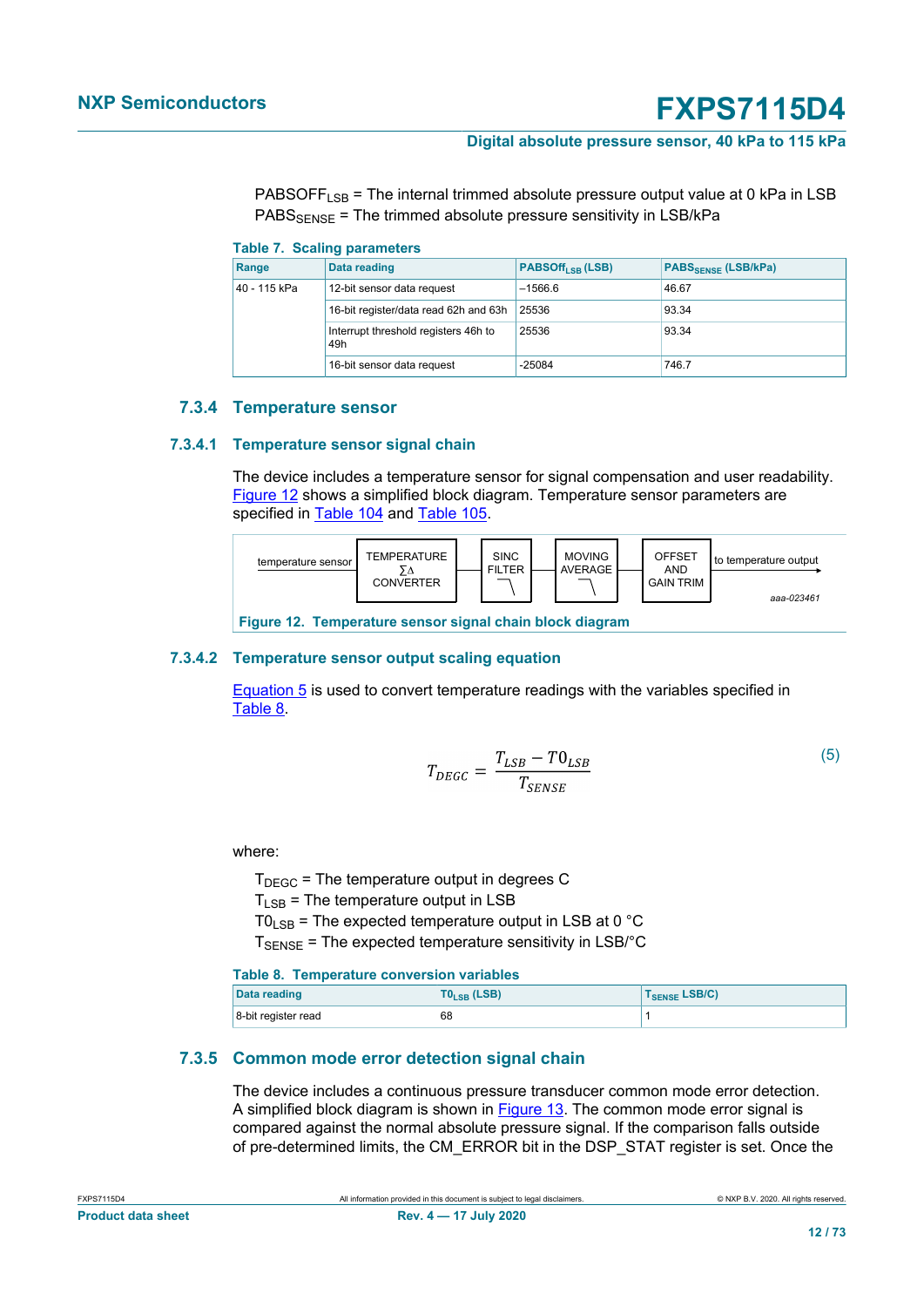#### **Digital absolute pressure sensor, 40 kPa to 115 kPa**

error condition is removed, the CM\_ERROR bit is cleared as specified in **[Section 7.7.16](#page-45-0)** ["DSP\\_STAT - DSP-specific status register \(address 60h\)".](#page-45-0)

<span id="page-12-0"></span>

## **7.4 Inter-integrated circuit (I2C) interface**

The device includes an interface compliant to the NXP I<sup>2</sup>C-bus specification<sup>[\[3\]](#page-64-2)</sup>. The device operates in slave mode and includes support for standard mode, fast mode, and fast mode plus, although the maximum practical operating frequency for  $I^2C$  in a given system implementation depends on several factors including the pull-up resistor values and the total bus capacitance.

### **7.4.1 I <sup>2</sup>C bit transmissions**

The state of SDA when SCL is high determines the bit value being transmitted. SDA must be stable when SCL is high and change when SCL is low as shown in [Figure 14.](#page-12-1) After the START signal has been transmitted by the master, the bus is considered busy. Timing for the start condition is specified in [Table 105](#page-55-0).

<span id="page-12-1"></span>

### **7.4.2 I <sup>2</sup>C start condition**

A bus operation is always started with a start condition (START) from the master. A START is defined as a high to low transition on SDA while SCL is high as shown in [Figure 15.](#page-12-2) After the START signal has been transmitted by the master, the bus is considered busy. Timing for the start condition is specified in [Table 105](#page-55-0).

A start condition (START) and a repeat START condition (rSTART) are identical.

<span id="page-12-2"></span>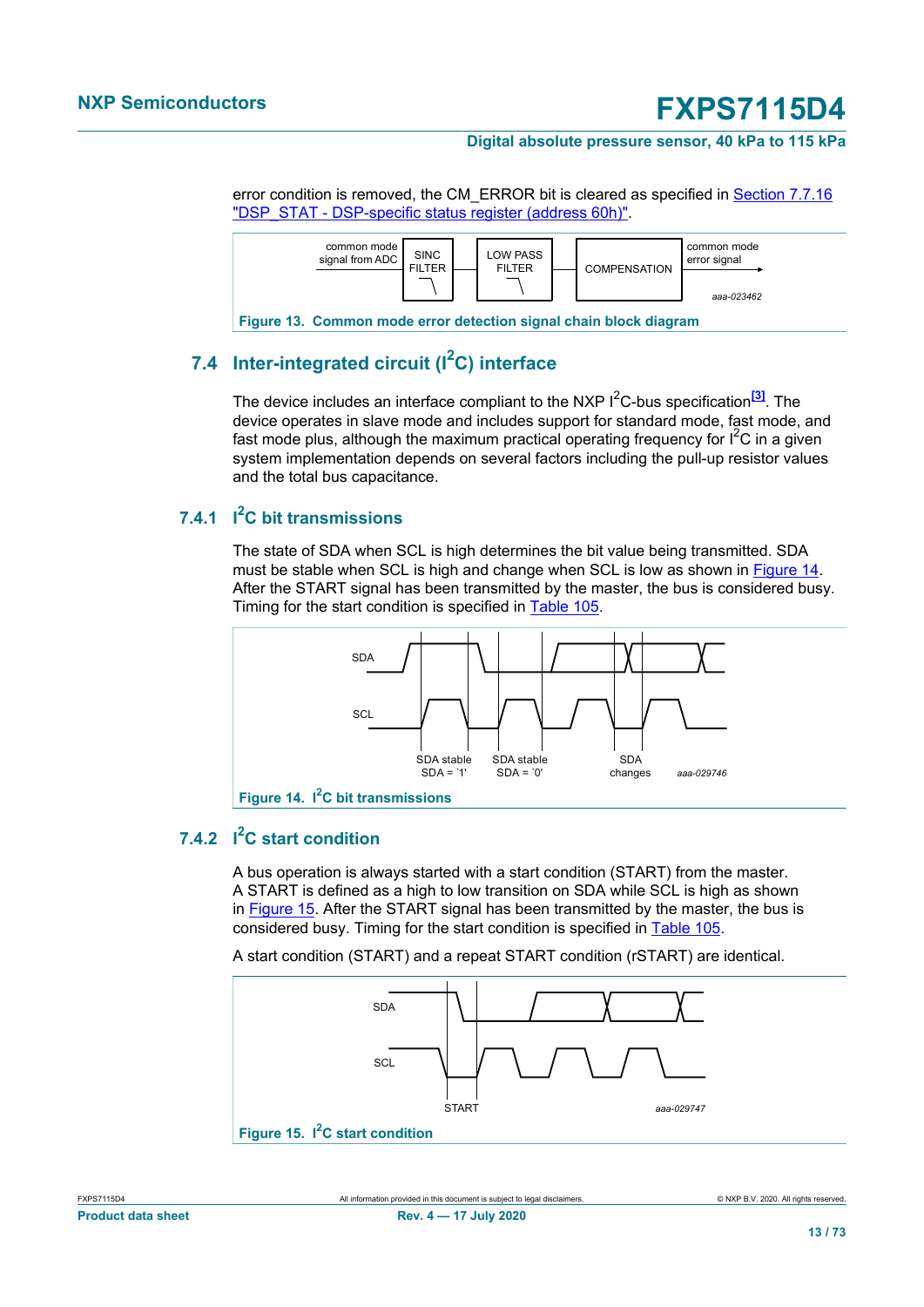#### **Digital absolute pressure sensor, 40 kPa to 115 kPa**

### **7.4.3 I <sup>2</sup>C byte transmission**

Data transfers are completed in byte increments. The number of bytes that can be transmitted per transfer is unrestricted. Each byte must be followed by an acknowledge bit ([Section 7.4.4 "I2C acknowledge and not acknowledge transmissions"\)](#page-13-0) from the receiver. Data is transferred with the most significant bit (MSB) first (see [Figure 16\)](#page-13-1). The master generates all clock pulses, including the ninth clock for the acknowledge bit. Timing for the byte transmissions is specified in [Section 7.4.4 "I2C acknowledge and](#page-13-0) [not acknowledge transmissions"](#page-13-0). All functions for this device are completed within the acknowledge clock pulse. Clock stretching is not used.

<span id="page-13-1"></span>

### **7.4.4 I <sup>2</sup>C acknowledge and not acknowledge transmissions**

<span id="page-13-0"></span>Each byte must be followed by an acknowledge bit (ACK) from the receiver. For an ACK, the transmitter releases SDA during the acknowledge clock pulse and the receiver pulls SDA low during the high portion of the clock pulse. Set up and hold times as specified in [Table 105](#page-55-0) must also be taken into account.

For a not acknowledge bit (NACK), SDA remains high during the entire acknowledge clock pulse. Five conditions lead to a NACK:

- 1. No receiver is present on the bus with the transmitted address.
- 2. The addressed receiver is unable to receive or transmit because it is performing some real-time function and is not ready to start communication with the master.
- 3. The receiver receives unrecognized data or commands.
- 4. The receiver cannot receive any more data bytes.
- 5. The master-receiver signals the end of the transfer to the slave transmitter.

Following a NACK, the master can transmit either a STOP to terminate the transfer, or a repeated START to initiate a new transfer.

An example ACK and NACK are shown in [Figure 17](#page-14-0).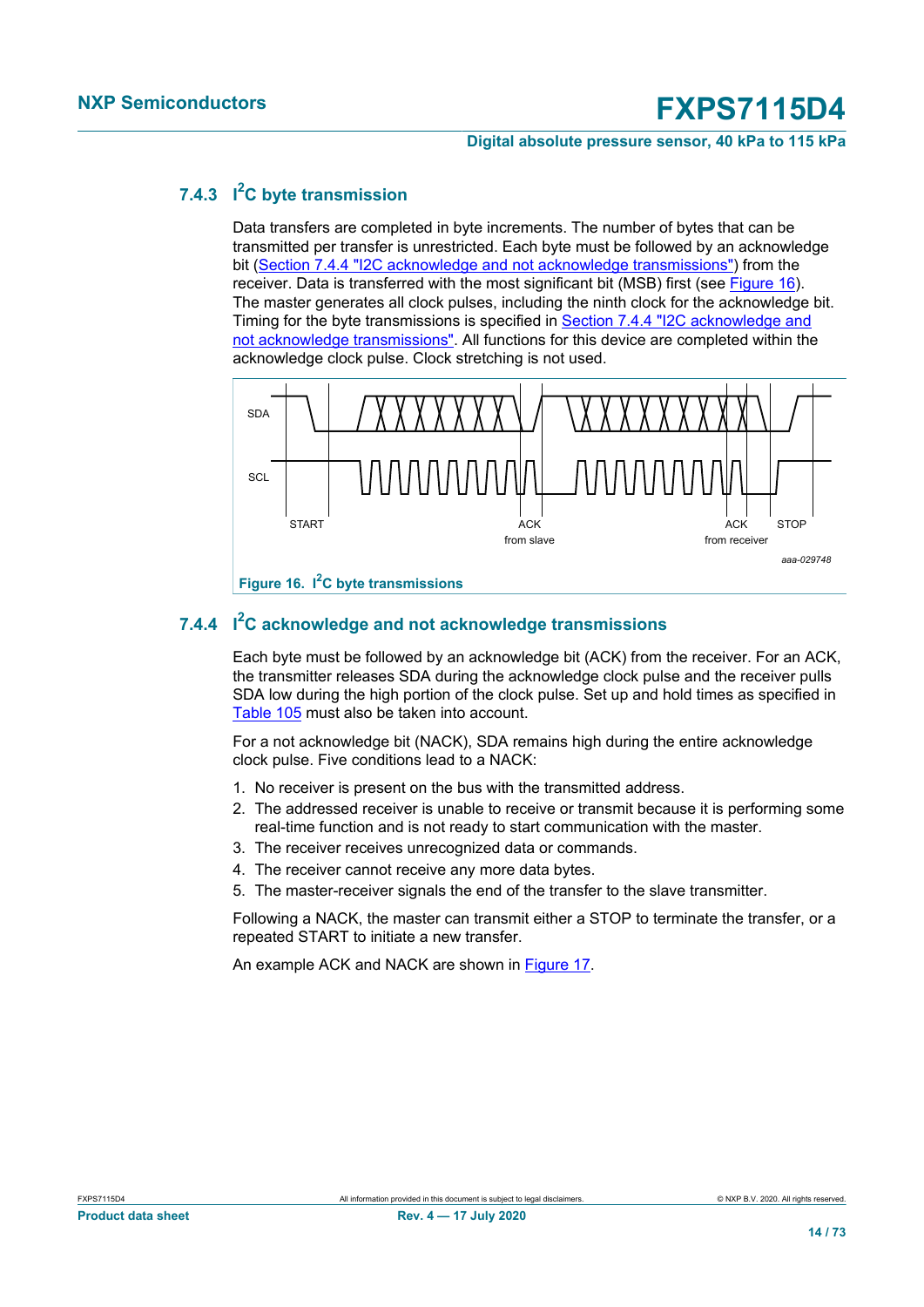**Digital absolute pressure sensor, 40 kPa to 115 kPa**

<span id="page-14-0"></span>

### **7.4.5 I <sup>2</sup>C stop condition**

A bus operation is always terminated with a stop condition (STOP) from the master. A STOP is defined as a low to high transition on SDA while SCL is high as shown in [Figure 18](#page-14-1). After the STOP has been transmitted by the master, the bus is considered free. Timing for the stop condition is specified in [Table 105](#page-55-0).

<span id="page-14-1"></span>

### **7.4.6 I <sup>2</sup>C register transfers**

### **7.4.6.1 Register write transfers**

The device supports  $I^2C$  register write data transfers. Register write data transfers are constructed as follows:

- 1. The master transmits a START condition.
- 2. The master transmits the 7-bit slave address.
- 3. The master transmits a '0' for the read/write bit to indicate a write operation.
- 4. The slave transmits an ACK.
- 5. The master transmits the register address to be written.
- 6. The slave transmits an ACK.
- 7. The master transmits the data byte to be written to the register address.
- 8. The slave transmits an ACK.
- 9. The master transmits a STOP condition.

| S | <b>SLAVE ADDRESS</b> | $\overline{W}$ | A | <b>REGISTER ADDRESS</b> | A | <b>REGISTER DATA</b> | A | P          |  |  |  |
|---|----------------------|----------------|---|-------------------------|---|----------------------|---|------------|--|--|--|
|   | Master transmission  |                |   |                         |   |                      |   |            |  |  |  |
|   | Slave transmission   |                |   |                         |   |                      |   | ааа-029920 |  |  |  |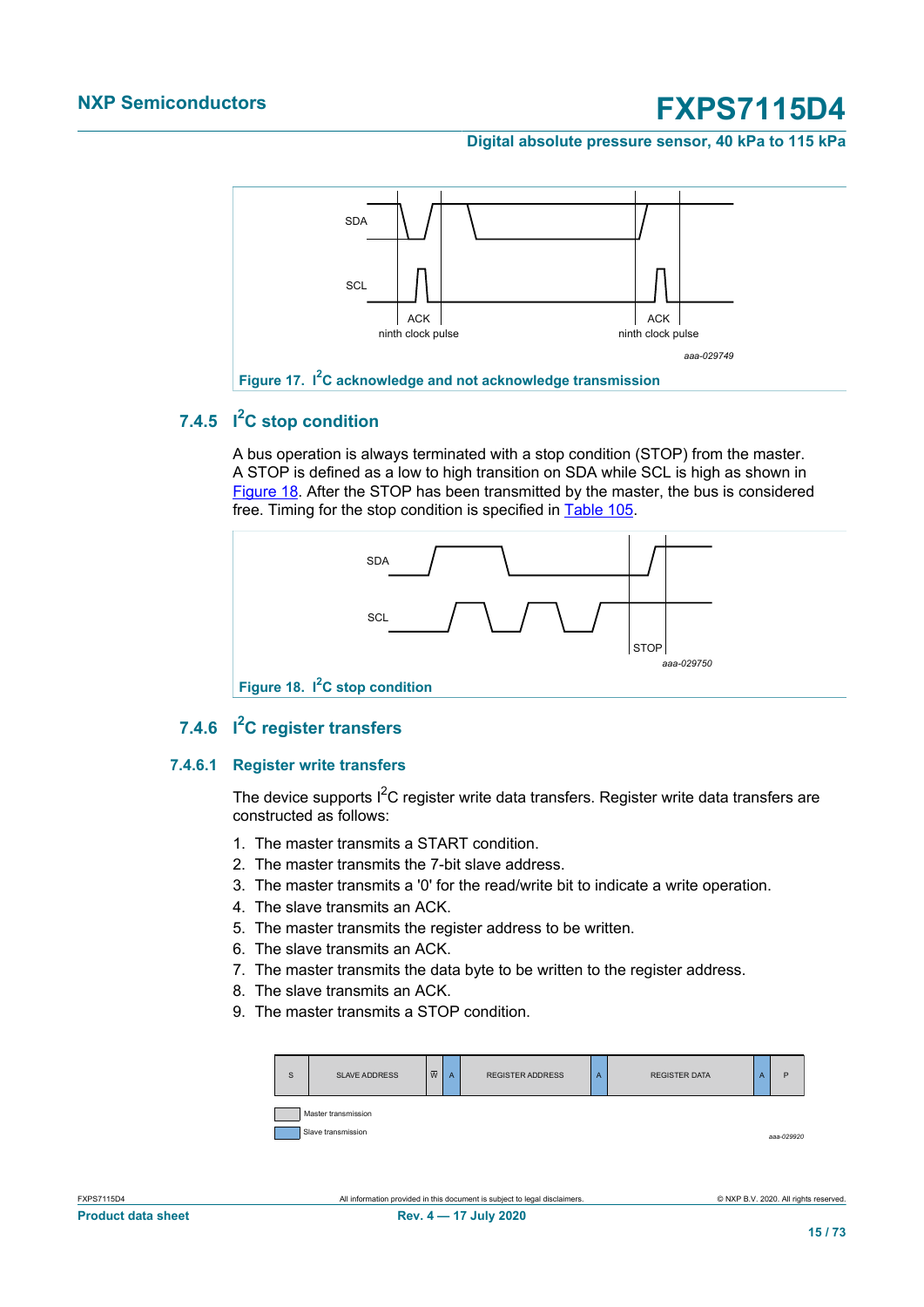#### **Digital absolute pressure sensor, 40 kPa to 115 kPa**

The device automatically increments the register address allowing for multiple register writes to be completed in one transaction. In this case, the register write data transfers are constructed as follows:

- 1. The master transmits a START condition.
- 2. The master transmits the 7-bit slave address.
- 3. The master transmits a '0' for the read/write bit to indicate a write operation.
- 4. The slave transmits an ACK.
- 5. The master transmits the register address to be written.
- 6. The slave transmits an ACK.
- 7. The master transmits the data byte to be written to the register address.
- 8. The slave transmits an ACK.
- 9. The master transmits the data byte to be written to the register address +1.
- 10.The slave transmits an ACK.
- 11.Repeat steps 9 and 10 until all registers are written.
- 12.The master transmits a STOP condition.

#### **7.4.6.2 Register read transfers**

The device supports I<sup>2</sup>C register read data transfers. Register read data transfers are constructed as follows:

- 1. The master transmits a START condition.
- 2. The master transmits the 7-bit slave address.
- 3. The master transmits a '0' for the read/write bit to indicate a write operation.
- 4. The slave transmits an ACK.
- 5. The master transmits the register address to be read.
- 6. The slave transmits an ACK.
- 7. The master transmits a repeat START condition.
- 8. The master transmits the 7-bit slave address.
- 9. The master transmits a '1' for the read/write bit to indicate a read operation.
- 10.The slave transmits an ACK.
- 11.The slave transmits the data from the register addressed.
- 12.The master transmits a NACK.
- 13.The master transmits a STOP condition.

| s | <b>SLAVE ADDRESS</b> | $\overline{w}$ | l A | <b>REGISTER ADDRESS</b> | A | <b>I</b> rSTART | <b>SLAVE ADDRESS</b> | R A | <b>REGISTER DATA</b> | N | P          |
|---|----------------------|----------------|-----|-------------------------|---|-----------------|----------------------|-----|----------------------|---|------------|
|   | Master transmission  |                |     |                         |   |                 |                      |     |                      |   |            |
|   | Slave transmission   |                |     |                         |   |                 |                      |     |                      |   | aaa-029919 |

#### **7.4.6.3 Sensor data register read wrap around**

The device includes automatic sensor data register read wrap-around features to optimize the number of  $I^2C$  transactions necessary for continuous reads of sensor data. Depending on the state of the SIDx EN bits in the SOURCEID 0 and SOURCEID 1 registers, the register address automatically wraps back to the DEVSTAT\_COPY register as shown in [Table 9.](#page-16-0)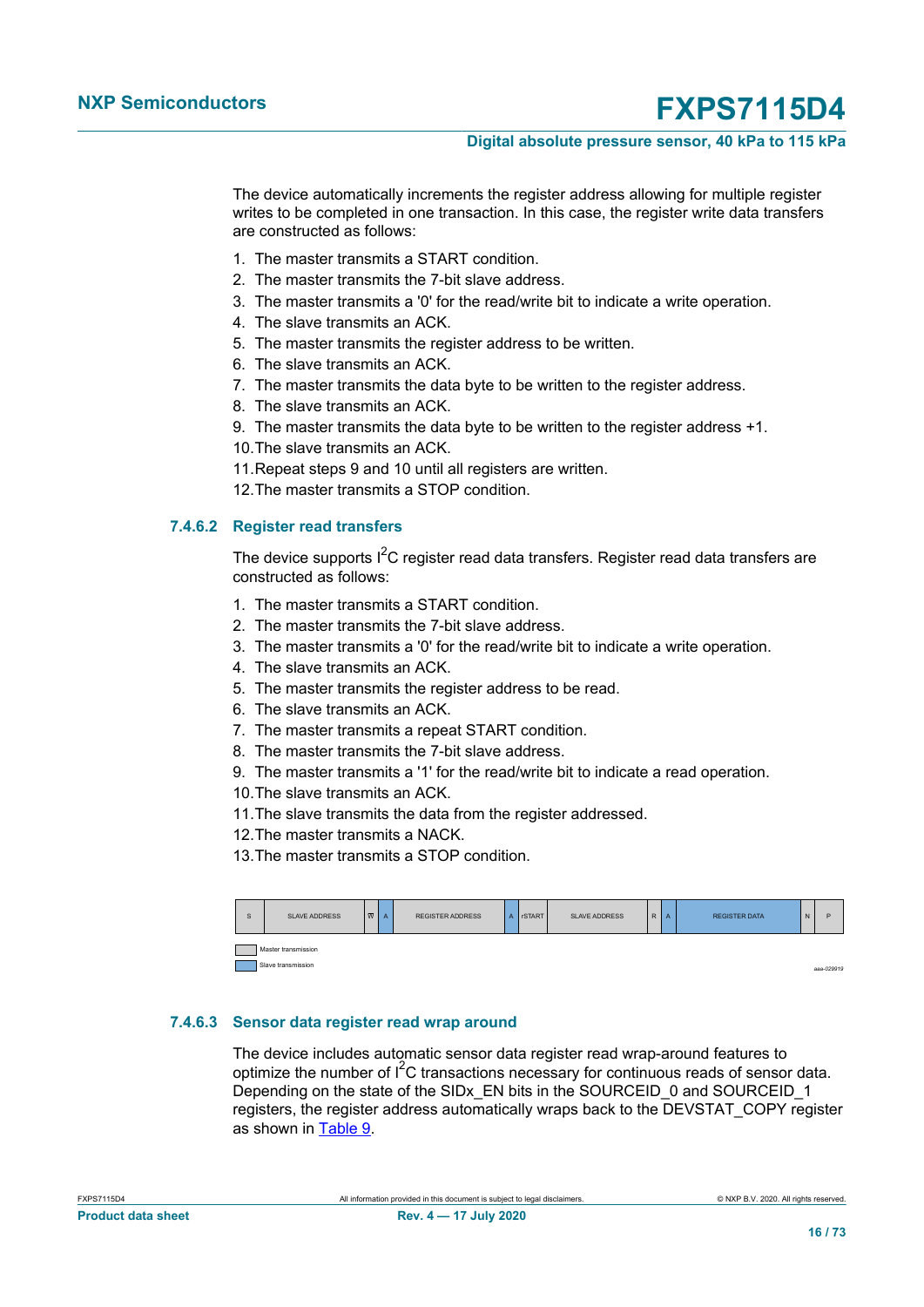#### **Digital absolute pressure sensor, 40 kPa to 115 kPa**

<span id="page-16-0"></span>

| SID1 EN | SIDO EN | Address increment and wrap-around effect                         | <b>Optimized register-read sequence</b>                                                                                               |
|---------|---------|------------------------------------------------------------------|---------------------------------------------------------------------------------------------------------------------------------------|
|         | 0       | Address wraps around from FFh to 00h                             | None                                                                                                                                  |
|         |         | Address wraps from 63h (SNSDATA0 H) to 61h<br>(DEVSTAT COPY)     | DEVSTAT COPY, SNSDATA0 L, SNSDATA0 H                                                                                                  |
|         | 0       | Address wraps from 65h (SNSDATA1 H) to 61h<br>(DEVSTAT COPY)     | DEVSTAT COPY, SNSDATA0 L, SNSDATA0 H,<br>SNSDATA1 L, SNSDATA1 H                                                                       |
|         |         | Address wraps from 69h (SNSDATA0 TIME3) to 61h<br>(DEVSTAT COPY) | DEVSTAT COPY, SNSDATA0 L, SNSDATA0 H,<br>SNSDATA1 L, SNSDATA1 H, SNSDATA0 TIME0,<br>SNSDATA0 TIME1, SNSDATA0 TIME2, SNSDATA0<br>TIME3 |

#### **Table 9. Sensor data register read wrap-around description**

### **7.4.7 I <sup>2</sup>C timing diagram**



### **7.5 Standard 32-bit SPI protocol**

The device includes a standard SPI protocol requiring 32-bit data packets. The device is a slave device and requires that the base clock value be low (CPOL = 0) with data captured on the rising edge of the clock and data propagated on the falling edge of the clock (CPHA = 0). The most significant bit is transferred first (MSB first). SPI transfers are completed through a sequence of two phases. During the first phase, the command is transmitted from the SPI master to the device. During the second phase, response data is transmitted from the slave device. MOSI and SCLK transitions are ignored when SS\_B is not asserted.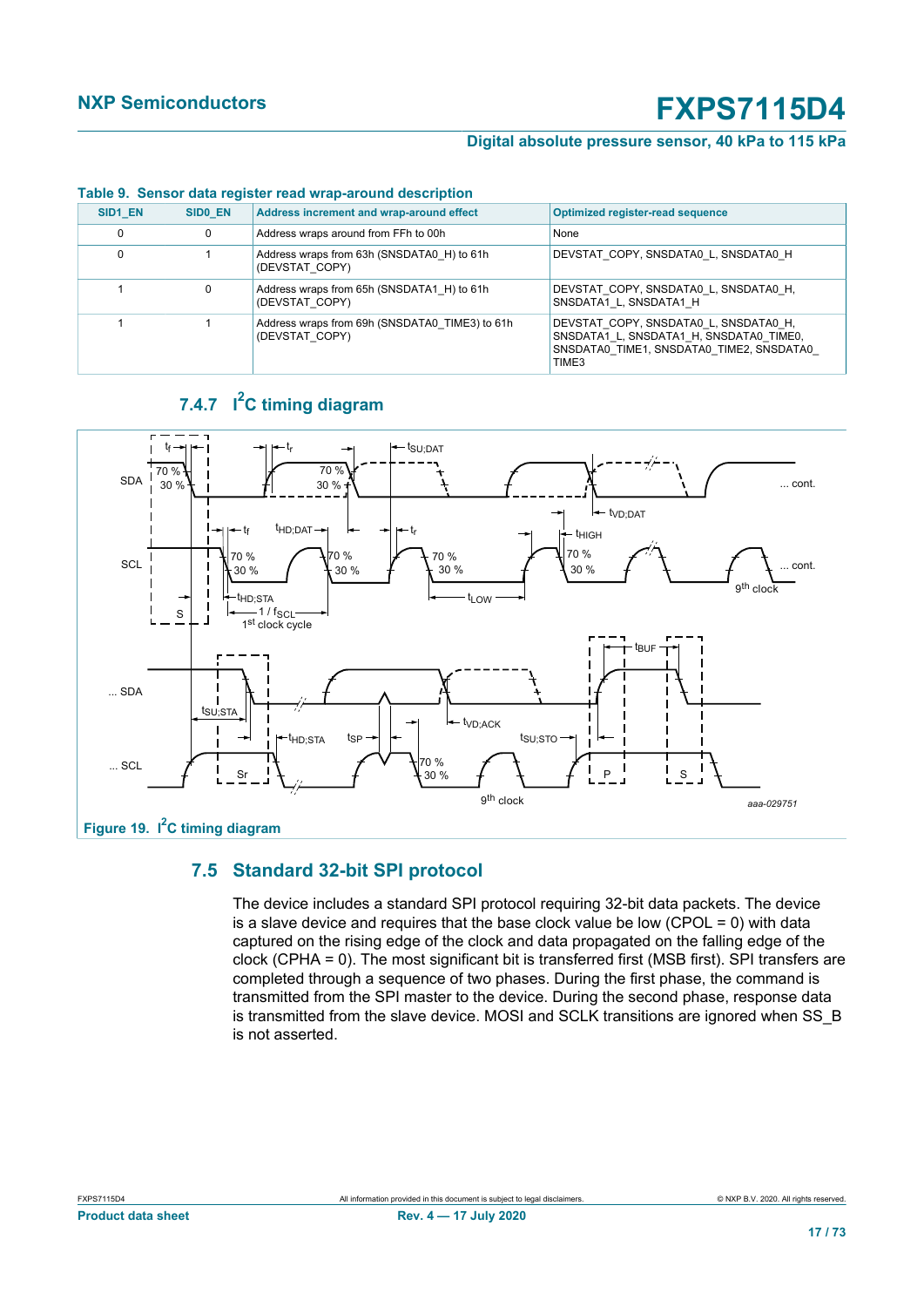**Digital absolute pressure sensor, 40 kPa to 115 kPa**



### **7.5.1 SPI command format**

#### **Table 10. SPI command format**

*MSB: bit 31; LSB: bit 0*

| 31 | 30      | 29 | 28 | 27          | 26                                | 25       | 24       | 23                                       | 22                                                    | 21       | $ 20\rangle$ | 19       | 18       | 17       | 16                             | 15 | 14       | 13 <sup>°</sup> | 12          | 11       | 10 <sup>1</sup> | $9^{\circ}$ | 8 | $\overline{7}$ | 6 | 5 | 4        | 3 | $\overline{2}$ | 1. | $\mathbf{0}$ |
|----|---------|----|----|-------------|-----------------------------------|----------|----------|------------------------------------------|-------------------------------------------------------|----------|--------------|----------|----------|----------|--------------------------------|----|----------|-----------------|-------------|----------|-----------------|-------------|---|----------------|---|---|----------|---|----------------|----|--------------|
|    |         |    |    |             |                                   |          |          |                                          |                                                       |          |              |          |          |          | <b>Register access command</b> |    |          |                 |             |          |                 |             |   |                |   |   |          |   |                |    |              |
|    | Command |    |    |             | <b>Fixed bits:</b><br>$must = 0h$ |          |          |                                          | Register data<br>8-bit CRC<br><b>Register address</b> |          |              |          |          |          |                                |    |          |                 |             |          |                 |             |   |                |   |   |          |   |                |    |              |
|    | C[3:0]  |    |    | $\mathbf 0$ | 0                                 | $\Omega$ | $\Omega$ |                                          | <b>RA[0]</b><br>RA[7:1]                               |          |              |          |          |          |                                |    |          |                 |             | RD[7:0]  |                 |             |   |                |   |   | CRC[7:0] |   |                |    |              |
|    |         |    |    |             |                                   |          |          |                                          |                                                       |          |              |          |          |          | Sensor data command            |    |          |                 |             |          |                 |             |   |                |   |   |          |   |                |    |              |
|    | Command |    |    |             |                                   |          |          | Fixed bits: $must = 00000h$<br>8-bit CRC |                                                       |          |              |          |          |          |                                |    |          |                 |             |          |                 |             |   |                |   |   |          |   |                |    |              |
|    | C[3:0]  |    |    | $\mathbf 0$ | $\Omega$                          | $\Omega$ | $\Omega$ | $\Omega$                                 | $\Omega$                                              | $\Omega$ | $\Omega$     | $\Omega$ | $\Omega$ | $\Omega$ | 0                              | 0  | $\Omega$ | $\Omega$        | $\mathbf 0$ | $\Omega$ | $\Omega$        | $\Omega$    | 0 |                |   |   | CRC[7:0] |   |                |    |              |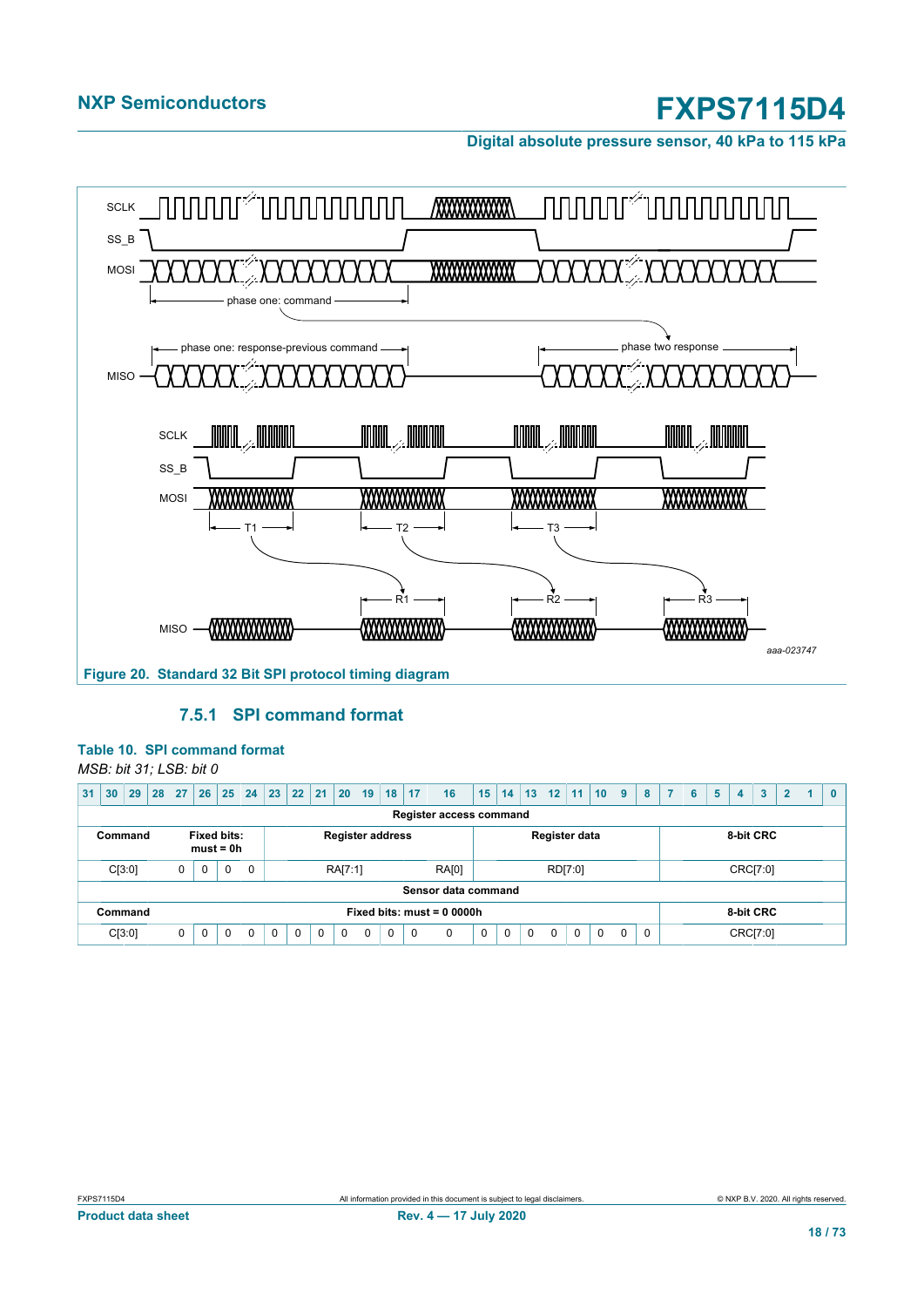### **Digital absolute pressure sensor, 40 kPa to 115 kPa**

|              | C[3:0]   |          |          | <b>Command type</b>                                    | Data source SOURCEID[2:0] = C[3:1] | <b>Reference</b> |
|--------------|----------|----------|----------|--------------------------------------------------------|------------------------------------|------------------|
| $\Omega$     | 0        | 0        | $\Omega$ | <b>Unused Command</b><br>(reserved for error response) | Not applicable                     | Not applicable   |
| $\Omega$     | $\Omega$ | $\Omega$ | 1        | Sensor Data Request                                    | $SOURCEID = 0h$                    |                  |
| $\Omega$     | 0        |          | $\Omega$ | reserved Command                                       | Not applicable                     | Not applicable   |
| $\Omega$     | 0        |          |          | Sensor Data Request                                    | $SOURCEID = 1h$                    |                  |
| $\Omega$     | 1        | 0        | $\Omega$ | reserved Command                                       | Not applicable                     | Not applicable   |
| 0            | 1        | 0        |          | Sensor Data Request                                    | $SOURCEID = 2h$                    |                  |
| $\Omega$     | 1        |          | $\Omega$ | reserved Command                                       | Not applicable                     | Not applicable   |
| $\Omega$     | 1        |          |          | Sensor Data Request                                    | $SOURCEID = 3h$                    |                  |
| 1            | 0        | 0        | $\Omega$ | Register Write Request                                 | Not applicable                     |                  |
| 1            | 0        | 0        |          | Sensor Data Request                                    | $SOURCEID = 4h$                    |                  |
| $\mathbf{1}$ | 0        |          | $\Omega$ | reserved Command                                       | Not applicable                     | Not applicable   |
| 1            | 0        |          | 1        | Sensor Data Request                                    | $SOURCEID = 5h$                    |                  |
| $\mathbf 1$  | 1        | $\Omega$ | $\Omega$ | <b>Register Read Request</b>                           | Not applicable                     |                  |
| $\mathbf 1$  | 1        | 0        |          | Sensor Data Request                                    | $SOURCEID = 6h$                    |                  |
| $\mathbf 1$  | 1        |          | $\Omega$ | <b>Reserved Command</b>                                | Not applicable                     | Not applicable   |
| 1            | 1        |          |          | Sensor Data Request                                    | SOURCEID = 7h                      |                  |

#### **Table 11. SPI command bit allocation**

### <span id="page-18-0"></span>**7.5.2 SPI response format**

### **Table 12. SPI response format**

#### *MSB: bit 31; LSB: bit 0*

| 31       | 30          | 29   | 28   | 27           | 26                            | 25           | 24                    | 23                                                                 | 22                                                                                                                                       | 21<br>20                                                  | 19       | 18       | 17                                     | 16       | 15       | 13<br>14                       | 12                  |         | 11       | 10 <sup>°</sup> | $\mathbf{9}$                   | 8       | 6 | 5 | 4 | 3         | $\overline{2}$ | 1 | $\mathbf{0}$ |
|----------|-------------|------|------|--------------|-------------------------------|--------------|-----------------------|--------------------------------------------------------------------|------------------------------------------------------------------------------------------------------------------------------------------|-----------------------------------------------------------|----------|----------|----------------------------------------|----------|----------|--------------------------------|---------------------|---------|----------|-----------------|--------------------------------|---------|---|---|---|-----------|----------------|---|--------------|
|          |             |      |      |              |                               |              |                       |                                                                    |                                                                                                                                          |                                                           |          |          | <b>Response to Register Request</b>    |          |          |                                |                     |         |          |                 |                                |         |   |   |   |           |                |   |              |
|          | Command     |      |      |              | <b>Basic</b><br><b>Status</b> | 0h           | <b>Unused</b><br>Data |                                                                    |                                                                                                                                          | <b>Register data: contents</b><br>of RA[7:1] high byte    |          |          |                                        |          |          | <b>Register data: contents</b> | of RA[7:1] low byte |         |          |                 |                                |         |   |   |   | 8-bit CRC |                |   |              |
|          | C[0], [3:1] |      |      |              | ST[1:0]                       | 0            | $\Omega$              |                                                                    |                                                                                                                                          |                                                           | RD[15:8] |          |                                        |          |          |                                |                     | RD[7:0] |          |                 |                                |         |   |   |   | CRC[7:0]  |                |   |              |
|          |             |      |      |              |                               |              |                       |                                                                    |                                                                                                                                          |                                                           |          |          | <b>Response to Sensor Data Request</b> |          |          |                                |                     |         |          |                 |                                |         |   |   |   |           |                |   |              |
|          | Command     |      |      |              | <b>Basic</b><br><b>Status</b> |              |                       |                                                                    |                                                                                                                                          |                                                           |          |          | <b>Sensor Data</b>                     |          |          |                                |                     |         |          |                 | <b>Detail</b><br><b>Status</b> |         |   |   |   | 8-bit CRC |                |   |              |
|          | C[0], [3:1] |      |      |              | ST[1:0]                       |              |                       | SF[1:0]<br>SD[11:0]<br>0<br>0<br>$\Omega$<br>0                     |                                                                                                                                          |                                                           |          |          |                                        |          |          |                                |                     |         |          |                 | CRC[7:0]                       |         |   |   |   |           |                |   |              |
|          |             |      |      |              |                               |              |                       | <b>Error Response to Register Request</b>                          |                                                                                                                                          |                                                           |          |          |                                        |          |          |                                |                     |         |          |                 |                                |         |   |   |   |           |                |   |              |
|          | Command     |      |      |              | <b>Basic</b><br><b>Status</b> |              |                       |                                                                    |                                                                                                                                          |                                                           |          |          | Unused Data = 0000h                    |          |          |                                |                     |         |          |                 | Detail<br><b>Status</b>        |         |   |   |   | 8-bit CRC |                |   |              |
|          | C[0], [3:1] |      |      | 1            | 1                             | $\mathbf 0$  | 0                     | $\mathbf 0$                                                        | $\mathbf 0$                                                                                                                              | $\Omega$<br>$\Omega$                                      | $\Omega$ | $\Omega$ | $\Omega$                               | $\Omega$ | $\Omega$ | $\Omega$<br>$\Omega$           | $\Omega$            |         | $\Omega$ | $\Omega$        |                                | SF[1:0] |   |   |   | CRC[7:0]  |                |   |              |
|          |             |      |      |              |                               |              |                       |                                                                    |                                                                                                                                          | Error Response to Sensor Data Request With Sensor Data    |          |          |                                        |          |          |                                |                     |         |          |                 |                                |         |   |   |   |           |                |   |              |
|          | Command     |      |      |              | <b>Basic</b><br><b>Status</b> |              |                       | <b>Sensor Data</b><br>Detail<br>8-bit CRC<br><b>Status</b>         |                                                                                                                                          |                                                           |          |          |                                        |          |          |                                |                     |         |          |                 |                                |         |   |   |   |           |                |   |              |
| C[0]     | C[3]        | C[2] | C[1] | $\mathbf{1}$ | $\mathbf{1}$                  |              |                       |                                                                    |                                                                                                                                          |                                                           | SD[11:0] |          |                                        |          |          | 0                              | $\Omega$            |         | $\Omega$ | $\Omega$        |                                | SF[1:0] |   |   |   | CRC[7:0]  |                |   |              |
|          |             |      |      |              |                               |              |                       |                                                                    |                                                                                                                                          | Error Response to Sensor Data Request Without Sensor Data |          |          |                                        |          |          |                                |                     |         |          |                 |                                |         |   |   |   |           |                |   |              |
|          | Command     |      |      |              | <b>Basic</b><br><b>Status</b> | $\mathbf{x}$ |                       | Unused Data = 0000h<br><b>Detail</b><br>8-bit CRC<br><b>Status</b> |                                                                                                                                          |                                                           |          |          |                                        |          |          |                                |                     |         |          |                 |                                |         |   |   |   |           |                |   |              |
| $\Omega$ | 0           | 0    | 0    | 1            | 1                             | X            | $\Omega$              | 0                                                                  | $\mathbf 0$<br>$\Omega$<br>$\Omega$<br>$\Omega$<br>0<br>SF[1:0]<br>CRC[7:0]<br>0<br>0<br>0<br>0<br>0<br>$\Omega$<br>$\Omega$<br>$\Omega$ |                                                           |          |          |                                        |          |          |                                |                     |         |          |                 |                                |         |   |   |   |           |                |   |              |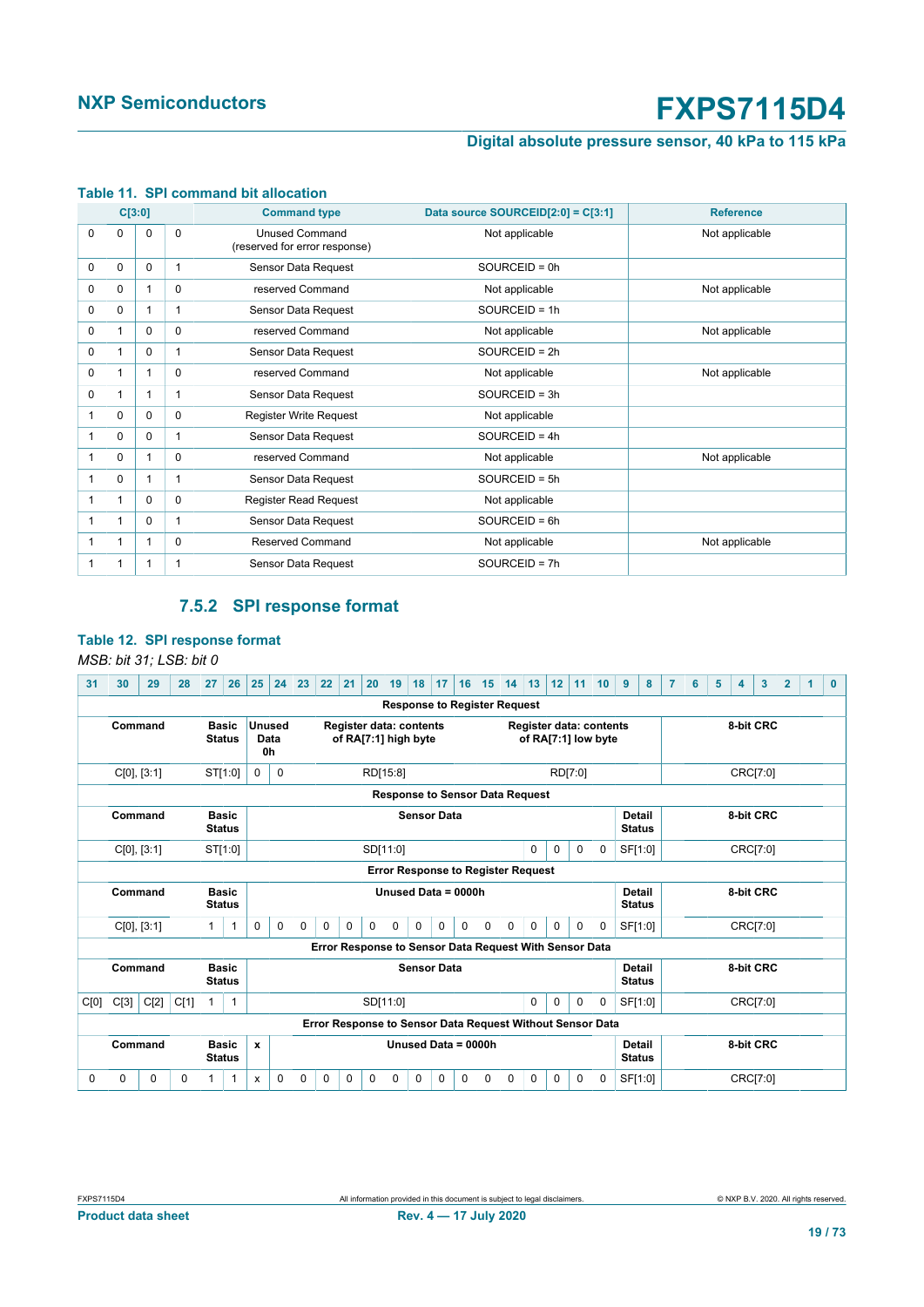#### **Digital absolute pressure sensor, 40 kPa to 115 kPa**

#### **7.5.3 Command summary**

#### **7.5.3.1 Register read command**

The device supports a register read command. The register read command uses the upper 7 bits of the addresses defined in [Section 7.6 "User-accessible data array"](#page-26-0) to address 8-bit registers in the register map.

The response to a register read command is shown in **Section 7.5.3.1.2 "Register read** [response message format"](#page-19-0). The response is transmitted on the next SPI message if and only if all of the following conditions are met:

- No SPI error is detected (see **Section 7.5.5.3 "SPI error"**)
- No MISO error is detected (see [Section 7.5.5.4 "SPI data output verification error"](#page-25-0))

If these conditions are met, the device responds to the register read request as shown in [Section 7.5.3.1.2 "Register read response message format".](#page-19-0) Otherwise, the device responds with the error response as defined in **Section 7.5.5.2 "Detailed status field"**. The register read response includes the register contents at the rising edge of SS\_B for the register read command.

#### 7.5.3.1.1 Register read command message format

#### **Table 13. Register read command message format** *MSB: bit 31; LSB: bit 0*

| 31 <sup>2</sup> | 30                | 29 | 28 <sup>1</sup> | 27 | 26 | 25                                | 24 | 23 | 22 21                                              |  | 20 19   |  | 18 | 17 | 16           | $15$   14   13   12   11 |   |  |   |               | 10 <sup>°</sup> | 9 | 8 |  | 5 | 4         | $\bullet$ |  |  |
|-----------------|-------------------|----|-----------------|----|----|-----------------------------------|----|----|----------------------------------------------------|--|---------|--|----|----|--------------|--------------------------|---|--|---|---------------|-----------------|---|---|--|---|-----------|-----------|--|--|
|                 |                   |    |                 |    |    |                                   |    |    | Register access command<br><b>Register address</b> |  |         |  |    |    |              |                          |   |  |   |               |                 |   |   |  |   |           |           |  |  |
|                 | Command<br>C[3:0] |    |                 |    |    | <b>Fixed bits:</b><br>$must = 0h$ |    |    |                                                    |  |         |  |    |    |              |                          |   |  |   | Register data |                 |   |   |  |   | 8-bit CRC |           |  |  |
|                 |                   |    |                 | 0  |    |                                   |    |    |                                                    |  | RA[7:1] |  |    |    | <b>RA[0]</b> | 0                        | 0 |  | 0 | 0             |                 | 0 | 0 |  |   | CRC[7:0]  |           |  |  |

#### **Table 14. Register read command message bit field descriptions**

| <b>Bit field</b> | <b>Definition</b>                                             |
|------------------|---------------------------------------------------------------|
| C[3:0]           | Register read command = '1100'                                |
| RA[7:0]          | RA[7:1] contains the word address of the register to be read. |
| CRC[7:0]         | Read CRC Section                                              |

#### <span id="page-19-0"></span>7.5.3.1.2 Register read response message format

## **Table 15. Register read response message format**

*MSB: bit 31; LSB: bit 0*

| 31 | 30      | 29          | 28 | 27           | 26      | 25       | 24                | 23 |                                                        |  |  | 22   21   20   19   18   17   16   15   14   13   12   11   10 |  |  |  |                         |  |         |                                                       | 9 | 8 |  |           |  |  |
|----|---------|-------------|----|--------------|---------|----------|-------------------|----|--------------------------------------------------------|--|--|----------------------------------------------------------------|--|--|--|-------------------------|--|---------|-------------------------------------------------------|---|---|--|-----------|--|--|
|    |         |             |    |              |         |          |                   |    |                                                        |  |  |                                                                |  |  |  | Register access command |  |         |                                                       |   |   |  |           |  |  |
|    | Command | C[0], [3:1] |    | <b>Basic</b> | Status  |          | Unused<br>Data 0h |    | <b>Register data: contents</b><br>of RA[7:1] high byte |  |  |                                                                |  |  |  |                         |  |         | <b>Register data: contents</b><br>of RA[7:1] low byte |   |   |  | 8-bit CRC |  |  |
|    |         |             |    |              | STI1:01 | $\Omega$ | $\Omega$          |    | RD[15:8]                                               |  |  |                                                                |  |  |  |                         |  | RD[7:0] |                                                       |   |   |  | CRC[7:0]  |  |  |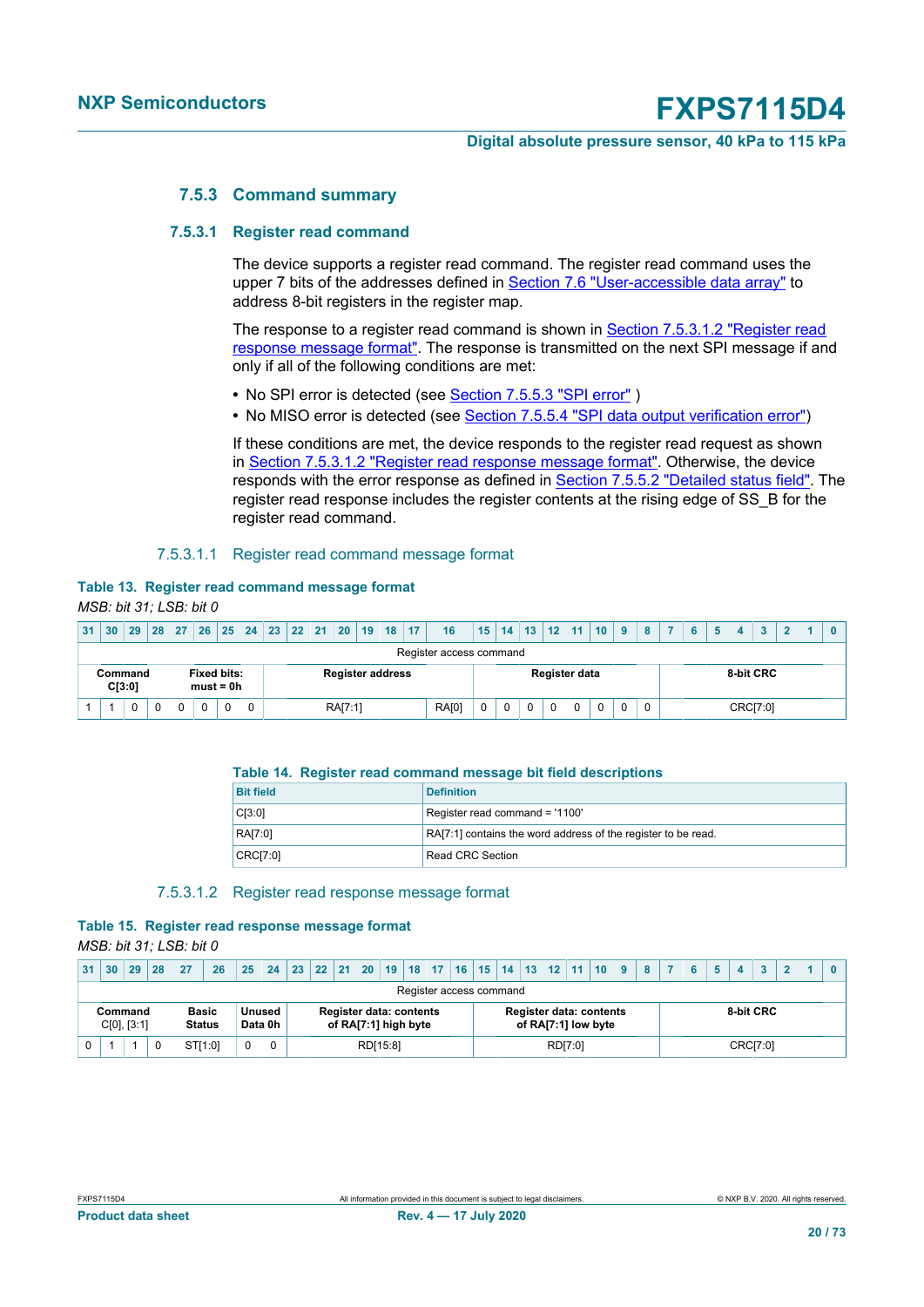#### **Digital absolute pressure sensor, 40 kPa to 115 kPa**

**Table 16. Register read response message bit field descriptions**

| <b>Bit field</b> | <b>Definition</b>                                                           |
|------------------|-----------------------------------------------------------------------------|
| C[0], [3:1]      | Register Read Command = '0110'                                              |
| ST[1:0]          | Status                                                                      |
| RD[15:8]         | The contents of the register addressed by $RA[7:1]$ high byte $(RA[0] = 1)$ |
| RD[7:0]          | The contents of the register addressed by RA $(7:1)$ low byte $(RA[0] = 0)$ |
| CRC[7:0]         | 8-bit CRC                                                                   |

#### **7.5.3.2 Register write command**

The device supports a register write command. The register write command writes the value specified in RDI7:01 to the register addressed by RAI7:01.

The response to a register write command is shown in [Section 7.5.3.2.2 "Register write](#page-21-0) [response message format"](#page-21-0). The register write is executed and a response is transmitted on the next SPI message if and only if all of the following conditions are met:

- **•** No SPI error is detected (see [Section 7.5.5.3 "SPI error"\)](#page-24-0)
- **•** No MISO error is detected (see [Section 7.5.5.4 "SPI data output verification error"](#page-25-0))
- **•** The ENDINIT bit is cleared
	- **–** This applies to all registers with the exception of the RESET[1:0] bits in the DEVLOCK\_WR register
- **•** No invalid register request is detected as described below

If these conditions are met, the register write is executed and the device responds to the register write request as shown in [Section 7.5.3.2.2 "Register write response message](#page-21-0) [format".](#page-21-0) Otherwise, no register is written and the device responds with the error response as defined in [Section 7.5.2 "SPI response format".](#page-18-0) The register is not written until the transfer during which the register write was requested has been completed.

A register write command to a read-only register will not execute, but will result in a valid response.

#### 7.5.3.2.1 Register write command message format

|                         |  | Table 17. Register write command message format |  |
|-------------------------|--|-------------------------------------------------|--|
| MSB: bit 31; LSB: bit 0 |  |                                                 |  |

| 31 | 30                | 29 |  |          |                                   | 28   27   26   25   24   23   22   21   20   19   18   17 |                                                       |  |         |  |  |  | 16           | $15$ 14 13 12 11 10 9 |  |  |         |  | 8 <sup>7</sup> | 6 | 5 | $\bullet$ | $\mathbf{\Omega}$ |  |  |
|----|-------------------|----|--|----------|-----------------------------------|-----------------------------------------------------------|-------------------------------------------------------|--|---------|--|--|--|--------------|-----------------------|--|--|---------|--|----------------|---|---|-----------|-------------------|--|--|
|    |                   |    |  |          |                                   |                                                           | Register access command                               |  |         |  |  |  |              |                       |  |  |         |  |                |   |   |           |                   |  |  |
|    | Command<br>C[3:0] |    |  |          | <b>Fixed bits:</b><br>$must = 0h$ |                                                           | 8-bit CRC<br>Register data<br><b>Register address</b> |  |         |  |  |  |              |                       |  |  |         |  |                |   |   |           |                   |  |  |
|    | $\mathbf 0$       | 0  |  | $\Omega$ |                                   |                                                           |                                                       |  | RA[7:1] |  |  |  | <b>RA[0]</b> |                       |  |  | RD[7:0] |  |                |   |   | CRC[7:0]  |                   |  |  |

#### **Table 18. Register write command message bit field descriptions**

| <b>Bit field</b> | <b>Definition</b>                                               |
|------------------|-----------------------------------------------------------------|
| C[3:0]           | Register write command = '1000'                                 |
| RA[7:0]          | RA[7:1] contains the byte address of the register to be written |
| RD[7:0]          | RD[7:0] contains the data byte to be written to address RA[7:0] |
| CRC[7:0]         | 8-bit CRC                                                       |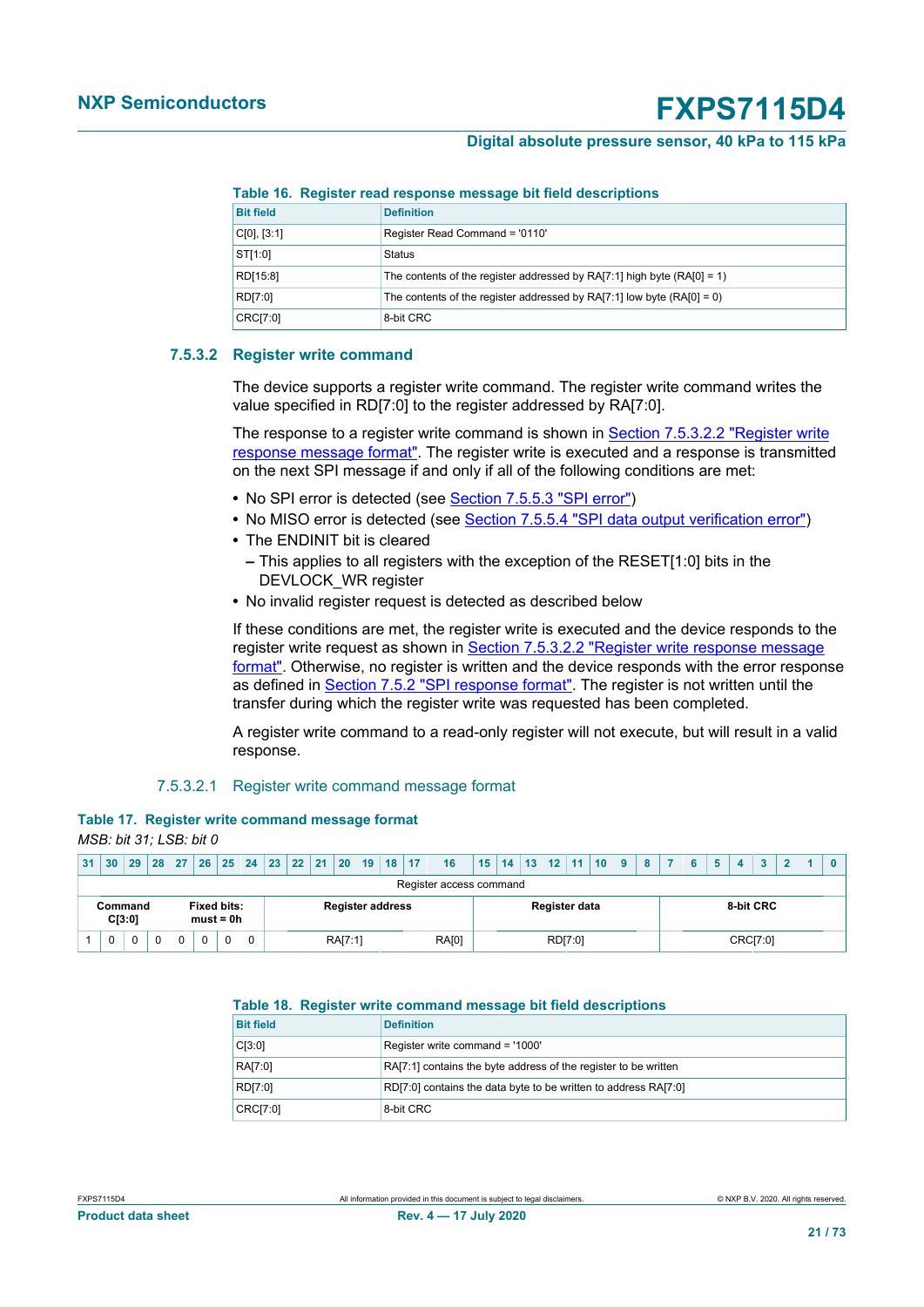#### **Digital absolute pressure sensor, 40 kPa to 115 kPa**

#### <span id="page-21-0"></span>7.5.3.2.2 Register write response message format

#### **Table 19. Register write response message format**

*MSB: bit 31; LSB: bit 0*

| 31 | 30                     | 29                                                                                                                    | 28       | 27            | 26 | 25          | 24          | 23 22 21 |  |                      |  |  |  |  |                     | │20 │19 │18 │17 │16 │15 │14 │13 │12 │11 │10 │ 9 | 8 | -6 | 5         | $\blacktriangle$ | 3 | $2^{\circ}$ |  |
|----|------------------------|-----------------------------------------------------------------------------------------------------------------------|----------|---------------|----|-------------|-------------|----------|--|----------------------|--|--|--|--|---------------------|-------------------------------------------------|---|----|-----------|------------------|---|-------------|--|
|    |                        | Register access command<br><b>Basic</b><br><b>Register data: contents</b><br><b>Register data: contents</b><br>Unused |          |               |    |             |             |          |  |                      |  |  |  |  |                     |                                                 |   |    |           |                  |   |             |  |
|    | Command<br>C[0], [3:1] |                                                                                                                       |          | <b>Status</b> | 0h | Data        |             |          |  | of RA[7:1] high byte |  |  |  |  | of RA[7:1] low byte |                                                 |   |    | 8-bit CRC |                  |   |             |  |
|    |                        |                                                                                                                       | $\Omega$ | STI1:01       |    | $\mathbf 0$ | $\mathbf 0$ |          |  | RD[15:8]             |  |  |  |  | RD[7:0]             |                                                 |   |    |           | CRC[7:0]         |   |             |  |

#### **Table 20. Register write response message bit field descriptions**

| <b>Bit field</b> | <b>Definition</b>                                                            |
|------------------|------------------------------------------------------------------------------|
| C[0], [3:1]      | Register Read Command = '0100'                                               |
| ST[1:0]          | <b>Status</b>                                                                |
| RD[15:8]         | The contents of the register addressed by RA $[7:1]$ high byte $(RA[0] = 1)$ |
| RD[7:0]          | The contents of the register addressed by RA $(7:1)$ low byte $(RA[0] = 0)$  |
| CRC[7:0]         | 8-bit CRC                                                                    |

#### **7.5.3.3 Sensor data request commands**

The device supports standard sensor data request commands. The sensor data request command format is described in [Section 7.5.3.3.1 "Sensor data request command](#page-21-1) [message format"](#page-21-1). The response to a sensor data request is shown in [Section 7.5.3.3.2](#page-22-0) ["Sensor data request response message format"](#page-22-0). The response is transmitted on the next SPI message subject to the error handling conditions specified in [Section 7.5.5](#page-24-2) ["Exception handling".](#page-24-2) The sensor data included in the response is the sensor data at the falling edge of SS B for the sensor data request response.

#### <span id="page-21-1"></span>7.5.3.3.1 Sensor data request command message format

|                         |  | Table 21. Sensor data request command message format |  |
|-------------------------|--|------------------------------------------------------|--|
| MSB: bit 31: LSB: bit 0 |  |                                                      |  |

| 31 | 30      | 29     | 28 | כפי | 26 | 25      | 24 | 23 | 22         | 21 | 20 | 19         | 18                           | 47 | 16              | 15 | 14 | 42 | 12 | 44 | 10 | o |  |  |           |  |  |
|----|---------|--------|----|-----|----|---------|----|----|------------|----|----|------------|------------------------------|----|-----------------|----|----|----|----|----|----|---|--|--|-----------|--|--|
|    | Command |        |    |     |    |         |    |    |            |    |    |            | Fixed bits: must = $0.0000h$ |    |                 |    |    |    |    |    |    |   |  |  | 8-bit CRC |  |  |
|    |         | CI3:0] |    |     |    | £<br>ι. |    |    | $\sqrt{2}$ | ັ  |    | $\epsilon$ | £<br>ັບ                      |    | $\epsilon$<br>v |    |    |    |    |    |    |   |  |  | CRC[7:0]  |  |  |

#### **Table 22. Sensor data request command message bit field descriptions**

| <b>Bit field</b>         | <b>Definition</b>                                        |
|--------------------------|----------------------------------------------------------|
| C[0]                     | Sensor data request command = '1'                        |
| $CI3:11 = SOLRCEID[2:0]$ | Source identification code for the requested sensor data |
| CRC[7:0]                 | 8-bit CRC                                                |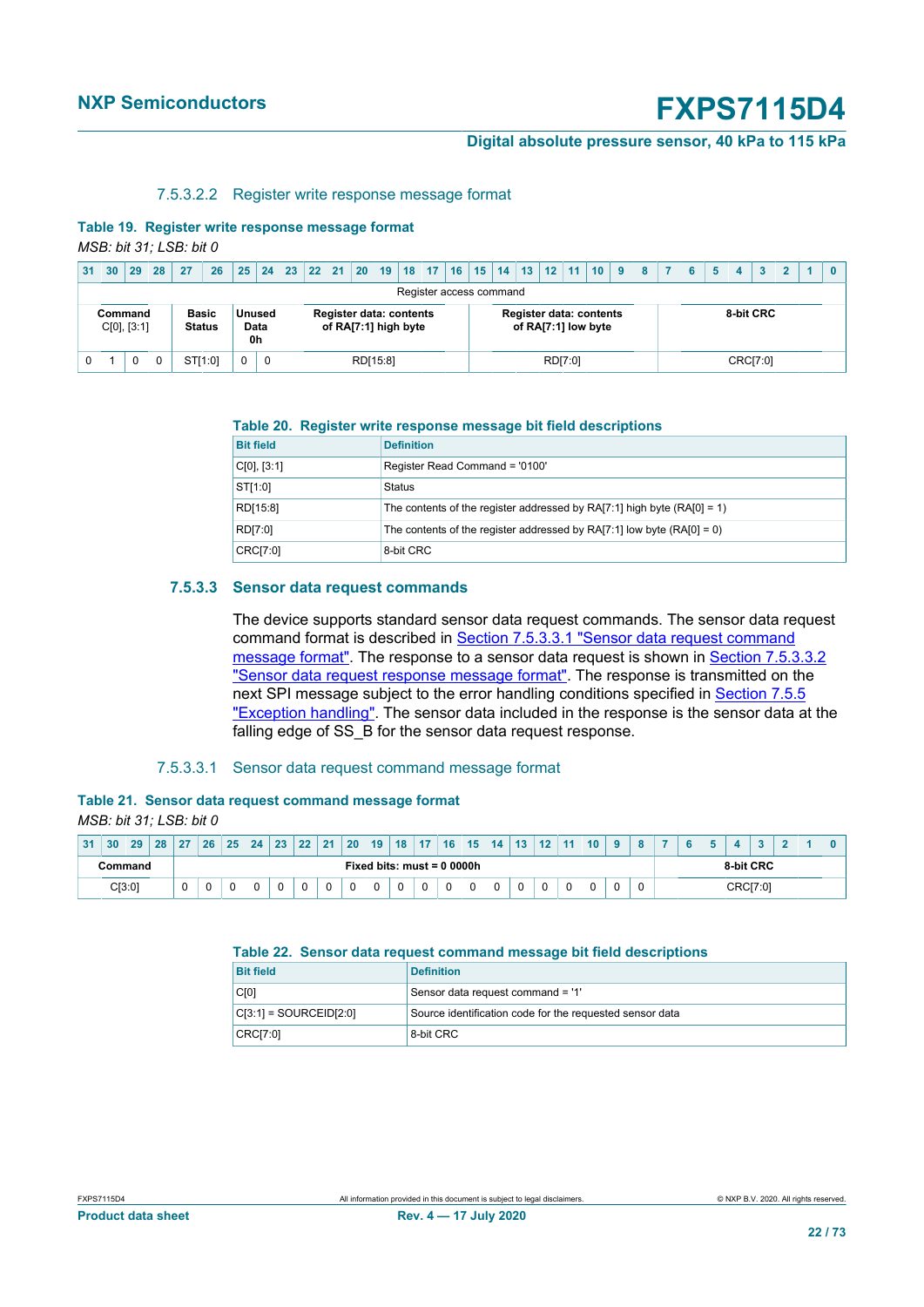#### **Digital absolute pressure sensor, 40 kPa to 115 kPa**

#### <span id="page-22-0"></span>7.5.3.3.2 Sensor data request response message format

## **Table 23. Sensor data request response message format**

*MSB: bit 31; LSB: bit 0*

| 31                                                             | 30 | 29 | 28 | 27      | 26 |  | $25 \mid 24$ | 23 | $\sqrt{22}$ | 21 <sub>1</sub> | 20            | 19       | $18$   17 | 16 | 15 | $14 \mid 13$ | 12 <sub>1</sub> | 11 | 10 <sup>1</sup> |  |         |  |          | $\sim$ |  |  |
|----------------------------------------------------------------|----|----|----|---------|----|--|--------------|----|-------------|-----------------|---------------|----------|-----------|----|----|--------------|-----------------|----|-----------------|--|---------|--|----------|--------|--|--|
| <b>Basic</b><br><b>Sensor Data</b><br>Command<br><b>Status</b> |    |    |    |         |    |  |              |    |             | <b>Status</b>   | <b>Detail</b> |          | 8-bit CRC |    |    |              |                 |    |                 |  |         |  |          |        |  |  |
| C[0], [3:1]                                                    |    |    |    | ST[1:0] |    |  |              |    |             |                 |               | SD[11:0] |           |    |    |              | 0               |    |                 |  | SF[1:0] |  | CRC[7:0] |        |  |  |

#### **Table 24. Sensor data request response message bit field descriptions**

| <b>Bit field</b>         | <b>Definition</b>                                        |
|--------------------------|----------------------------------------------------------|
| C[0]                     | Sensor data request command = '1'                        |
| $C[3:1] = SOLRCEID[2:0]$ | Source identification code for the requested sensor data |
| ST[1:0]                  | <b>Basic Status</b>                                      |
| SD[11:0]                 | Sensor data                                              |
| SF[1:0]                  | Detailed status                                          |
| CRC[7:0]                 | 8-bit CRC                                                |

#### **7.5.3.4 Reserved commands**

The device responds to reserved commands on the next SPI message subject to the error handling conditions specified in **Section 7.5.5 "Exception handling"**.

#### 7.5.3.4.1 Reserved command message format

#### **Table 25. Reserved command message format**

*MSB: bit 31; LSB: bit 0*

| 31          | 30      | 29       | 28          | 27           | 26 | 25              | 24 | 23 | 22 | 21 | 20 | 19 | 18 | 17 | 16 | 15 | 14 | 13 | 12 | 11 | 10 | 9 | 8 | ٠        | 6 | 5 | 4         | 3 | 2 | 0 |
|-------------|---------|----------|-------------|--------------|----|-----------------|----|----|----|----|----|----|----|----|----|----|----|----|----|----|----|---|---|----------|---|---|-----------|---|---|---|
|             | Command |          |             | $\mathsf{x}$ | x  | X               | X  | x  | x  | X  | x  | X  | X  | x  | X  | X  | x  | X  | X  | x  | X  | X | x |          |   |   | 8-bit CRC |   |   |   |
| $\mathbf 0$ | 0       | $\Omega$ | $\Omega$    | X            | x  | X               | X  | x  | x  | X  | X  | X  | X  | X  | x  | X  | x  | X  | X  | x  | X  | X | x |          |   |   | CRC[7:0]  |   |   |   |
| $\mathbf 0$ | 0       |          | 0           | X            | x  | X               | X  | x  | x  | X  | x  | X  | X  | x  | X  | X  | x  | X  | X  | x  | X  | X | x | CRC[7:0] |   |   |           |   |   |   |
| $\Omega$    |         |          | $\Omega$    | X            | x  | X               | X  | x  | x  | X  | X  | x  | X  | X  | x  | X  | x  | X  | X  | x  | X  | X | x |          |   |   | CRC[7:0]  |   |   |   |
| 0           |         |          | $\mathbf 0$ | X            | x  | X               | X  | x  | x  | X  | x  | X  | X  | x  | X  | x  | x  | X  | X  | x  | X  | X | x |          |   |   | CRC[7:0]  |   |   |   |
|             | 0       | и        | $\Omega$    | X            | x  | X               | X  | x  | x  | X  | X  | X  | X  | X  | X  | X  | x  | X  | X  | x  | X  | X | x | CRC[7:0] |   |   |           |   |   |   |
|             |         |          | $\Omega$    | X            | x  | $\check{}$<br>v | X  | x  | X  | X  | X  | x  | X  | X  | x  | X  | x  | x  | X  | x  | x  | X | x |          |   |   | CRC[7:0]  |   |   |   |

#### **Table 26. Reserved command message bit field descriptions**

| <b>Bit field</b> | <b>Definition</b> |
|------------------|-------------------|
| CI3:01           | Reserved command  |
| CRC[7:0]         | 8-bit CRC         |

#### 7.5.3.4.2 Reserved command response message format

#### **Table 27. Reserved command response message format**

*MSB: bit 15; LSB: bit 0*

| 31 | 30                                                                                                                                                                           | 29 | 28                          | 27 | 26 | 25 | 24 |  | 23 22 21 |  | $\vert$ 20   19   18   17   16   15   14   13   12   11   10               |  |   |                       |  |          |  |  |  | 9 | 8         | 6 | 5 | 4 | 3 |  |                                       |
|----|------------------------------------------------------------------------------------------------------------------------------------------------------------------------------|----|-----------------------------|----|----|----|----|--|----------|--|----------------------------------------------------------------------------|--|---|-----------------------|--|----------|--|--|--|---|-----------|---|---|---|---|--|---------------------------------------|
|    |                                                                                                                                                                              |    | <b>Command Echo</b><br>Data |    |    |    |    |  |          |  |                                                                            |  |   |                       |  |          |  |  |  |   | 8-bit CRC |   |   |   |   |  |                                       |
| x  | x<br>x<br>x<br>x<br>x<br>X<br>$\mathsf{x}$<br>X<br>X<br>$\mathsf{x}$<br>$\mathsf{x}$<br>x<br>$\mathsf{x}$<br>$\mathsf{x}$<br>$\mathsf{x}$<br>x<br>X<br>x<br>x<br>X<br>x<br>x |    |                             |    |    |    |    |  |          |  |                                                                            |  | X |                       |  | CRC[7:0] |  |  |  |   |           |   |   |   |   |  |                                       |
|    | <b>FXPS7115D4</b>                                                                                                                                                            |    |                             |    |    |    |    |  |          |  | All information provided in this document is subject to legal disclaimers. |  |   |                       |  |          |  |  |  |   |           |   |   |   |   |  | © NXP B.V. 2020. All rights reserved. |
|    | <b>Product data sheet</b>                                                                                                                                                    |    |                             |    |    |    |    |  |          |  |                                                                            |  |   | Rev. 4 - 17 July 2020 |  |          |  |  |  |   |           |   |   |   |   |  |                                       |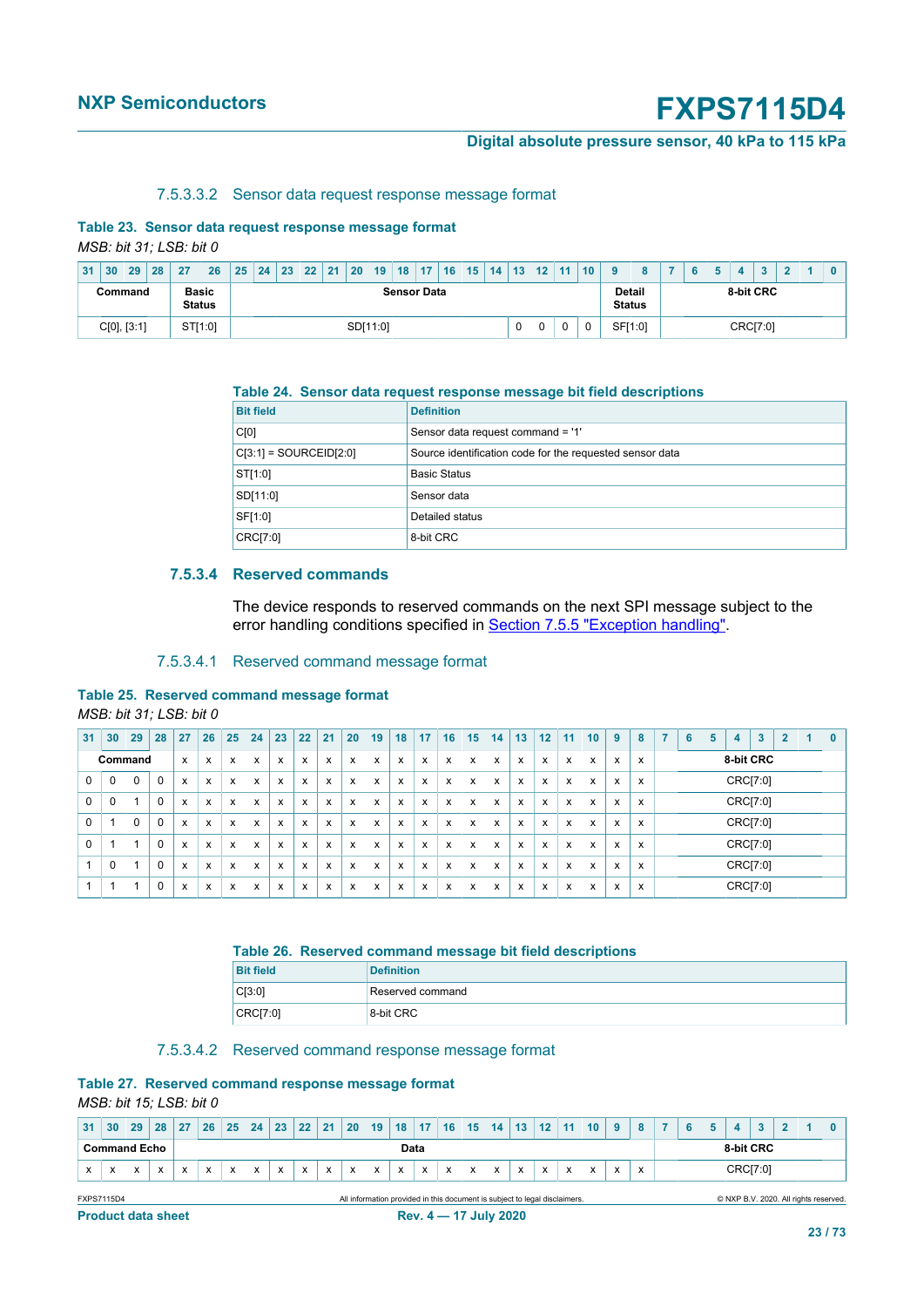#### **Digital absolute pressure sensor, 40 kPa to 115 kPa**

#### **Table 28. Reserved command response message bit field descriptions**

| <b>Bit field</b> | <b>Definition</b>                |
|------------------|----------------------------------|
| Command echo     | Reserved command echo. Undefined |
| Data             | Response data. Undefined         |
| CRCI7:01         | 8-bit CRC                        |

### **7.5.4 Error checking**

#### **7.5.4.1 Default 8-bit CRC**

#### 7.5.4.1.1 Command error checking

The device calculates an 8-bit CRC on the entire 32 bits of each command. Message data is entered into the CRC calculator MSB first, consistent with the transmission order of the message. If the calculated CRC does not match the transmitted CRC, the command is ignored and the device responds with the SPI error response.

The CRC decoding procedure is as follows:

- 1. A seed value is preset into the LSB of the shift register.
- 2. Using a serial CRC calculation method, the receiver rotates the received message and CRC into the LSB of the shift register in the order received (MSB first).
- 3. When the calculation on the last bit of the CRC is rotated into the shift register, the shift register contains the CRC check result.
- 4. If the shift register contains all zeros, the CRC is correct.
- 5. If the shift register contains a value other than zero, the CRC is incorrect.

The CRC polynomial and seed are shown in [Table 29](#page-23-0).

#### <span id="page-23-0"></span>**Table 29. SPI Command Message CRC**

| SPICRCSEED[3:0] | Default Polynomial              | Default non-direct Seed |
|-----------------|---------------------------------|-------------------------|
| 0000            | $x^8 + x^5 + x^3 + x^2 + x + 1$ | 1111 1111               |
| non-zero        | $x^8 + x^5 + x^3 + x^2 + x + 1$ | $1111$ SPICRCSEED[3:0]  |

#### 7.5.4.1.2 Response error checking

The device calculates a CRC on the entire 32 bits of each response. Message data is entered into the CRC calculator MSB first, consistent with the transmission order of the message.

The CRC encoding procedure is as follows:

- 1. A seed value is preset into the LSB of the shift register.
- 2. Using a serial CRC calculation method, the transmitter rotates the transmitted message and CRC into the LSB of the shift register (MSB first).
- 3. Following the transmitted message, the transmitter feeds 8 zeros into the shift register, to match the length of the CRC.
- 4. When the last zero is fed into the input adder, the shift register contains the CRC.
- 5. The CRC is transmitted.

The CRC polynomial and seed are shown in [Table 30](#page-24-3).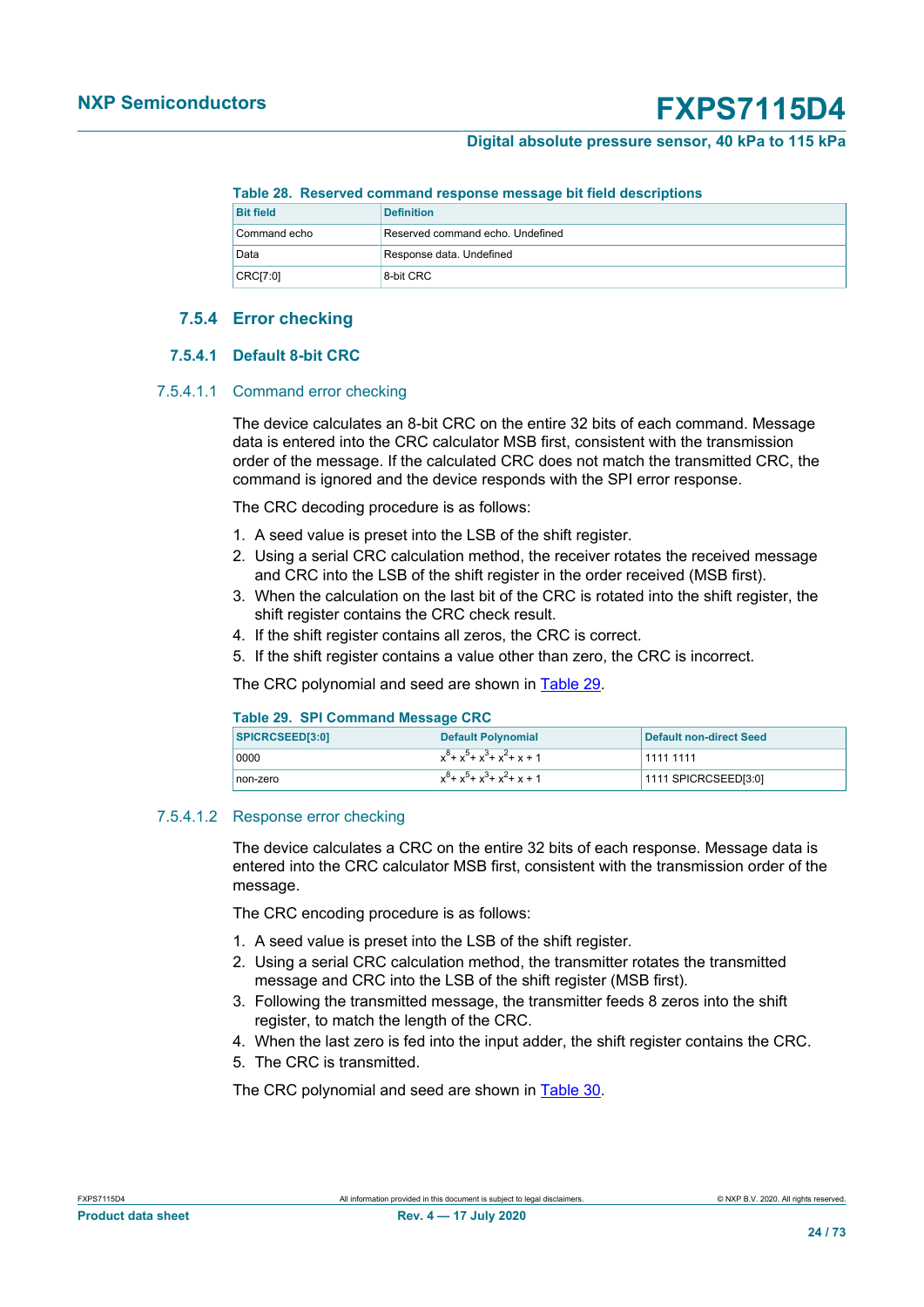#### **Digital absolute pressure sensor, 40 kPa to 115 kPa**

#### <span id="page-24-3"></span>**Table 30. SPI Response Message CRC**

| SPICRCSEED[3:0] | Default Polynomial              | Default non-direct Seed |
|-----------------|---------------------------------|-------------------------|
| 0000            | $x^8 + x^5 + x^3 + x^2 + x + 1$ | 1111 1111               |
| nonzero         | $x^8 + x^5 + x^3 + x^2 + x + 1$ | 1111 SPICRCSEED[3:0]    |

### <span id="page-24-2"></span>**7.5.5 Exception handling**

#### **7.5.5.1 Basic status field**

<span id="page-24-4"></span>All responses include a status field (ST[1:0]) that includes the general status of the device and transmitted data as described below. The contents of the status field is a representation of the device status at the rising edge of SS\_B for the previous SPI command.

| Table 31. Basic status field for responses to register commands |  |
|-----------------------------------------------------------------|--|
|-----------------------------------------------------------------|--|

| <b>ST[1:0]</b> | <b>Status</b> |                          | <b>Description</b>                            | <b>SF[1:0]</b>                  |   | <b>Priority</b> |
|----------------|---------------|--------------------------|-----------------------------------------------|---------------------------------|---|-----------------|
| $\Omega$       | 0             | Device in Initialization | Device in initialization (ENDINIT not<br>set) | $\Omega$                        | 0 | 3               |
| $\Omega$       |               | Normal Mode              | Normal mode(ENDINIT set)                      | 0                               | 0 | 4               |
|                | 0             | Self-test                | Self-test(ST CTRL[3:0] not equal to<br>'0000' | $\Omega$                        | 0 | $\overline{2}$  |
|                |               | Internal Error Present   | Detailed Status Field                         | Detailed<br><b>Status Field</b> |   |                 |

#### **7.5.5.2 Detailed status field**

<span id="page-24-1"></span>The response to sensor data requests includes a detailed status field (SF[1:0]). The contents of the detailed status field is a representation of the device status at the rising edge of SS\_B for the previous SPI command.

#### **Table 32. Detailed status bit field descriptions**

| <b>SF[1:0]</b> |          | <b>Status Sources</b>                                                                                                | <b>DEVSTAT State</b>                                                               |
|----------------|----------|----------------------------------------------------------------------------------------------------------------------|------------------------------------------------------------------------------------|
| $\Omega$       | $\Omega$ | Oscillator training error (OSCTRAIN ERR)<br>Offset error (PABS HIGH or PABS LOW or CM<br>ERROR)<br>Temperature error | Bit set in DEVSTAT3<br>Bit set in DSP STAT<br>Bit set in DEVSTAT2                  |
| $\Omega$       |          | User OTP memory error (UF2 or UF1)<br>User R/W memory error (UF2)<br>NXP OTP Memory error                            | U OTP ERR set in DEVSTAT2<br>U RW ERR set in DEVSTAT2<br>F OTP ERR set in DEVSTAT2 |
|                | $\Omega$ | Test Mode active<br>Supply error<br>Reset error                                                                      | TESTMODE bit set in DEVSTAT<br>bit set in DEVSTAT1<br>DEVRES set                   |
|                |          | MISO error<br>SPI error                                                                                              | Bit set in DEVSTAT3<br>N/A                                                         |

#### **7.5.5.3 SPI error**

<span id="page-24-0"></span>The following external SPI conditions result in a SPI error:

- **•** SCLK is high when SS\_B is asserted
- The number of SCLK rising edges detected while SS B is asserted is not equal to 16
- **•** SCLK is high when SS\_B is deasserted
- **•** CRC error is detected (MOSI)
- **•** A register write command to any register other than the DEVLOCK\_WR register is received while ENDINIT is set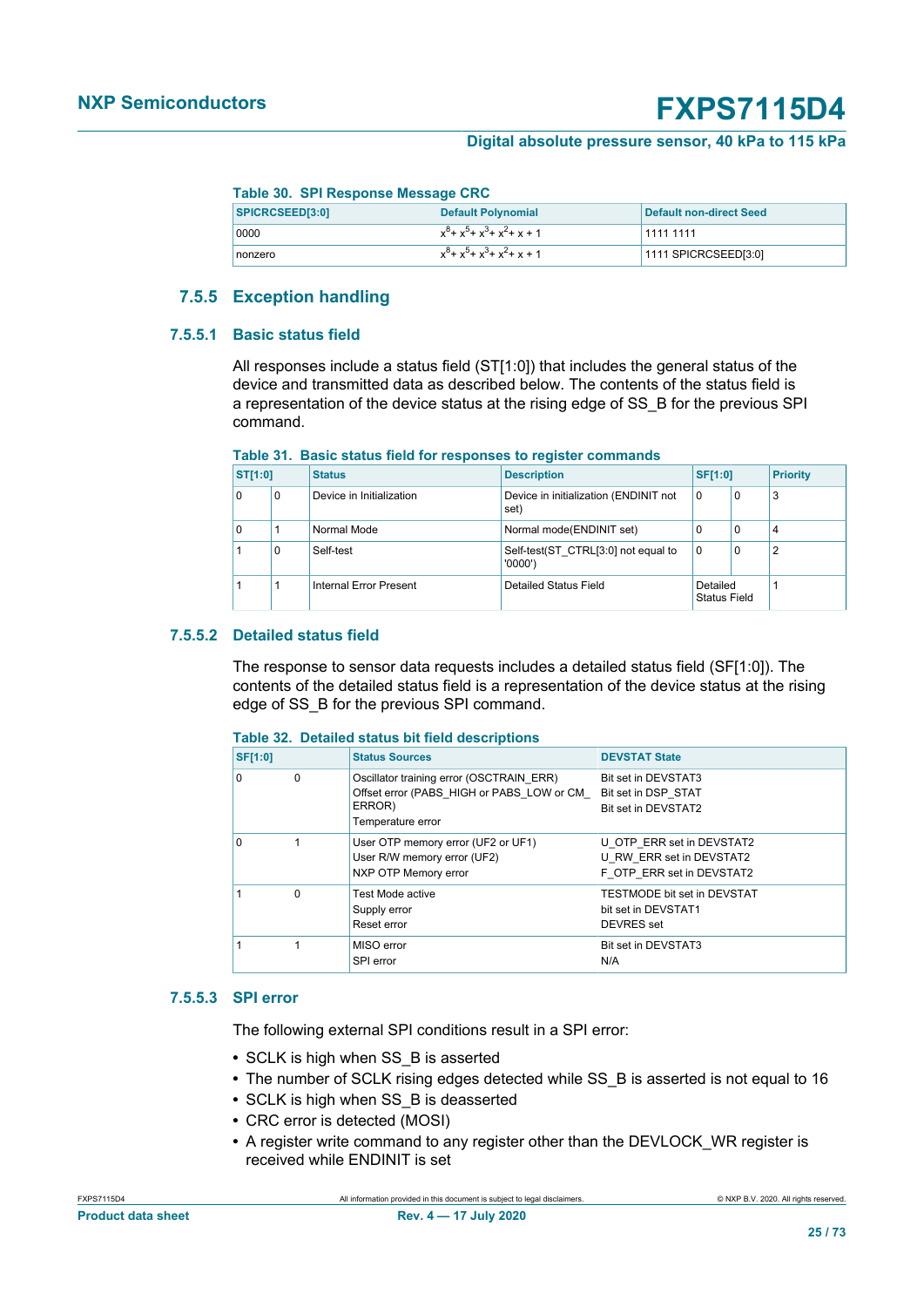#### **Digital absolute pressure sensor, 40 kPa to 115 kPa**

If a SPI error is detected, the device responds with the error response as described in [Section 7.5.5.2 "Detailed status field"](#page-24-1) with the detailed status field set to "SPI Error" as defined in [Section 7.5.5.1 "Basic status field".](#page-24-4)

### **7.5.5.4 SPI data output verification error**

<span id="page-25-0"></span>The device includes a function to verify the integrity of the data output to the MISO pin. The function compares the data transmitted on the MISO pin to the data intended to be transmitted. If any one bit does not match, a SPI MISO mismatch fault is detected and the MISO ERR flag in the DEVSTAT2 register is set.

If a valid sensor data request message is received during the SPI transfer with the MISO mismatch failure, the request is ignored and the device responds with the error response as described in [Section 7.5.5.2 "Detailed status field"](#page-24-1) with the detailed status field set to "SPI Error" as defined in [Section 7.5.5.1 "Basic status field"](#page-24-4) during the subsequent SPI message.

If a valid register write request message is received during the SPI transfer with the MISO mismatch failure, the register write is completed as requested, but the device responds with the error response as described in [Section 7.5.5.2 "Detailed status field"](#page-24-1) with the detailed status field set to "SPI Error" as defined in [Section 7.5.5.1 "Basic status](#page-24-4) [field"](#page-24-4) during the subsequent SPI message.

If a valid register read request message is received during the SPI transfer with the MISO mismatch failure, the register read is ignored and the device responds with the error response as described in [Section 7.5.5.2 "Detailed status field"](#page-24-1) with the detailed status field set to "SPI Error" as defined in [Section 7.5.5.1 "Basic status field"](#page-24-4), during the subsequent SPI message.

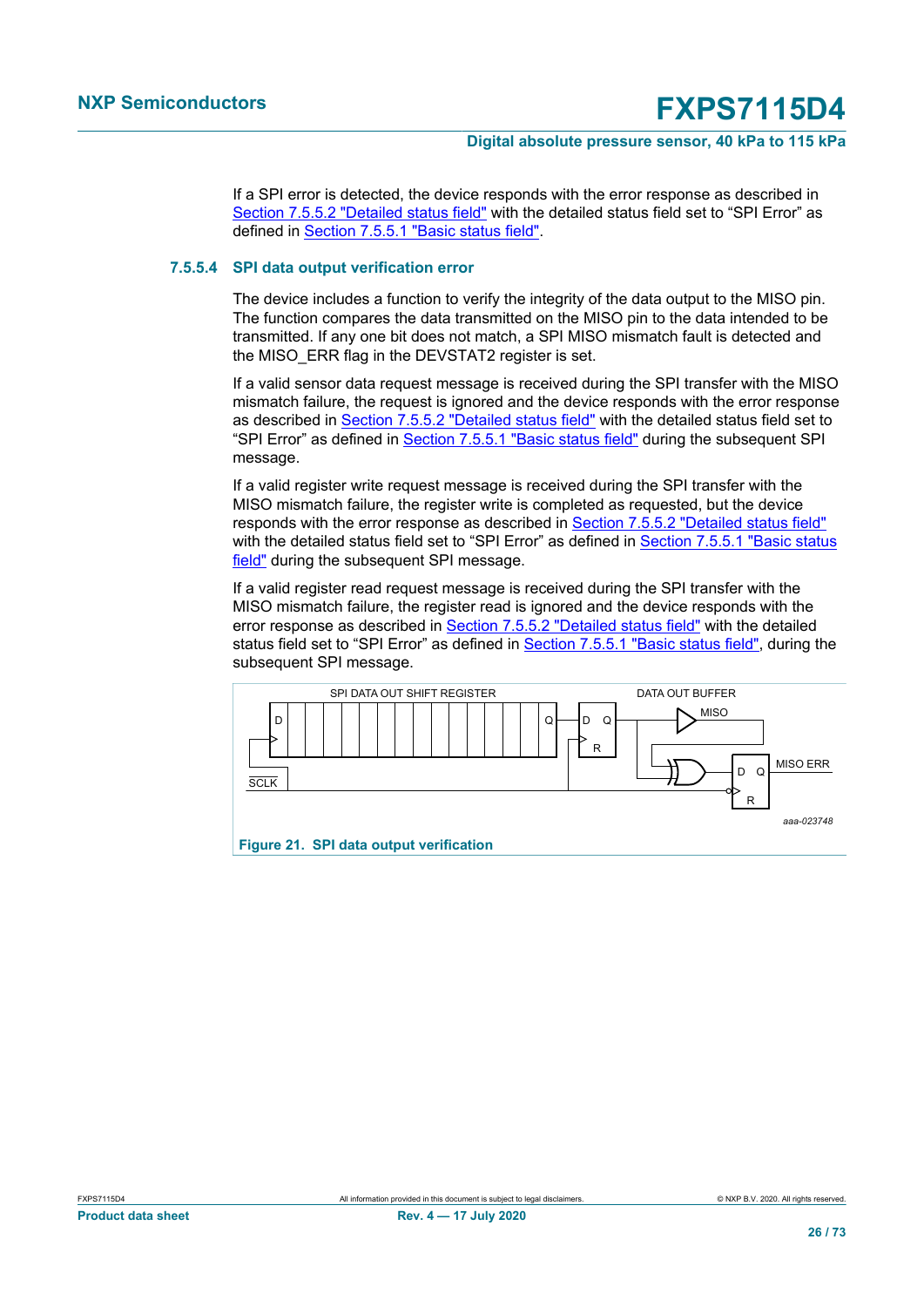**Digital absolute pressure sensor, 40 kPa to 115 kPa**



### **7.5.6 SPI timing diagram**

### **7.6 User-accessible data array**

<span id="page-26-0"></span>A user-accessible data array allows each device to be customized. The array consists of a one time programmable (OTP) factory-programmable block, an OTP userprogrammable block, and read-only registers for data and device status. The OTP blocks incorporate independent data verification.

#### **Table 33. User-accessible data — sensor specific information**

| <b>Address</b> | <b>Register</b>                   | Type <sup>[1]</sup> | <b>Bit</b>           |                               |                     |                       |                       |                             |                              |                |
|----------------|-----------------------------------|---------------------|----------------------|-------------------------------|---------------------|-----------------------|-----------------------|-----------------------------|------------------------------|----------------|
|                |                                   |                     | $\overline{7}$       | $6\phantom{1}6$               | 5                   | 4                     | 3                     | $\overline{2}$              | 1                            | $\bf{0}$       |
|                | <b>General device information</b> |                     |                      |                               |                     |                       |                       |                             |                              |                |
| 00h            | <b>COUNT</b>                      | $\mathsf{R}$        |                      |                               |                     | COUNT[7:0]            |                       |                             |                              |                |
| 01h            | <b>DEVSTAT</b>                    | $\mathsf{R}$        | <b>DSP ERR</b>       | reserved                      | COMM ERR            | MEMTEMP<br><b>ERR</b> | SUPPLY<br><b>ERR</b>  | <b>TESTMODE</b>             | <b>DEVRES</b>                | <b>DEVINIT</b> |
| 02h            | DEVSTAT1                          | $\mathsf{R}$        | VCCUV_<br><b>ERR</b> | reserved                      | VCCOV<br><b>ERR</b> | reserved              | INTREGA<br><b>ERR</b> | <b>INTREG</b><br><b>ERR</b> | <b>INTREGF</b><br><b>ERR</b> | CONT ERR       |
| 03h            | DEVSTAT2                          | $\mathsf{R}$        | F OTP ERR            | U OTP<br><b>ERR</b>           | U RW ERR            | U W<br><b>ACTIVE</b>  | reserved              | TEMP0<br><b>ERR</b>         | reserved                     | reserved       |
| 04h            | DEVSTAT3                          | $\mathsf{R}$        | MISO ERR             | <b>OSCTRAIN</b><br><b>ERR</b> | reserved            | reserved              | reserved              | reserved                    | reserved                     | reserved       |
| 05h            | reserved                          | $\mathsf{R}$        |                      |                               |                     | reserved              |                       |                             |                              |                |
| 06h to<br>0Dh  | reserved                          | $\mathsf{R}$        |                      | reserved                      |                     |                       |                       |                             |                              |                |
| 0Eh            | <b>TEMPERATURE</b>                | R                   |                      | TEMP[7:0]                     |                     |                       |                       |                             |                              |                |
| 0Fh            | reserved                          | R                   |                      |                               |                     | reserved              |                       |                             |                              |                |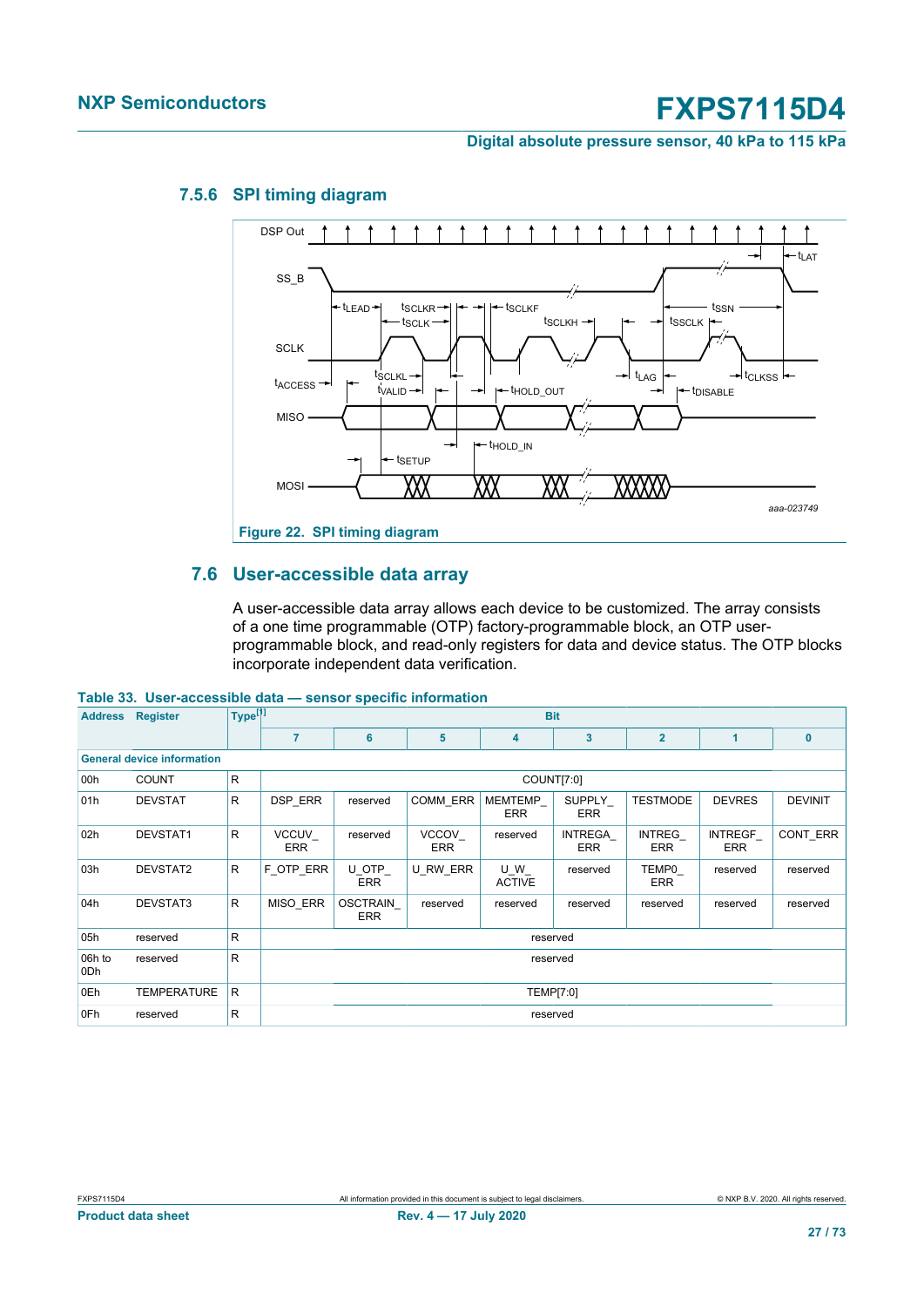## **Digital absolute pressure sensor, 40 kPa to 115 kPa**

| <b>Address</b> | <b>Register</b>                    | Type <sup>[1]</sup> |                     |                                                        |             | <b>Bit</b>         |                         |                         |                      |               |  |  |
|----------------|------------------------------------|---------------------|---------------------|--------------------------------------------------------|-------------|--------------------|-------------------------|-------------------------|----------------------|---------------|--|--|
|                |                                    |                     | $\overline{7}$      | $6\phantom{1}6$                                        | 5           | 4                  | 3                       | $\overline{\mathbf{2}}$ | 1                    | $\bf{0}$      |  |  |
|                | <b>Communication information</b>   |                     |                     |                                                        |             |                    |                         |                         |                      |               |  |  |
| 10h            | DEVLOCK_WR                         | R/W                 | <b>ENDINIT</b>      | reserved                                               | reserved    | reserved           | SUP<br>ERR_DIS          | reserved                | RESET[1:0]           |               |  |  |
| 11h to<br>13h  | reserved                           | R/W                 |                     |                                                        |             | reserved           |                         |                         |                      |               |  |  |
| 14h            | UF_REGION_W                        | R/W                 |                     | REGION_LOAD[3:0]                                       |             |                    |                         | 0                       | 0                    | $\mathbf 0$   |  |  |
| 15h            | UF_REGION_R                        | R                   |                     | REGION_ACTIVE[3:0]                                     |             |                    | 0                       | 0                       | 0                    | 0             |  |  |
| 16h            | <b>COMMTYPE</b>                    | UF <sub>2</sub>     | reserved            | reserved                                               | reserved    | reserved           | reserved                |                         | COMMTYPE[2:0]        |               |  |  |
| 17h to<br>19h  | reserved                           | UF <sub>2</sub>     |                     |                                                        |             | reserved           |                         |                         |                      |               |  |  |
| 1Ah            | SOURCEID_0                         | UF <sub>2</sub>     | SID <sub>0_EN</sub> |                                                        | reserved    |                    |                         |                         | SOURCEID_0[3:0]      |               |  |  |
| 1Bh            | SOURCEID_1                         | UF <sub>2</sub>     | SID1_EN             |                                                        | reserved    |                    |                         | SOURCEID_1[3:0]         |                      |               |  |  |
| 1Ch to<br>21h  | reserved                           | UF <sub>2</sub>     |                     |                                                        |             | reserved           |                         |                         |                      |               |  |  |
| 22h            | TIMING_CFG                         | UF <sub>2</sub>     |                     | reserved                                               |             | OSCTRAIN<br>SEL    | CK_CAL_<br><b>RST</b>   | reserved                | reserved             | CK_CAL_EN     |  |  |
| 23h to<br>3Ch  | reserved                           | UF <sub>2</sub>     |                     |                                                        |             | reserved           |                         |                         |                      |               |  |  |
| 3Dh            | SPI CFG                            | UF <sub>2</sub>     | reserved            | <b>DATASIZE</b><br>SPI CRC LEN[1:0]<br>SPICRCSEED[3:0] |             |                    |                         |                         |                      |               |  |  |
| 3Eh            | WHO_AM_I                           | UF <sub>2</sub>     |                     |                                                        |             | WHO_AM_I[7:0]      |                         |                         |                      |               |  |  |
| 3Fh            | I2C_ADDRESS                        | UF <sub>2</sub>     |                     |                                                        |             | I2C_ADDRESS[7:0]   |                         |                         |                      |               |  |  |
|                | <b>Sensor specific information</b> |                     |                     |                                                        |             |                    |                         |                         |                      |               |  |  |
| 40h            | DSP_CFG_U1                         | UF <sub>2</sub>     |                     | LPF[3:0]                                               |             |                    | reserved                | reserved                | USER_RANGE[1:0]      |               |  |  |
| 41h            | DSP_CFG_U2                         | UF <sub>2</sub>     |                     |                                                        |             | reserved           |                         |                         |                      |               |  |  |
| 42h            | DSP_CFG_U3                         | UF <sub>2</sub>     | reserved            | DATATYPE0[1:0]                                         |             | reserved           | reserved                | reserved                | reserved             | reserved      |  |  |
| 43h            | DSP_CFG_U4                         | UF <sub>2</sub>     | reserved            | reserved                                               | reserved    | reserved           | reserved                | INT_OUT                 | reserved             | reserved      |  |  |
| 44h            | DSP_CFG_U5                         | UF <sub>2</sub>     |                     | ST_CTRL[3:0]                                           |             |                    | reserved                | reserved                | reserved             | reserved      |  |  |
| 45h            | INT_CFG                            | UF <sub>2</sub>     |                     | reserved                                               | INT_PS[1:0] |                    | INT<br><b>POLARITY</b>  |                         | reserved             |               |  |  |
| 46h            | P_INT_HI_L                         | UF <sub>2</sub>     |                     |                                                        |             | P_INT_HI_L[7:0]    |                         |                         |                      |               |  |  |
| 47h            | P_INT_HI_H                         | UF <sub>2</sub>     |                     |                                                        |             | P_INT_HI_H[15:8]   |                         |                         |                      |               |  |  |
| 48h            | P_INT_LO_L                         | UF <sub>2</sub>     |                     |                                                        |             | P_INT_LO_L[7:0]    |                         |                         |                      |               |  |  |
| 49h            | P_INT_LO_H                         | UF <sub>2</sub>     |                     |                                                        |             | P_INT_LO_H[15:8]   |                         |                         |                      |               |  |  |
| 4Ah            | reserved                           | UF <sub>2</sub>     |                     |                                                        |             | reserved           |                         |                         |                      |               |  |  |
| 4Bh            | reserved                           | UF <sub>2</sub>     |                     |                                                        |             | reserved           |                         |                         |                      |               |  |  |
| 4Ch            | P_CAL_ZERO_L                       | UF <sub>2</sub>     |                     |                                                        |             | P_CAL_ZERO_L[7:0]  |                         |                         |                      |               |  |  |
| 4Dh            | P_CAL_ZERO_H                       | UF <sub>2</sub>     |                     |                                                        |             | P_CAL_ZERO_H[15:8] |                         |                         |                      |               |  |  |
| 4Eh            | reserved                           | UF <sub>2</sub>     |                     |                                                        |             | reserved           |                         |                         |                      |               |  |  |
| 4Fh to<br>5Eh  | reserved                           | UF <sub>2</sub>     |                     |                                                        |             | reserved           |                         |                         |                      |               |  |  |
| 5Fh            | CRC_UF2                            | F                   | LOCK_UF2            | 0                                                      | 0           | 0                  |                         | CRC_UF2[3:0]            |                      |               |  |  |
| 60h            | DSP_STAT                           | R                   | reserved            | PABS_HIGH                                              | PABS_LOW    | reserved           | $ST_$<br><b>INCMPLT</b> |                         | ST_ACTIVE   CM_ERROR | ST_ERROR      |  |  |
| 61h            | DEVSTAT_<br>COPY                   | R                   | DSP_ERR             | reserved                                               | COMM ERR    | MEMTEMP_<br>ERR    | SUPPLY_<br>ERR          | <b>TESTMODE</b>         | <b>DEVRES</b>        | <b>DEVINT</b> |  |  |
| 62h            | SNSDATA0_L                         | R                   |                     |                                                        |             | SNSDATA0_L[7:0]    |                         |                         |                      |               |  |  |
| 63h            | SNSDATA0_H                         | R                   |                     |                                                        |             | SNSDATA0_H[15:8]   |                         |                         |                      |               |  |  |
| 64h            | SNSDATA1_L                         | R                   |                     |                                                        |             | SNSDATA1_L[7:0]    |                         |                         |                      |               |  |  |
| 65h            | SNSDATA1_H                         | R                   |                     |                                                        |             | SNSDATA1_H[15:8]   |                         |                         |                      |               |  |  |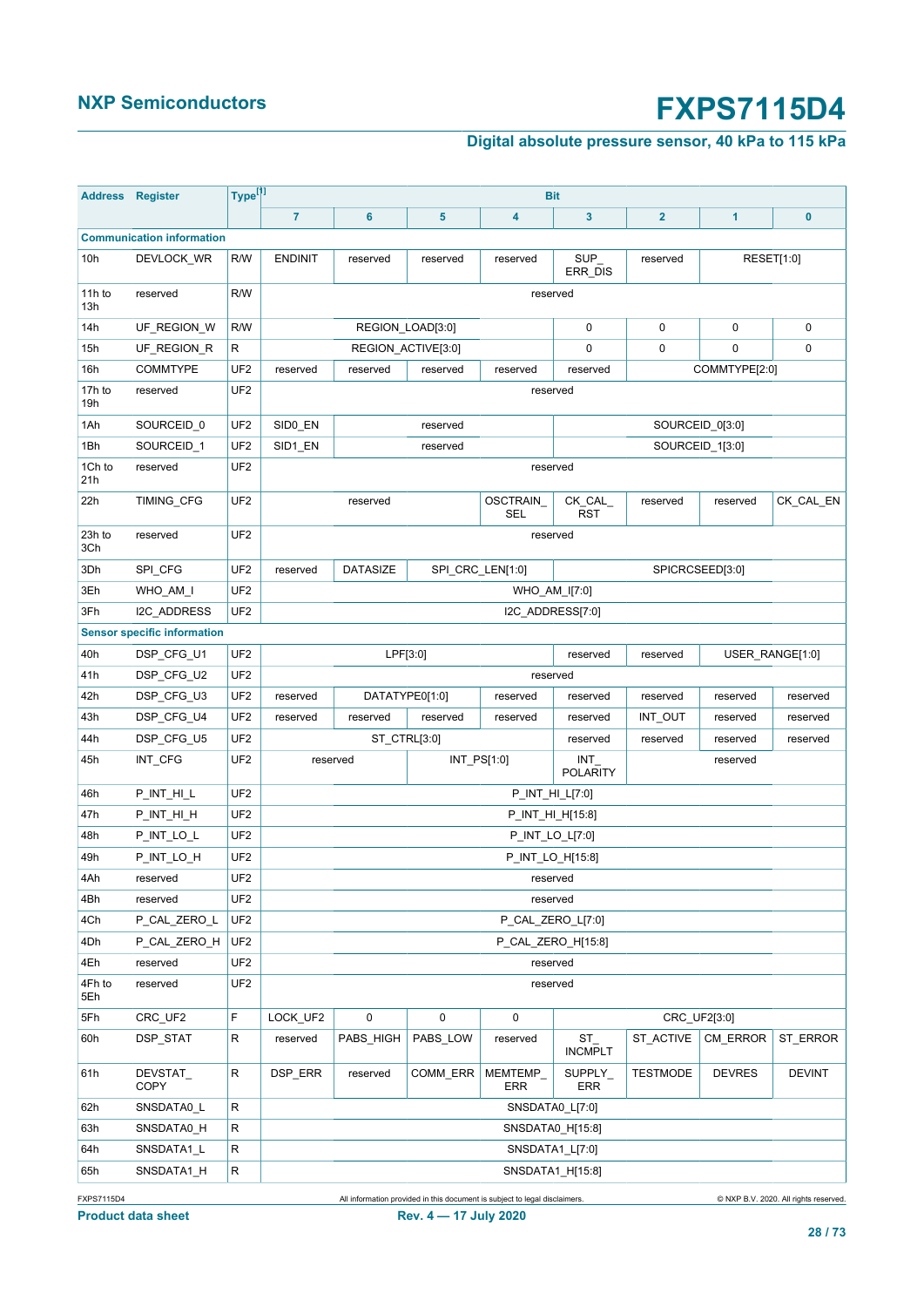## **Digital absolute pressure sensor, 40 kPa to 115 kPa**

| <b>Address</b>             | Register                                                       | Type <sup>[1]</sup> |                |                      |                   |   | <b>Bit</b>           |                |              |          |
|----------------------------|----------------------------------------------------------------|---------------------|----------------|----------------------|-------------------|---|----------------------|----------------|--------------|----------|
|                            |                                                                |                     | $\overline{7}$ | 6                    | $5\phantom{a}$    | 4 | 3                    | $\overline{2}$ | 1            | $\bf{0}$ |
| 66h                        | SNSDATA0<br>TIME <sub>0</sub>                                  | R                   |                |                      |                   |   | SNSDATA0_TIME[7:0]   |                |              |          |
| 67h                        | SNSDATA0<br>TIME1                                              | R                   |                |                      |                   |   | SNSDATA0_TIME[15:8]  |                |              |          |
| 68h                        | SNSDATA0<br>TIME <sub>2</sub>                                  | R                   |                |                      |                   |   | SNSDATA0_TIME[23:16] |                |              |          |
| 69h                        | SNSDATA0<br>TIME3                                              | R                   |                |                      |                   |   | SNSDATA0_TIME[31:24] |                |              |          |
| 6Ah                        | SNSDATA0<br>TIME4                                              | R                   |                |                      |                   |   | SNSDATA0_TIME[39:32] |                |              |          |
| 6Bh                        | SNSDATA0<br>TIME5                                              | R                   |                | SNSDATA0_TIME[47:40] |                   |   |                      |                |              |          |
| 6Ch                        | P_MAX_L                                                        | R                   |                |                      | P_MAX[7:0]        |   |                      |                |              |          |
| 6Dh                        | P_MAX_H                                                        | R                   |                |                      |                   |   | P_MAX[15:8]          |                |              |          |
| 6Eh                        | P_MIN_L                                                        | R                   |                |                      |                   |   | P_MIN[7:0]           |                |              |          |
| 6Fh                        | P_MIN_H                                                        | ${\sf R}$           |                |                      |                   |   | P_MIN[15:8]          |                |              |          |
| 70h to<br>77h              | reserved                                                       | R                   |                |                      |                   |   | reserved             |                |              |          |
| 78h                        | FRT <sub>0</sub>                                               | R                   |                |                      |                   |   | FRT[7:0]             |                |              |          |
| 79h                        | FRT1                                                           | R                   |                |                      |                   |   | FRT[15:8]            |                |              |          |
| 7Ah                        | FRT <sub>2</sub>                                               | R                   |                |                      |                   |   | FRT[23:16]           |                |              |          |
| 7Bh                        | FRT3                                                           | R                   |                |                      |                   |   | FRT[31:24]           |                |              |          |
| 7Ch                        | FRT4                                                           | ${\sf R}$           |                | FRT[39:32]           |                   |   |                      |                |              |          |
| 7Dh                        | FRT5                                                           | R                   |                | FRT[47:40]           |                   |   |                      |                |              |          |
| 7Eh to<br>9Fh              | reserved                                                       | R                   |                |                      |                   |   | reserved             |                |              |          |
|                            | Sensor specific information - user readable registers with OTP |                     |                |                      |                   |   |                      |                |              |          |
| A0h                        | DSP_CFG_F                                                      | F                   |                |                      |                   |   | reserved             |                |              |          |
| A <sub>1</sub> h to<br>AEh | reserved                                                       | F                   |                |                      |                   |   | reserved             |                |              |          |
| AFh                        | CRC_F_A                                                        | F                   | LOCK_F_A       |                      | REGA BLOCKID[2:0] |   |                      |                | CRC_F_A[3:0] |          |
| B0h to<br><b>BEh</b>       | reserved                                                       | F                   |                |                      |                   |   | reserved             |                |              |          |
| <b>BFh</b>                 | CRC F B                                                        | F                   | LOCK F_B       |                      | REGB BLOCKID[2:0] |   |                      |                | CRC_F_B[3:0] |          |
|                            | <b>Traceability Information</b>                                |                     |                |                      |                   |   |                      |                |              |          |
| C <sub>0</sub> h           | <b>ICTYPEID</b>                                                | F                   |                |                      |                   |   | ICTYPEID[7:0]        |                |              |          |
| C1h                        | <b>ICREVID</b>                                                 | F                   |                |                      |                   |   | ICREVID[7:0]         |                |              |          |
| C <sub>2</sub> h           | <b>ICMFGID</b>                                                 | F                   |                |                      |                   |   | ICMFGID[7:0]         |                |              |          |
| C3h                        | reserved                                                       | F                   |                |                      |                   |   | reserved             |                |              |          |
| C4h                        | PN <sub>0</sub>                                                | F                   |                |                      |                   |   | PN0[7:0]             |                |              |          |
| C5h                        | PN <sub>1</sub>                                                | F                   |                |                      |                   |   | PN1[7:0]             |                |              |          |
| C6h                        | SN <sub>0</sub>                                                | F                   |                |                      |                   |   | SN[7:0]              |                |              |          |
| C7h                        | SN <sub>1</sub>                                                | F                   |                |                      |                   |   | SN[15:8]             |                |              |          |
| C8h                        | SN <sub>2</sub>                                                | F                   |                |                      |                   |   | SN[23:16]            |                |              |          |
| C9h                        | SN <sub>3</sub>                                                | F                   |                |                      |                   |   | SN[31:24]            |                |              |          |
| CAh                        | SN4                                                            | F                   |                |                      |                   |   | SN[39:32]            |                |              |          |
| CBh                        | ASICWFR#                                                       | F                   |                |                      |                   |   | ASICWFR#[7:0]        |                |              |          |
| CCh                        | ASICWFR_X                                                      | F                   |                |                      |                   |   | ASICWFR_X[7:0]       |                |              |          |
| CDh                        | ASICWFR_Y                                                      | F                   |                |                      |                   |   | ASICWFR_Y[7:0]       |                |              |          |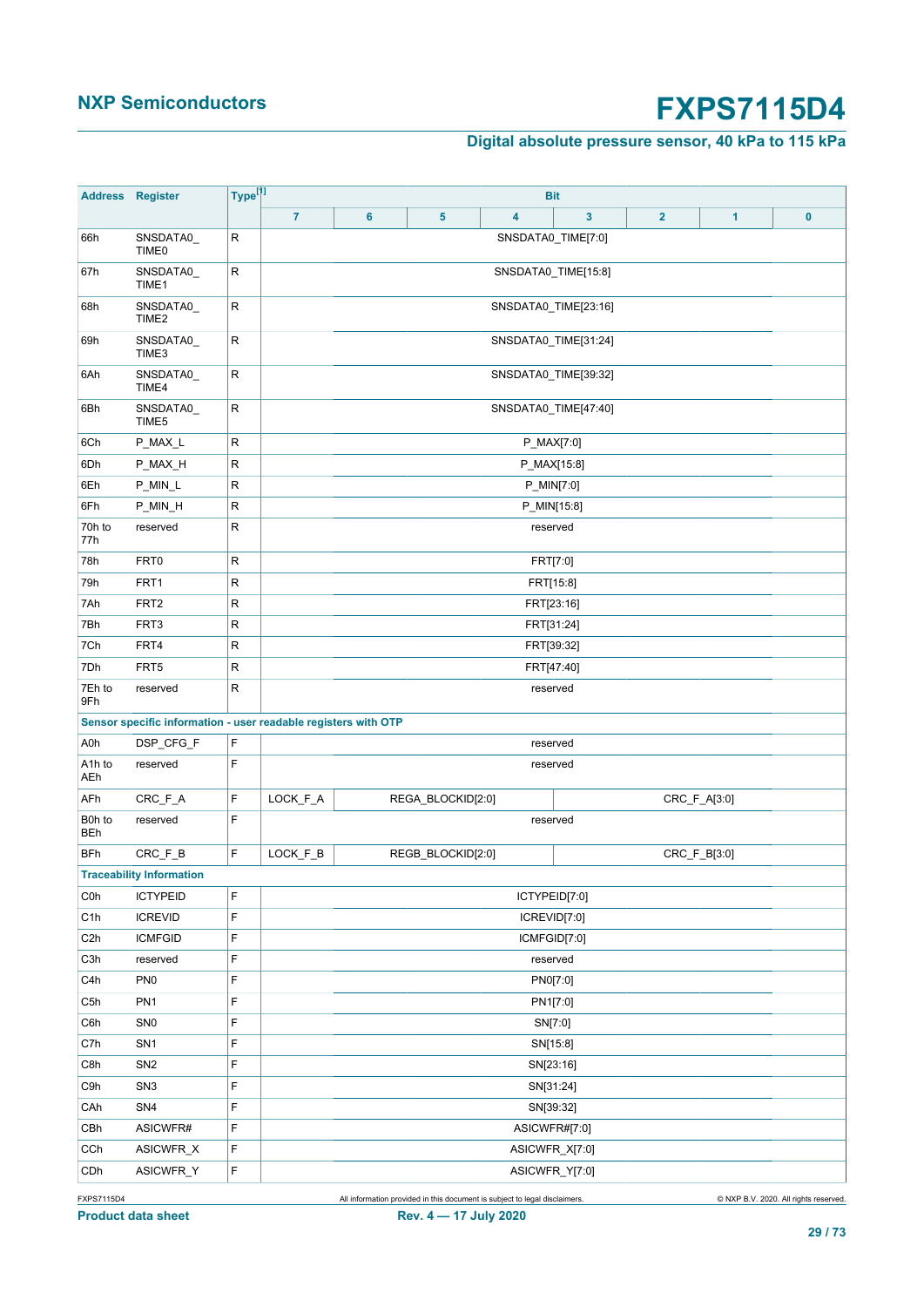### **Digital absolute pressure sensor, 40 kPa to 115 kPa**

<span id="page-29-0"></span>

| <b>Address</b>   | <b>Register</b> | Type <sup>[1]</sup> | <b>Bit</b>     |                 |                   |   |                  |                |              |   |
|------------------|-----------------|---------------------|----------------|-----------------|-------------------|---|------------------|----------------|--------------|---|
|                  |                 |                     | $\overline{7}$ | 6               | 5                 | 4 | $\mathbf{3}$     | $\overline{2}$ | 1            | 0 |
| CEh              | reserved        | F                   |                |                 |                   |   | reserved         |                |              |   |
| CFh              | CRC_F_C         | F                   | LOCK_F_C       |                 | REGC_BLOCKID[2:0] |   |                  |                | CRC_F_C[3:0] |   |
| D <sub>0</sub> h | ASICWLOT_L      | F                   |                |                 |                   |   | ASICWLOT_L[7:0]  |                |              |   |
| D <sub>1</sub> h | ASICWLOT_H      | F                   |                |                 |                   |   | ASICWLOT_H[7:0]  |                |              |   |
| D <sub>2</sub> h | reserved        |                     |                | reserved        |                   |   |                  |                |              |   |
| D3h              | reserved        |                     |                |                 |                   |   | reserved         |                |              |   |
| D <sub>4</sub> h | reserved        |                     |                |                 |                   |   | reserved         |                |              |   |
| D <sub>5</sub> h | reserved        |                     |                |                 |                   |   | reserved         |                |              |   |
| D6h to<br>DEh    | reserved        | F                   |                |                 |                   |   | reserved         |                |              |   |
| DFh              | CRC_F_D         | F.                  | LOCK_F_D       |                 | REGD_BLOCKID[2:0] |   |                  |                | CRC_F_D[3:0] |   |
| E0h              | USERDATA_0      | UF <sub>2</sub>     |                |                 |                   |   | USERDATA_0[7:0]  |                |              |   |
| E <sub>1</sub> h | USERDATA_1      | UF <sub>2</sub>     |                |                 |                   |   | USERDATA_1[7:0]  |                |              |   |
| E <sub>2</sub> h | USERDATA_2      | UF <sub>2</sub>     |                |                 |                   |   | USERDATA_2[7:0]  |                |              |   |
| E3h              | USERDATA_3      | UF <sub>2</sub>     |                |                 |                   |   | USERDATA 3[7:0]  |                |              |   |
| E4h              | USERDATA_4      | UF <sub>2</sub>     |                |                 |                   |   | USERDATA 4[7:0]  |                |              |   |
| E <sub>5</sub> h | USERDATA_5      | UF <sub>2</sub>     |                |                 |                   |   | USERDATA_5[7:0]  |                |              |   |
| E6h              | USERDATA 6      | UF <sub>2</sub>     |                |                 |                   |   | USERDATA_6[7:0]  |                |              |   |
| E7h              | USERDATA_7      | UF <sub>2</sub>     |                | USERDATA_7[7:0] |                   |   |                  |                |              |   |
| E8h              | USERDATA 8      | UF <sub>2</sub>     |                |                 |                   |   | USERDATA_8[7:0]  |                |              |   |
| E9h              | USERDATA_9      | UF <sub>2</sub>     |                |                 |                   |   | USERDATA_9[7:0]  |                |              |   |
| EAh              | USERDATA_A      | UF <sub>2</sub>     |                |                 |                   |   | USERDATA_A[7:0]  |                |              |   |
| EBh              | USERDATA_B      | UF <sub>2</sub>     |                |                 |                   |   | USERDATA_B[7:0]  |                |              |   |
| ECh              | USERDATA_C      | UF <sub>2</sub>     |                |                 |                   |   | USERDATA_C[7:0]  |                |              |   |
| EDh              | USERDATA_D      | UF <sub>2</sub>     |                |                 |                   |   | USERDATA_D[7:0]  |                |              |   |
| EEh              | USERDATA_E      | UF <sub>2</sub>     |                |                 |                   |   | USERDATA_E[7:0]  |                |              |   |
| EFh              | CRC_UF0         | F                   | LOCK_UF0       |                 | REGE_BLOCKID[2:0] |   |                  |                | CRC_UF0[3:0] |   |
| F <sub>0</sub> h | USERDATA_10     | UF1                 |                |                 |                   |   | USERDATA_10[7:0] |                |              |   |
| F <sub>1</sub> h | USERDATA_11     | UF1                 |                |                 |                   |   | USERDATA_11[7:0] |                |              |   |
| F <sub>2</sub> h | USERDATA_12     | UF1                 |                |                 |                   |   | USERDATA_12[7:0] |                |              |   |
| F3h              | USERDATA 13     | UF1                 |                |                 |                   |   | USERDATA_13[7:0] |                |              |   |
| F4h              | USERDATA_14     | UF1                 |                |                 |                   |   | USERDATA_14[7:0] |                |              |   |
| F5h              | USERDATA_15     | UF1                 |                |                 |                   |   | USERDATA_15[7:0] |                |              |   |
| F6h              | USERDATA_16     | UF1                 |                |                 |                   |   | USERDATA 16[7:0] |                |              |   |
| F7h              | USERDATA 17     | UF1                 |                |                 |                   |   | USERDATA_17[7:0] |                |              |   |
| F8h              | USERDATA_18     | UF1                 |                |                 |                   |   | USERDATA_18[7:0] |                |              |   |
| F9h              | USERDATA_19     | UF1                 |                |                 |                   |   | USERDATA_19[7:0] |                |              |   |
| FAh              | USERDATA_1A     | UF1                 |                |                 |                   |   | USERDATA_1A[7:0] |                |              |   |
| FBh              | USERDATA 1B     | UF1                 |                |                 |                   |   | USERDATA_1B[7:0] |                |              |   |
| FCh              | USERDATA_1C     | UF1                 |                |                 |                   |   | USERDATA_1C[7:0] |                |              |   |
| FDh              | USERDATA_1D     | UF1                 |                |                 |                   |   | USERDATA_1D[7:0] |                |              |   |
| FEh              | USERDATA_1E     | UF1                 |                |                 |                   |   | USERDATA_1E[7:0] |                |              |   |
| FFh              | CRC_UF1         | F                   | LOCK_UF1       |                 | REGF_BLOCKID[2:0] |   |                  |                | CRC_UF1[3:0] |   |

[1] Memory type codes

R — Readable register with no OTP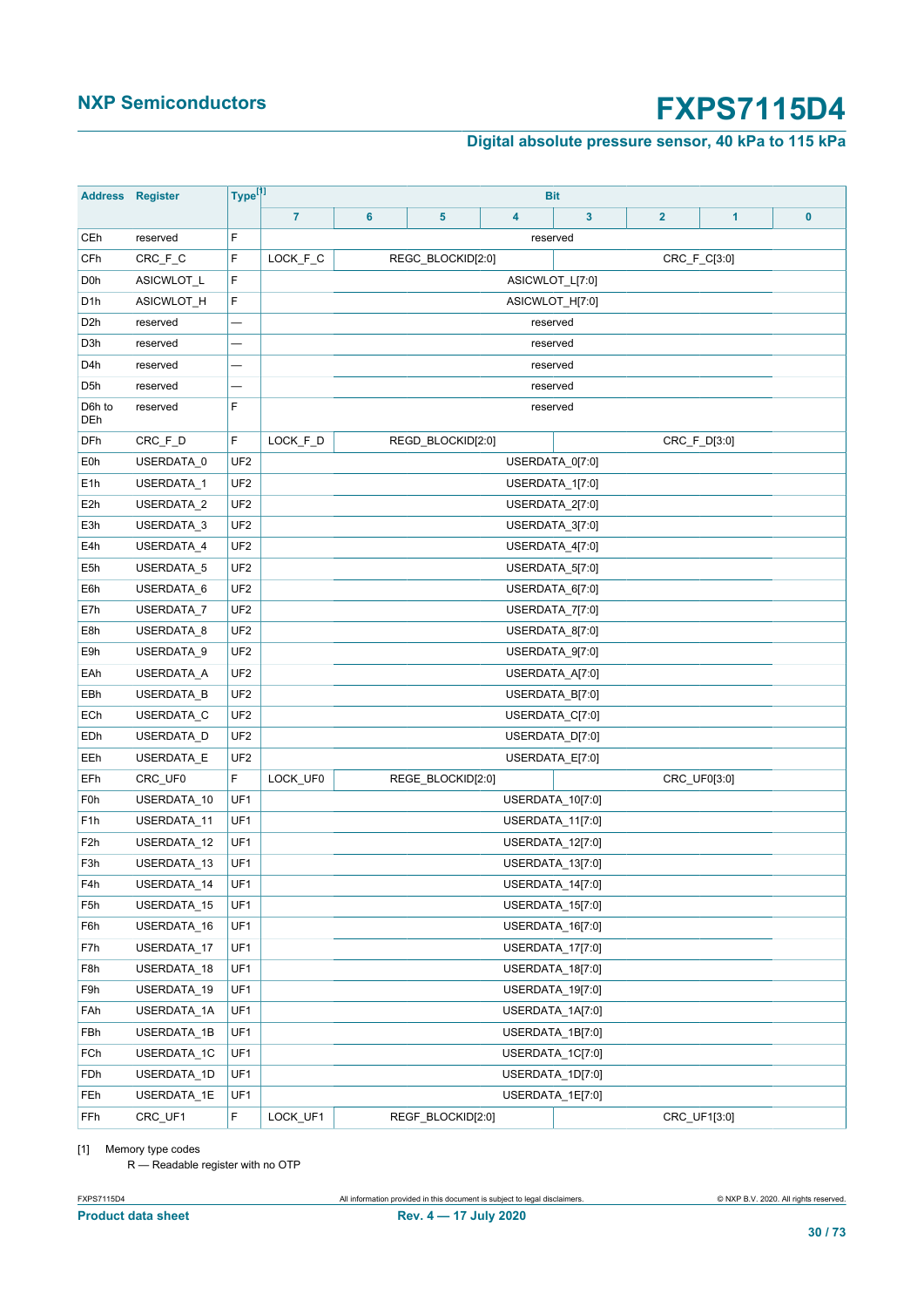#### **Digital absolute pressure sensor, 40 kPa to 115 kPa**

F — User readable register with OTP

UF2 — One time user programmable OTP location region 2

### **7.7 Register information**

### **7.7.1 COUNT - rolling counter register (address 00h)**

The count register is a read-only register that provides the current value of a free-running 8-bit counter derived from the primary oscillator. A 10-bit prescaler divides the primary oscillator frequency by 1000. Thus, the value in the register increases by one count every 100 μs and the counter rolls over every 25.6 ms.

|  |  |  |  |  |  |  | Table 34. COUNT - rolling counter register (address 00h) bit allocation |
|--|--|--|--|--|--|--|-------------------------------------------------------------------------|
|--|--|--|--|--|--|--|-------------------------------------------------------------------------|

| <b>Bit</b>    |            |  |  |  |   |   |         |     |
|---------------|------------|--|--|--|---|---|---------|-----|
| Symbol        | COUNT[7:0] |  |  |  |   |   |         |     |
| <b>Reset</b>  |            |  |  |  |   |   |         |     |
| <b>Access</b> | רז<br>''   |  |  |  | ∍ | ∍ | −<br>יי | . . |

#### **7.7.2 Device status registers**

The device status registers are read-only registers that contain device status information. These registers are readable in SPI or  $1^2C$  mode.

#### **7.7.2.1 DEVSTAT - device status register (address 01h)**

#### **Table 35. DEVSTAT - device status register (address 01h) bit allocation**

| <b>Bit</b>    |         |          |                           |                       |                             |                     |               |                |
|---------------|---------|----------|---------------------------|-----------------------|-----------------------------|---------------------|---------------|----------------|
| Symbol        | DSP ERR | reserved | <b>COMM</b><br><b>ERR</b> | <b>MEMTEMP</b><br>ERR | <b>SUPPLY</b><br><b>ERR</b> | TEST<br><b>MODE</b> | <b>DEVRES</b> | <b>DEVINIT</b> |
| <b>Reset</b>  |         | reserved |                           |                       |                             |                     |               |                |
| <b>Access</b> |         | R        |                           |                       |                             |                     | R             |                |

#### **Table 36. DEVSTAT - device status register (address 01h) bit description**

| <b>Bit</b> | <b>Symbol</b>      | <b>Description</b>                                                                                                                                                                                                  |
|------------|--------------------|---------------------------------------------------------------------------------------------------------------------------------------------------------------------------------------------------------------------|
| 7          | DSP ERR            | The DSP error flag is set if a DSP-specific error is present in the pressure signal DSP:<br>DSP_ERR = DSP_STAT[PABS_HIGH]   DSP_STAT[PABS_LOW]   DSP_STAT[ST_<br>INCMPLT]   DSP_STAT[CM_ERROR]   DSP_STAT[ST_ERROR] |
| 5          | <b>COMM ERR</b>    | The communication error flag is set if any bit in DEVSTAT3 is set:<br>COMM_ERR = MISO_ERR   OSCTRAIN_ERR                                                                                                            |
| 4          | <b>MEMTEMP ERR</b> | The memory error flag is set if any bit in DEVSTAT2 is set:<br>MEMTEMP_ERR = F_OTP_ERR   U_OTP_ERR   U_RW_ERR   U_W_ACTIVE  <br><b>TEMPO ERR</b>                                                                    |
| 3          | SUPPLY ERR         | The supply error flag is set if any bit in DEVSTAT1 is set:<br>SUPPLY_ERR = VCCUV_ERR   VCCOV_ER   INTREG_ERR   INTREGA_ERR  <br>INTREGF_ERR   CONT_ERR                                                             |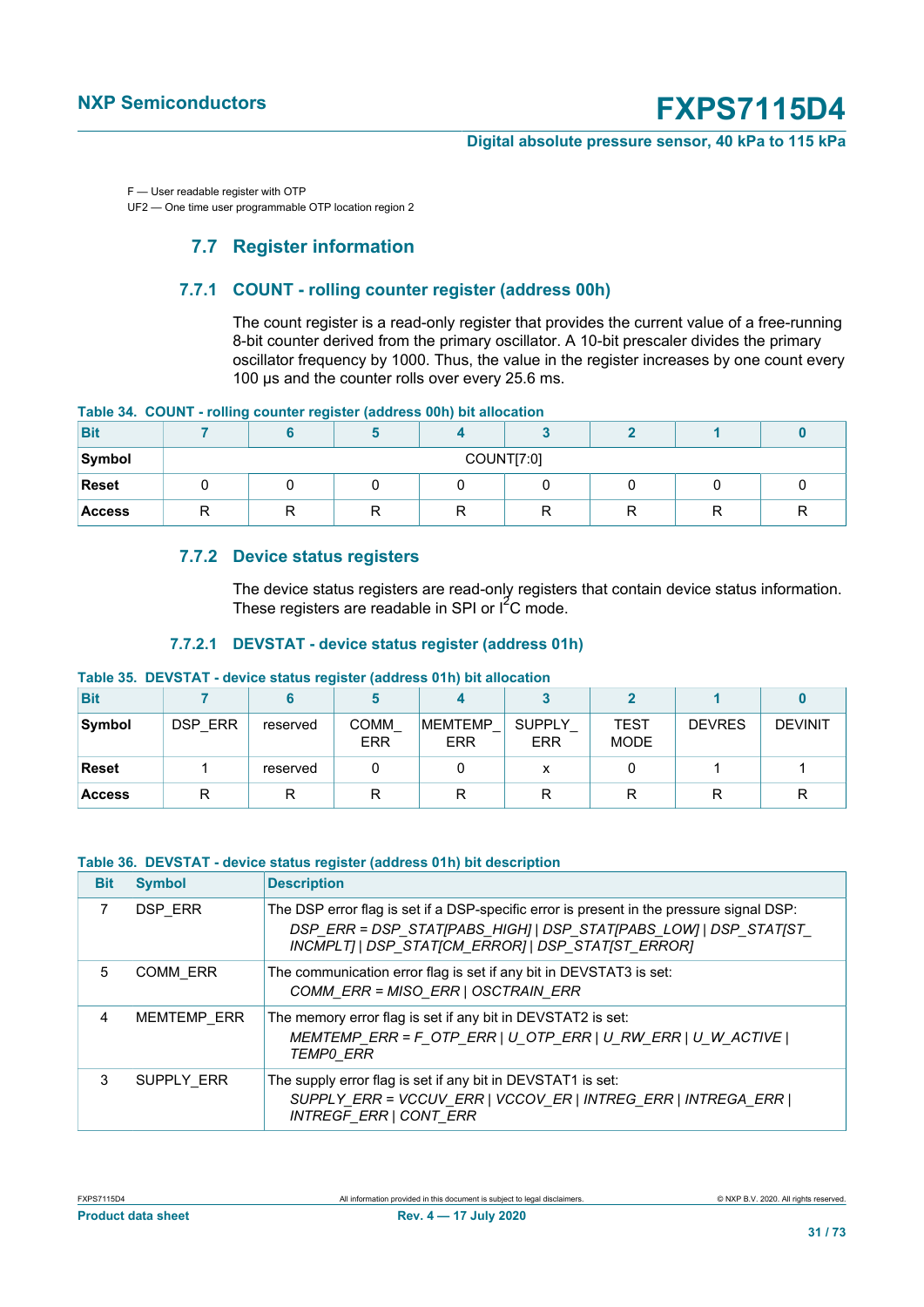### **Digital absolute pressure sensor, 40 kPa to 115 kPa**

| <b>Bit</b> | <b>Symbol</b>   | <b>Description</b>                                                                                                                                                                                                                                                                            |
|------------|-----------------|-----------------------------------------------------------------------------------------------------------------------------------------------------------------------------------------------------------------------------------------------------------------------------------------------|
| 2          | <b>TESTMODE</b> | The test mode bit is set if the device is in test mode. The TESTMODE bit can be cleared by<br>a test mode operation or by a power cycle.<br>$0 -$ Test mode is not active<br>1 — Test mode is active                                                                                          |
| 1          | <b>DEVRES</b>   | The device reset bit is set following a device reset. This error is cleared by a read of the<br>DEVSTAT register through any communication interface or on a data transmission that<br>includes the error in the status field.<br>$\mathbf{0}$ — Normal operation<br>1- Device reset occurred |
| 0          | <b>DEVINIT</b>  | The device initialization bit is set following a device reset. The bit is cleared once sensor data<br>is valid for read through one of the device communication interfaces (t <sub>POR DataValid</sub> ).<br>0 - Normal operation<br>1 - Device initialization in process                     |

### **7.7.2.2 DEVSTAT1 - device status register (address 02h)**

#### **Table 37. DEVSTAT1 - device status register (address 02h) bit allocation**

| <b>Bit</b>    |                     |          |                            |          |                              |                      |                              |          |
|---------------|---------------------|----------|----------------------------|----------|------------------------------|----------------------|------------------------------|----------|
| Symbol        | VCCUV<br><b>ERR</b> | reserved | <b>VCCOV</b><br><b>ERR</b> | reserved | <b>INTREGA</b><br><b>ERR</b> | <b>INTREG</b><br>ERR | <b>INTREGF</b><br><b>ERR</b> | CONT ERR |
| <b>Reset</b>  | x                   |          |                            | x        | $\checkmark$                 |                      |                              |          |
| <b>Access</b> |                     |          |                            |          |                              |                      |                              |          |

#### **Table 38. DEVSTAT1 - device status register (address 02h) bit description**

| <b>Bit</b> | <b>Symbol</b>      | <b>Description</b>                                                                                                                                                                                                                                                                                                                                                                                                                                                                                                                                             |
|------------|--------------------|----------------------------------------------------------------------------------------------------------------------------------------------------------------------------------------------------------------------------------------------------------------------------------------------------------------------------------------------------------------------------------------------------------------------------------------------------------------------------------------------------------------------------------------------------------------|
| 7          | <b>VCCUV ERR</b>   | The V <sub>CC</sub> undervoltage error bit is set if the V <sub>CC</sub> voltage falls below the voltage specified in<br>Table 104. See Section 7.1 for details on the $V_{CC}$ undervoltage monitor. This bit is cleared<br>once sensor data is valid for read through one of the device communication interfaces<br>(t <sub>POR DataValid</sub> ).<br>$0 -$ No error detected<br>$1 - V_{CC}$ voltage low                                                                                                                                                    |
| 5          | <b>VCCOV ERR</b>   | The V <sub>CC</sub> overvoltage error bit is set if the V <sub>CC</sub> voltage rises above the voltage specified in<br>Table 104. See Section 7.1 for details on the $V_{CC}$ overvoltage monitor. A common timer is<br>used for all error bits in the DEVSTAT1 register. If any supply error is present, the timer is<br>reset to t <sub>UVOV</sub> RCV. This bit is cleared once sensor data is valid for read through one of the<br>device communication interfaces (t <sub>POR DataValid</sub> ).<br>$0 -$ No error detected<br>$1 - V_{CC}$ voltage high |
| 3          | <b>INTREGA ERR</b> | The internal analog regulator voltage out-of-range error bit is set if the internal analog<br>regulator voltage falls outside of expected limits. This bit is cleared once sensor data is valid<br>for read through one of the device communication interfaces (t <sub>POR DataValid</sub> ).<br>$0 -$ No error detected<br>1 — Internal analog regulator voltage out of range                                                                                                                                                                                 |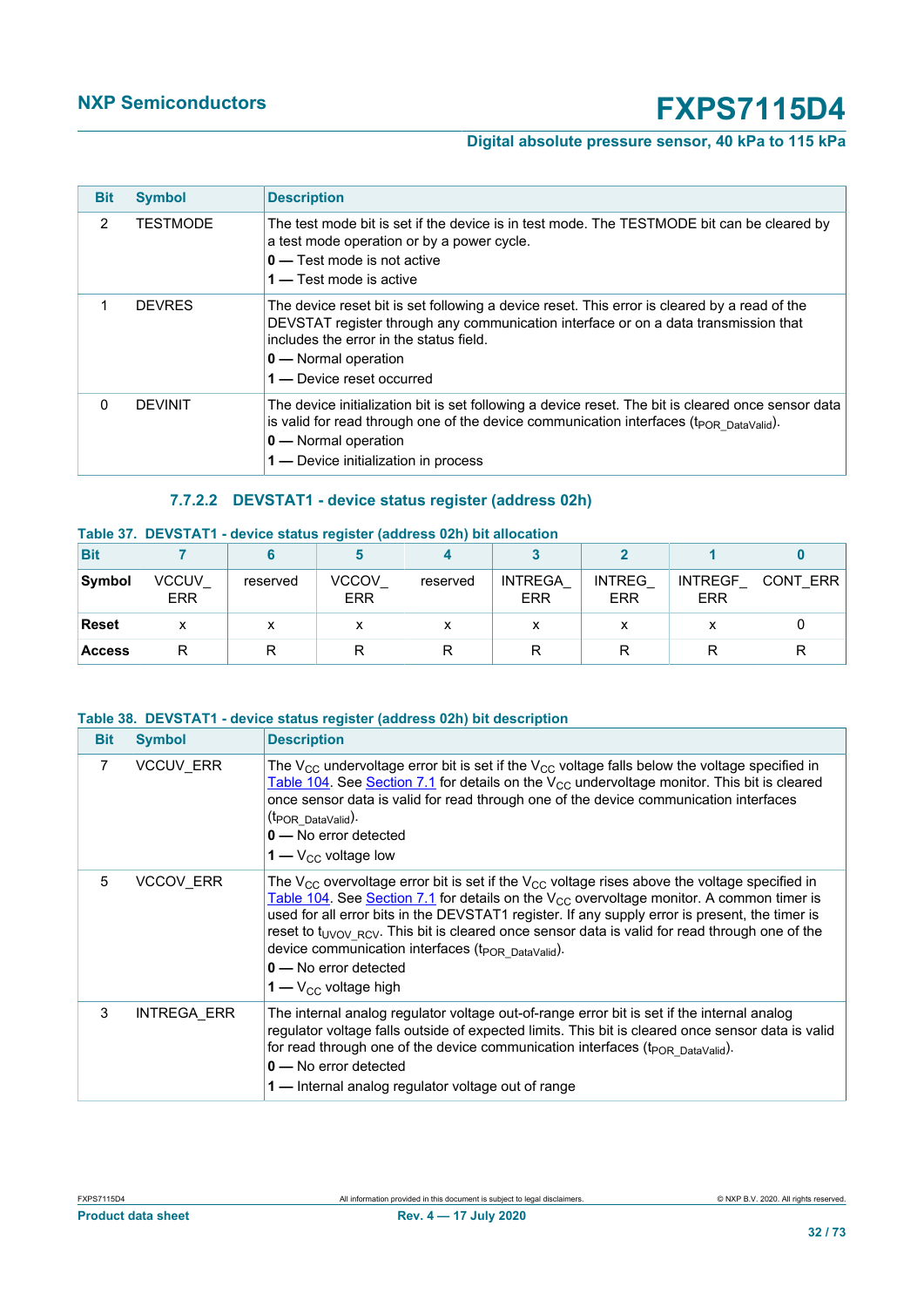### **Digital absolute pressure sensor, 40 kPa to 115 kPa**

| <b>Bit</b>    | <b>Symbol</b>      | <b>Description</b>                                                                                                                                                                                                                                                                                                                                                                                                                                                                                                                                                                                                 |
|---------------|--------------------|--------------------------------------------------------------------------------------------------------------------------------------------------------------------------------------------------------------------------------------------------------------------------------------------------------------------------------------------------------------------------------------------------------------------------------------------------------------------------------------------------------------------------------------------------------------------------------------------------------------------|
| $\mathcal{P}$ | <b>INTREG ERR</b>  | The internal digital regulator voltage out-of-range error bit is set if the internal digital regulator<br>voltage falls outside of expected limits. This bit is cleared once sensor data is valid for read<br>through one of the device communication interfaces (t <sub>POR DataValid</sub> ).<br>$0 -$ No error detected<br>1 — Internal digital regulator voltage out of range                                                                                                                                                                                                                                  |
|               | <b>INTREGF ERR</b> | The internal OTP regulator voltage out-of-range error bit is set if the internal OTP regulator<br>voltage falls outside of expected limits. This bit is cleared once sensor data is valid for read<br>through one of the device communication interfaces (t <sub>POR DataValid</sub> ).<br>$0 -$ No error detected<br>1-Internal OTP regulator voltage out of range                                                                                                                                                                                                                                                |
| $\Omega$      | CONT ERR           | The continuity monitor passes a low current through a connection around the perimeter of<br>the device and monitors the continuity of the connection. The error bit is set if a discontinuity<br>is detected in the connection. A common timer is used for all error bits in the DEVSTAT1<br>register. If any supply error is present, the timer is reset to t <sub>UVOV RCV</sub> . This bit is cleared<br>based on the state of the SUP ERR DIS bit in the DEVLOCK WR register as shown in<br>Section 7.7.4.<br>$0 -$ No error detected<br>1 — Error detected in the continuity of the edge seal monitor circuit |

#### **7.7.2.3 DEVSTAT2 - device status register (address 03h)**

| <b>Bit</b>    |                   |                     |             |                    |          |                     |          |          |
|---------------|-------------------|---------------------|-------------|--------------------|----------|---------------------|----------|----------|
| Symbol        | OTP<br><b>ERR</b> | u otp<br><b>ERR</b> | RW ERR<br>U | W<br><b>ACTIVE</b> | reserved | TEMP0<br><b>ERR</b> | reserved | reserved |
| <b>Reset</b>  |                   |                     |             |                    | reserved |                     | reserved | reserved |
| <b>Access</b> | R                 |                     |             |                    | R        |                     | R        | R        |

#### **Table 39. DEVSTAT2 - device status register (address 03h) bit allocation**

#### **Table 40. DEVSTAT2 - device status register (address 03h) bit description**

| <b>Bit</b>        | <b>Symbol</b> | <b>Description</b>                                                                                                                                                                                                                                                                                                                                                                                                                                                                                                                                                                           |
|-------------------|---------------|----------------------------------------------------------------------------------------------------------------------------------------------------------------------------------------------------------------------------------------------------------------------------------------------------------------------------------------------------------------------------------------------------------------------------------------------------------------------------------------------------------------------------------------------------------------------------------------------|
| $\overline{7}$    | F OTP_ERR     | The NXP factory OTP array error bit is set if a fault is detected in the factory OTP array.<br>This error is cleared by a read of the DEVSTAT2 register through any communication<br>interface or on a data transmission that includes the error in the status field.<br>$0 -$ No error detected<br><b>1</b> — Error detected in the NXP factory OTP array                                                                                                                                                                                                                                   |
| 6                 | U OTP ERR     | The user OTP array error bit is set if a fault is detected in the user OTP array. This error is<br>cleared by a read of the DEVSTAT2 register through any communication interface or on a<br>data transmission that includes the error in the status field.<br>$0 -$ No error detected<br>1 - Error detected in the user OTP array                                                                                                                                                                                                                                                           |
| 5                 | U RW ERR      | When ENDINIT is set, an error detection is enabled for all user writable registers. The<br>error detection code is continuously calculated on the user writable registers and verified<br>against a previously calculated error detection code. If a mismatch is detected in the error<br>detection, the U RW ERR bit is set. This error is cleared by a read of the DEVSTAT2<br>register through any communication interface or on a data transmission that includes the<br>error in the status field.<br>$0 -$ No error detected<br><b>1</b> — Error detected in the user read/write array |
| <b>FXPS7115D4</b> |               | All information provided in this document is subject to legal disclaimers.<br>© NXP B.V. 2020. All rights reserved                                                                                                                                                                                                                                                                                                                                                                                                                                                                           |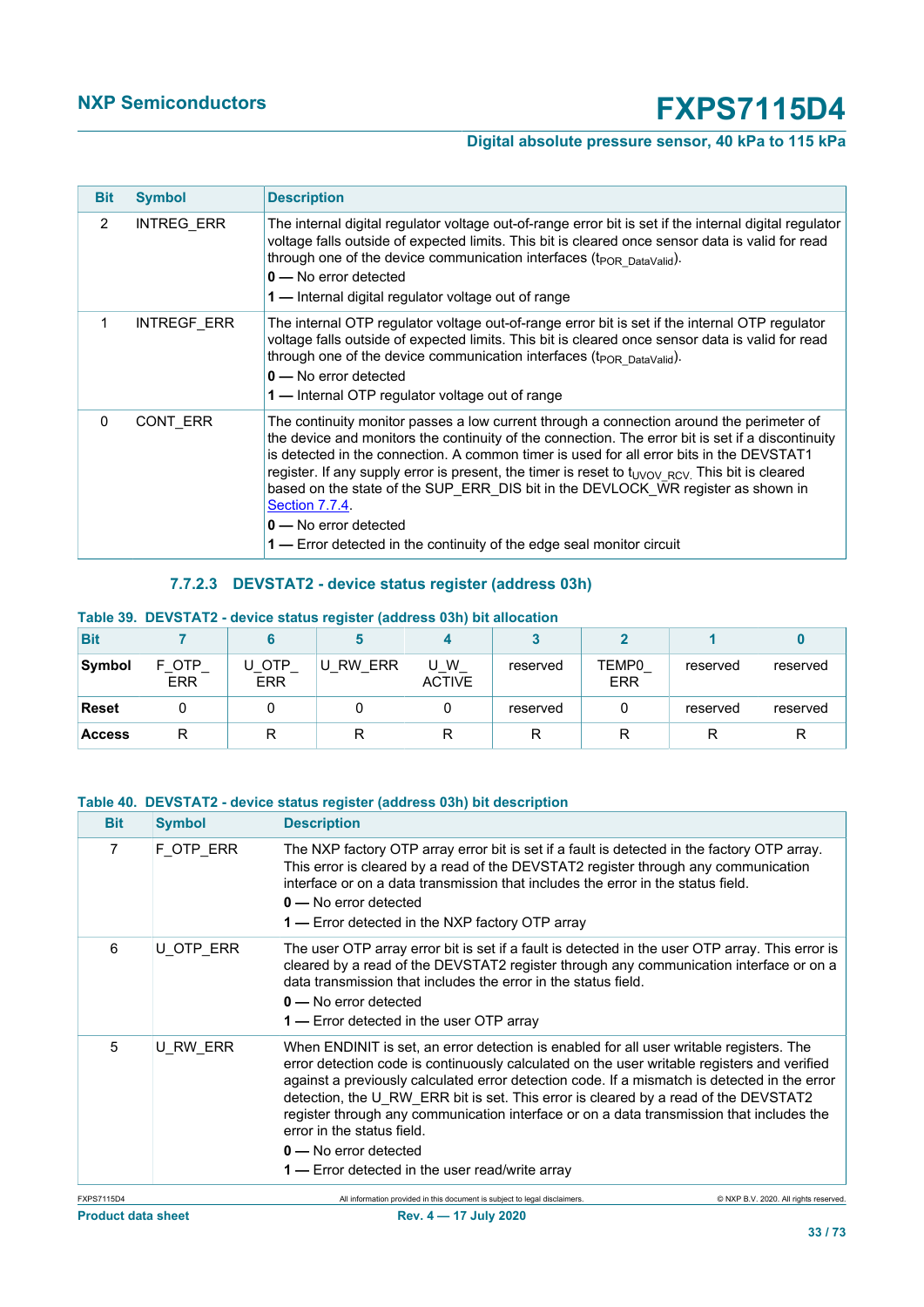#### **Digital absolute pressure sensor, 40 kPa to 115 kPa**

| <b>Bit</b> | <b>Symbol</b> | <b>Description</b>                                                                                                                                                                                                                                                                                                                                                       |
|------------|---------------|--------------------------------------------------------------------------------------------------------------------------------------------------------------------------------------------------------------------------------------------------------------------------------------------------------------------------------------------------------------------------|
| 4          | U W ACTIVE    | The user OTP write in process status bit is set if a user initiated write to OTP is currently<br>in process. The U W ACTIVE bit is automatically cleared once the write to OTP is<br>complete.<br>$\mathbf{0}$ – No OTP write in process<br>1 — OTP write in process                                                                                                     |
| 2          | TEMPO ERR     | The temperature error bit is set if an overtemperature or undertemperature condition<br>exists. This error is cleared by a read of the DEVSTAT2 register through any<br>communication interface or on a data transmission that includes the error in the status<br>field.<br>$0 -$ No error detected<br>1 — Overtemperature or undertemperature error condition detected |

#### **7.7.2.4 DEVSTAT3 - device status register (address 04h)**

#### **Table 41. DEVSTAT3 - device status register (address 04h) bit allocation**

| <b>Bit</b>    |                 |                               |          |          |          |          |          |          |
|---------------|-----------------|-------------------------------|----------|----------|----------|----------|----------|----------|
| Symbol        | <b>MISO ERR</b> | <b>OSCTRAIN</b><br><b>ERR</b> | reserved | reserved | reserved | reserved | reserved | reserved |
| Reset         |                 |                               | reserved | reserved | reserved | reserved | reserved | reserved |
| <b>Access</b> | R               |                               |          | R        |          |          |          |          |

#### **Table 42. DEVSTAT3 - device status register (address 04h) bit description**

| <b>Bit</b> | <b>Symbol</b>       | <b>Description</b>                                                                                                                                                                                                                                                                                                                                                                                                                                                        |
|------------|---------------------|---------------------------------------------------------------------------------------------------------------------------------------------------------------------------------------------------------------------------------------------------------------------------------------------------------------------------------------------------------------------------------------------------------------------------------------------------------------------------|
| 7          | <b>MISO ERR</b>     | In SPI mode, the MISO data mismatch flag is set when a MISO Data mismatch fault<br>occurs. The MISO ERROR bit is cleared by a read of the DEVSTAT3 register through any<br>communication interface, or by a status transmission including the error status through the<br>SPI.<br>$0 -$ No error detected<br>1 — MISO data mismatch                                                                                                                                       |
| 6          | <b>OSCTRAIN ERR</b> | The oscillator training error bit is set if an error detected in either the oscillator training<br>settings, or the master communication timing. Once the error condition is corrected, the<br>OSCTRAIN ERR bit is cleared after a read of the OSCTRAIN ERR bit through any<br>communication interface, or by a status transmission including the error status through any<br>communication interface.<br>$0 -$ No error detected<br><b>1 —</b> Oscillator training error |

#### **7.7.3 TEMPERATURE - temperature register (address 0Eh)**

The temperature register is a read-only register that provides a temperature value for the IC. The temperature value is specified in the temperature sensor signal chain section of [Table 104](#page-54-0).

*Note: The device is only guaranteed to operate within the temperature limits specified in* [Section 10 "Static characteristics "](#page-54-1)*.*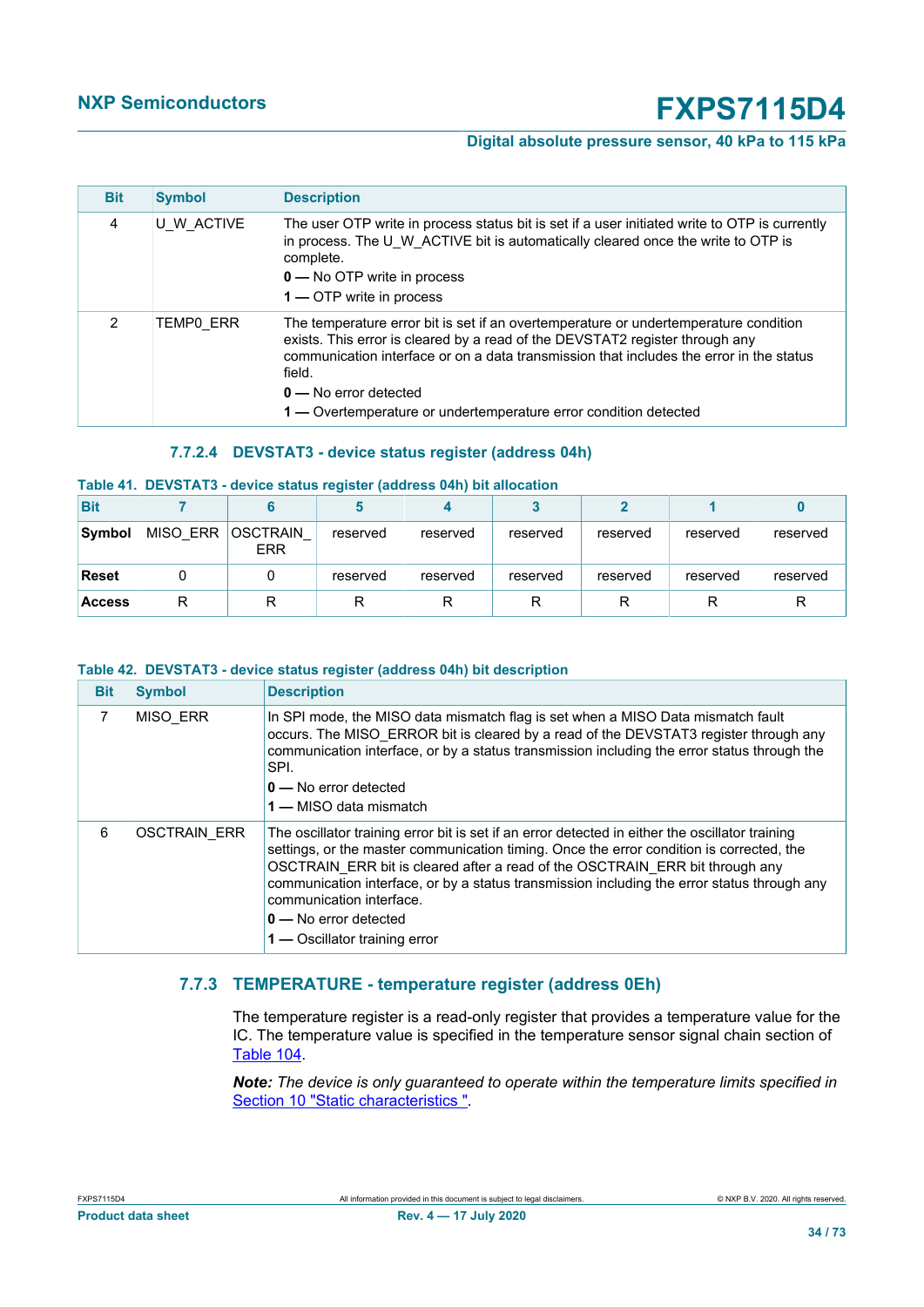#### **Digital absolute pressure sensor, 40 kPa to 115 kPa**

| TWEE TO TEMP ETCH OTHER WILL DESIGNED TO SECT TO MULTISS AND MILLOUGHED. |           |  |  |  |  |  |  |  |
|--------------------------------------------------------------------------|-----------|--|--|--|--|--|--|--|
| <b>Bit</b>                                                               |           |  |  |  |  |  |  |  |
| Symbol                                                                   | TEMP[7:0] |  |  |  |  |  |  |  |
| <b>Reset</b>                                                             |           |  |  |  |  |  |  |  |
| <b>Access</b>                                                            | ▭         |  |  |  |  |  |  |  |

#### **Table 43. TEMPERATURE - temperature register (address 0Eh) bit allocation**

### **7.7.4 DEVLOCK\_WR - lock register writes register (address 10h)**

<span id="page-34-0"></span>The lock register writes register is a read/write register that contains the ENDINIT bit and reset control bits.

| <b>Bit</b>             |                |          |          |          |             |          |            |     |
|------------------------|----------------|----------|----------|----------|-------------|----------|------------|-----|
| Symbol                 | <b>ENDINIT</b> | reserved | reserved | reserved | SUP ERR DIS | reserved | RESET[1:0] |     |
| <b>Factory default</b> |                |          |          |          |             |          |            |     |
| <b>Access</b>          | R/W            | R/W      | R/W      | R/W      | R/W         | R/W      | R/W        | R/W |

#### **Table 44. DEVLOCK\_WR - lock register writes register (address 10h) bit allocation**

**Table 45. DEVLOCK\_WR - lock register writes register (address 10h) bit description**

| <b>Bit</b> | <b>Symbol</b>  | <b>Description</b>                                                                                                                                                                                                                                                                                                                                                          |
|------------|----------------|-----------------------------------------------------------------------------------------------------------------------------------------------------------------------------------------------------------------------------------------------------------------------------------------------------------------------------------------------------------------------------|
|            | <b>FNDINIT</b> | The ENDINIT bit is a control bit used to indicate that the user has completed all device and<br>system level initialization tests. Once the ENDINIT bit is set, writes to all writable register bits<br>are inhibited except for the DEVLOCK WR register. Once set, the ENDINIT bit can only be<br>cleared by a device reset.<br>When FNDINIT is set, the following occurs: |

| $\bullet$ An error detection is enabled for all user writable registers. The error detection code is |
|------------------------------------------------------------------------------------------------------|
| continuously calculated on the user writable registers and verified against a previously             |
| calculated error detection code.                                                                     |

| . Register writes are inhibited with the exception of the RESET[1:0] bits in the DEVLOCK_WR |  |
|---------------------------------------------------------------------------------------------|--|
| register.                                                                                   |  |

| ISUP ERR DIS        | The supply error disable bit allows the user to disable reporting of the supply errors in the SPI<br>status fields. |
|---------------------|---------------------------------------------------------------------------------------------------------------------|
| 1 to $0$ RESET[1:0] | To reset the device, three consecutive register write operations must be performed in the                           |

#### <span id="page-34-1"></span>**Table 46. Device reset command sequence**

order shown in [Table 46,](#page-34-1) or the device will not reset.

| <b>Register write to DEVLOCK WR</b> | <b>RESET[0]</b> | <b>RESET[1]</b> | <b>Effect</b> |
|-------------------------------------|-----------------|-----------------|---------------|
| Register write 1                    |                 |                 | No effect     |
| Register write 2                    |                 |                 | No effect     |
| Register write 3                    |                 |                 | Device RESET  |

The response to a register write returns the new register value, including the values written to the RESET[1:0] bits. After the third register write command, the device initiates a reset and thus does not transmit a response to this command or an acknowledge in I<sup>2</sup>C mode. The response to a register read returns '00' for RESET[1:0] and terminates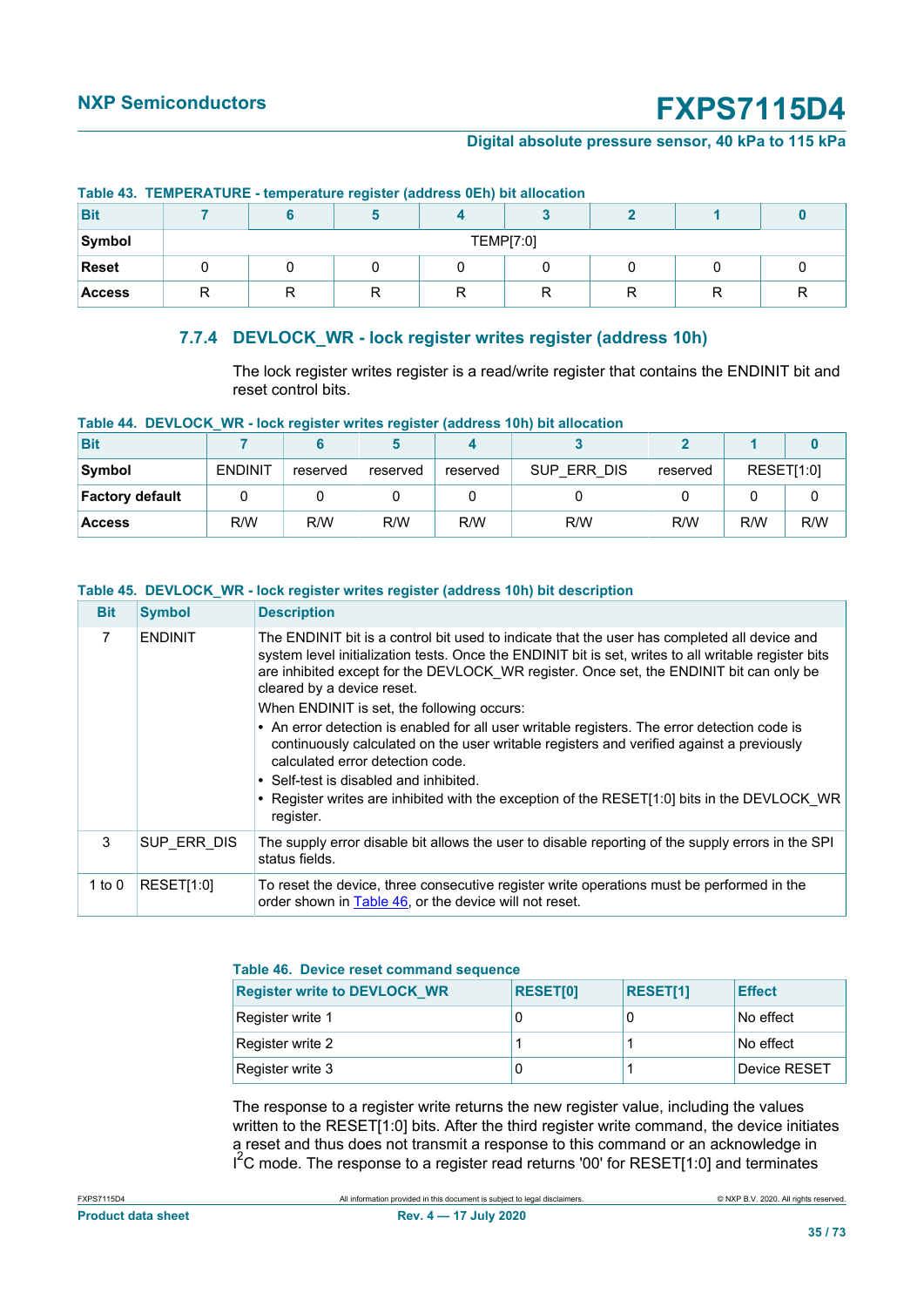#### **Digital absolute pressure sensor, 40 kPa to 115 kPa**

the reset sequence. The reset control bits are not included in the read/write array error detection.

#### **7.7.5 UF\_REGION\_W, UF\_REGION\_R - UF region selection registers (address 14h, 15h)**

The UF region load register is a user read/write register that contains the control bits for the UF0 and UF1 regions to be accessed. This register is included in the user read/write array error detection. The UF region active register is a read-only register that contains the status bits for the UF0 and UF1 regions to be accessed. This register is included in the user read/write array error detection.

The UF\_REGION\_W register is readable and writable in SPI mode or  $I^2C$  mode. The UF\_REGION\_R register is readable in SPI mode or  $I^2C$  mode.

#### **Table 47. UF\_REGION\_W - UF region selection register (address 14h) bit allocation**

| <b>Bit</b>             |     |                  |     |     |     |     |     |     |
|------------------------|-----|------------------|-----|-----|-----|-----|-----|-----|
| Symbol                 |     | REGION_LOAD[3:0] |     |     |     |     |     |     |
| <b>Factory default</b> |     |                  |     |     |     |     |     |     |
| <b>Access</b>          | R/W | R/W              | R/W | R/W | R/W | R/W | R/W | R/W |

|  |  |  |  |  | Table 48. UF_REGION_R - UF region selection register (address 15h) bit allocation |  |  |  |  |  |
|--|--|--|--|--|-----------------------------------------------------------------------------------|--|--|--|--|--|
|--|--|--|--|--|-----------------------------------------------------------------------------------|--|--|--|--|--|

| <b>Bit</b>      |                    |  |  |  |
|-----------------|--------------------|--|--|--|
| Symbol          | REGION_ACTIVE[3:0] |  |  |  |
| Factory default |                    |  |  |  |
| <b>Access</b>   |                    |  |  |  |

The user OTP regions UF0, UF1, and F share a block of 16 registers. Prior to reading the registers via any communication interface, the user must ensure that the desired OTP registers are loaded into the readable registers. Below is the necessary procedure to ensure proper reading of the UF0, UF1, and F registers.

1. Write the desired address range to be read to the REGION\_LOAD[3:0] bits in the UF\_REGION\_W register using one of the communication interfaces available via the COMMTYPE register.

| <b>REGION_LOAD[3:0]</b> |   |                   |              | OTP register addresses loaded into the readable registers |  |  |  |  |  |
|-------------------------|---|-------------------|--------------|-----------------------------------------------------------|--|--|--|--|--|
| 0                       | 0 | 0                 | 0            | not applicable                                            |  |  |  |  |  |
| 0<br>0<br>0<br>1        |   |                   |              | not applicable                                            |  |  |  |  |  |
|                         |   | 0010 through 1001 |              | reserved                                                  |  |  |  |  |  |
| 1                       | 0 | 1                 | 0            | Address Range A0h through AFh                             |  |  |  |  |  |
| 1                       | 0 | 1                 | 1            | Address Range B0h through BFh                             |  |  |  |  |  |
| 1                       | 1 | $\Omega$          | 0            | Address Range C0h through CFh                             |  |  |  |  |  |
| 1                       | 1 | $\Omega$          | 1            | Address Range D0h through DFh                             |  |  |  |  |  |
| 1                       | 1 | 1                 | 0            | Address Range E0h through EFh                             |  |  |  |  |  |
| 1                       | 1 | 1                 | $\mathbf{1}$ | Address Range F0h through FFh                             |  |  |  |  |  |
| $\cdots$                |   |                   |              |                                                           |  |  |  |  |  |

#### **Table 49. REGION\_LOAD Bit Definitions**

2. Add a delay of minimum 50 µs.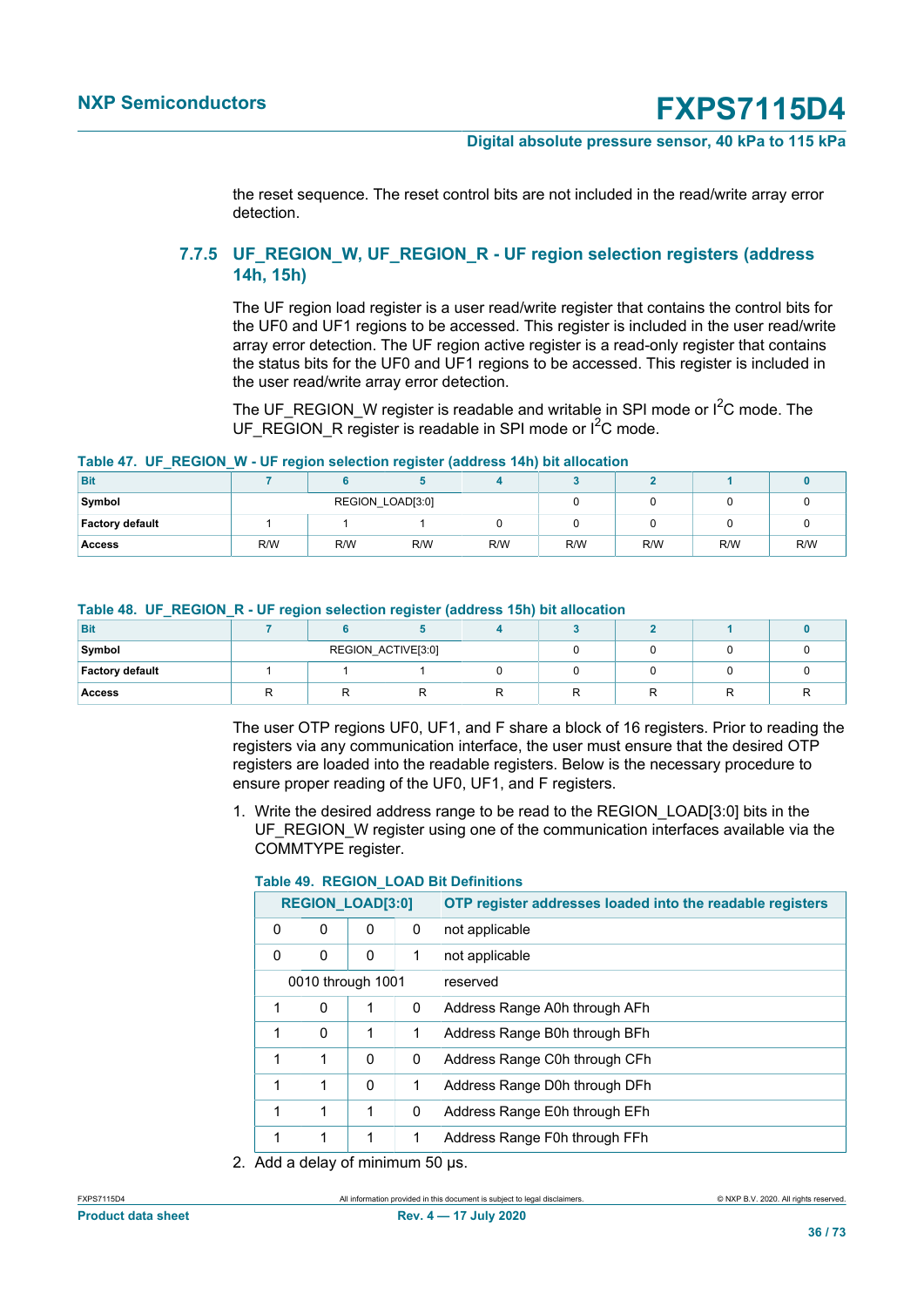#### **Digital absolute pressure sensor, 40 kPa to 115 kPa**

3. Optional: Execute a register read of the UF\_REGION\_R register and confirm the REGION\_ACTIVE[3:0] bits match the values written to the REGION\_LOAD[3:0] bits in the UF\_REGION\_W register.

<span id="page-36-1"></span>

| <u>TADIE 30. NEGIUN AUTIVE DIL DEIIIIIIUIIS</u> |                           |          |                |                                                                           |  |  |  |  |  |
|-------------------------------------------------|---------------------------|----------|----------------|---------------------------------------------------------------------------|--|--|--|--|--|
|                                                 | <b>REGION_ACTIVE[3:0]</b> |          |                | OTP register addresses loaded into the readable registers                 |  |  |  |  |  |
| 0                                               | 0                         | 0        | 0              | Load of OTP registers is in process                                       |  |  |  |  |  |
| 0                                               | 0                         | 0        | 1              | The contents of the shared registers has been over-written by<br>the user |  |  |  |  |  |
| 0010 through 1001                               |                           |          | not applicable |                                                                           |  |  |  |  |  |
| 1                                               | $\Omega$                  | 1        | 0              | Address Range A0h through AFh                                             |  |  |  |  |  |
| 1                                               | $\Omega$                  | 1        | 1              | Address Range B0h through BFh                                             |  |  |  |  |  |
| 1                                               | 1                         | $\Omega$ | 0              | Address Range C0h through CFh                                             |  |  |  |  |  |
| 1                                               | 1                         | 0        | 1              | Address Range D0h through DFh                                             |  |  |  |  |  |
| 1                                               | 1                         | 1        | 0              | Address Range E0h through EFh                                             |  |  |  |  |  |
| 1                                               | 1                         | 1        | 1              | Address Range F0h through FFh                                             |  |  |  |  |  |

#### **Table 50. REGION\_ACTIVE Bit Definitions**

- 4. Execute a Register Read of the desired registers from the UF0, UF1 or F register section. Complete all desired Register Reads of the selected UF Region.
- 5. Repeat steps 1 through 4 for the next desired UF region to read.

#### *Notes:*

- *• The user must take care to ensure that the desired registers are addressed. For example, if the REGION\_LOAD bits are set to Ah and the user executes a read of address C2h, the contents of registers A2h will be transmitted. No error detection is included other than a read of the REGION\_ACTIVE bits.*
- *• For COMMTYPE options with multiple protocol options (COMMTYPE = '000' or '001'), no error detection is included other than a read of the REGION\_ACTIVE bits. The user must take care to ensure that the REGION\_LOAD bits are not inadvertently changed by an alternative protocol while executing register reads.*
- *• In SPI and I2C modes, once the ENDINIT bit is set, writes to registers other than the RESET[1:0] bits are inhibited. For this reason, reads of the UF0, UF1, and F registers will only be possible for the region selected by the REGION\_ACTIVE bits at the time ENDINIT is set.*

#### **7.7.6 COMMTYPE - communication type register (address 16h)**

<span id="page-36-2"></span><span id="page-36-0"></span>When writing to this register, care must be taken to prevent from inadvertently disabling the desired communication mode. Communication mode register value changes, that disable a protocol, including writes to OTP, will not take effect until a device reset occurs to prevent disabling a necessary communication method.

|               |          |          | --<br>. . |          |          |     |               |     |
|---------------|----------|----------|-----------|----------|----------|-----|---------------|-----|
| <b>Bit</b>    |          |          |           |          |          |     |               |     |
| Symbol        | reserved | reserved | reserved  | reserved | reserved |     | COMMTYPE[2:0] |     |
| <b>Access</b> | R/W      | R/W      | R/W       | R/W      | R/W      | R/W | R/W           | R/W |
| <b>Reset</b>  |          |          |           |          |          |     |               |     |

#### **Table 51. COMMTYPE - communication type register (address 16h) bit allocation**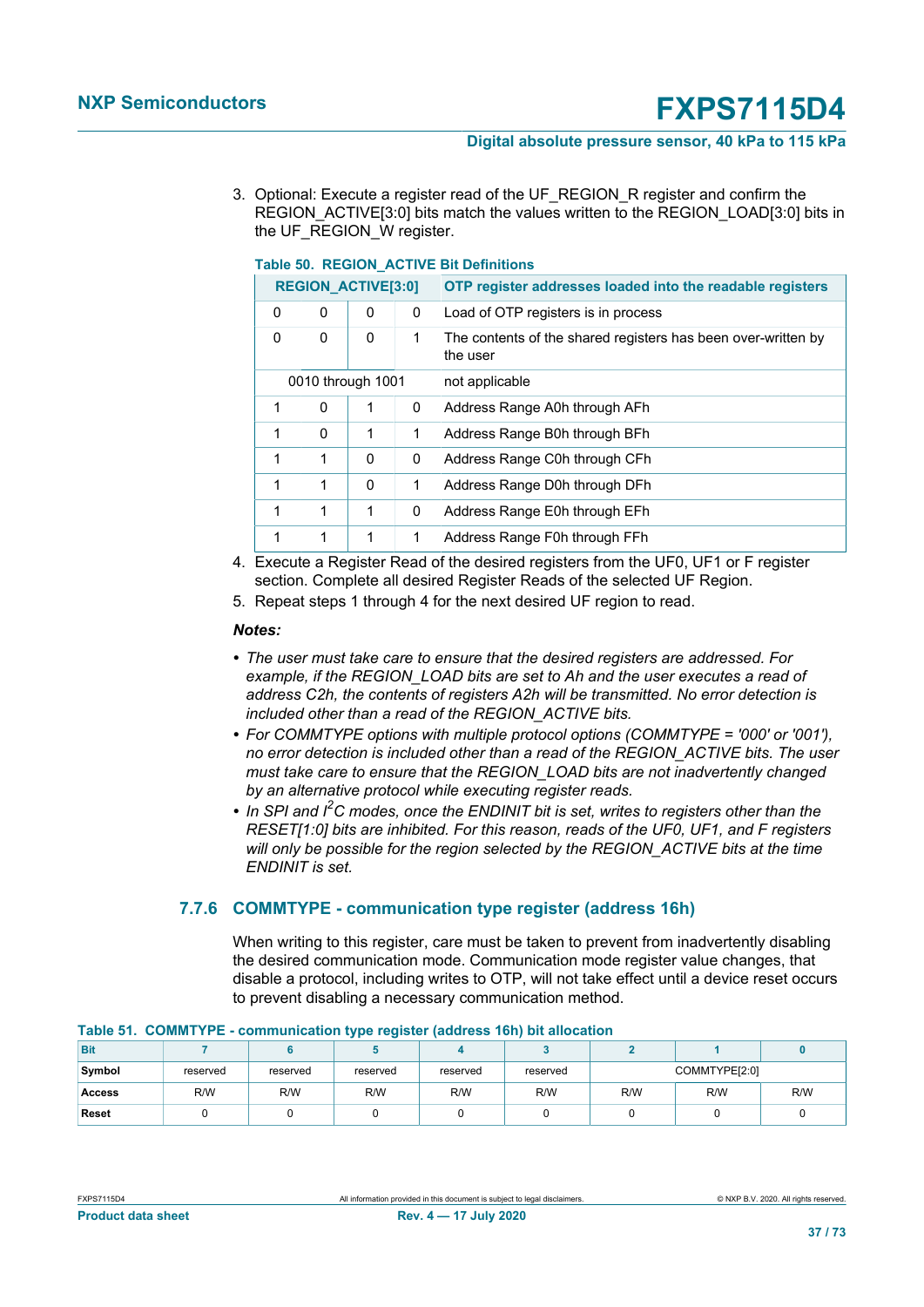#### **Digital absolute pressure sensor, 40 kPa to 115 kPa**

<span id="page-37-0"></span>

| <b>Bit</b> | <b>Symbol</b> | <b>Description</b>                                  |  |  |  |  |  |
|------------|---------------|-----------------------------------------------------|--|--|--|--|--|
| $[2:0]$    | COMMTYPE[2:0} | Communication protocol selection                    |  |  |  |  |  |
|            |               | 32-bit SPI (no startup internal self-test)<br>000   |  |  |  |  |  |
|            |               | 001<br>32-bit SPI (with startup internal self-test) |  |  |  |  |  |
|            |               | 010<br>32-bit SPI (no startup internal self-test)   |  |  |  |  |  |
|            |               | 011<br>reserved                                     |  |  |  |  |  |
|            |               | 100<br>32-bit SPI (no startup internal self-test)   |  |  |  |  |  |
|            |               | 101<br>reserved                                     |  |  |  |  |  |
|            |               | $I2C$ (pin 3 acts as an Interrupt)<br>110           |  |  |  |  |  |
|            |               | $I2C$ (pin 3 acts as an interrupt)<br>111           |  |  |  |  |  |

#### **Table 52. COMMTYPE - communication type register (address 16h) bit description**

### **7.7.7 SOURCEID\_x - source identification registers (address 1Ah, 1Bh)**

<span id="page-37-5"></span><span id="page-37-3"></span>The source identification registers are user programmed read/write registers that contain the source identification information used in SPI Mode. These registers are included in the read/write array error detection. These registers are readable and writable in SPI mode or  $I^2C$  mode.

#### **Table 53. SOURCEID\_0 - source identification register (address 1Ah) bit allocation**

| <b>Bit</b>             |         |          |          |          |                 |     |     |     |
|------------------------|---------|----------|----------|----------|-----------------|-----|-----|-----|
| Symbol                 | SIDO EN | reserved | reserved | reserved | SOURCEID 0[3:0] |     |     |     |
| <b>Factory default</b> |         |          |          |          |                 |     |     |     |
| <b>Access</b>          | R/W     | R/W      | R/W      | R/W      | R/W             | R/W | R/W | R/W |

#### **Table 54. SOURCEID\_1 - source identification register (address 1Bh) bit allocation**

| <b>Bit</b>             |         |          |          |          |                 |     |     |     |
|------------------------|---------|----------|----------|----------|-----------------|-----|-----|-----|
| Symbol                 | SID1 EN | reserved | reserved | reserved | SOURCEID_1[3:0] |     |     |     |
| <b>Factory default</b> |         |          |          |          |                 |     |     |     |
| <b>Access</b>          | R/W     | R/W      | R/W      | R/W      | R/W             | R/W | R/W | R/W |

#### <span id="page-37-4"></span>**7.7.7.1 Data source enable bits (SIDx\_EN)**

<span id="page-37-1"></span>The SIDx\_EN bits enable the data source for the associated source identification as described in [Table 11.](#page-18-0)

#### <span id="page-37-2"></span>**Table 55. Source ID enable**

| <b>Source ID</b> | <b>Source ID Enable (SIDx EN)</b> | <b>Transmitted data</b> |
|------------------|-----------------------------------|-------------------------|
| SOURCEID 0       | U                                 | SPI error response      |
|                  |                                   | SNSDATA0                |
| SOURCEID 1       | O                                 | SPI error response      |
|                  |                                   | SNSDATA1                |

In  $I^2C$  mode, the SOURCEID x registers are readable and writable. See [Table 11](#page-18-0), for details regarding the effect of the SIDx\_EN bits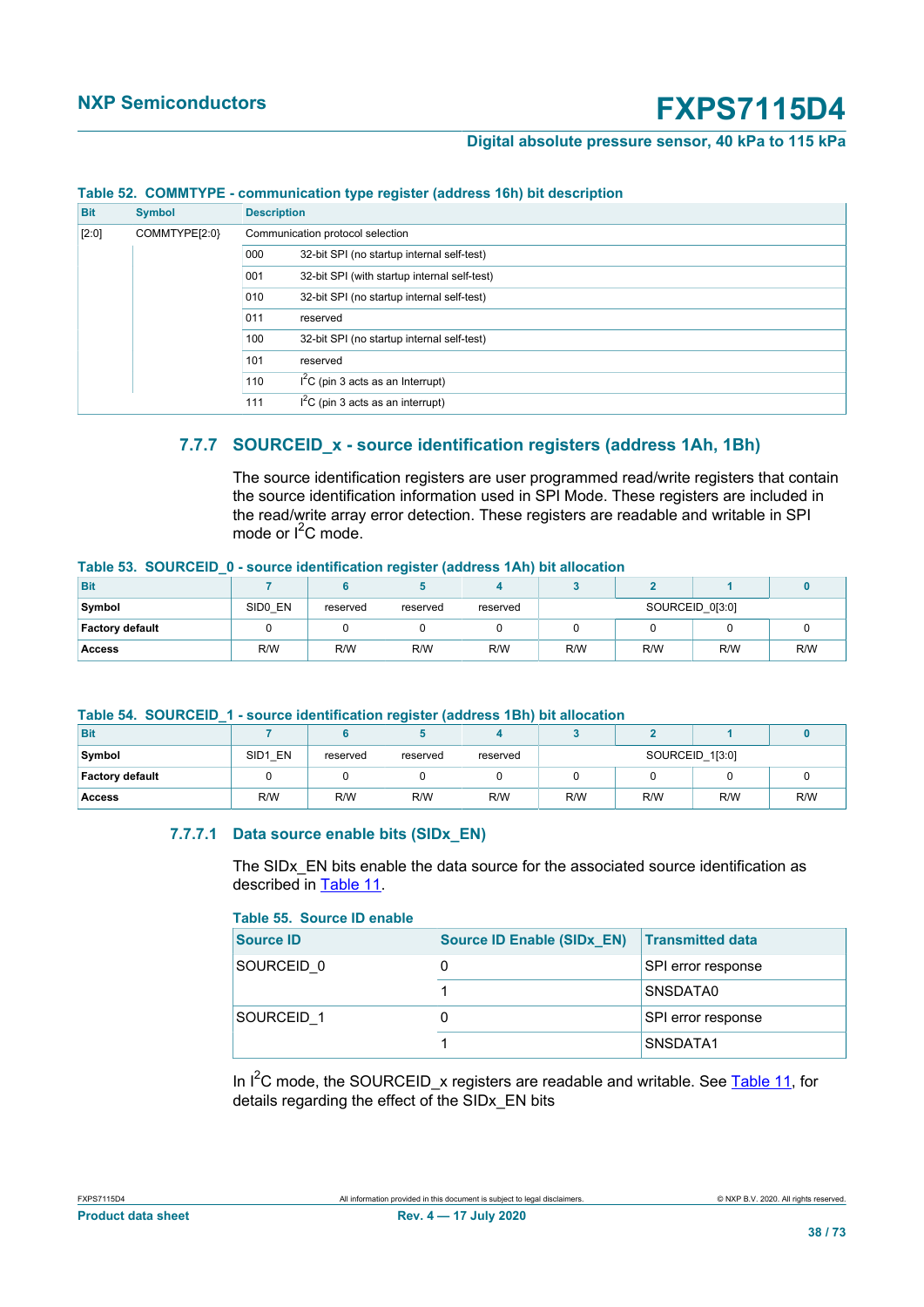#### **Digital absolute pressure sensor, 40 kPa to 115 kPa**

#### **7.7.8 TIMING\_CFG - communication timing register (address 22h)**

<span id="page-38-3"></span><span id="page-38-1"></span>The communication timing configuration register is a user programmed read/write register that contains user-specific configuration information for protocol timing. This register is included in the read/write array error detection. This register is readable and writable in SPI mode or  $I^2C$  mode.

|  |  |  | Table 56. TIMING_CFG - communication timing register (address 22h) bit allocation |  |  |  |  |
|--|--|--|-----------------------------------------------------------------------------------|--|--|--|--|
|--|--|--|-----------------------------------------------------------------------------------|--|--|--|--|

| <b>Bit</b>             |     |          |     |                               |                      |          |          |           |
|------------------------|-----|----------|-----|-------------------------------|----------------------|----------|----------|-----------|
| Symbol                 |     | reserved |     | <b>OSCTRAIN</b><br><b>SEL</b> | CK_CAL<br><b>RST</b> | reserved | reserved | CK_CAL_EN |
| <b>Factory default</b> |     |          |     |                               |                      |          |          |           |
| <b>Access</b>          | R/W | R/W      | R/W | R/W                           | R/W                  | R/W      | R/W      | R/W       |

### **7.7.9 SPI Configuration Control Register (SPI\_CFG, Address 3Dh)**

<span id="page-38-4"></span><span id="page-38-2"></span>In SPI mode, the SPI configuration control register is a user programmed read/write register that contains the SPI protocol configuration information. This register is included in the read/write array error detection. This register is readable and writable in SPI mode or  $I^2C$  mode

#### **Table 57. SPI\_CFG Register (address 3Dh) bit allocation**

| <b>Bit</b>             |          |                 |                  |     |     |                               |  |     |
|------------------------|----------|-----------------|------------------|-----|-----|-------------------------------|--|-----|
| Symbol                 | reserved | <b>DATASIZE</b> | SPI_CRC_LEN[1:0] |     |     | SPICRCSEED[3:0]<br>R/W<br>R/W |  |     |
| <b>Factory default</b> |          |                 |                  |     |     |                               |  |     |
| <b>Access</b>          | R/W      | R/W             | R/W              | R/W | R/W |                               |  | R/W |

#### **7.7.9.1 SPI Data Field Size (DATASIZE)**

<span id="page-38-5"></span>The SPI data field size bit controls the size of the SPI data field as shown in [Table 58](#page-38-0).

#### <span id="page-38-0"></span>**Table 58. DATASIZE Bit Definition**

| <b>DATASIZE</b> | <b>SPI Data Field Size</b> |
|-----------------|----------------------------|
|                 | 12-Bits                    |
|                 | 16-Bits                    |

#### **7.7.9.2 SPI CRC Length and Seed Bits**

<span id="page-38-6"></span>The SPI\_CRC\_LEN[1:0] bits select the CRC length for SPI Mode as shown in the table below. The SPI CRC seed bits contain the seed used for the SPI Mode. The default SPI CRC is an 8-bit. When the SPI\_CRC\_LEN[1:0] bits are set to a non-zero value using a Register Write command, the SPI CRC changes as defined in the table. The new polynomial value is enabled for both MISO and MOSI on the next SPI Mode command. The default seed (SPICRCSEED[3:0] = 0h) is FFh for an 8-bit CRC. When the value is changed to a non-zero value using a Register Write command, the SPI CRC seed changes to the value programmed as shown in the table. The new seed value is enabled for both MISO and MOSI on the next SPI Mode command.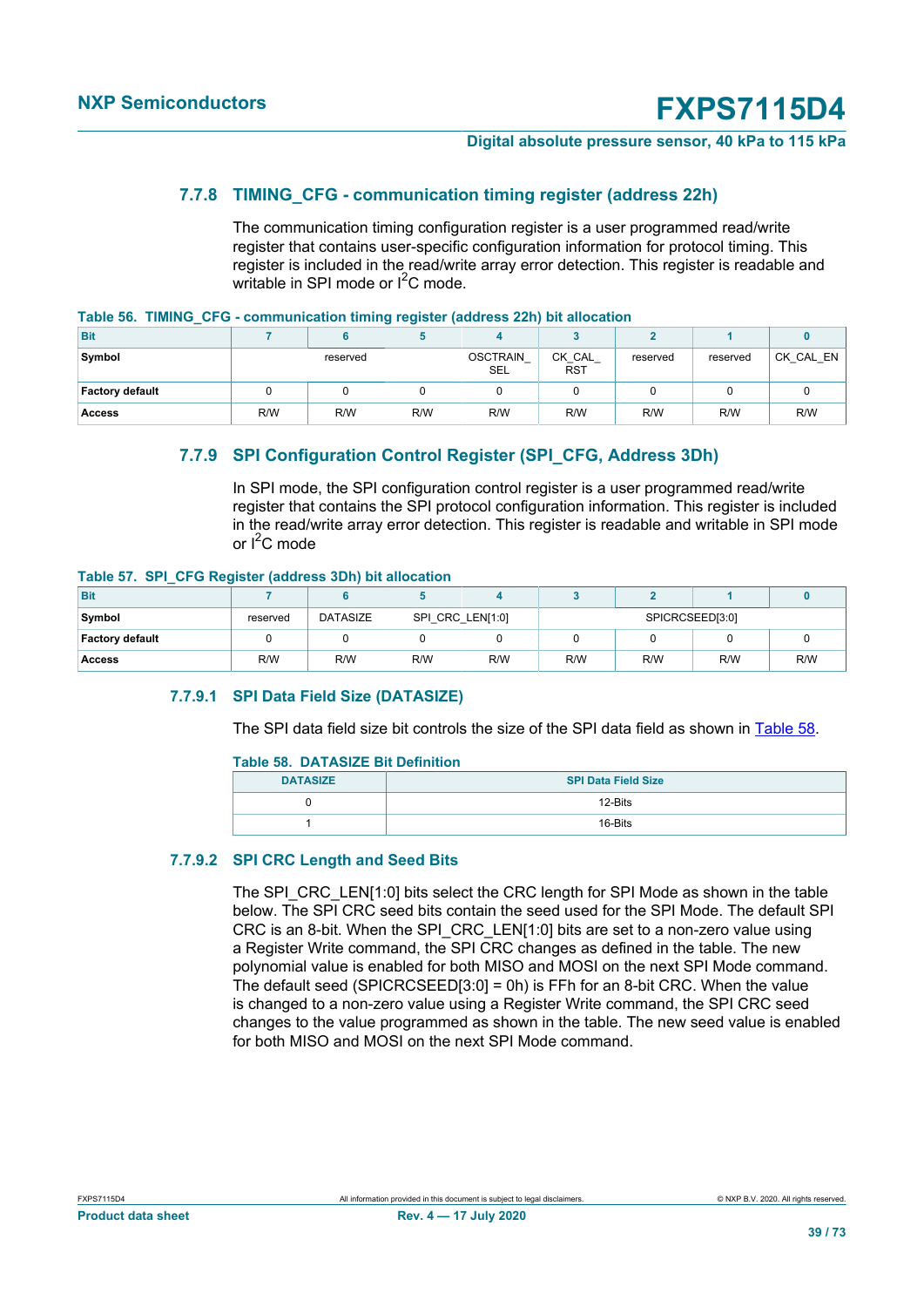#### **Digital absolute pressure sensor, 40 kPa to 115 kPa**

#### <span id="page-39-0"></span>**Table 59. SPI CRC Definition**

| SPI_CRC_LEN[1:0] |          | <b>SPICRCSEED</b> | <b>CRC Polynomial</b>           | <b>CRC Seed</b>       |
|------------------|----------|-------------------|---------------------------------|-----------------------|
| $\Omega$         | $\Omega$ | 0                 | $x^8 + x^5 + x^3 + x^2 + x + 1$ | 1111, 1111            |
| $\Omega$         | $\Omega$ | non-zero          | $x^8 + x^5 + x^3 + x^2 + x + 1$ | 0000, SPICRCSEED[3:0] |
| $\Omega$         |          | 0                 | $x^4$ + 1                       | 1010                  |
| $\Omega$         |          | non-zero          | $x^4$ + 1                       | SPICRCSEED[3:0]       |
|                  | $\Omega$ | $\Omega$          | $x^3 + x + 1$                   | 111                   |
|                  | $\Omega$ | non-zero          | $x^3 + x + 1$                   | SPICRCSEED[2:0]       |
|                  |          | $\mathbf 0$       | $x^3 + x + 1$                   | 111                   |
|                  |          | non-zero          | $x^3 + x + 1$                   | SPICRCSEED[2:0]       |

#### **7.7.10 WHO\_AM\_I - who am I register (address 3Eh)**

<span id="page-39-4"></span><span id="page-39-1"></span>The WHO\_AM\_I register is a user programmed read/write register that contains the unique product identifier. This register is included in the read/write array error detection.

#### **Table 60. WHO\_AM\_I - device identification register (address 3Eh) bit allocation**

|                                |     | . .           |     |     |     |     |     |     |  |
|--------------------------------|-----|---------------|-----|-----|-----|-----|-----|-----|--|
| <b>Bit</b>                     |     |               |     |     |     |     |     |     |  |
| Symbol                         |     | WHO AM I[7:0] |     |     |     |     |     |     |  |
| Factory default (stored value) |     |               |     |     |     |     |     |     |  |
| Factory default (read value)   |     |               |     |     |     |     |     |     |  |
| <b>Access</b>                  | R/W | R/W           | R/W | R/W | R/W | R/W | R/W | R/W |  |

The default register value is 00h. If the register value is 00h, a value of C4h is transmitted in response to a read command. For all other register values, the actual register value is transmitted in response to a read command.

#### <span id="page-39-2"></span>**Table 61. WHO\_AM\_I register values**

| WHO AM I register value (hex) | Response to a register read command |
|-------------------------------|-------------------------------------|
| 00h                           | C4h                                 |
| 01h to FFh                    | Actual register value               |

### **7.7.11 I2C\_ADDRESS - I2C slave address register (address 3Fh)**

<span id="page-39-5"></span><span id="page-39-3"></span>The  $I^2C$  slave address register is a user programmed read/write register that contains the unique  $I^2C$  slave address. The register is readable in all modes. This register is included in the read/write array error detection.

#### **Table 62. I2C\_ADDRESS - I2C slave address register (address 3Fh) bit allocation**

| Bit                                   |                  |     |     |     |     |     |     |     |
|---------------------------------------|------------------|-----|-----|-----|-----|-----|-----|-----|
| Symbol                                | I2C ADDRESS[7:0] |     |     |     |     |     |     |     |
| <b>Factory Default</b> (stored value) |                  |     |     |     |     |     |     |     |
| Factory Default (read value)          |                  |     |     |     |     |     |     |     |
| <b>Access</b>                         | R/W              | R/W | R/W | R/W | R/W | R/W | R/W | R/W |

The default register value is 00h. If the register value is 00h, the  $I^2C$  slave address is 60h and a value of 60h is transmitted in response to a read command. If the register is written to a value other than 00h, the  $I^2C$  slave address is the lower seven bits of the actual register value and the actual register value is transmitted in response to a read command.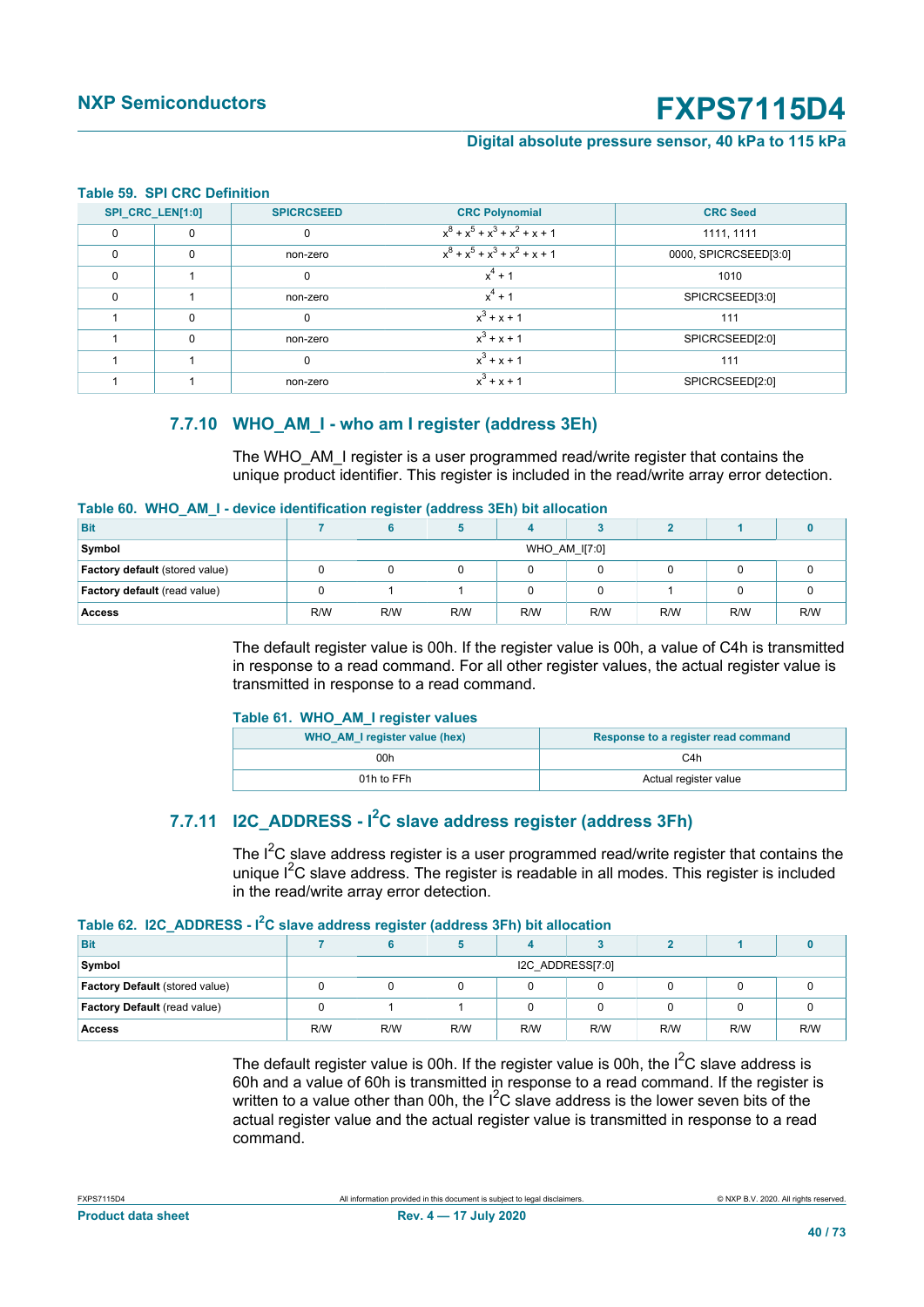#### **Digital absolute pressure sensor, 40 kPa to 115 kPa**

#### **7.7.12 DSP Configuration Registers (DSP\_CFG\_Ux)**

<span id="page-40-2"></span>The DSP Configuration registers (DSP\_CFG\_Ux) are a series of registers that affect the DSP data path.

There are 5 DSP Configuration registers, however, only DSP\_CFG\_U1, DSP\_CFG\_U4 and DSP\_CFG\_U5 are used when the device is in SPI or  $I^2C$  mode. The DSP\_CFG\_U2 and DSP\_CFG\_U3 registers are for factory use only and are used for internal tests.

#### **7.7.12.1 Self-test control bits**

<span id="page-40-3"></span><span id="page-40-0"></span>The self-test control bits select one of the various analog and digital self-test features of the device as shown in the table below. The self-test control bits are not included in the read/write array error detection.

**Table 63. Self-Test Control Bits (ST\_CTRL[3:0])**

| <b>ST</b><br>CTRL[3] | <b>ST</b><br>CTRL[2] | <b>ST</b><br>CTRL[1] | <b>ST</b><br>CTRL[0] | <b>Function</b>                               | <b>SNS_DATAx_X Contents (16-bit data)</b> |
|----------------------|----------------------|----------------------|----------------------|-----------------------------------------------|-------------------------------------------|
| 0                    | 0                    | 0                    | 0                    | Normal Pressure Signal                        | 16-bit Absolute Pressure Data             |
| $\mathbf 0$          | 0                    | 0                    | 1                    | P-Cell Common Mode Verification               | 16-bit Absolute Pressure Data             |
| $\mathbf 0$          | 0                    |                      | $\mathbf 0$          | reserved                                      | reserved                                  |
| 0                    | 0                    |                      | 1                    | reserved                                      | reserved                                  |
| $\mathbf 0$          | 1                    | 0                    | $\mathbf 0$          | DSP write to SNS DATAx X registers inhibited. | 0000h                                     |
| $\mathbf 0$          | 1                    | 0                    | 1                    | DSP write to SNS_DATAx_X registers inhibited. | AAAAh                                     |
| $\mathbf 0$          | 1                    | $\mathbf{1}$         | $\mathbf 0$          | DSP write to SNS_DATAx_X registers inhibited. | 5555h                                     |
| $\mathbf 0$          | 1                    | 1                    | 1                    | DSP write to SNS_DATAx_X registers inhibited. | FFFFh                                     |
| 1                    | 0                    | 0                    | $\mathbf 0$          | reserved                                      | reserved                                  |
|                      | 0                    | $\mathbf 0$          | 1                    | reserved                                      | reserved                                  |
|                      | 0                    | 1                    | $\mathbf 0$          | reserved                                      | reserved                                  |
|                      | 0                    | 1                    | 1                    | reserved                                      | reserved                                  |
|                      | $\mathbf{1}$         | $\mathbf 0$          | $\mathbf 0$          | Digital Self-Test 0                           | Digital Self-Test Output                  |
|                      | 1                    | 0                    | 1                    | Digital Self-Test 1                           | Digital Self-Test Output                  |
|                      | 1                    | 1                    | $\mathbf 0$          | Digital Self-Test 2                           | Digital Self-Test Output                  |
|                      | 1                    | 1                    | 1                    | Digital Self-Test 3                           | Digital Self-Test Output                  |

#### **7.7.12.2 DSP\_CFG\_U1 - DSP user configuration #1 register (address 40h)**

<span id="page-40-4"></span>The DSP user configuration register #1 is a user programmable read/write register that contains DSP-specific configuration information. This register is included in the read/write array error detection.

<span id="page-40-1"></span>Changes to this register reset the DSP data path. The contents of the SNSDATA\_x registers are not guaranteed until the DSP has completed initialization as specified in [Table 105](#page-55-0). Reads of the SNSDATA\_x registers and sensor data requests should be prevented during this time.

| <b>TADIC 04. DUE OF OF DUE USE COMPUTATIONS TO A CONTEXT AND CONTEXT</b> |     |     |     |          |          |                                |     |     |  |  |  |
|--------------------------------------------------------------------------|-----|-----|-----|----------|----------|--------------------------------|-----|-----|--|--|--|
| <b>Bit</b>                                                               |     |     |     |          |          |                                |     |     |  |  |  |
| Symbol<br>LPF[3:0]                                                       |     |     |     | reserved | reserved | USER RANGE[0]<br>USER RANGE[1] |     |     |  |  |  |
| <b>Factory default</b>                                                   |     |     |     |          |          |                                |     |     |  |  |  |
| <b>Access</b>                                                            | R/W | R/W | R/W | R/W      | R/W      | R/W                            | R/W | R/W |  |  |  |

#### **Table 64. DSP\_CFG\_U1 - DSP user configuration #1 register (address 40h) bit allocation**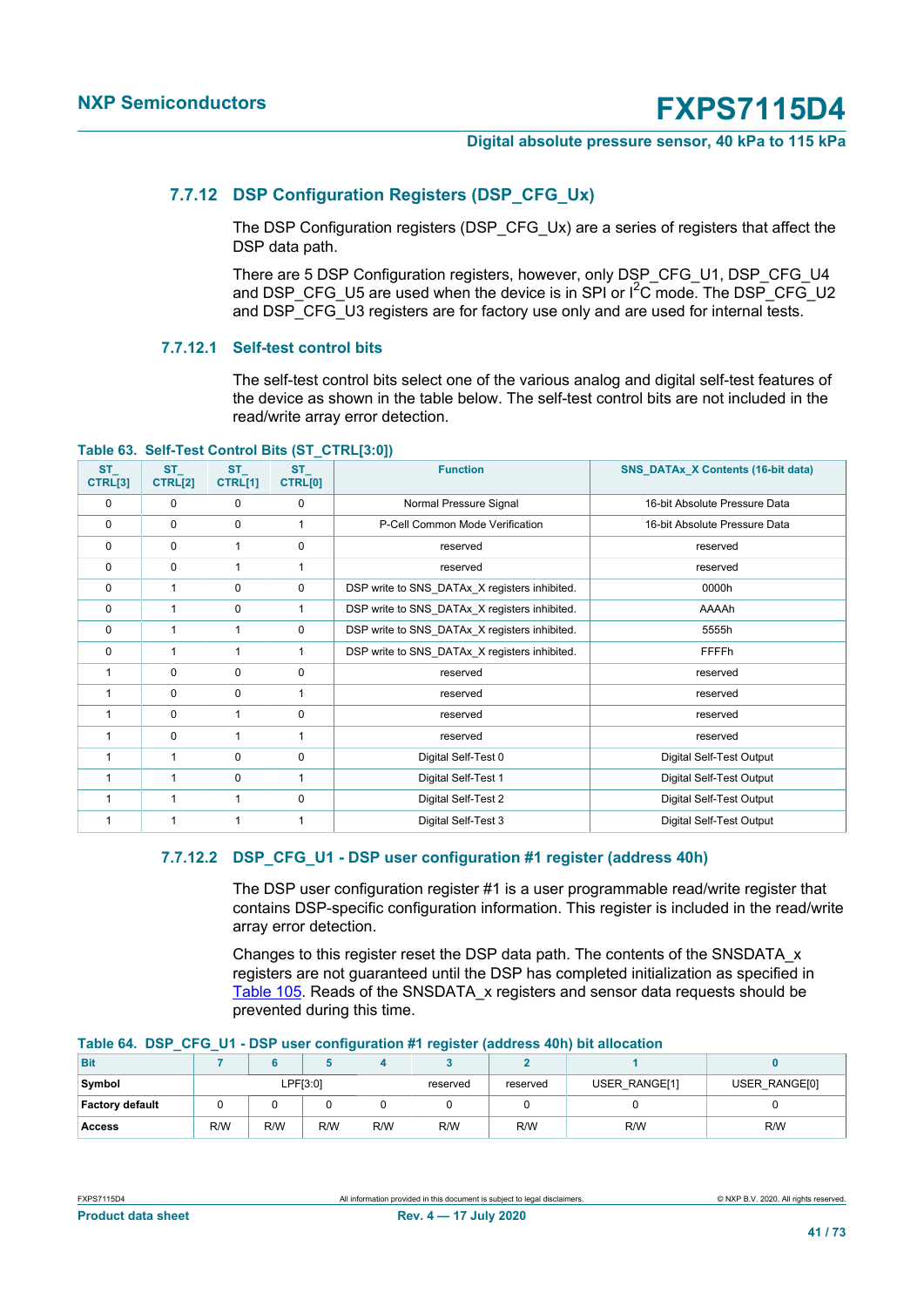#### **Digital absolute pressure sensor, 40 kPa to 115 kPa**

<span id="page-41-2"></span>

| Table co. Low page into coloction bits $\left  \begin{matrix} \ldots \\ \ldots \end{matrix} \right $ |          |               |        |                             |  |  |  |  |  |  |  |
|------------------------------------------------------------------------------------------------------|----------|---------------|--------|-----------------------------|--|--|--|--|--|--|--|
| LPF[3]                                                                                               | LPF[2]   | <b>LPF[1]</b> | LPF[0] | <b>Low Pass Filter Type</b> |  |  |  |  |  |  |  |
|                                                                                                      |          |               |        | 370 Hz, 2-Pole              |  |  |  |  |  |  |  |
| $\Omega$                                                                                             | $\Omega$ | 0             |        | 400 Hz, 3 Pole              |  |  |  |  |  |  |  |
|                                                                                                      | O        |               |        | 800 Hz, 4-Pole              |  |  |  |  |  |  |  |
|                                                                                                      |          |               | O      | 1000 Hz, 4-Pole             |  |  |  |  |  |  |  |
|                                                                                                      |          |               |        | reserved                    |  |  |  |  |  |  |  |
|                                                                                                      |          |               |        | reserved                    |  |  |  |  |  |  |  |
|                                                                                                      |          |               |        | reserved                    |  |  |  |  |  |  |  |
|                                                                                                      | $\Omega$ |               |        | reserved                    |  |  |  |  |  |  |  |
|                                                                                                      | X        |               | x      | reserved                    |  |  |  |  |  |  |  |

#### **Table 65. Low-pass filter selection bits (LPF[3:0])**

#### **Table 66. User range selection bits (USER\_RANGE[1:0])**

<span id="page-41-3"></span>

| <b>USER RANGE[1]</b> | <b>USER RANGE[0]</b> | <b>Absolute Pressure Range</b> | <b>Notes</b>          |
|----------------------|----------------------|--------------------------------|-----------------------|
|                      |                      | reserved                       | For Internal use Only |
|                      |                      | reserved                       | For Internal use Only |
|                      |                      | reserved                       | For Internal use Only |
|                      |                      | reserved                       | For Internal use Only |

#### **7.7.12.3 DSP\_CFG\_U3 - DSP user configuration #3 register (address 42h)**

<span id="page-41-0"></span>The DSP user configuration register #3 is a user programmable read/write register that contains DSP-specific configuration information. This register is included in the read/write array error detection.

Changes to this register reset the DSP data path. The content of the SNSDATA\_x registers aren ot guaranteed until the DSP has completed initialization. Reads of the SNSDATA x registers and sensor data requests should be prevented during this time.

<span id="page-41-4"></span>This register is readable and writeable in SPI mode, and  $I^2C$  mode.

| <u>ser weer comingwration he regioner passives ranged with an estimate</u> |          |                |  |          |          |          |          |          |  |  |  |
|----------------------------------------------------------------------------|----------|----------------|--|----------|----------|----------|----------|----------|--|--|--|
| <b>Bit</b>                                                                 |          |                |  |          |          |          |          |          |  |  |  |
| Symbol                                                                     | reserved | DATATYPE0[1:0] |  | reserved | reserved | reserved | reserved | reserved |  |  |  |
| Reset                                                                      |          |                |  |          |          |          |          |          |  |  |  |
| Access                                                                     | R/W      | R/W<br>R/W     |  | R/W      | R/W      | R/W      | R/W      | R/W      |  |  |  |

#### **Table 67. DSP\_CFG\_U3 - DSP user configuration #3 register (address 42h) bit allocation**

#### 7.7.12.3.1 DSP data type 0 selection bits (DATATYPE0)

<span id="page-41-1"></span>The DSP data type 0 selection bits select the type of data to be included in the SNSDATA0\_L and SNSDATA0\_H registers.

<span id="page-41-5"></span>

| Table 68.  DATATYPE[1:0] |  |  |
|--------------------------|--|--|
|--------------------------|--|--|

| __          |              |                                    |
|-------------|--------------|------------------------------------|
| DATATYP0[1] | DATATYPE0[0] | <b>SNSDATA register contents</b>   |
|             |              | reserved                           |
|             |              | Absolute pressure (PABS)           |
|             |              | Filtered absolute pressure $(P_0)$ |
|             |              | Temperature                        |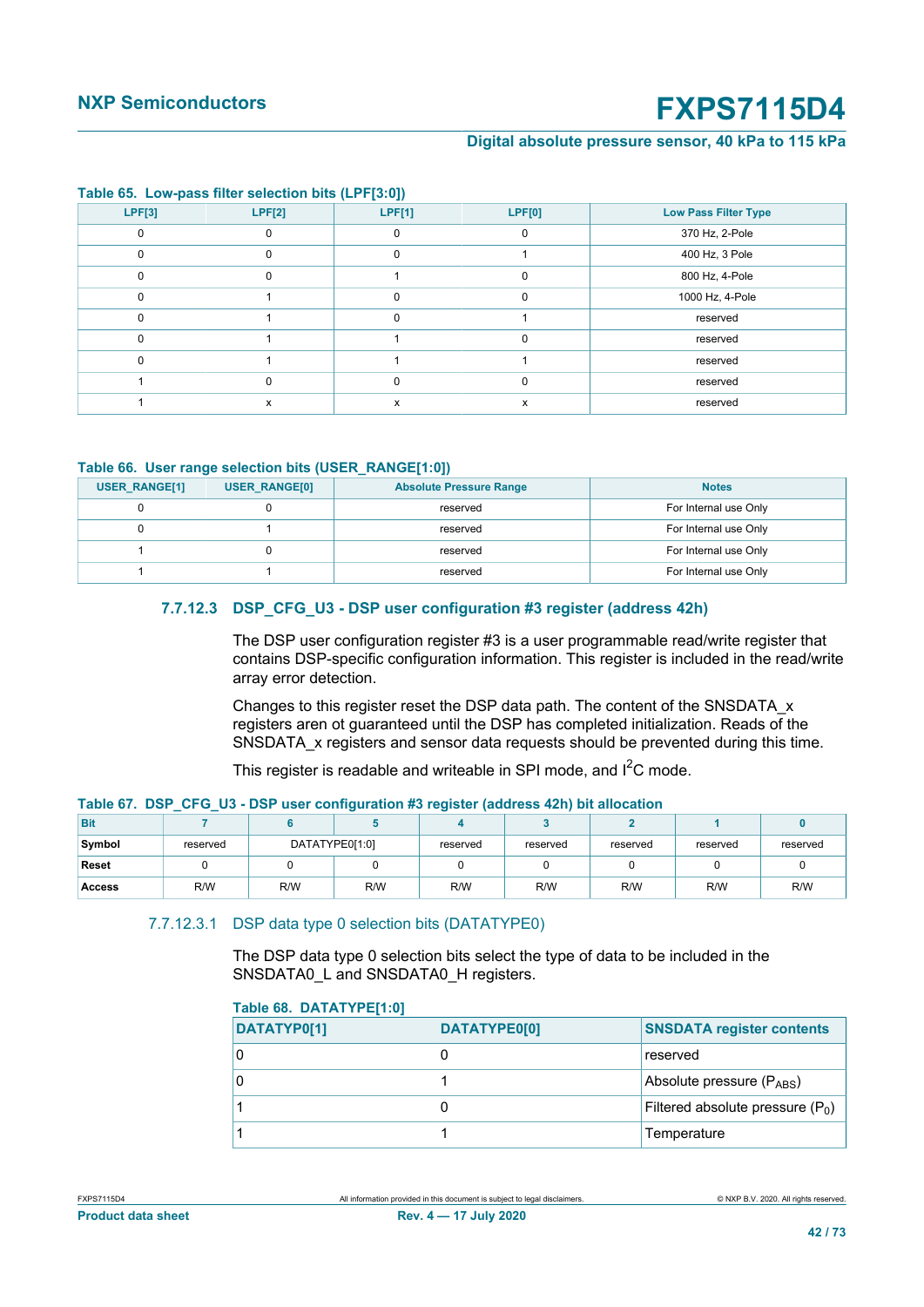#### **Digital absolute pressure sensor, 40 kPa to 115 kPa**

#### **7.7.12.4 DSP\_CFG\_U4 - DSP user configuration #4 register (address 43h)**

<span id="page-42-5"></span><span id="page-42-1"></span>The DSP user configuration register #4 is a user programmable read/write register that contains DSP-specific configuration information. This register is included in the read/write array error detection.

#### **Table 69. DSP\_CFG\_U4 - DSP user configuration #4 register (address 43h) bit allocation**

| <b>Bit</b>    |          |          |          |          |          |         |          |          |
|---------------|----------|----------|----------|----------|----------|---------|----------|----------|
| Symbol        | reserved | reserved | reserved | reserved | reserved | INT OUT | reserved | reserved |
| Reset         |          |          |          |          |          |         |          |          |
| <b>Access</b> | R/W      | R/W      | R/W      | R/W      | R/W      | R/W     | R/W      | R/W      |

#### <span id="page-42-2"></span>**Table 70. DSP\_CFG\_U4 - DSP user configuration #4 register (address 43h) bit description**

| <b>Bit</b> | <b>Symbol</b> | <b>Description</b>                                                                                                                                                                                          |
|------------|---------------|-------------------------------------------------------------------------------------------------------------------------------------------------------------------------------------------------------------|
| 7 to 3     | reserved      | These bits are reserved.                                                                                                                                                                                    |
| ົ          | INT OUT       | The interrupt pin configuration bit selects the mode of operation for the interrupt pin.<br>$\mathbf{0}$ – Open drain, active high with pull-down current<br>1 — Open drain, active low with pullup current |
| to 0       | reserved      | These bits are reserved.                                                                                                                                                                                    |

#### **7.7.12.5 DSP\_CFG\_U5 - DSP user configuration #5 register (address 44h)**

<span id="page-42-6"></span><span id="page-42-3"></span>The DSP user configuration register #5 is a read/write register that contains DSP-specific configuration information. This register is included in the read/write array error detection.

#### **Table 71. DSP\_CFG\_U5 - DSP user configuration #5 register (address 44h) bit allocation**

| <b>Bit</b>             |     |              |     |     |          |     |     |     |  |  |
|------------------------|-----|--------------|-----|-----|----------|-----|-----|-----|--|--|
| Symbol                 |     | ST CTRL[3:0] |     |     | reserved |     |     |     |  |  |
| <b>Factory default</b> |     |              |     |     |          |     |     |     |  |  |
| <b>Access</b>          | R/W | R/W          | R/W | R/W | R/W      | R/W | R/W | R/W |  |  |

#### **Table 72. DSP\_CFG\_U5 - DSP user configuration #5 register (address 44h) bit description**

<span id="page-42-4"></span>

| <b>Bit</b> | <b>Symbol</b>     | <b>Description</b>                                                                                                                                                                                                     |
|------------|-------------------|------------------------------------------------------------------------------------------------------------------------------------------------------------------------------------------------------------------------|
| 7 to 4     | $ST$ CTRL $[3:0]$ | The self-test control bits select one of the various analog and digital self-test features of the device as shown in<br>Table 73. The self-test control bits are not included in the read/write array error detection. |
| 3 to 0     | reserved          | These bits are reserved.                                                                                                                                                                                               |

#### **Table 73. Self-test control bits**

<span id="page-42-0"></span>

|          | ST_CTRL[3] ST_CTRL[2] ST_CTRL[1] ST_CTRL[0] Function |          |   |                                               | <b>SNS DATAX X contents</b><br>16-bit data |
|----------|------------------------------------------------------|----------|---|-----------------------------------------------|--------------------------------------------|
| $\Omega$ | $\Omega$                                             | $\Omega$ | 0 | Normal pressure signal                        | reserved                                   |
| $\Omega$ | $\Omega$                                             | $\Omega$ |   | P-cell common mode verification               | reserved                                   |
| $\Omega$ | $\Omega$                                             |          | 0 | reserved                                      | reserved                                   |
| $\Omega$ | $\Omega$                                             |          |   | reserved                                      | reserved                                   |
| $\Omega$ |                                                      | $\Omega$ | 0 | DSP write to SNS DATAx X registers inhibited. | 0000h                                      |
| $\Omega$ |                                                      | $\Omega$ |   | DSP write to SNS DATAx X registers inhibited. | AAAAh                                      |
| $\Omega$ |                                                      |          | 0 | DSP write to SNS DATAx X registers inhibited. | 5555h                                      |
| $\Omega$ |                                                      |          |   | DSP write to SNS DATAx X registers inhibited. | FFFFh                                      |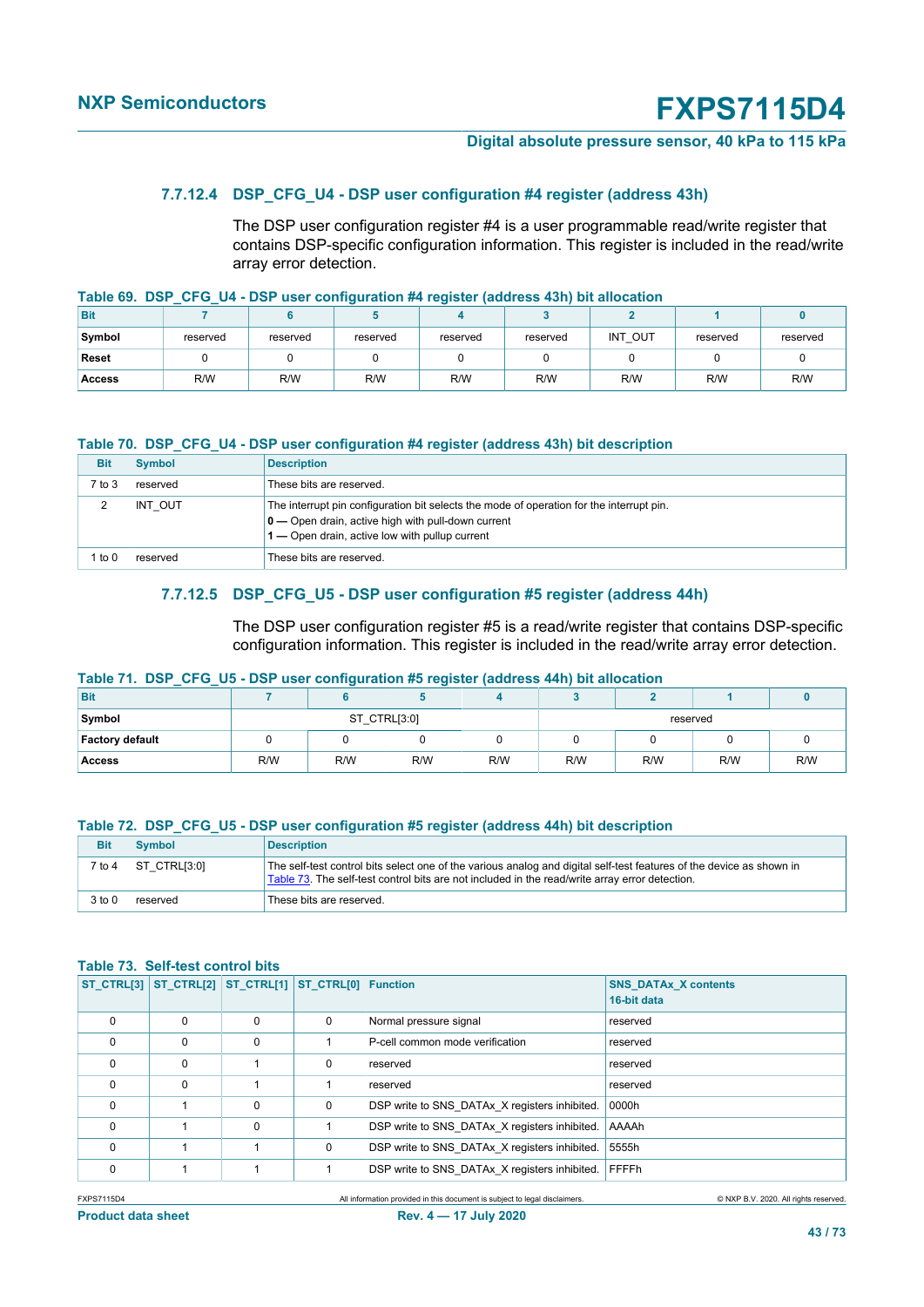#### **Digital absolute pressure sensor, 40 kPa to 115 kPa**

|             |          | ST_CTRL[3] ST_CTRL[2] ST_CTRL[1] ST_CTRL[0] Function |                     | <b>SNS DATAx X contents</b><br>16-bit data |
|-------------|----------|------------------------------------------------------|---------------------|--------------------------------------------|
| $\mathbf 0$ | 0        | 0                                                    | reserved            | reserved                                   |
| 0           | 0        |                                                      | reserved            | reserved                                   |
| $\mathbf 0$ |          | $\mathbf 0$                                          | reserved            | reserved                                   |
| $\Omega$    |          |                                                      | reserved            | reserved                                   |
|             | $\Omega$ | 0                                                    | Digital self-test 0 | 8171h                                      |
|             | $\Omega$ |                                                      | Digital self-test 1 | 6C95h                                      |
|             |          | $\mathbf 0$                                          | Digital self-test 2 | 807Ah                                      |
|             |          |                                                      | Digital self-test 3 | 78ACh                                      |

#### **7.7.13 INT\_CFG - interrupt configuration register (address 45h)**

<span id="page-43-2"></span><span id="page-43-0"></span>The interrupt configuration register contains configuration information for the interrupt output. This register can be written during initialization but is locked once the ENDINIT bit is set (see [Section 7.7.4 "DEVLOCK\\_WR - lock register writes register \(address 10h\)"\)](#page-34-0). The register is included in the read/write array error detection.

#### **Table 74. INT\_CFG - interrupt configuration register (address 45h) bit allocation**

| <b>Bit</b>    |          |     |               |     |              |          |     |     |
|---------------|----------|-----|---------------|-----|--------------|----------|-----|-----|
| Symbol        | reserved |     | $INT_PS[1:0]$ |     | INT POLARITY | reserved |     |     |
| <b>Reset</b>  |          |     |               |     |              |          |     |     |
| <b>Access</b> | R/W      | R/W | R/W           | R/W | R/W          | R/W      | R/W | R/W |

#### **Table 75. INT\_CFG - interrupt configuration register (address 45h) bit description**

<span id="page-43-1"></span>

| <b>Bit</b> | <b>Symbol</b>   | <b>Description</b>                                                                                                                                                                                                                                                                                                                                                                                                                                                                                                                                                                                                                                                                                                                                                                                                                                                                                                                                                                                                                                                                                                                                                                                   |
|------------|-----------------|------------------------------------------------------------------------------------------------------------------------------------------------------------------------------------------------------------------------------------------------------------------------------------------------------------------------------------------------------------------------------------------------------------------------------------------------------------------------------------------------------------------------------------------------------------------------------------------------------------------------------------------------------------------------------------------------------------------------------------------------------------------------------------------------------------------------------------------------------------------------------------------------------------------------------------------------------------------------------------------------------------------------------------------------------------------------------------------------------------------------------------------------------------------------------------------------------|
| 5 to 4     | $INT$ $PS[1:0]$ | The INT PS[1:0] bits set the programmable pulse stretch time for the interrupt output. Pulse stretch times are derived<br>from the internal oscillator, so the tolerance on this oscillator applies.<br>$00 - 0$ ms<br>$01 - 16.000$ ms to 16.512 ms<br>$10 - 64.000$ ms to 64.512 ms<br>$11 - 256.000$ ms to 256.512 ms<br>If the pulse stretch function is programmed to '00', the interrupt pin is asserted if and only if the interrupt condition exists<br>after the most recent evaluated sample. The interrupt pin is deasserted if and only if an interrupt condition does not<br>exist after the most recent evaluated sample.<br>If the pulse stretch function is programmed to a non-zero value, the interrupt pin is controlled only by the value of the<br>pulse stretch timer value. If the pulse stretch timer value is non-zero, the interrupt pin is asserted. If the pulse stretch<br>timer is zero, the interrupt pin is deasserted. The pulse stretch counter continuously decrements until it reaches zero.<br>The pulse stretch counter is reset to the programmed pulse stretch value if and only if an interrupt condition exists after<br>the most recent evaluated sample. |
| 3          |                 |                                                                                                                                                                                                                                                                                                                                                                                                                                                                                                                                                                                                                                                                                                                                                                                                                                                                                                                                                                                                                                                                                                                                                                                                      |
|            | INT POLARITY    | The interrupt polarity bit controls whether the interrupt is activated for values within or outside of the window selected<br>by the high and low threshold registers. With this bit and the programmable thresholds, a window comparator can be<br>programmed for activation either within or outside of a window.<br>0 — Interrupt activated, if the value is outside the window<br>1 — Interrupt activated, if the value is inside the window                                                                                                                                                                                                                                                                                                                                                                                                                                                                                                                                                                                                                                                                                                                                                     |

#### **7.7.14 P\_INT\_HI, P\_INT\_LO - interrupt window comparator threshold registers (address 46h to 49h)**

<span id="page-43-3"></span>The interrupt threshold registers contain the high and low window comparator thresholds for pressure to be used to activate and deactivate the interrupt output. These registers can be written during initialization but are locked once the ENDINIT bit is set (see [Section 7.7.4 "DEVLOCK\\_WR - lock register writes register \(address 10h\)"](#page-34-0)). The register is included in the read/write array error detection.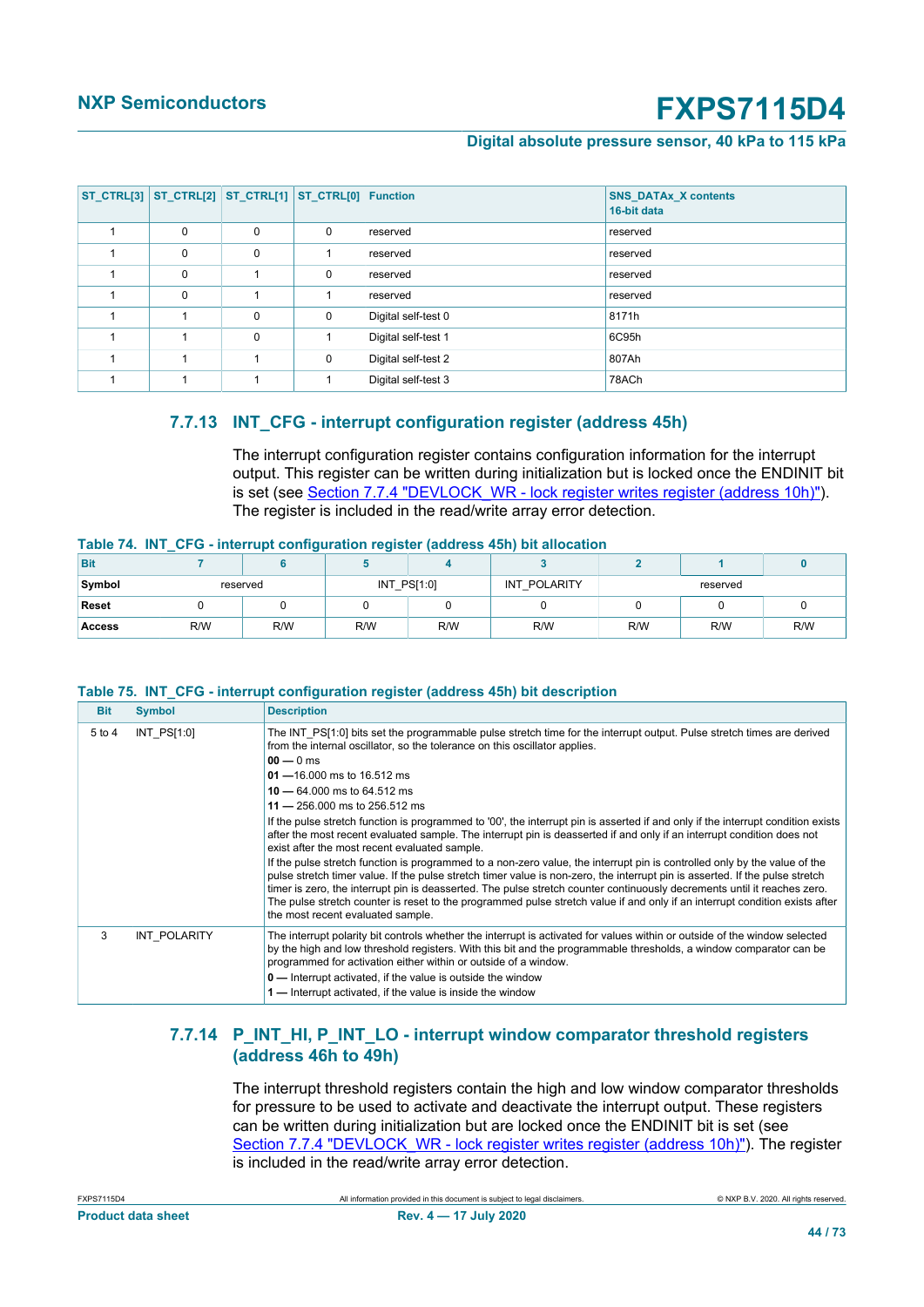#### **Digital absolute pressure sensor, 40 kPa to 115 kPa**

| Location       |                 | <b>Bit</b> |                  |          |          |                 |          |                |          |             |
|----------------|-----------------|------------|------------------|----------|----------|-----------------|----------|----------------|----------|-------------|
| <b>Address</b> | <b>Register</b> | 8          |                  | 6        | 5        | 4               |          | $\overline{2}$ |          | 0           |
| 46h            | PIN_INT_HI_L    |            | PIN_INT_HI[7:0]  |          |          |                 |          |                |          |             |
| 47h            | PIN INT HI H    |            | PIN_INT_HI[15:8] |          |          |                 |          |                |          |             |
| 48h            | PIN_INT_LO_L    |            |                  |          |          | PIN INT LO[7:0] |          |                |          |             |
| 49h            | PIN INT LO H    |            | PIN_INT_LO[15:8] |          |          |                 |          |                |          |             |
| Reset          |                 | 0          | 0                | $\Omega$ | $\Omega$ | 0               | $\Omega$ | $\Omega$       | $\Omega$ | $\mathbf 0$ |
| <b>Access</b>  |                 | R/W        | R/W              | R/W      | R/W      | R/W             | R/W      | R/W            | R/W      | R/W         |

### <span id="page-44-1"></span>**Table 76. P\_INT\_HI, P\_INT\_LO - interrupt window comparator threshold registers (address 46h to 49h) bit allocation**

The pressure threshold registers hold independent unsigned 16-bit values for a high and a low threshold. The window comparator threshold alignment is shown in [Section 7.3.3.4](#page-10-0) ["Absolute pressure output data scaling equation"](#page-10-0).

If either the high or low threshold is programmed to 0000h, comparisons are disabled for that threshold only. The interrupt comparison still functions for the opposite threshold. If both the high and low thresholds are programmed to 0000h, the interrupt output is disabled.

#### **7.7.15 P\_CAL\_ZERO - pressure calibration registers (address 4Ch, 4Dh)**

<span id="page-44-3"></span>The pressure calibration registers contain user programmable values to adjust the offset of the absolute pressure.

<span id="page-44-2"></span>These registers can be written during initialization but are locked once the ENDINIT bit is set (see [Section 7.7.4 "DEVLOCK\\_WR - lock register writes register \(address 10h\)"\)](#page-34-0). These registers are included in the read/write array error detection. Changes to these registers reset the DSP data path. The contents of the SNSDATA\_x registers are not guaranteed until the DSP has completed initialization, as specified in [Table 105.](#page-55-0) Reads of the SNSDATA\_x registers and sensor data requests should be prevented during this time.

| Location                    |                 |  |                  |     |     | <b>Bit</b> |     |     |     |
|-----------------------------|-----------------|--|------------------|-----|-----|------------|-----|-----|-----|
| <b>Address</b>              | <b>Register</b> |  |                  |     |     |            |     |     |     |
| 4 <sub>Ch</sub>             | P_CAL_ZERO_L    |  | P_CAL_ZERO[7:0]  |     |     |            |     |     |     |
| 4Dh                         | P_CAL_ZERO_H    |  | P_CAL_ZERO[15:8] |     |     |            |     |     |     |
| <b>Reset</b>                | 0<br>0          |  |                  |     |     |            |     |     |     |
| R/W<br>R/W<br><b>Access</b> |                 |  |                  | R/W | R/W | R/W        | R/W | R/W | R/W |

**Table 77. P\_CAL\_ZERO - pressure calibration registers (address 4Ch, 4Dh) bit allocation**

<span id="page-44-0"></span>The P\_CAL\_ZERO register value is a signed 16-bit value that is directly added to the internally calibrated pressure signal value as shown in [Equation 6](#page-44-0). The equation applies to the values in the 16-bit SNSDATA registers.

$$
PABS_{kPa} = \left[\frac{PABS_{LSB} - PABSOFF_{LSB} + UserOffset}{PABS_{SENSE} \times UserGain}\right]
$$
\n<sup>(6)</sup>

Where:

 $PABS_{kPa}$  = The absolute pressure output in kPa  $PABS_{LSB}$  = The internal trimmed absolute pressure output in LSB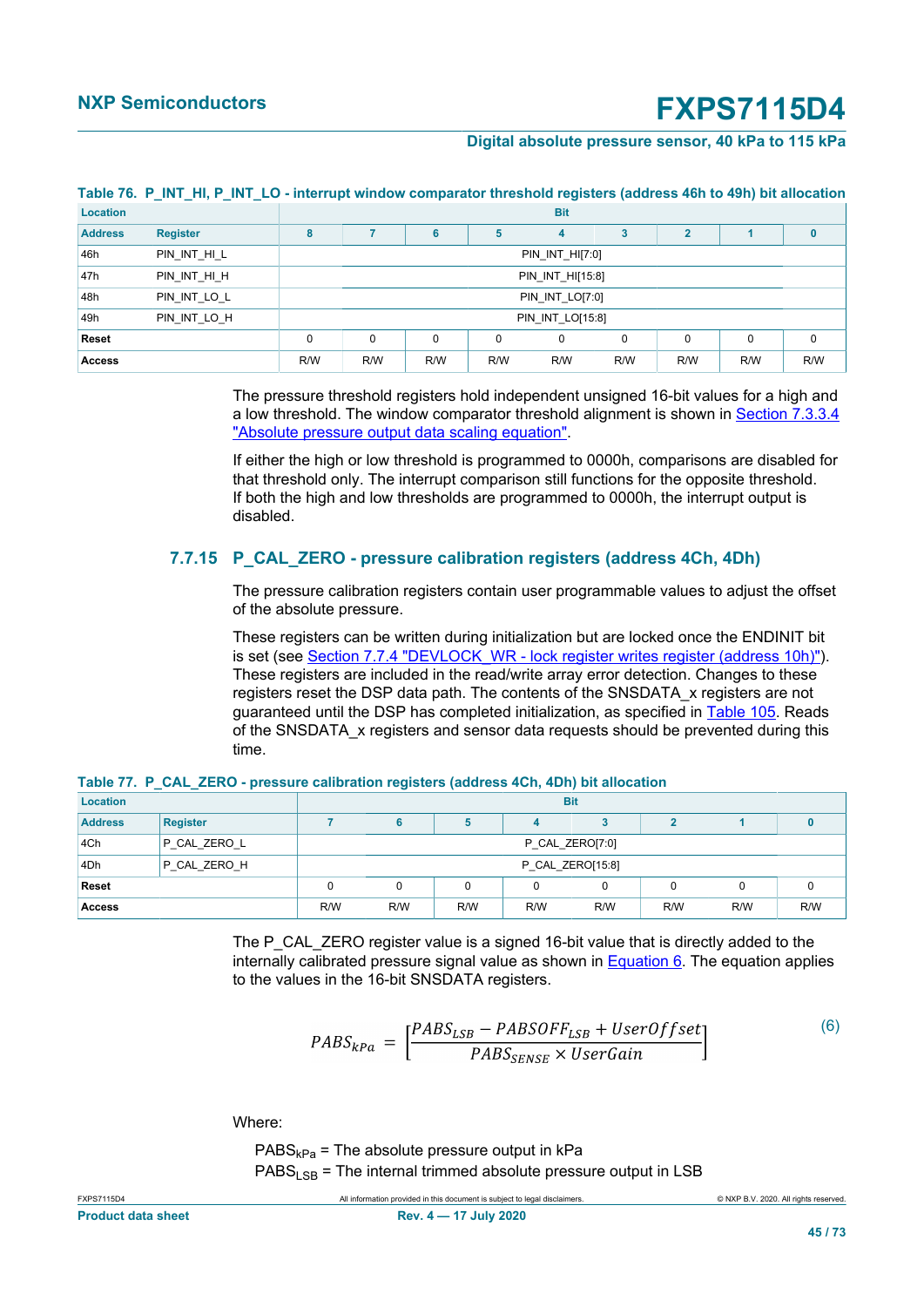#### **Digital absolute pressure sensor, 40 kPa to 115 kPa**

PABSOFF<sub>LSB</sub> = The internal trimmed absolute pressure output value at 0 kPa in LSB  $PABS_{SPNSF}$  = The trimmed absolute pressure sensitivity in LSB/kPa UserOffset = The 16-bit signed value programmed into the P\_CAL\_ZERO register

*Note: The pressure calibration registers enable range and resolution options beyond the specified values of the device. The user must take care to ensure that the value stored in this register does not result in a compressed output range or a railed output.*

#### **7.7.16 DSP\_STAT - DSP-specific status register (address 60h)**

<span id="page-45-0"></span>The DSP status register is a read-only register that contains sensor data-specific status information.

|  |  | Table 78. DSP_STAT - DSP-specific status register (address 60h) bit allocation |  |  |  |
|--|--|--------------------------------------------------------------------------------|--|--|--|
|--|--|--------------------------------------------------------------------------------|--|--|--|

| <b>Bit</b>             |          |           |          |          |                   |           |          |          |
|------------------------|----------|-----------|----------|----------|-------------------|-----------|----------|----------|
| Symbol                 | reserved | PABS HIGH | PABS LOW | reserved | <b>ST INCMPLT</b> | ST ACTIVE | CM ERROR | ST ERROR |
| <b>Factory default</b> |          |           |          |          |                   |           |          |          |
| Access                 |          |           |          |          |                   |           |          |          |

#### **Table 79. DSP\_STAT - DSP-specific status register (address 60h) bit description**

<span id="page-45-1"></span>

| <b>Bit</b> | <b>Symbol</b>     | <b>Description</b>                                                                                                                                                                                                                                                                                                                                                                                                         |
|------------|-------------------|----------------------------------------------------------------------------------------------------------------------------------------------------------------------------------------------------------------------------------------------------------------------------------------------------------------------------------------------------------------------------------------------------------------------------|
| 6          | PABS HIGH         | The absolute pressure out-of-range high status bit is set if the absolute pressure exceeds the absolute pressure out-<br>of-range high limit. The PABS HIGH bit is cleared on a read of the DSP STAT register through any communication<br>interface or on a data transmission that includes the error in the status field.                                                                                                |
| 5          | PABS LOW          | The absolute pressure out-of-range low status bit is set if the absolute pressure exceeds the absolute pressure out-<br>of-range low limit. The PABS LOW bit is cleared on a read of the DSP STAT register through any communication<br>interface or on a data transmission that includes the error in the status field.                                                                                                   |
| 3          | <b>ST INCMPLT</b> | The self-test incomplete bit is set after a device reset and is only cleared when one of the analog or digital self-test<br>modes is enabled in the ST CTRL register (ST CTRL[3] = '1'   ST CTRL[2] = '1'     ST CTRL[1] =<br>'1' $ $   ST CTRL[0] = '1').<br>$0$ — An analog or digital self-test has been activated since the last reset.<br>1 — No analog or digital self-test has been activated since the last reset. |
| 2          | ST ACTIVE         | The self-test active bit is set if any self-test mode is currently active. The self-test active bit is cleared when no self-test<br>mode is active.<br>ST ACTIVE= ST CTRL[3]   ST CTRL[2]   ST CTRL[1]   ST CTRL[0]                                                                                                                                                                                                        |
|            | CM ERROR          | The absolute pressure common mode error status bit is set if the common mode value of the analog front end exceeds<br>predetermined limits. The CM ERROR bit is cleared on a read of the DSP STAT register through any communication<br>interface or on a data transmission that includes the error in the status field.                                                                                                   |
| $\Omega$   | ST ERROR          | The self-test error flag is set if an internal self-test fails as described in Section 7.3.1. This bit can only be cleared by a<br>device reset.                                                                                                                                                                                                                                                                           |

#### **7.7.17 DEVSTAT\_COPY - device status copy register (address 61h)**

<span id="page-45-2"></span>The device status copy register is a read-only register that contains a copy of the device status information contained in the DEVSTAT register. See [Section 7.7.2.1 "DEVSTAT](#page-30-0) [- device status register \(address 01h\)"](#page-30-0) for details regarding the DEVSTAT register contents. A read of the DEVSTAT\_COPY register has the same effect as a read of the DEVSTAT register.

#### **Table 80. DEVSTAT\_COPY - device status copy register (address 61h) bit allocation**

| <b>Bit</b> |                |          |                 |             |            |                 |               |                |
|------------|----------------|----------|-----------------|-------------|------------|-----------------|---------------|----------------|
| Symbol     | <b>DSP ERR</b> | reserved | <b>COMM ERR</b> | MEMTEMP ERR | SUPPLY ERR | <b>TESTMODE</b> | <b>DEVRES</b> | <b>DEVINIT</b> |
| Reset      |                |          |                 |             |            |                 |               |                |
| Access     |                |          |                 |             |            |                 |               |                |

FXPS7115D4 All information provided in this document is subject to legal disclaimers. © NXP B.V. 2020. All rights reserved.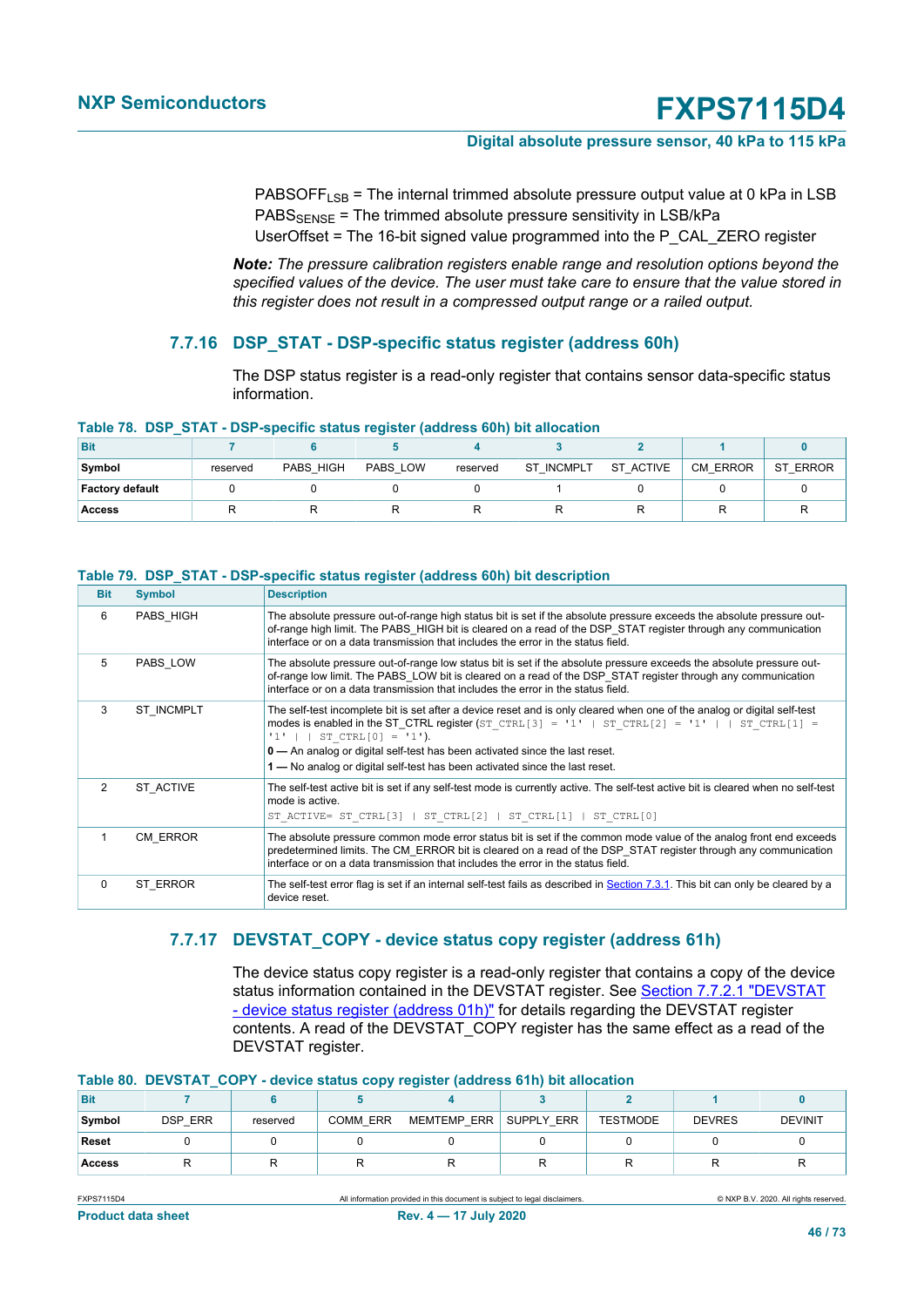#### **Digital absolute pressure sensor, 40 kPa to 115 kPa**

#### **7.7.18 SNSDATA0\_L, SNSDATA0\_H - sensor data #0 registers (address 62h, 63h)**

The sensor data #0 registers are read-only registers that contain the 16-bit sensor data. See [Section 7.3.3.4 "Absolute pressure output data scaling equation"](#page-10-0) for details regarding the 16-bit sensor data.

<span id="page-46-0"></span>The SNSDATA0\_H register value is latched on a read of the SNSDATA0\_L register value until the SNSDATA0\_H register is read. To avoid data mismatch, the user is required to always read the registers in sequence, SNSDATA0\_L register first, followed by the SNSDATA0\_H register.

| Table 81.  SNSDATA0_L, SNSDATA0_H - sensor data #0 registers (addresses 62h, 63h) bit allocation |  |  |  |
|--------------------------------------------------------------------------------------------------|--|--|--|
|                                                                                                  |  |  |  |

| Location        |               | <b>Bit</b>                      |                  |  |                 |  |  |  |  |  |  |
|-----------------|---------------|---------------------------------|------------------|--|-----------------|--|--|--|--|--|--|
| <b>Address</b>  | <b>Symbol</b> |                                 |                  |  |                 |  |  |  |  |  |  |
| 62h             | SNSDATA0 L    |                                 |                  |  | SNSDATA0 L[7:0] |  |  |  |  |  |  |
| 63h             | SNSDATA0 H    |                                 | SNSDATA0 H[15:8] |  |                 |  |  |  |  |  |  |
| Factory default |               |                                 | υ                |  |                 |  |  |  |  |  |  |
| <b>Access</b>   |               | R<br>R<br>R<br>R<br>R<br>R<br>R |                  |  |                 |  |  |  |  |  |  |

#### **7.7.19 SNSDATA1\_L, SNSDATA1\_H - sensor data #1 registers (address 64h, 65h)**

The sensor data #1 registers are read-only registers that contain the 16-bit sensor data. See [Section 7.3.3.4 "Absolute pressure output data scaling equation"](#page-10-0) for details regarding the 16-bit sensor data.

<span id="page-46-1"></span>The SNSDATA1\_H register value is latched on a read of the SNSDATA1\_L register value until the SNSDATA1\_H register is read. To avoid data mismatch, the user is required to always read the registers in sequence, SNSDATA1\_L register first, followed by the SNSDATA1\_H register.

#### **Table 82. SNSDATA1\_L, SNSDATA1\_H - sensor data #1 registers (address 64h, 65h) bit allocation**

| Location               |               | <b>Bit</b>                           |                 |  |  |  |  |  |  |  |  |
|------------------------|---------------|--------------------------------------|-----------------|--|--|--|--|--|--|--|--|
| <b>Address</b>         | <b>Symbol</b> |                                      |                 |  |  |  |  |  |  |  |  |
| 64h                    | SNSDATA1 L    |                                      | SNSDATA1 L[7:0] |  |  |  |  |  |  |  |  |
| 65h                    | SNSDATA1 H    | SNSDATA1_H[15:8]                     |                 |  |  |  |  |  |  |  |  |
| <b>Factory default</b> |               | τ.                                   |                 |  |  |  |  |  |  |  |  |
| <b>Access</b>          |               | R<br>R<br>R<br>R<br>R<br>R<br>R<br>R |                 |  |  |  |  |  |  |  |  |

#### **7.7.20 SNSDATA0\_TIMEx - time stamp registers (address 66h to 6Bh)**

The sensor data 0 time stamp registers are read-only registers that contain a 48-bit time stamp.

The value of the 48-bit free running timer register is copied to the sensor data 0 time stamp registers each time sensor data 0 data is latched for transmission. The time stamp is updated at the start of the sensor data 0 register value transmission for a register read of the SNSDATA0\_L register.

The time stamp register is organized to allow for optimized reading of the time stamp in I<sup>2</sup>C automatic sensor data register read wrap-around mode as documented in [Table 9.](#page-16-0)

The sensor data 0 time stamp registers are read-only registers that contain a 48-bit time stamp.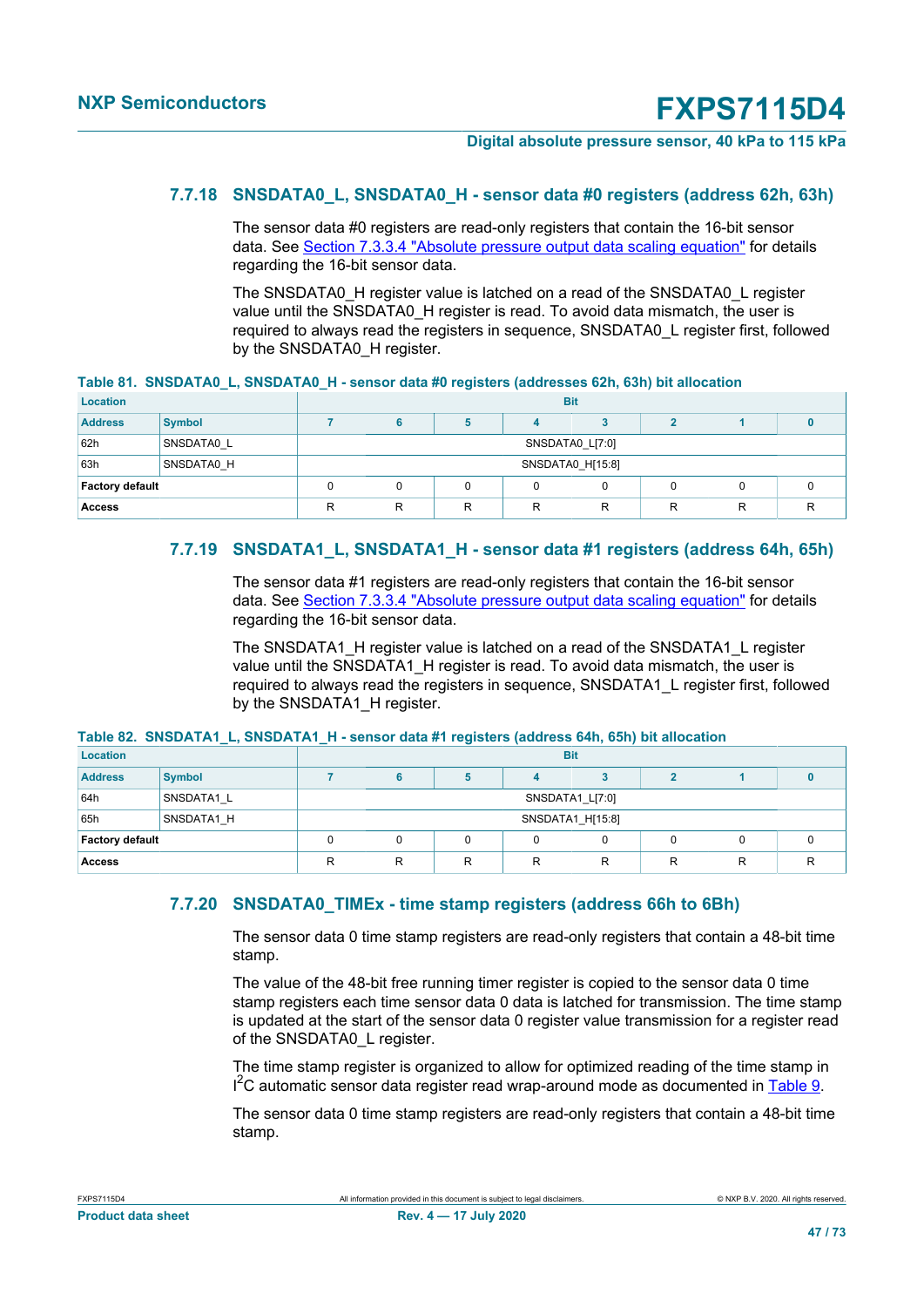#### **Digital absolute pressure sensor, 40 kPa to 115 kPa**

<span id="page-47-2"></span>The value of the 48-bit free running timer register is copied to the sensor data 0 time stamp registers each time sensor data 0 data is latched for transmission via SPI.

#### **Table 83. SNSDATA0\_TIMEx - time stamp register (address 66h to 6Bh) bit allocation**

| <b>Location</b>        |                                                     | <b>Bit</b>                      |                    |   |                |                      |                |          |              |  |  |
|------------------------|-----------------------------------------------------|---------------------------------|--------------------|---|----------------|----------------------|----------------|----------|--------------|--|--|
| <b>Address</b>         | <b>Symbol</b>                                       |                                 | 6                  | 5 | $\overline{4}$ | 3                    | $\overline{2}$ |          | $\mathbf{0}$ |  |  |
| 66h                    | SNSDATA0_TIME0                                      |                                 | SNSDATA0_TIME[7:0] |   |                |                      |                |          |              |  |  |
| 67h                    | SNSDATA0 TIME1                                      |                                 |                    |   |                | SNSDATA0_TIME[15:8]  |                |          |              |  |  |
| 68h                    | SNSDATA0_TIME2                                      | SNSDATA0 TIME[23:16]            |                    |   |                |                      |                |          |              |  |  |
| 69h                    | SNSDATA0_TIME3                                      |                                 |                    |   |                | SNSDATA0_TIME[31:24] |                |          |              |  |  |
| 6Ah                    | SNSDATA0 TIME4                                      |                                 |                    |   |                | SNSDATA0 TIME[39:32] |                |          |              |  |  |
| 6Bh                    | SNSDATA0 TIME5                                      |                                 |                    |   |                | SNSDATA0 TIME[47:40] |                |          |              |  |  |
| <b>Factory default</b> | 0<br>$\mathbf 0$<br>0<br>0<br>0<br>0<br>$\mathbf 0$ |                                 |                    |   |                |                      |                | $\Omega$ |              |  |  |
| <b>Access</b>          |                                                     | R<br>R<br>R<br>R<br>R<br>R<br>R |                    |   |                |                      |                | R        |              |  |  |

#### **7.7.21 P\_MAX, P\_MIN - maximum and minimum absolute pressure value registers (address 6Ch to 6Fh)**

<span id="page-47-0"></span>The minimum and maximum absolute pressure value registers are read-only registers that contain a sample-by-sample continuously updated minimum and maximum 16 bit absolute pressure value. The value is reset to 0000h on a write to a DSP\_CFG\_U1 register that changes the value of the LPF $[2:0]$  or ST CTRL $[3:0]$ .

The values of P\_Max and P\_Min obtained during a SPI or  $I^2C$  register read might not always be the same value as the instantaneous pressure value obtained from the SNSDATA\_x registers.

<span id="page-47-3"></span>These registers are readable in SPI mode or  $I^2C$  mode. In  $I^2C$  mode the P\_xxx\_H register value is latched on a read of the P\_xxx\_L register value until the P\_xxx\_H register is read. To avoid data mismatch, the user is required to always read the registers in sequence, P\_xxx\_L register first, followed by the P\_xxx\_H register.

| Location                                                            |                        |   |             |   |             | <b>Bit</b> |   |   |              |
|---------------------------------------------------------------------|------------------------|---|-------------|---|-------------|------------|---|---|--------------|
| <b>Address</b>                                                      | <b>Symbol</b>          |   | 6           | 5 | 4           | 3          | 2 |   | $\bf{0}$     |
| 6Ch                                                                 | P MAX L                |   | P_MAX[7:0]  |   |             |            |   |   |              |
| 6Dh                                                                 | P_MAX_H                |   | P_MAX[15:8] |   |             |            |   |   |              |
| 6Eh                                                                 | $P$ <sub>MIN</sub> $L$ |   |             |   | P_MIN[7:0]  |            |   |   |              |
| 6Fh                                                                 | P_MIN_H                |   |             |   | P_MIN[15:8] |            |   |   |              |
| <b>Factory default</b><br>0<br>0<br>$\mathbf 0$<br>0<br>0<br>0<br>0 |                        |   |             |   | $\Omega$    |            |   |   |              |
| <b>Access</b>                                                       |                        | R | R           | R | R           | R          | R | R | $\mathsf{R}$ |

**Table 84. P\_Max and P\_Min registers (address 6Ch to 6Fh) bit allocation**

### **7.7.22 FRT - free running timer registers (addresses 78h to 7Dh)**

<span id="page-47-1"></span>The free running timer registers are read-only registers that contain a 48-bit free running timer. The free running timer is clocked by the main oscillator frequency and increments every 100 ns.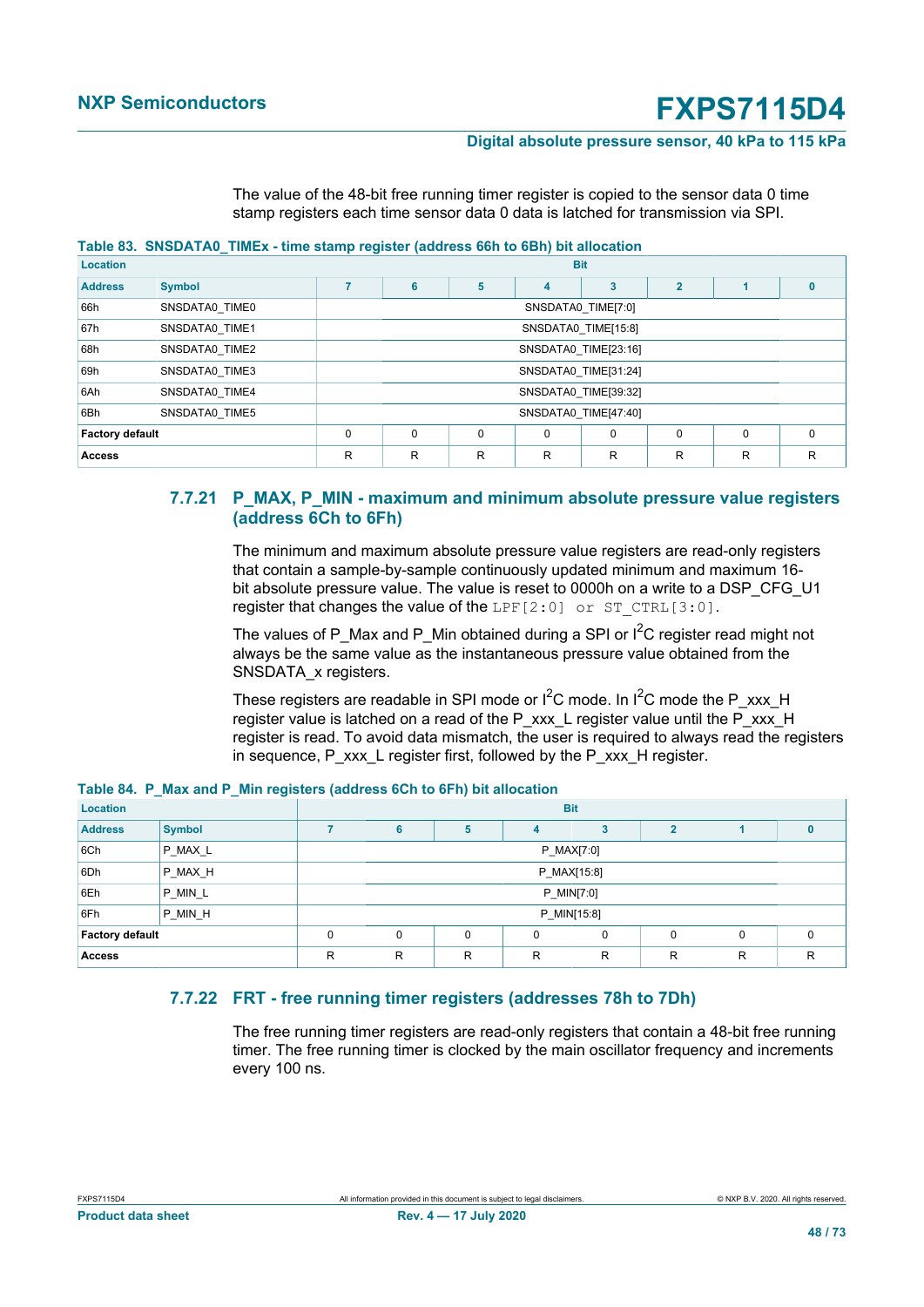#### **Digital absolute pressure sensor, 40 kPa to 115 kPa**

<span id="page-48-0"></span>

|                 | Table 00. TIME THee Turning three registers (addresses for to fbir) bit anotation |                                 |                                    |  |            |  |  |  |   |  |  |
|-----------------|-----------------------------------------------------------------------------------|---------------------------------|------------------------------------|--|------------|--|--|--|---|--|--|
| <b>Location</b> |                                                                                   |                                 |                                    |  | <b>Bit</b> |  |  |  |   |  |  |
| <b>Address</b>  | <b>Symbol</b>                                                                     |                                 | $\overline{2}$<br>6<br>5<br>3<br>4 |  |            |  |  |  |   |  |  |
| 78h             | FRT0                                                                              |                                 | FRT[7:0]                           |  |            |  |  |  |   |  |  |
| 79h             | FRT <sub>1</sub>                                                                  |                                 |                                    |  | FRT[15:8]  |  |  |  |   |  |  |
| 7Ah             | FRT <sub>2</sub>                                                                  |                                 | FRT[23:16]                         |  |            |  |  |  |   |  |  |
| 7Bh             | FRT <sub>3</sub>                                                                  |                                 |                                    |  | FRT[31:24] |  |  |  |   |  |  |
| 7Ch             | FRT4                                                                              |                                 |                                    |  | FRT[39:32] |  |  |  |   |  |  |
| 7Dh             | FRT <sub>5</sub>                                                                  |                                 | FRT[47:40]                         |  |            |  |  |  |   |  |  |
| <b>Access</b>   |                                                                                   | R<br>R<br>R<br>R<br>R<br>R<br>R |                                    |  |            |  |  |  | R |  |  |

#### **Table 85. FRT - free running timer registers (addresses 78h to 7Dh) bit allocation**

#### **7.7.23 IC type register (Address C0h)**

<span id="page-48-1"></span>The IC type register is a factory programmable OTP register that contains the IC type as defined below. This register is included in the factory programmed OTP array error detection. This register is readable in SPI mode or  $I^2C$  mode when ENDINIT is not set.

#### **Table 86. IC TYPE REGISTER (ICTYPEID address C0h) bit allocation**

| <b>Bit</b>    |  |               |  |  |
|---------------|--|---------------|--|--|
| Symbol        |  | ICTYPEID[7:0] |  |  |
| Reset         |  |               |  |  |
| <b>Access</b> |  |               |  |  |

#### **7.7.24 IC manufacturer revision register (Address C1h)**

<span id="page-48-2"></span>The IC manufacturer revision register is a factory programmable OTP register that contains the IC revision. The upper nibble contains the main IC revision. The lower nibble contains the sub IC revision. This register is included in the factory programmed OTP array error detection. This register is readable in SPI mode or  ${}^{12}C$  mode when ENDINIT is not set.

#### **Table 87. IC MANUFACTURER REVISION REGISTER (ICREVID address C1h) bit allocation**

| <b>Bit</b>    |     |     |     |              |     |        |     |     |
|---------------|-----|-----|-----|--------------|-----|--------|-----|-----|
| Symbol        |     |     |     | ICREVID[7:0] |     |        |     |     |
| Reset         | N/A | N/A | N/A | N/A          | N/A | N/A    | N/A | N/A |
| <b>Access</b> |     | . . |     | . .          | R   | □<br>ĸ | R   |     |

#### **7.7.25 IC manufacturer identification register (address C2h)**

<span id="page-48-3"></span>The IC manufacturer identification register is a factory programmable OTP register that identifies NXP as the IC manufacturer. This register is included in the factory programmed OTP array error detection. This register is readable in SPI mode or  $I^2C$ mode when ENDINIT is not set.

#### **Table 88. IC MANUFACTURER IDENTIFICATION REGISTER (ICMFGID address C2h) bit allocation**

| <b>Bit</b>    |  |              |  |   |
|---------------|--|--------------|--|---|
| Symbol        |  | ICMFGID[7:0] |  |   |
| Reset         |  |              |  |   |
| <b>Access</b> |  |              |  | ĸ |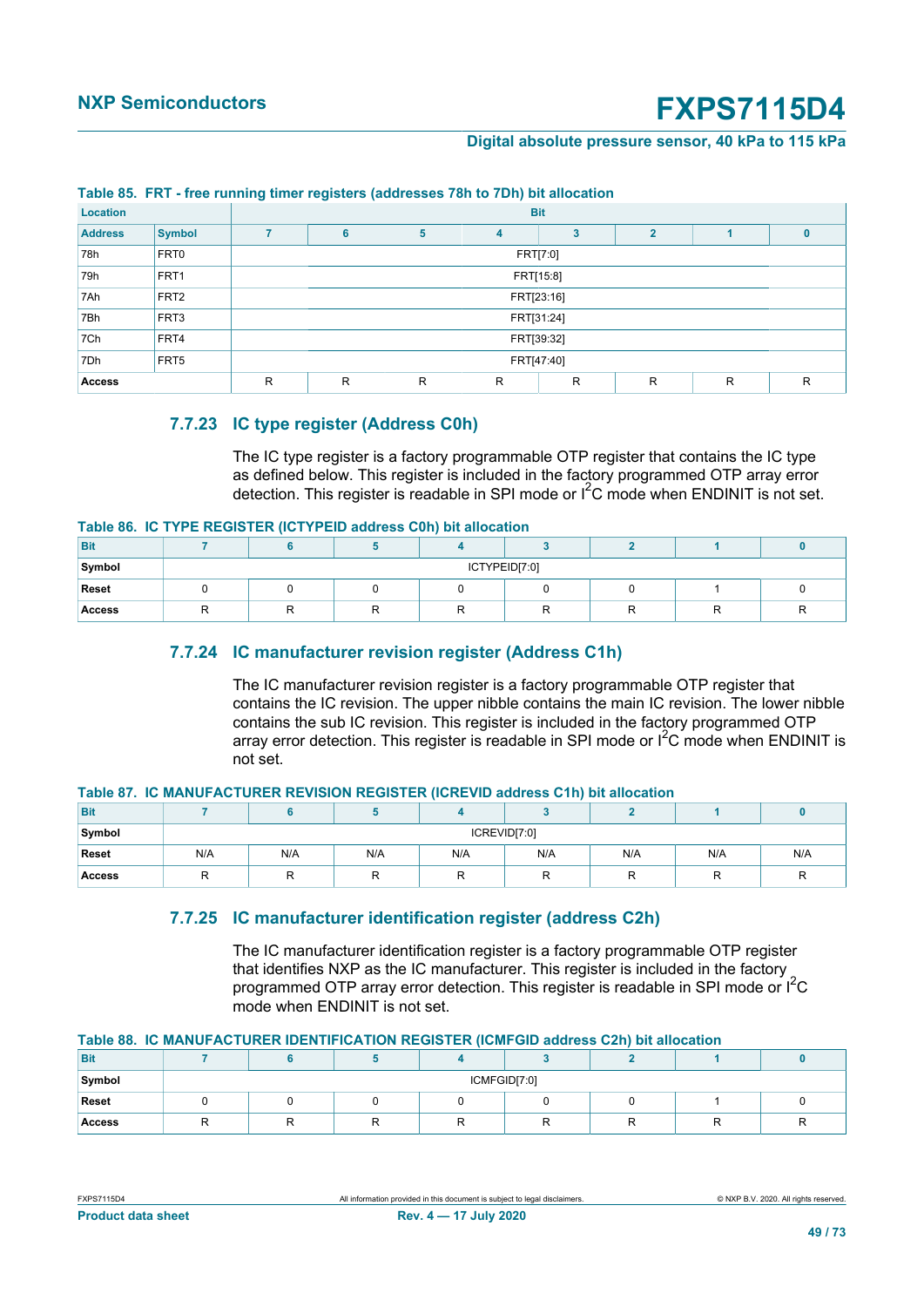#### **Digital absolute pressure sensor, 40 kPa to 115 kPa**

#### **7.7.26 Part number register (address C4h, C5h)**

<span id="page-49-0"></span>The part number registers are factory programmed OTP registers that include the numeric portion of the device part number. These registers are included in the factory programmed OTP array error detection. These registers are readable in SPI mode or I2C mode when ENDINIT is not set.

**Table 89. PN0 Register (address C4h) bit allocation**

| <b>Bit</b>    |     |     |     |     |          |     |     |     |
|---------------|-----|-----|-----|-----|----------|-----|-----|-----|
| Symbol        |     |     |     |     | PN0[7:0] |     |     |     |
| Reset         | N/A | N/A | N/A | N/A | N/A      | N/A | N/A | N/A |
| <b>Access</b> |     |     |     |     |          |     | n   |     |

#### **Table 90. PN1 Register (address C5h) bit allocation**

| <b>Bit</b>    |         |     |     |          |     |     |            |     |
|---------------|---------|-----|-----|----------|-----|-----|------------|-----|
| Symbol        |         |     |     | PN1[7:0] |     |     |            |     |
| Reset         | N/A     | N/A | N/A | N/A      | N/A | N/A | N/A        | N/A |
| <b>Access</b> | -<br>'' | R   |     | . .      | . . | . . | $\sqrt{ }$ |     |

#### <span id="page-49-1"></span>**7.7.27 Device serial number registers**

The serial number registers are factory programmed OTP registers that include the unique serial number of the device. Serial numbers begin at 1 for all produced devices in each lot and are sequentially assigned. Lot numbers begin at 1 and are sequentially assigned. No lot will contain more devices than can be uniquely identified by the 14-bit serial number. Depending on lot size and quantities, all possible lot numbers and serial numbers might not be assigned. These registers are included in the factory programmed OTP array error detection. These registers are readable in SPI mode or  $I^2C$  mode when ENDINIT is not set.

#### <span id="page-49-2"></span>**Table 91. SN0 Register (address C6h) bit allocation**

| <b>Bit</b>    |     |     |     |         |     |     |     |     |
|---------------|-----|-----|-----|---------|-----|-----|-----|-----|
| Symbol        |     |     |     | SN[7:0] |     |     |     |     |
| Reset         | N/A | N/A | N/A | N/A     | N/A | N/A | N/A | N/A |
| <b>Access</b> | R   | ĸ   |     | . .     | ĸ   | ''  | ĸ   | . . |

#### <span id="page-49-3"></span>**Table 92. SN1 Register (address C7h) bit allocation**

| <b>Bit</b>    | $\sim$  |     |          |         |     |          |         |     |
|---------------|---------|-----|----------|---------|-----|----------|---------|-----|
| Symbol        |         |     |          | SN[7:0] |     |          |         |     |
| Reset         | N/A     | N/A | N/A      | N/A     | N/A | N/A      | N/A     | N/A |
| <b>Access</b> | D<br>r. | R   | רו<br>., | .,      | .,  | $\cdots$ | D<br>r. | . . |

#### <span id="page-49-4"></span>**Table 93. SN2 Register (address C8h) bit allocation**

| <b>Bit</b>    |         |     |         |          |              |         |        |         |  |
|---------------|---------|-----|---------|----------|--------------|---------|--------|---------|--|
| Symbol        | SN[7:0] |     |         |          |              |         |        |         |  |
| Reset         | N/A     | N/A | N/A     | N/A      | N/A          | N/A     | N/A    | N/A     |  |
| <b>Access</b> | −<br>ш  | R   | $\cdot$ | $\cdots$ | $\mathbf{v}$ | $\cdot$ | ┍<br>ĸ | $\cdot$ |  |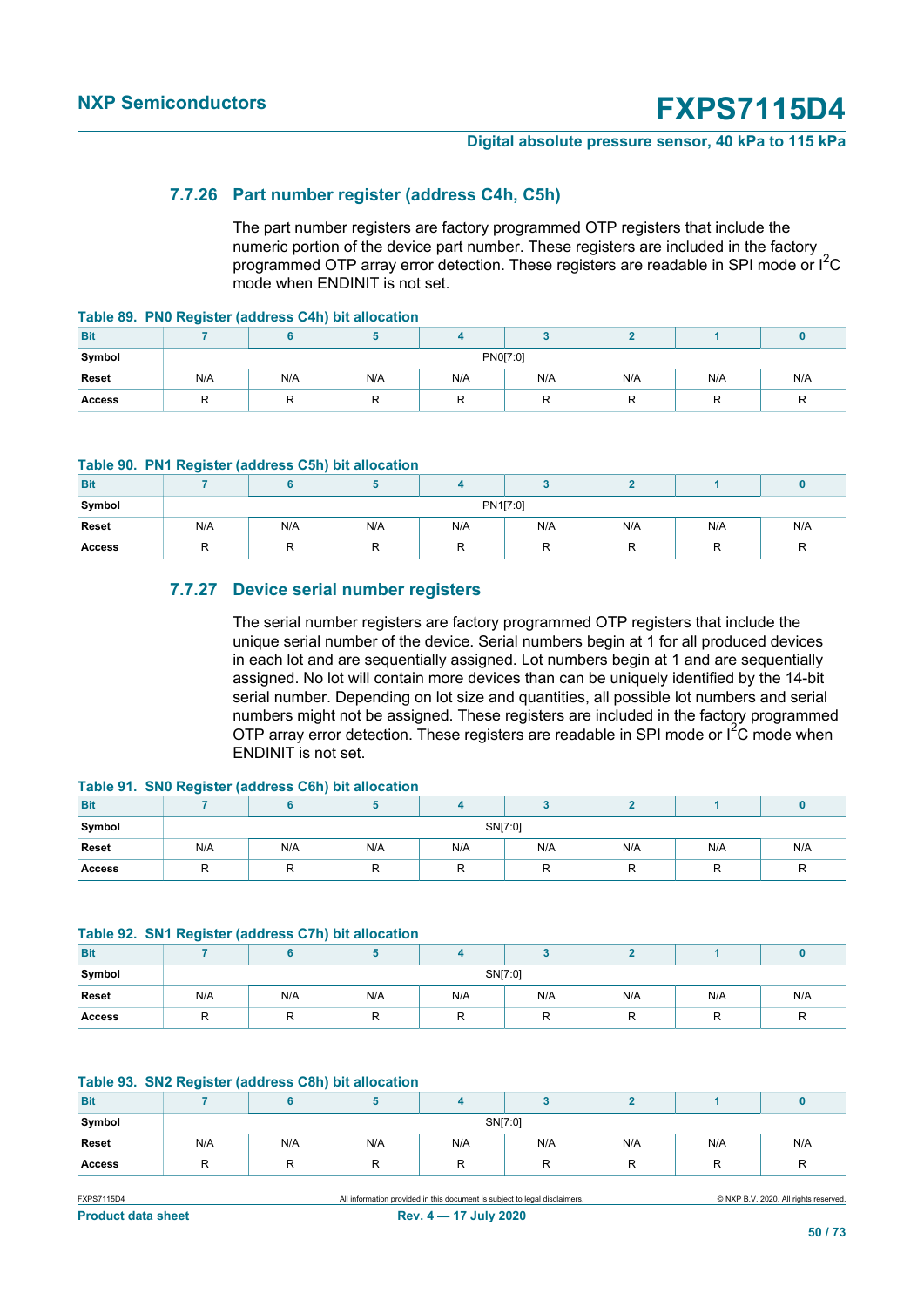#### **Digital absolute pressure sensor, 40 kPa to 115 kPa**

|               |     | Table 54. Ono neglater (address Obil) bit anotation |     |     |     |     |     |     |  |  |
|---------------|-----|-----------------------------------------------------|-----|-----|-----|-----|-----|-----|--|--|
| <b>Bit</b>    |     |                                                     |     |     |     |     |     |     |  |  |
| Symbol        |     | SN[7:0]                                             |     |     |     |     |     |     |  |  |
| Reset         | N/A | N/A                                                 | N/A | N/A | N/A | N/A | N/A | N/A |  |  |
| <b>Access</b> |     |                                                     |     |     |     |     |     | R   |  |  |

#### <span id="page-50-0"></span>**Table 94. SN3 Register (address C9h) bit allocation**

#### **Table 95. SN4 Register (address CAh) bit allocation**

| Bit           |     |         |     |     |     |     |     |     |  |  |
|---------------|-----|---------|-----|-----|-----|-----|-----|-----|--|--|
| Symbol        |     | SN[7:0] |     |     |     |     |     |     |  |  |
| Reset         | N/A | N/A     | N/A | N/A | N/A | N/A | N/A | N/A |  |  |
| <b>Access</b> |     | ⊏       |     |     | . . |     | . . |     |  |  |

### <span id="page-50-1"></span>**7.7.28 ASIC wafer ID registers**

<span id="page-50-2"></span>The ASIC wafer ID registers are factory programmed OTP registers that include the wafer number, wafer X and Y coordinates and the wafer lot number for the device ASIC. These registers are included in the factory programmed OTP array error detection. These registers are readable in SPI mode or I2C mode when ENDINIT is not set.

#### **Table 96. ASICWFR# Register (address CBh) bit allocation**

| <b>Bit</b>    |     |               |     |     |     |     |          |     |  |  |
|---------------|-----|---------------|-----|-----|-----|-----|----------|-----|--|--|
| Symbol        |     | ASICWFR#[7:0] |     |     |     |     |          |     |  |  |
| Reset         | N/A | N/A           | N/A | N/A | N/A | N/A | N/A      | N/A |  |  |
| <b>Access</b> | ' ' |               |     |     | . . | . . | ▭<br>. . | "   |  |  |

#### <span id="page-50-3"></span>**Table 97. ASICWFR\_X Register (address CCh) bit allocation**

| <b>Bit</b>    |     |                |     |     |     |          |     |     |  |  |
|---------------|-----|----------------|-----|-----|-----|----------|-----|-----|--|--|
| Symbol        |     | ASICWFR_X[7:0] |     |     |     |          |     |     |  |  |
| Reset         | N/A | N/A            | N/A | N/A | N/A | N/A      | N/A | N/A |  |  |
| <b>Access</b> | ΙА  |                |     |     | . . | ₽<br>. . | R   | "   |  |  |

#### <span id="page-50-4"></span>**Table 98. ASICWFR\_Y Register (address CDh) bit allocation**

| <b>Bit</b>    |     |                |     |     |     |     |     |     |  |  |
|---------------|-----|----------------|-----|-----|-----|-----|-----|-----|--|--|
| Symbol        |     | ASICWFR Y[7:0] |     |     |     |     |     |     |  |  |
| Reset         | N/A | N/A            | N/A | N/A | N/A | N/A | N/A | N/A |  |  |
| <b>Access</b> |     | −<br>.,        |     | ''  |     |     |     |     |  |  |

#### <span id="page-50-5"></span>**Table 99. ASICWLOT\_L Register (address D0h) bit allocation**

| <b>Bit</b>    |     |                 |     |     |     |     |     |     |  |  |
|---------------|-----|-----------------|-----|-----|-----|-----|-----|-----|--|--|
| Symbol        |     | ASICWLOT_L[7:0] |     |     |     |     |     |     |  |  |
| Reset         | N/A | N/A             | N/A | N/A | N/A | N/A | N/A | N/A |  |  |
| <b>Access</b> | R   | ĸ               |     |     | ''  | . . | R   | ĸ   |  |  |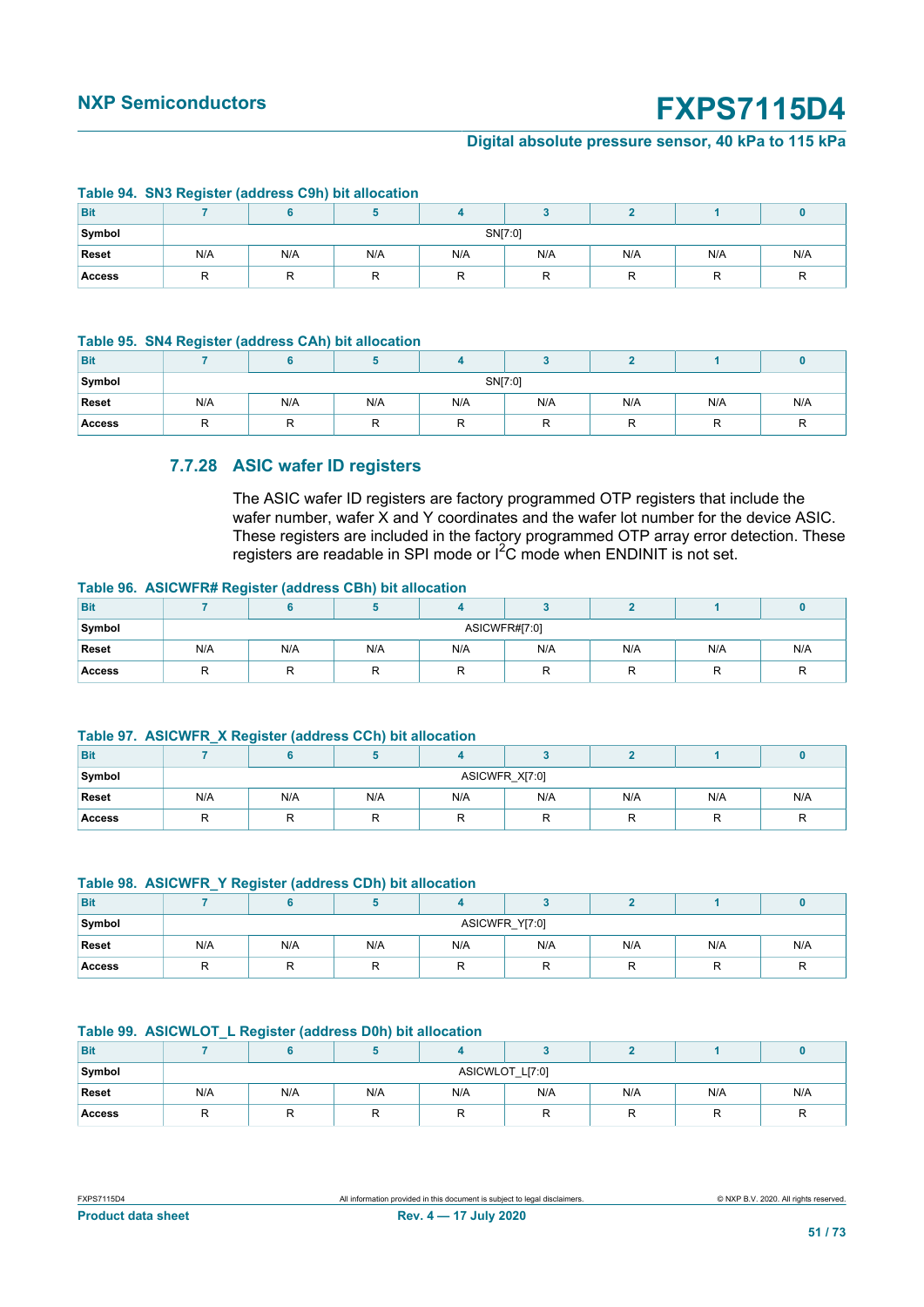#### **Digital absolute pressure sensor, 40 kPa to 115 kPa**

|               |     | <b>Table TWO.</b> AUTOTTED I_IT Register (addition D III) bit allocation |     |     |     |     |     |     |  |  |  |
|---------------|-----|--------------------------------------------------------------------------|-----|-----|-----|-----|-----|-----|--|--|--|
| <b>Bit</b>    |     |                                                                          |     |     |     |     |     |     |  |  |  |
| Symbol        |     | ASICWLOT H[7:0]                                                          |     |     |     |     |     |     |  |  |  |
| <b>Reset</b>  | N/A | N/A                                                                      | N/A | N/A | N/A | N/A | N/A | N/A |  |  |  |
| <b>Access</b> |     |                                                                          |     |     |     |     |     |     |  |  |  |

#### **Table 100. ASICWLOT\_H Register (address D1h) bit allocation**

### <span id="page-51-0"></span>**7.7.29 USERDATA\_0 to USERDATA\_E - user data registers**

User data registers are user programmable OTP registers that contain user-specific information. These registers are included in the user programmed OTP array error detection. These registers are readable and writable in SPI mode or  $I^2C$  mode when ENDINIT is not set.

#### **7.7.30 USERDATA\_10 to USERDATA\_1E - user data registers**

User data registers are user programmable OTP registers that contain user-specific information. These registers are included in the user programmed OTP array error detection. These registers are readable and writable in SPI mode or  $I^2C$  mode when ENDINIT is not set.

#### **7.7.31 Lock and CRC Registers**

<span id="page-51-1"></span>The lock and CRC Registers are automatically programmed OTP registers that include the lock bit, the block identifier, and the block OTP array CRC use for error detection. These registers are automatically programmed when the corresponding data array is programmed to OTP using the Write OTP Enable register.

| <b>Location</b>        |                 |                |             |                   | <b>Bit</b>  |                         |                |              |              |
|------------------------|-----------------|----------------|-------------|-------------------|-------------|-------------------------|----------------|--------------|--------------|
| <b>Address</b>         | <b>Register</b> | $\overline{7}$ | 6           | 5                 | 4           | $\overline{\mathbf{3}}$ | $\overline{2}$ | 1            | $\mathbf{0}$ |
| 5Fh                    | CRC UF2         | LOCK_UF2       | 0           | 0                 | 0           |                         |                | CRC_UF2[3:0] |              |
| <b>Factory Default</b> |                 | $\mathbf 0$    | $\mathbf 0$ | $\mathbf 0$       | 0           | $\mathbf 0$<br>0<br>0   |                |              | $\mathbf 0$  |
| AF <sub>h</sub>        | CRC_F_A         | LOCK_F_A       |             | REGA BLOCKID[2:0] |             |                         | CRC_F_A[3:0]   |              |              |
| <b>Factory Default</b> |                 |                | $\mathbf 0$ | $\mathbf 0$       |             |                         |                | varies       |              |
| <b>BFh</b>             | CRC_F_B         | LOCK_F_B       |             | REGB BLOCKID[2:0] |             |                         |                | CRC_F_B[3:0] |              |
| <b>Factory Default</b> |                 | 1              | $\mathbf 0$ |                   | 0           |                         |                | varies       |              |
| CF <sub>h</sub>        | CRC_F_C         | LOCK_F_C       |             | REGC BLOCKID[2:0] |             |                         |                | CRC_F_C[3:0] |              |
| <b>Factory Default</b> |                 | 1              | $\mathbf 0$ |                   |             |                         |                | varies       |              |
| DF <sub>h</sub>        | CRC_F_D         | LOCK_F_D       |             | REGD BLOCKID[2:0] |             |                         |                | CRC_F_D[3:0] |              |
| <b>Factory Default</b> |                 |                | 1           | $\Omega$          |             |                         |                | varies       |              |
| EFh                    | CRC_F_E         | LOCK_F_E       |             | REGE BLOCKID[2:0] |             |                         |                | CRC_F_E[3:0] |              |
| <b>Factory Default</b> |                 | $\Omega$       | $\mathbf 0$ | 0                 | $\mathbf 0$ | $\mathbf 0$             | 0              | $\Omega$     | $\mathbf 0$  |
| <b>FFh</b>             | CRC_F_F         | LOCK_F_F       |             | REGF BLOCKID[2:0] |             | CRC_F_F[3:0]            |                |              |              |
| <b>Factory Default</b> |                 | 0              | 0           | 0                 | $\mathbf 0$ | 0                       | 0              | $\mathbf 0$  | $\mathbf 0$  |

#### **Table 101. Lock and CRC Register bit definitions**

### **7.7.32 Reserved registers**

A register read command to a reserved register or a register with reserved bits results in a valid response. The data for reserved bits may be '0' or '1'.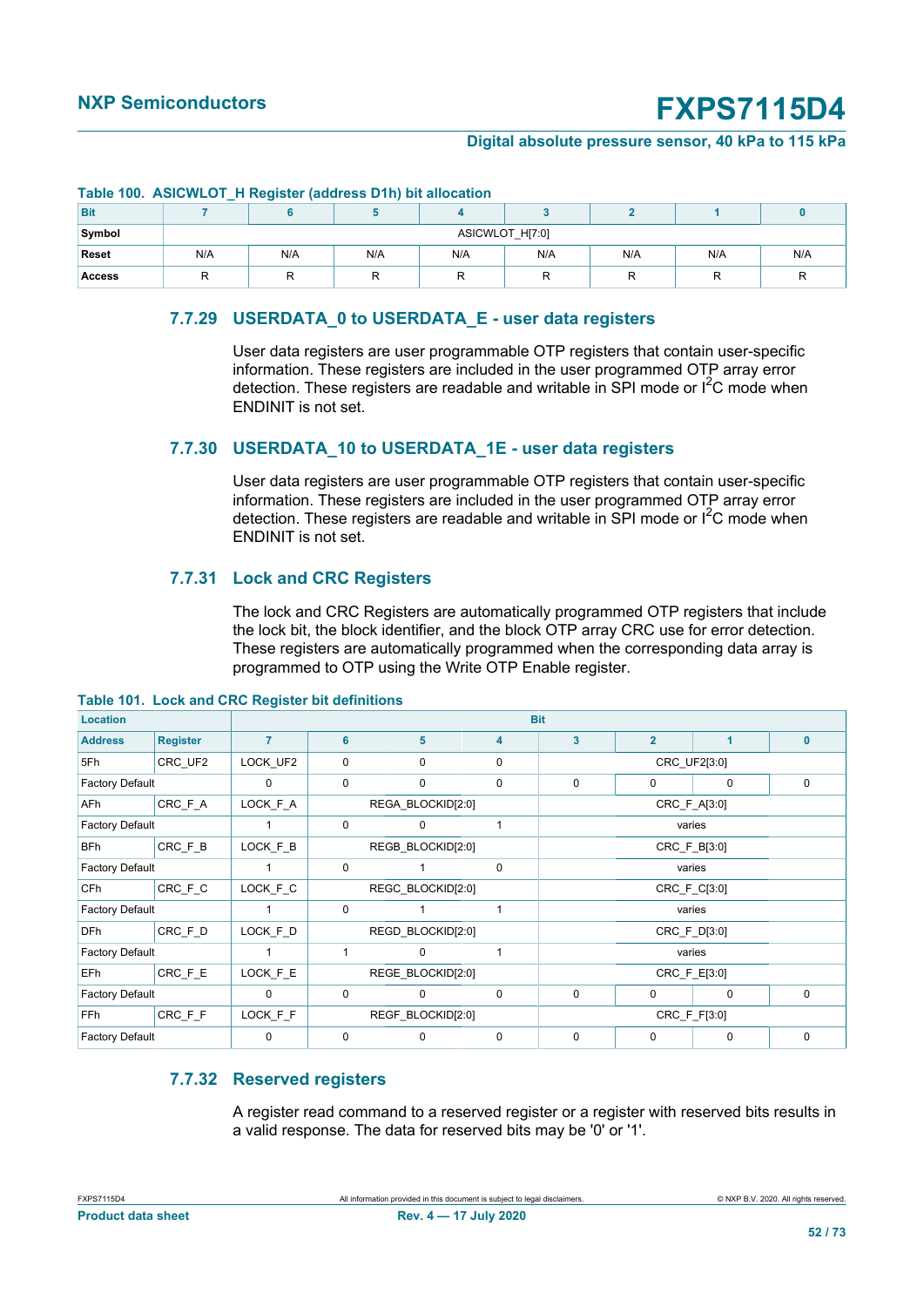#### **Digital absolute pressure sensor, 40 kPa to 115 kPa**

A register write command to a reserved register or a register with reserved bits executes and results in a valid response. The data for the reserved bits may be '0' or '1'. A write to the reserved bits must always be '0' for normal device operation and performance.

#### **7.7.33 Invalid register addresses**

A register read command to a register address outside of the addresses listed in [Section 7.6 "User-accessible data array"](#page-26-0) results in a valid response. The data for the registers will be '00h'.

A register write command to a register address outside of the addresses listed in [Section 7.6 "User-accessible data array"](#page-26-0) will not execute, but results in a valid response. The data for the registers will be '00h'.

A register write command to a read-only register will not execute, but results in a valid response. The data for the registers is the current content of the registers.

#### **7.8 Read/write register array CRC verification**

The writable registers (all registers with the exception of the DEVLOCK\_WR register) are verified by a continuous 4-bit CRC that is calculated on the entire array once ENDINIT is set. The CRC verification uses a generator polynomial of g(x) =  $X^4$  +  $X^3$  + 1, with a seed value = '0000'.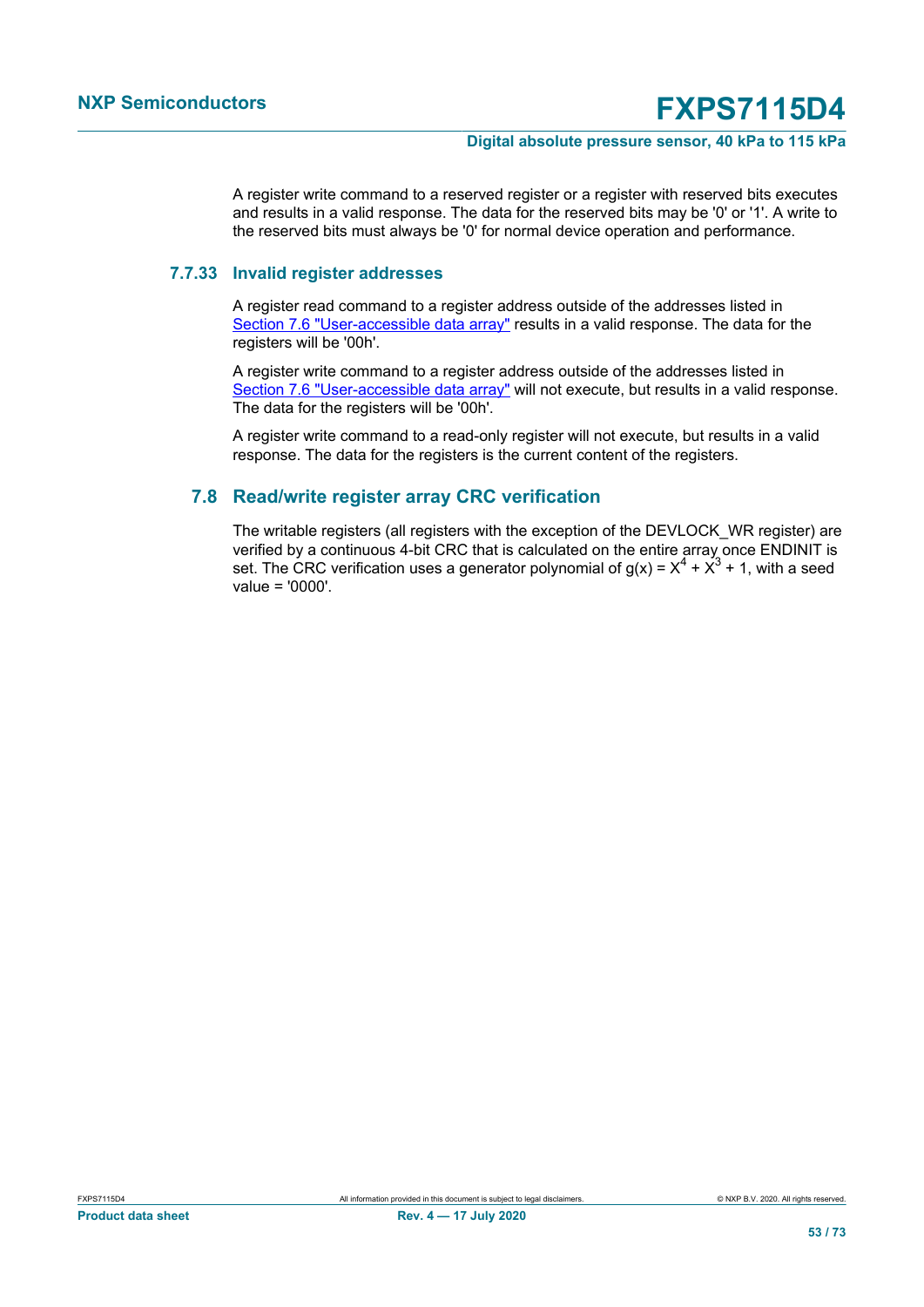#### **Digital absolute pressure sensor, 40 kPa to 115 kPa**

### <span id="page-53-1"></span><span id="page-53-0"></span>**8 Maximum ratings**

<span id="page-53-4"></span><span id="page-53-3"></span><span id="page-53-2"></span>Absolute maximum ratings are the limits the device can be exposed to without permanently damaging it. Absolute maximum ratings are stress ratings only; functional operation at these ratings is not guaranteed. Exposure to absolute maximum ratings conditions for extended periods might affect device reliability.

<span id="page-53-5"></span>This device contains circuitry to protect against damage due to high static voltage or electrical fields. NXP advises that normal precautions be taken to avoid application of any voltages higher than maximum-rated voltages to this high-impedance circuit.

| $14010$ $1941$ $11401$ $111$ $111$                 |                              |                                                                  |         |            |            |             |
|----------------------------------------------------|------------------------------|------------------------------------------------------------------|---------|------------|------------|-------------|
| <b>Symbol</b>                                      | <b>Parameter</b>             | <b>Conditions</b>                                                |         | <b>Min</b> | <b>Max</b> | <b>Unit</b> |
| VCC <sub>MAX</sub>                                 | <b>Supply Voltage</b>        | $V_{CC}$ , $V_{CCIO}$                                            | $[1]$   |            | $+6.0$     | V           |
| h <sub>DROP</sub>                                  | Drop shock                   | To concrete, tile or steel surface, 10 drops,<br>any orientation | $[2]$   |            | 1.2        | m           |
| $T_{\text{stg}}$                                   | Temperature range            | Storage                                                          | $[2]$   | $-40$      | $+130$     | °C          |
| $T_J$                                              |                              | Junction                                                         | [2] [3] | $-40$      | $+150$     | °C          |
| $P_{MAX}$                                          | Maximum absolute pressure    | Continuous (tested at 10 s)                                      | $[1]$   |            | 150        | kPa         |
| P <sub>BURST</sub>                                 |                              | Burst (tested at 100 ms)                                         | $[1]$   |            | 345        | kPa         |
| $P_{MIN}$                                          | Minimum absolute pressure    | Continuous                                                       | $[1]$   |            | 40         | kPa         |
| $f_{SEAL}$                                         | Pressure sealing force       | Applied to top face of package                                   | $[1]$   |            | 10         | N           |
| $\Theta_{JA}$                                      | Thermal resistance           |                                                                  | $[4]$   |            | 120        | °C/W        |
| <b>ESD and latch-up protection characteristics</b> |                              |                                                                  |         |            |            |             |
| <b>VESD</b>                                        | Electrostatic discharge (per | Human body model (HBM)                                           | $[2]$   | $-2000$    | 2000       | $\vee$      |
| V <sub>ESD</sub>                                   | AEC-Q100, Rev H)             | Charge device model (CDM)                                        | [2] [5] | $-500$     | 500        | ν           |
|                                                    |                              |                                                                  |         |            |            |             |

#### **Table 102. Maximum ratings**

[1] Parameter verified by parametric and functional validation.<br>[2] Parameter verified by qualification testing (Per AEC-Q100<br>[3] Functionality verified by modeling, simulation and/or design Parameter verified by qualification testing (Per AEC-Q100 Rev H or per NXP specification).

[3] Functionality verified by modeling, simulation and/or design verification.<br>[4] Thermal resistance provided with device mounted to a two-layer, 1.6 mr

[4] Thermal resistance provided with device mounted to a two-layer, 1.6 mm FR-4 PCB as documented in AN1902 with one signal layer and one ground

layer.

 $\frac{1}{2}$  CDM tested at ±750 V for corner pins and ±500 V for all other pins.



**Caution**

This device is sensitive to mechanical shock. Improper handling can cause permanent damage to the part.



**Caution** This is an ESD sensitive device. Improper handling can cause permanent damage to the part.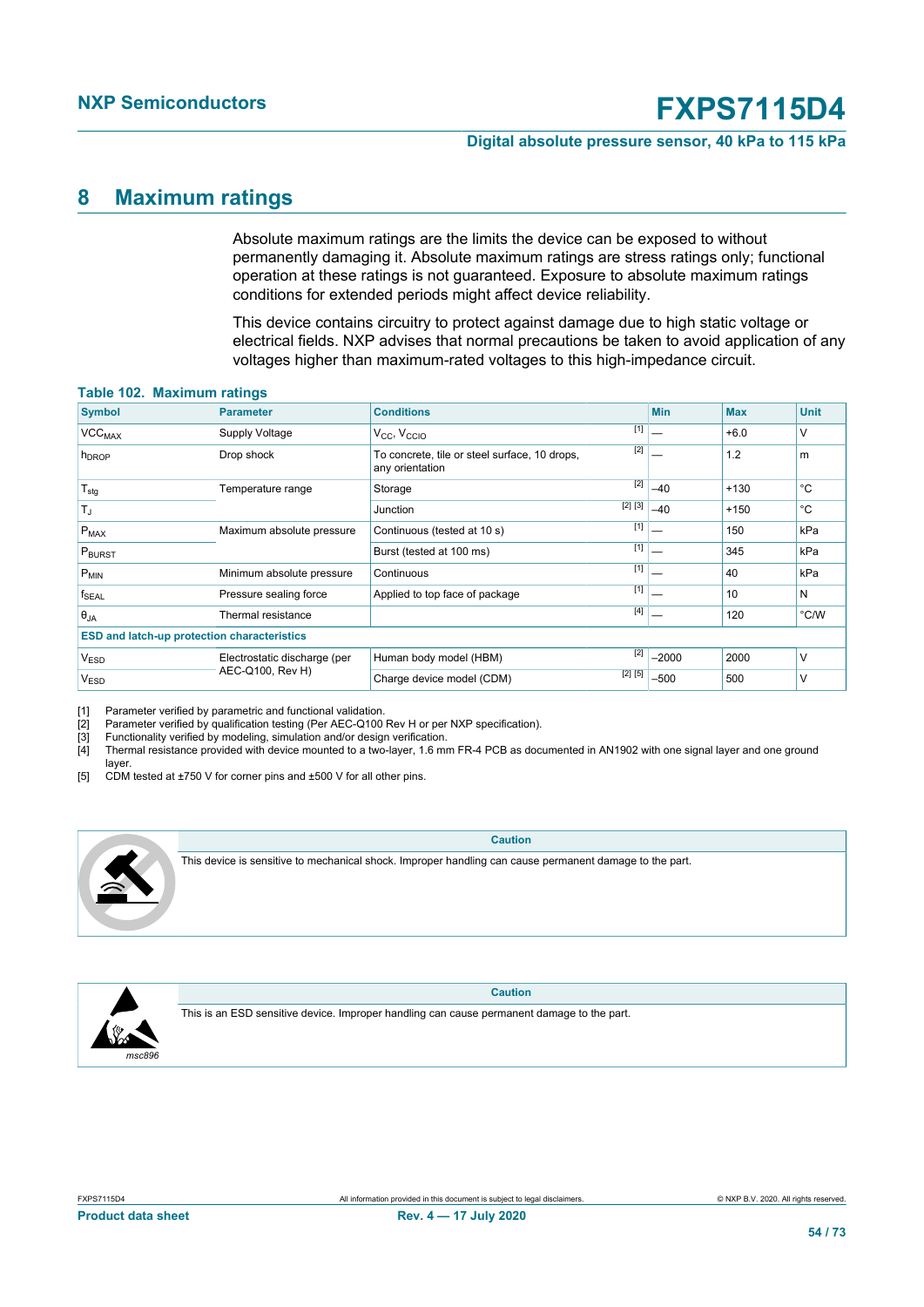**Digital absolute pressure sensor, 40 kPa to 115 kPa**

### <span id="page-54-2"></span><span id="page-54-1"></span><span id="page-54-0"></span>**9 Operating range**

#### <span id="page-54-3"></span>**Table 103. Electrical characteristics — supply and I/O**

*VCC\_min ≤ (VCC - VSS) ≤ VCC\_max, TL ≤ TA ≤ TH, ΔT ≤ 25 °C/min, unless otherwise specified.*

| <b>Symbol</b>            | <b>Parameter</b>            | <b>Conditions</b>                                                                              | <b>Min</b>               | <b>Max</b>   | <b>Units</b> |
|--------------------------|-----------------------------|------------------------------------------------------------------------------------------------|--------------------------|--------------|--------------|
| V <sub>cc</sub>          | Supply voltage              | Measured at $V_{CC}$                                                                           | $[1]$ 3.10               | 5.25         |              |
| $T_A$                    | Operating temperature range | $V_{CC}$ = 5.0 V, unless otherwise stated.<br>Production tested operating temperature<br>range | $[1]$ $-40$              | Ŧн<br>$+130$ | °C           |
| <sup>1</sup> A           |                             | Guaranteed operating temperature range                                                         | $[1]$ -40                | $+130$       | °С           |
| V <sub>CC</sub> RAMP SPI | Supply power on ramp rate   |                                                                                                | $\overline{[2]}$ 0.00001 | 10           | $V/\mu s$    |

[1] Parameter tested at final test.<br>[2] Parameter verified by parame

Parameter verified by parametric and functional validation.

### <span id="page-54-4"></span>**10 Static characteristics**

#### <span id="page-54-5"></span>**Table 104. Static characteristics**

*VCC\_min ≤ (VCC - VSS) ≤ VCC\_max, TL ≤ TA ≤ TH, ΔT ≤ 25 °C/min, unless otherwise specified.*

| <b>Symbol</b>                         | <b>Parameter</b>                        | <b>Condition</b>                                                                                                                                                                                                                                                           | Min                                | <b>Typ</b>               | <b>Max</b>               | <b>Units</b> |
|---------------------------------------|-----------------------------------------|----------------------------------------------------------------------------------------------------------------------------------------------------------------------------------------------------------------------------------------------------------------------------|------------------------------------|--------------------------|--------------------------|--------------|
| Supply and I/O                        |                                         |                                                                                                                                                                                                                                                                            |                                    |                          |                          |              |
| Iн                                    | Input current high                      | $[1]$<br>At V <sub>IH</sub> ; SCLK/SCL                                                                                                                                                                                                                                     | 10                                 | 20                       | 70                       | μA           |
| Ι'n.                                  | Input current low                       | $[1]$<br>At $V_{IL}$ ; SS_B                                                                                                                                                                                                                                                | $-70$                              | $-20$                    | $-10$                    | μA           |
| MISO Lkg                              | MISO output leakage                     | $[1]$                                                                                                                                                                                                                                                                      | $-5$                               |                          | 5                        | μA           |
| $I_q$                                 | Supply current                          | [1]<br>$V_{CC}$ = 5.0 V                                                                                                                                                                                                                                                    |                                    | $\overline{\phantom{0}}$ | 0.8                      | mA           |
| V <sub>CC_UV_F</sub>                  | Low-voltage detection threshold         | $[1]$<br>$V_{C}$ falling                                                                                                                                                                                                                                                   | 2.64                               | 2.74                     | 2.84                     | $\vee$       |
| V <sub>I HYST</sub>                   | Input voltage hysteresis                | $[2]$<br>SCLK/SCL, SS B, MOSI                                                                                                                                                                                                                                              | 0.125                              |                          | 0.500                    | $\vee$       |
| $V_{\text{IH}}$                       | Input high voltage (at $V_{CC}$ = 3.3 V | $[1]$<br>SCLK/SCL, SS B, MOSI                                                                                                                                                                                                                                              | 2.0                                |                          | $\overline{\phantom{0}}$ | $\vee$       |
| $V_{IL}$                              | Input low voltage                       | $[1]$<br>SCLK/SCL, SS B, MOSI                                                                                                                                                                                                                                              |                                    |                          | 1.0                      | $\vee$       |
| $V_{INT\_OH}$                         | Output high voltage                     | $1_{Load} = -100 \mu A$                                                                                                                                                                                                                                                    | $\sqrt{31}$ $V_{\text{CC}}$ - 0.35 |                          | $V_{\rm CC}$             | $\vee$       |
| VINT OL                               | Output low voltage                      | $[3]$<br>$I_{Load}$ = 100 µA                                                                                                                                                                                                                                               |                                    |                          | 0.1                      | $\vee$       |
| V <sub>OH</sub>                       | Output high voltage                     | $[1]$<br>MISO/SDA.<br>$l_{\text{Load}} = -1$ mA                                                                                                                                                                                                                            | $V_{CC}$ - 0.2                     | —                        | -                        | V            |
| Temperature sensor signal chain       |                                         |                                                                                                                                                                                                                                                                            |                                    |                          |                          |              |
| T <sub>RANGE</sub>                    | Temperature measurement range           | $[3]$                                                                                                                                                                                                                                                                      | $-50$                              |                          | $+160$                   | $^{\circ}$ C |
| $T_{25}$                              | Temperature output                      | $[3]$<br>At 25 °C                                                                                                                                                                                                                                                          | 83                                 | 93                       | 103                      | <b>LSB</b>   |
| T <sub>RANGE</sub>                    | Range of output<br>$(8-bit)$            | $[3]$<br>Unsigned temperature                                                                                                                                                                                                                                              | $\overline{0}$                     | $\overline{\phantom{0}}$ | 255                      | <b>LSB</b>   |
| <b>T</b> SENSE                        | Temperature output sensitivity (8-bit)  | [4]                                                                                                                                                                                                                                                                        |                                    | 1.00                     |                          | $LSB$ $C$    |
| TACC                                  | Temperature output accuracy (8-bit)     |                                                                                                                                                                                                                                                                            | $-10$                              |                          | $+10$                    | $^{\circ}$ C |
| T <sub>RMS</sub>                      | Temperature output noise RMS (8-bit)    | $[4] % \begin{center} \includegraphics[width=\linewidth]{imagesSupplemental/Imh} \end{center} % \vspace{-1em} \caption{The image shows the number of parameters in the left and right.} \label{fig:limsub}$<br>Standard deviation of 50<br>readings,<br>$f_{Samp} = 8$ kHz |                                    |                          | $+2$                     | <b>LSB</b>   |
| Absolute pressure sensor signal chain |                                         |                                                                                                                                                                                                                                                                            |                                    |                          |                          |              |
| $P_{\text{ABS}}$                      | Absolute pressure range                 | $[2]$                                                                                                                                                                                                                                                                      | 40                                 |                          | 115                      | kPa          |
| $\mathsf{P}_{\mathsf{SENS}}$          | Absolute pressure output sensitivity    | $[5]$<br>$P$ CAL ZERO = 0h<br>Temperature = $-40$ °C and<br>130 °C, $V_{CC}$ = 5.0 V.<br>12-bit at 0 Hz, tested at<br>$P_{ABS}$ = 100 kPa ± 10 %<br>and 110 kPa ± 10 %                                                                                                     |                                    | 46.64                    |                          | LSB/k<br>Pa  |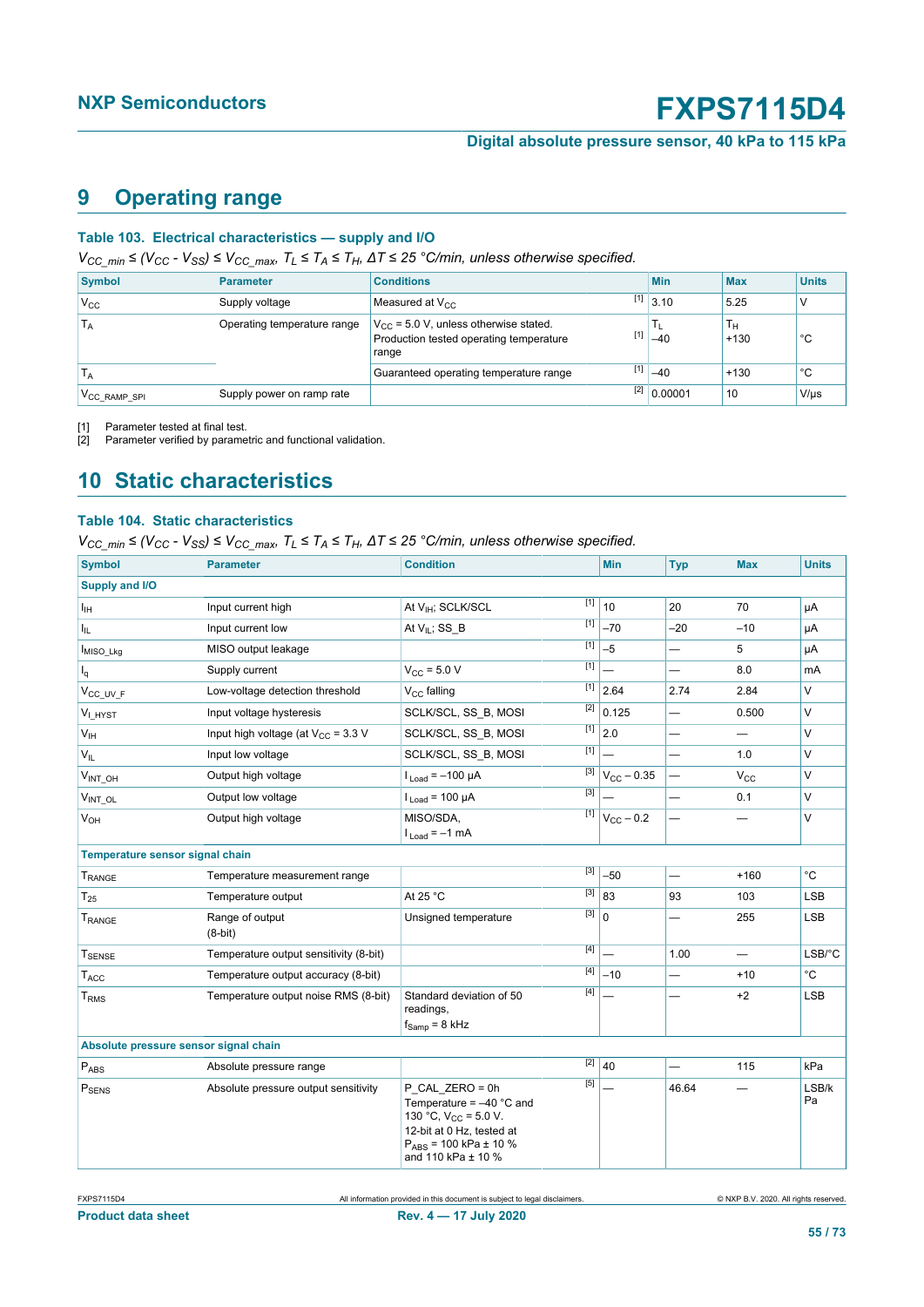#### **Digital absolute pressure sensor, 40 kPa to 115 kPa**

<span id="page-55-7"></span><span id="page-55-6"></span><span id="page-55-5"></span><span id="page-55-4"></span><span id="page-55-3"></span><span id="page-55-2"></span><span id="page-55-1"></span>

| <b>Symbol</b>                        | <b>Parameter</b>                          | <b>Condition</b>                                                                                                                                                |         | <b>Min</b>     | <b>Typ</b>  | <b>Max</b>               | <b>Units</b> |
|--------------------------------------|-------------------------------------------|-----------------------------------------------------------------------------------------------------------------------------------------------------------------|---------|----------------|-------------|--------------------------|--------------|
| $P_{ACC\_LoT1}$                      | Absolute pressure accuracy <sup>[6]</sup> | $V_{CC}$ = 5.0 V<br>$-40 °C \leq T_A < -20 °C$                                                                                                                  | [5] [7] | $-2.0$         |             | $+2.0$                   | kPa          |
| $P_{ACC\_LoT2}$                      | Absolute pressure accuracy <sup>[6]</sup> | $V_{\text{CC}} = 5.0 V$<br>$-20$ °C $\leq$ T <sub>A</sub> < 0 °C                                                                                                | [5] [7] | $-1.75$        |             | $+1.75$                  | kPa          |
| $P_{ACC\_Type}$                      | Absolute pressure accuracy <sup>[6]</sup> | $V_{\rm CC} = 5.0 V$<br>$0 °C \leq T_A \leq 85 °C$                                                                                                              | [5] [7] | $-1.25$        |             | $+1.25$                  | kPa          |
| $P_{ACC\_HIT}$                       | Absolute pressure accuracy <sup>[6]</sup> | $V_{CC}$ = 5.0 V<br>$85 °C < T_A \leq 130 °C$                                                                                                                   | [5] [7] | $-2.0$         |             | $+2.0$                   | kPa          |
| $P_{ABS\_DEF}$                       | Absolute pressure output range            | Digital error response                                                                                                                                          | [2]     |                | $\mathbf 0$ | $\overline{\phantom{0}}$ | <b>LSB</b>   |
| P <sub>ABS</sub> DRng                | Absolute pressure output range            | Digital, 12-bit                                                                                                                                                 | [2]     | $\overline{1}$ |             | 4095                     | <b>LSB</b>   |
| PABS DRng                            | Absolute pressure output range            | Digital error response                                                                                                                                          | $[2]$   |                | 0           |                          | LSB          |
| PABS <sub>DNI</sub>                  | Absolute pressure nonlinearity            | Absolute pressure DNL,<br>12-bit monotonic with no<br>missing codes                                                                                             | [3]     |                |             | $+1$                     | <b>LSB</b>   |
| <b>PABS<sub>INI</sub></b>            | Absolute pressure nonlinearity            | Absolute pressure INL, 12-<br>bit (least squares BFSL)                                                                                                          | $[3]$   |                |             | $+20$                    | <b>LSB</b>   |
| PABS <sub>Peak</sub>                 | Absolute pressure noise peak (12-bit)     | Temperature = $-40$ °C and<br>130 °C, $V_{CC}$ = 5.0 V.<br>Maximum deviation from<br>mean, 50 readings, $f_{\text{Samp}} =$<br>1 kHz, LPF = 1000 Hz, 4-<br>pole | $[1]$   | $-8$           |             | $+8$                     | <b>LSB</b>   |
| PABSRMS                              | Absolute pressure noise RMS (12-bit)      | Temperature = $-40$ °C and<br>130 °C, $V_{CC}$ = 5.0 V.<br>Standard deviation of 50<br>readings, $f_{\text{Samp}} = 8$ kHz,<br>$LPF = 1000 Hz$ , 4-pole         | $[5]$   |                |             | $+2$                     | LSB          |
| $P_{OFF_1D12}$                       | Absolute pressure offset                  | At minimum rated<br>pressure, P CAL ZERO =<br>0h,<br>Temperature = $-40$ °C and<br>130 °C, $V_{CC}$ = 5.0 V,<br>12-bit                                          | $[5]$   |                | 299         |                          | <b>LSB</b>   |
| PSC <sub>3</sub> PSC <sub>SP13</sub> | Digital power supply coupling             | $C_{VCC}$ = 0.1 µf, 12-bit data<br>1 kHz $\leq f_n \leq 100$ MHz, $V_{CC}$<br>$= 3.3 V \pm 0.1 V$                                                               | $[3]$   |                |             | $\overline{2}$           | <b>LSB</b>   |
| PSC <sub>5</sub> PSC <sub>SPI5</sub> | Digital power supply coupling             | $C_{VCC}$ = 0.1 µf, 12-bit data<br>1 kHz $\leq$ f <sub>n</sub> $\leq$ 100 MHz, V <sub>CC</sub><br>$= 5.0 V \pm 0.1 V$                                           | $[3]$   |                |             | $\overline{2}$           | <b>LSB</b>   |

[1] Parameter verified by pass/fail testing at final test.<br>
[2] Functionality verified by modeling, simulation and/<br>
[3] Parameter verified by functional validation.<br>
[4] Parameter verified by characterization. [2] Functionality verified by modeling, simulation and/or design verification.

[3] Parameter verified by functional validation.

[4] Parameter verified by characterization.<br>[5] Parameter tested at final test.

[5] Parameter tested at final test.<br>[6] See <u>Section 13</u> for accuracy of

<sup>1</sup>. See [Section 13](#page-58-0) for accuracy over temperature and life, including nonlinearity, full scale = P<sub>ABS</sub> range.<br>[7] Parameter does not include lifetime drift. For complete pressure drift over temperature and life, review Parameter does not include lifetime drift. For complete pressure drift over temperature and life, review [Section 13.](#page-58-0)

### <span id="page-55-8"></span>**11 Dynamic characteristics**

#### **Table 105. Dynamic characteristics**

<span id="page-55-0"></span>*VCC\_min ≤ (VCC – VSS) ≤ VCC\_max, TL ≤ TA ≤ TH, ΔT ≤ 25 °C/min, unless otherwise specified.*

| <b>Symbol</b>      | <b>Parameter</b>                                                | <b>Condition</b> | <b>Min</b> | <b>Typ</b> | <b>Max</b>               | <b>Units</b> |
|--------------------|-----------------------------------------------------------------|------------------|------------|------------|--------------------------|--------------|
| $I^2C$             |                                                                 |                  |            |            |                          |              |
| $t_{SCL}$ 100      | Clock (SCL) period                                              | 100 kHz mode     |            | 9.50       | _                        | us           |
| $t_{SCLK}$ 400     | $(30\% \text{ of } V_{CC} \text{ to } 30\% \text{ of } V_{CC})$ | 400 kHz mode     | _          | 2.37       | –                        | us           |
| <b>t</b> SCLK 1000 |                                                                 | 1000 kHz mode    | _          | 1.00       | $\overline{\phantom{a}}$ | μs           |

| <b>Product data sheet</b> |  |
|---------------------------|--|

FXPS7115D4 All information provided in this document is subject to legal disclaimers. © NXP B.V. 2020. All rights reserved.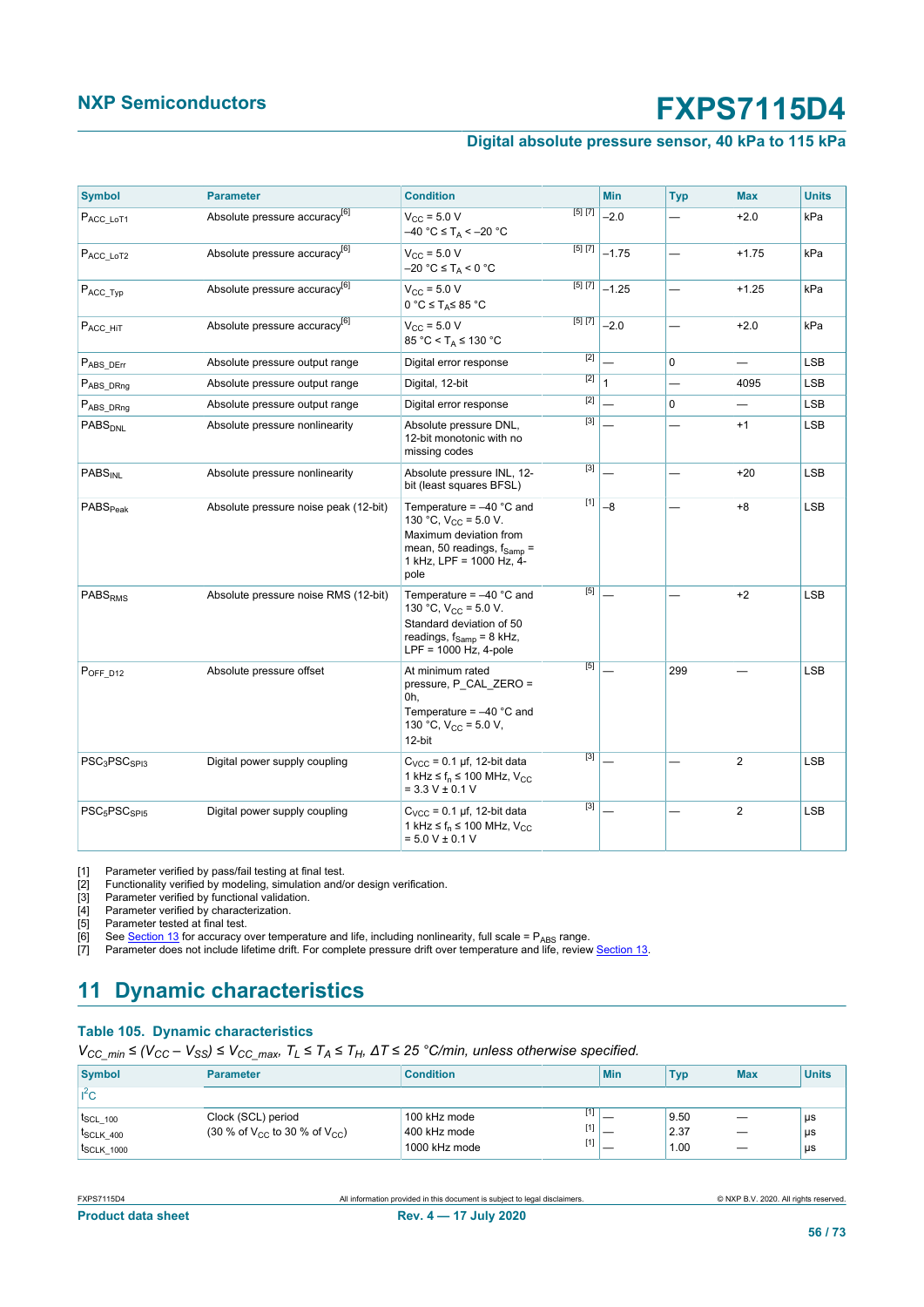### **Digital absolute pressure sensor, 40 kPa to 115 kPa**

| <b>Symbol</b>                      | <b>Parameter</b>                                      | <b>Condition</b>                                                                                            | <b>Min</b> | <b>Typ</b>               | <b>Max</b>               | <b>Units</b> |
|------------------------------------|-------------------------------------------------------|-------------------------------------------------------------------------------------------------------------|------------|--------------------------|--------------------------|--------------|
| t <sub>SCLH</sub> 100              | Clock (SCL) high time                                 | $[1]$<br>100 kHz mode                                                                                       |            | 4.00                     |                          | μs           |
| t <sub>SCLH</sub> 400              | (70 % of $V_{CC}$ to 70 % of $V_{CC}$ )               | $[1]$<br>400 kHz mode                                                                                       |            | 0.60                     |                          | μs           |
| ISCLH 1000                         |                                                       | $[1]$<br>1000 kHz mode (not                                                                                 |            | 0.50                     |                          | μs           |
|                                    |                                                       | compliant with UM10204,<br>rev.6)                                                                           |            |                          |                          |              |
| t <sub>SCLL_100</sub>              | Clock (SCL) low time                                  | $[1]$<br>100 kHz mode                                                                                       |            | 4.70                     |                          | μs           |
| $t_{SCLL}$ 400                     | (30 % of $V_{CC}$ to 30 % of $V_{CC}$ )               | $[1]$<br>400 kHz mode                                                                                       |            | 1.30                     |                          | μs           |
| t <sub>SCLL_1000</sub>             |                                                       | $[1]$<br>1000 kHz mode                                                                                      |            | 0.50                     |                          | μs           |
| t <sub>SRISE</sub> 100             | Clock (SCL) and data (SDA) rise time                  | $[1]$<br>100 kHz mode                                                                                       |            |                          | 1000                     | ns           |
| t <sub>SRISE</sub> _400            | (30 % of $V_{CC}$ to 70 % of $V_{CC}$ )               | $[1]$<br>400 kHz mode                                                                                       |            | —                        | 300                      | ns           |
| t <sub>SRISE</sub> <sub>1000</sub> |                                                       | $[1]$<br>1000 kHz mode                                                                                      |            |                          | 120                      | ns           |
| t <sub>SFALL</sub> 100             | Clock (SCL) and data (SDA) fall time                  | $[1]$<br>100 kHz mode                                                                                       |            |                          | 300                      | ns           |
| t <sub>SFALL_400</sub>             | (70 % of V <sub>CC</sub> to 30 % of V <sub>CC</sub> ) | $[1]$<br>400 kHz mode<br>$[1]$                                                                              |            |                          | 300                      | ns           |
| ISFALL_1000                        |                                                       | 1000 kHz mode                                                                                               |            | —                        | 120                      | ns           |
| t <sub>SETUP</sub> 100             | Data input setup time                                 | $[1]$<br>100 kHz mode                                                                                       |            | 250                      |                          | ns           |
| t <sub>SETUP_400</sub>             | (SDA = 30/70 % of $V_{CC}$ to SCL = 30 %              | $[1]$<br>400 kHz mode                                                                                       |            | 100                      |                          | ns           |
| tsETUP_1000                        | of V <sub>CC</sub> )                                  | $[1]$<br>1000 kHz mode                                                                                      |            | 50                       | $\overline{\phantom{0}}$ | ns           |
| THOLD 100                          | Data input hold time                                  | $[1]$<br>100 kHz mode                                                                                       |            | $\mathbf 0$              | 900                      | ns           |
| THOLD 400                          | (SCL = 70 % of $V_{CC}$ to SDA = 30/70 %              | $[1]$<br>400 kHz mode                                                                                       |            | $\mathbf 0$              | 900                      | ns           |
| <sup>I</sup> HOLD_1000             | of V <sub>CC</sub> )                                  | $[1]$<br>1000 kHz mode                                                                                      |            | 0                        | 300                      | ns           |
| ISTARTSETUP 100                    | Start condition setup time                            | $[1]$<br>100 kHz mode                                                                                       |            | 4.70                     | —                        | μs           |
| ISTARTSETUP_400                    | (SDA = 30/70 % of $V_{CC}$ to SCL = 30 %              | $[1]$<br>400 kHz mode                                                                                       |            | 0.60                     |                          | μs           |
| ISTARTSETUP_1000                   | of $V_{CC}$ )                                         | $[1]$<br>1000 kHz mode                                                                                      |            | 0.26                     |                          | μs           |
| ISTARTHOLD 100                     | Start condition hold time                             | $[1]$<br>100 kHz mode                                                                                       |            | 4.00                     |                          | μs           |
| <sup>t</sup> STARTHOLD 400         | (SCL = 70 % of $V_{CC}$ to SDA = 30/70 %              | $[1]$<br>400 kHz mode<br>$[1]$                                                                              |            | 0.60                     |                          | μs           |
| ISTARTHOLD 1000                    | of $V_{CC}$ )                                         | 1000 kHz mode                                                                                               |            | 0.26                     |                          | μs           |
| tstopsetup 100                     | Stop condition setup time                             | $[1]$<br>100 kHz mode                                                                                       |            | 4.00                     |                          | μs           |
| tstopsetup 400                     | (SDA = 30/70 % of V <sub>CC</sub> to SCL = 30 %       | $[1]$<br>400 kHz mode<br>$[1]$                                                                              |            | 0.60                     |                          | μs           |
| tstopsetup_1000                    | of $V_{CC}$ )                                         | 1000 kHz mode                                                                                               |            | 0.26                     |                          | μs           |
| TVALID 100                         | SCLK low to data valid                                | $[1]$<br>100 kHz mode                                                                                       |            | $\overline{\phantom{0}}$ | 3.45                     | μs           |
| t <sub>VALID_400</sub>             | (SCL = 30 % of $V_{CC}$ to SDA = 30/70 %              | $[1]$<br>400 kHz mode<br>$[1]$                                                                              |            |                          | 0.90                     | μs           |
| TVALID_1000                        | of $V_{CC}$ )                                         | 1000 kHz mode                                                                                               |            |                          | 0.45                     | μs           |
| t <sub>FREE</sub> 100              | Bus free time                                         | $[1]$<br>100 kHz mode<br>$[1]$                                                                              |            | 4.00                     |                          | μs           |
| t <sub>FREE</sub> 400              | (SDA = 70 % of V <sub>CC</sub> to SDA = 70 % of       | 400 kHz mode<br>$[1]$                                                                                       |            | 1.30                     |                          | μs           |
| <sup>t</sup> FREE_1000             | $V_{\rm CC}$                                          | 1000 kHz mode                                                                                               |            | 0.50                     |                          | μs           |
| $C_{\text{BUS}}$                   | Bus capacitive load                                   | $[2]$                                                                                                       |            |                          | 400                      | pF           |
| <b>SPI</b>                         |                                                       |                                                                                                             |            |                          |                          |              |
| t <sub>SCLK</sub>                  | Serial interface timing <sup>[3]</sup>                | $[1]$<br>Clock (SCLK) period (10 %<br>of $V_{CC}$ to 10 % of $V_{CC}$ )                                     |            | 90                       |                          | ns           |
| $t_{SCLKH}$                        | Serial interface timing <sup>[3]</sup>                | $[1]$<br>Clock (SCLK) period (90 %<br>of $V_{CC}$ to 90 % of $V_{CC}$ )                                     |            | 30                       |                          | ns           |
| t <sub>SCLKL</sub>                 |                                                       | $[1]$<br>Clock (SCLK) period (10 %                                                                          |            | 30                       |                          | ns           |
|                                    |                                                       | of $V_{CC}$ to 10 % of $V_{CC}$ )                                                                           |            |                          |                          |              |
| t <sub>SCLKR</sub>                 | Serial interface timing <sup>[3]</sup>                | $[1]$<br>Clock (SCLK) period (10 %<br>of $V_{CC}$ to 90 % of $V_{CC}$ )                                     |            | 10                       | 25                       | ns           |
| t <sub>SCLKF</sub>                 |                                                       | $[1]$<br>Clock (SCLK) period (90 %<br>of $V_{CC}$ to 10 % of $V_{CC}$ )                                     |            | 10                       | 25                       | ns           |
| t <sub>LEAD</sub>                  | Serial interface timing <sup>[3]</sup>                | $[1]$<br>SS B asserted to SCLK<br>high (SS $B = 10 %$ of V <sub>CC</sub><br>to SCLK = 10 % of $V_{CC}$ )    |            | 50                       |                          | ns           |
| <b>IACCESS</b>                     | Serial interface timing <sup>[3]</sup>                | $[1]$<br>SS B asserted to SCLK<br>high (SS $B = 10 %$ of V <sub>CC</sub><br>to MISO = 10/90 % of $V_{CC}$ ) |            |                          | 50                       | ns           |
| <sup>t</sup> SETUP                 | Serial interface timing <sup>[3]</sup>                | $[1]$<br>SS B asserted to SCLK<br>high (MOSI = $10/90$ % of<br>$V_{CC}$ to SCLK = 10 % of<br>$V_{\rm CC}$   |            | 20                       |                          | ns           |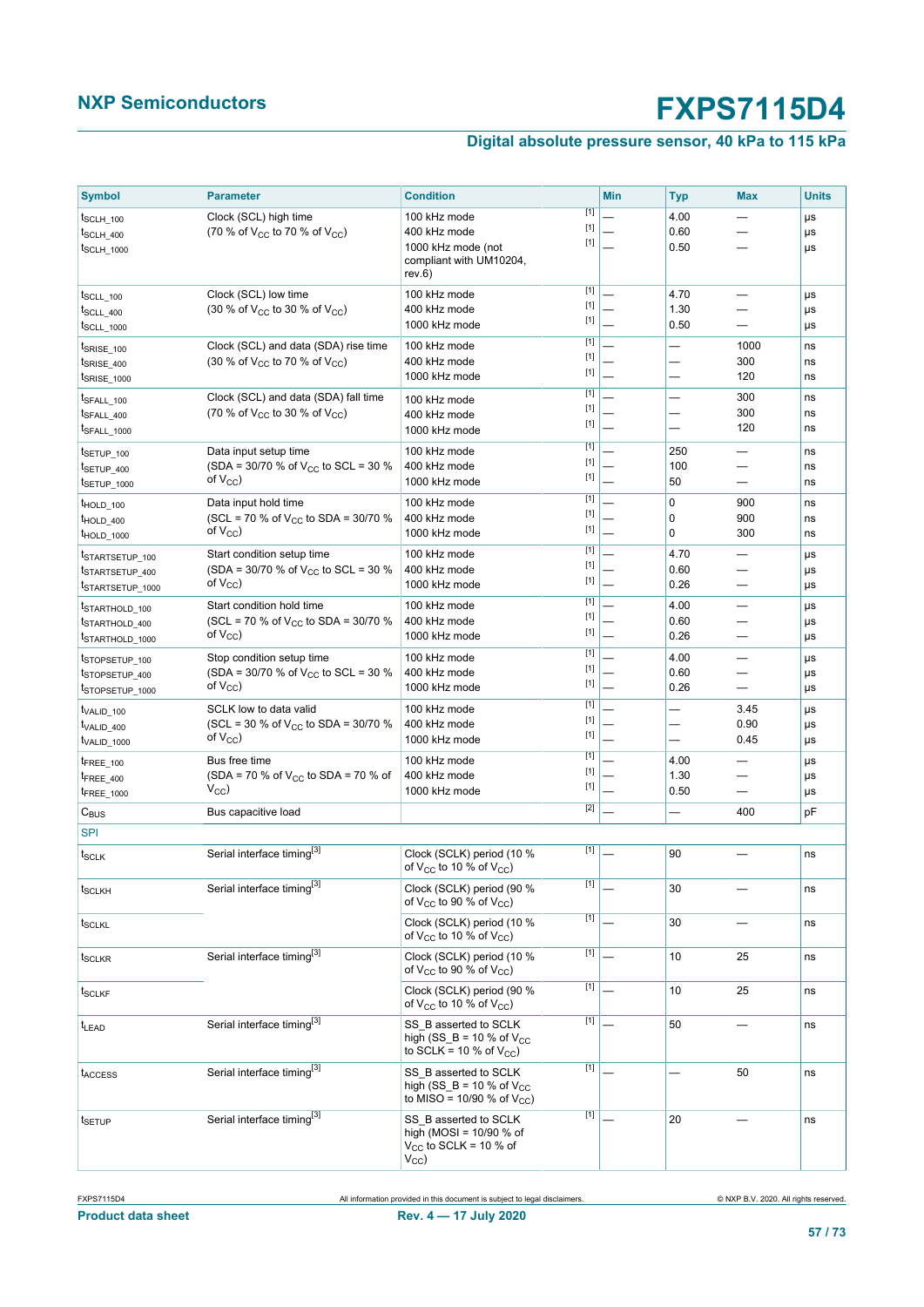### **Digital absolute pressure sensor, 40 kPa to 115 kPa**

| <b>Symbol</b>                | <b>Parameter</b>                                                                             | <b>Condition</b>                                                                                   |                                                                                                                                                                                                           | Min                    | <b>Typ</b>               | <b>Max</b>               | <b>Units</b> |
|------------------------------|----------------------------------------------------------------------------------------------|----------------------------------------------------------------------------------------------------|-----------------------------------------------------------------------------------------------------------------------------------------------------------------------------------------------------------|------------------------|--------------------------|--------------------------|--------------|
| <sup>T</sup> HOLD IN         | Serial interface timing <sup>[3]</sup>                                                       | MOSI data hold time<br>(SCLK = 90 % of $V_{CC}$ to<br>MOSI = $10/90$ % of $V_{CC}$ )               | $[1]$                                                                                                                                                                                                     |                        | 10                       |                          | ns           |
| <sup>t</sup> HOLD OUT        |                                                                                              | MOSI data hold time<br>(SCLK = 90 % of $V_{CC}$ to<br>MISO = 10/90 % of $V_{CC}$ )                 | $\overline{[1]}$ <sub>0</sub>                                                                                                                                                                             |                        |                          |                          | ns           |
| t <sub>VALID</sub>           | Serial interface timing <sup>[3]</sup>                                                       | SCLK low to data valid<br>(SCLK = 10 % of $V_{CC}$ to<br>MISO = 10/90 % of $V_{CC}$ )              | $[1]$                                                                                                                                                                                                     |                        |                          | 30                       | ns           |
| t <sub>LAG</sub>             | Serial interface timing <sup>[3]</sup>                                                       | SCLK low to SS B high<br>(SCLK = 10 % of $V_{CC}$ to<br>SS $B = 90 % of VCC$                       | $[1]$                                                                                                                                                                                                     |                        | 60                       |                          | ns           |
| <b><i>IDISABLE</i></b>       | Serial interface timing <sup>[3]</sup>                                                       | SS B high to MISO disable<br>$(SS_B = 90 % of V_{CC} to$<br>$MISO = Hi Z)$                         | $[1]$                                                                                                                                                                                                     |                        |                          | 60                       | ns           |
| t <sub>SSN</sub>             | Serial interface timing <sup>[3]</sup>                                                       | SS B high to SS B low<br>$(S\overline{S} - B = 90 %$ of V <sub>CC</sub> to<br>SS $B = 90 % of VCC$ | $[1]$                                                                                                                                                                                                     |                        | 500                      |                          | ns           |
| t <sub>SLKSS</sub>           | Serial interface timing <sup>[3]</sup>                                                       | SCLK low to SS B low<br>(SCLK = 10 % of $V_{CC}$ to<br>SS $B = 90 % of VCC$                        | $[1]$                                                                                                                                                                                                     |                        | 50                       |                          | ns           |
| t <sub>SSCLK</sub>           | Serial interface timing <sup>[3]</sup>                                                       | SS B high to SCLK high<br>$(SS_B = 90 % of V_{CC} to$<br>$\overline{SCLK}$ = 90 % of $V_{CC}$ )    | $[1]$                                                                                                                                                                                                     |                        | 50                       |                          | ns           |
| <sup>t</sup> LAT_SPI         | Data latency                                                                                 |                                                                                                    |                                                                                                                                                                                                           |                        | —                        | 1                        | ns           |
| Signal chain                 |                                                                                              |                                                                                                    |                                                                                                                                                                                                           |                        |                          |                          |              |
| t <sub>SigChain</sub>        | PABS low-pass filter                                                                         | Signal chain sample time                                                                           | $[4]$                                                                                                                                                                                                     |                        | 48                       |                          | μs           |
| $f_{c0}$                     |                                                                                              | Cutoff frequency, filter<br>option #0, 4-pole                                                      | [2] [4]                                                                                                                                                                                                   |                        | 800                      |                          | Hz           |
| $f_{c1}$                     |                                                                                              | Cutoff frequency, filter<br>option #1, 4-pole                                                      | [2] [4]                                                                                                                                                                                                   |                        | 1000                     |                          | Hz           |
| t <sub>SigDelay</sub>        | Signal delay (sinc filter to output delay,<br>excluding the PABS LPF)                        |                                                                                                    | $[4]$                                                                                                                                                                                                     |                        | $\overline{\phantom{0}}$ | 128                      | μs           |
| <sup>t</sup> st init         | PABS startup common mode<br>verification test time                                           |                                                                                                    | $[4]$                                                                                                                                                                                                     |                        | ÷.                       | 24                       | ms           |
| t <sub>ST_CMCONT</sub>       | PABS continuous common mode<br>verification response time<br>PABS error equivalent to 50 kPa |                                                                                                    |                                                                                                                                                                                                           |                        |                          | $\overline{4}$           | s            |
| t <sub>ST</sub> Resp 1000 4  | Self-test response time: self-test<br>activation/deactivation to final value                 | $LPF = 1000 Hz$ , 4-pole                                                                           | $[4] % \includegraphics[width=0.9\columnwidth]{figures/fig_4} \caption{A_1$-error of the estimators in the left and right.} \label{fig:2_4}$                                                              |                        |                          | 2.016                    | ms           |
| <sup>L</sup> ST_FP_Resp      | Fixed pattern response time: self-test<br>activation/deactivation                            |                                                                                                    | [4]                                                                                                                                                                                                       |                        |                          | 100                      | μs           |
| <sup>†</sup> Package         | Package resonance frequency                                                                  |                                                                                                    | $[4]$                                                                                                                                                                                                     | 27.1                   | $\overline{\phantom{0}}$ | $\overline{\phantom{0}}$ | kHz          |
| Supply and support circuitry |                                                                                              |                                                                                                    |                                                                                                                                                                                                           |                        |                          |                          |              |
| t <sub>vcc</sub> POR         | Reset recovery (all modes, excluding<br>$V_{CC}$ voltage ramp time)                          | $V_{CC}$ = $V_{CCMIN}$ to POR<br>release                                                           | [2]                                                                                                                                                                                                       |                        | <u>—</u>                 | 1                        | ms           |
| <sup>t</sup> POR_I2C/POR_SPI |                                                                                              | POR to first SPI command                                                                           |                                                                                                                                                                                                           | $\overline{[4]}$ 0.400 | $\overline{\phantom{0}}$ | 0.700                    | ms           |
| t <sub>POR</sub> DataValid   |                                                                                              | POR to sensor data valid                                                                           |                                                                                                                                                                                                           |                        | ▃                        | 6                        | ms           |
| tRANGE DataValid             |                                                                                              | DSP setting change to<br>sensor data valid                                                         | $[2]$                                                                                                                                                                                                     |                        | $\overline{\phantom{0}}$ | 6                        | ms           |
| t <sub>soft</sub> reset 12C  | Soft reset activation time, command<br>complete to reset (no ACK follows)                    |                                                                                                    | $[4]$                                                                                                                                                                                                     |                        | —<br>—                   | 700                      | ns           |
| <sup>t</sup> SOFT RESET SPI  | Soft reset activation time, SS_B high to<br>reset                                            |                                                                                                    | $[4] % \includegraphics[width=0.9\columnwidth]{figures/fig_4} \caption{A_1$-error of the estimators in the left and right.} \label{fig:2_4}$                                                              |                        | —                        | 700                      | ns           |
| <sup>t</sup> cc_por          | V <sub>CC</sub> undervoltage detection delay                                                 |                                                                                                    | $[4] % \includegraphics[width=0.9\columnwidth]{figures/fig_4} \caption{A_1$-error of the estimators in the left and right.} \label{fig:2_4}$                                                              |                        | —                        | 5                        | μs           |
| t <sub>UVOV</sub> RCV        | Undervoltage/overvoltage recovery<br>delay                                                   |                                                                                                    | $[4] % \includegraphics[width=0.9\columnwidth]{figures/fig_4} \caption{A_1$ (a) and the left-hand side is a function of the number of times. The left side is the number of times.} \label{fig:fig:time}$ |                        | 100                      | $\overline{\phantom{0}}$ | μs           |

**58 / 73**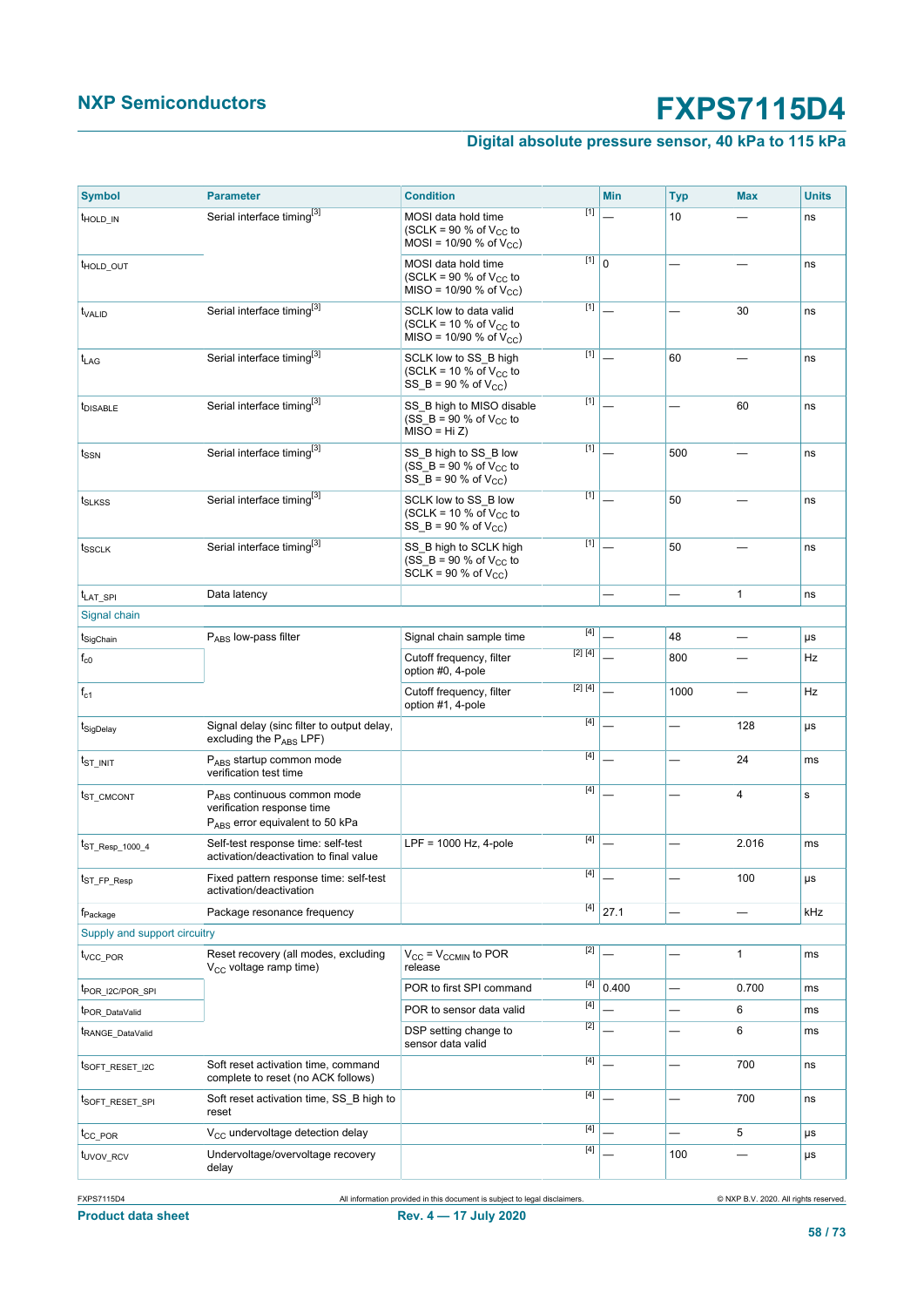**Digital absolute pressure sensor, 40 kPa to 115 kPa**

- <span id="page-58-1"></span>[1] Parameter verified by characterization.<br>[2] Parameter verified by functional evalua
- <span id="page-58-2"></span>[2] Parameter verified by functional evaluation.<br>[3] See Section 7.5.6, C<sub>MISO</sub>  $\leq$  80 pF, R<sub>MISO</sub>  $\geq$
- [3] See <u>Section 7.5.6</u>, C<sub>MISO</sub> ≤ 80 pF, R<sub>MISO</sub> ≥ 10 kΩ<br>[4] Functionality verified by modeling, simulation and
- <span id="page-58-4"></span><span id="page-58-3"></span>Functionality verified by modeling, simulation and/or design verification.

### **12 Media compatibility—pressure sensors only**

For more information regarding media compatibility information, contact your local sales representative.

### <span id="page-58-0"></span>**13 Pressure sensor accuracy (drift over temperature and life)**

The absolute pressure accuracy is specified in [Figure 23](#page-58-5) and [Figure 24](#page-59-0).

[Figure 23](#page-58-5) shows the absolute pressure drift over the entire specified temperature range. The absolute pressure drift over temperature is guaranteed by production testing.

[Figure 24](#page-59-0) shows a multiplying factor that accounts for the life time drift of the pressure sensor. The results in [Figure 24](#page-59-0) have been obtained by qualification testing to conform to the AEC-Q100**[2]** (Rev-H) standards.

As an example, at room temperature, the worst case drift that the pressure sensor might have after accounting for lifetime performance is (1 kPa  $\times$  multiplying factor) = 2 kPa.

<span id="page-58-5"></span>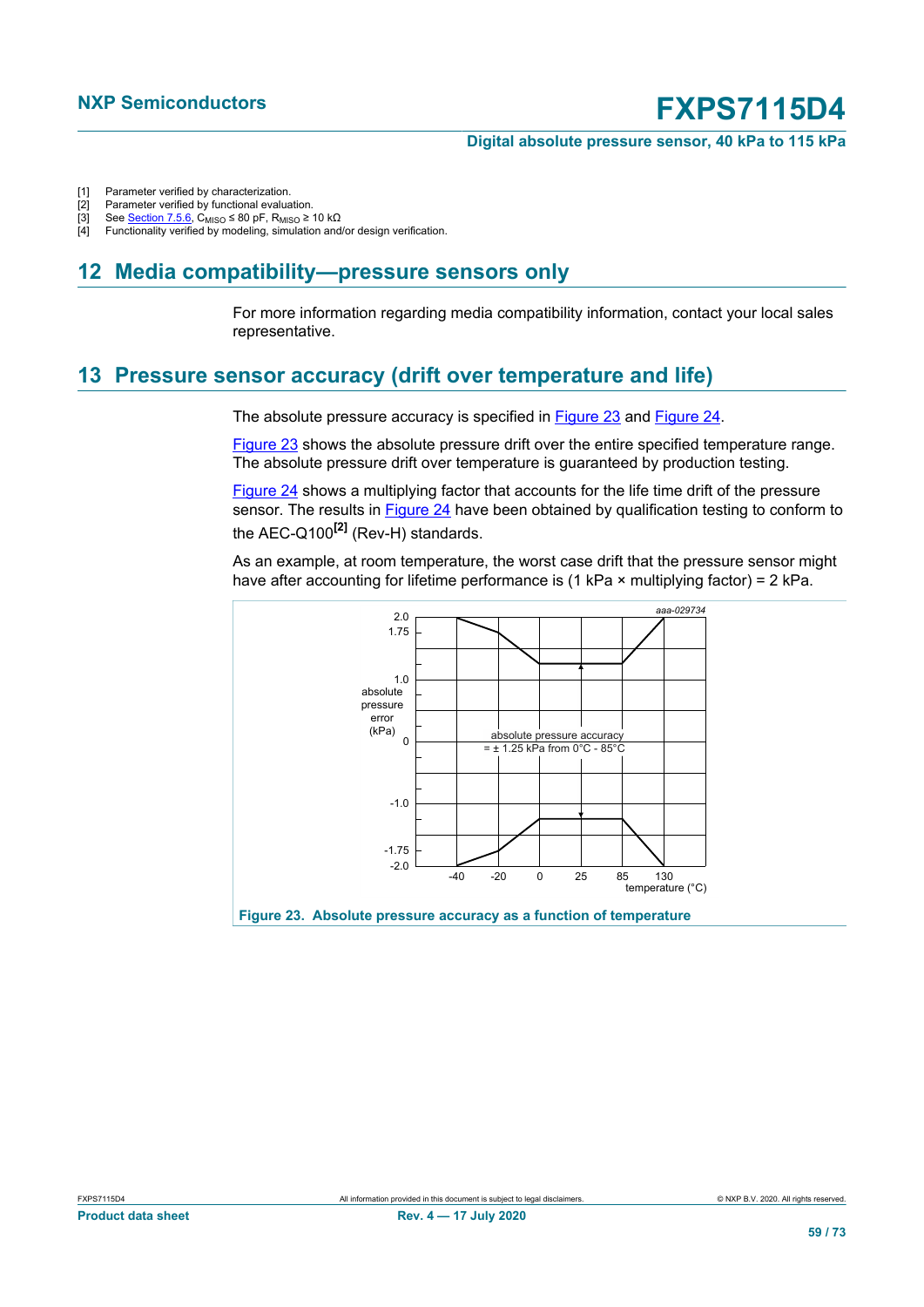#### **Digital absolute pressure sensor, 40 kPa to 115 kPa**

<span id="page-59-0"></span>

### **14 Application information**

The FXPS7115D4 sensor can operate in two modes:  $I^2C$  and SPI. The application diagrams in [Figure 25](#page-59-1) and [Figure 26](#page-60-0) show the modes and their respective biasing and bypass components.

The sensor can be configured to operate in SPI mode to read the user registers, self-test and diagnostics information. The application diagram in [Figure 26](#page-60-0) shows the SPI and the respective biasing and bypass components.

*Note: A gel is used to provide media protection against corrosive elements which may otherwise damage metal bond wires and/or IC surfaces. Highly pressurized gas molecules may permeate through the gel and then occupy boundaries between material surfaces within the sensor package. When decompression occurs, the gas molecules may collect, form bubbles and possibly result in delamination of the gel from the material it protects. If a bubble is located on the pressure transducer surface or on the bond wires, the sensor measurement may shift from its calibrated transfer function. In some cases, these temporary shifts could be outside the tolerances listed in the data sheet. In rare cases, the bubble may bend the bond wires and result in a permanent shift.*

<span id="page-59-1"></span>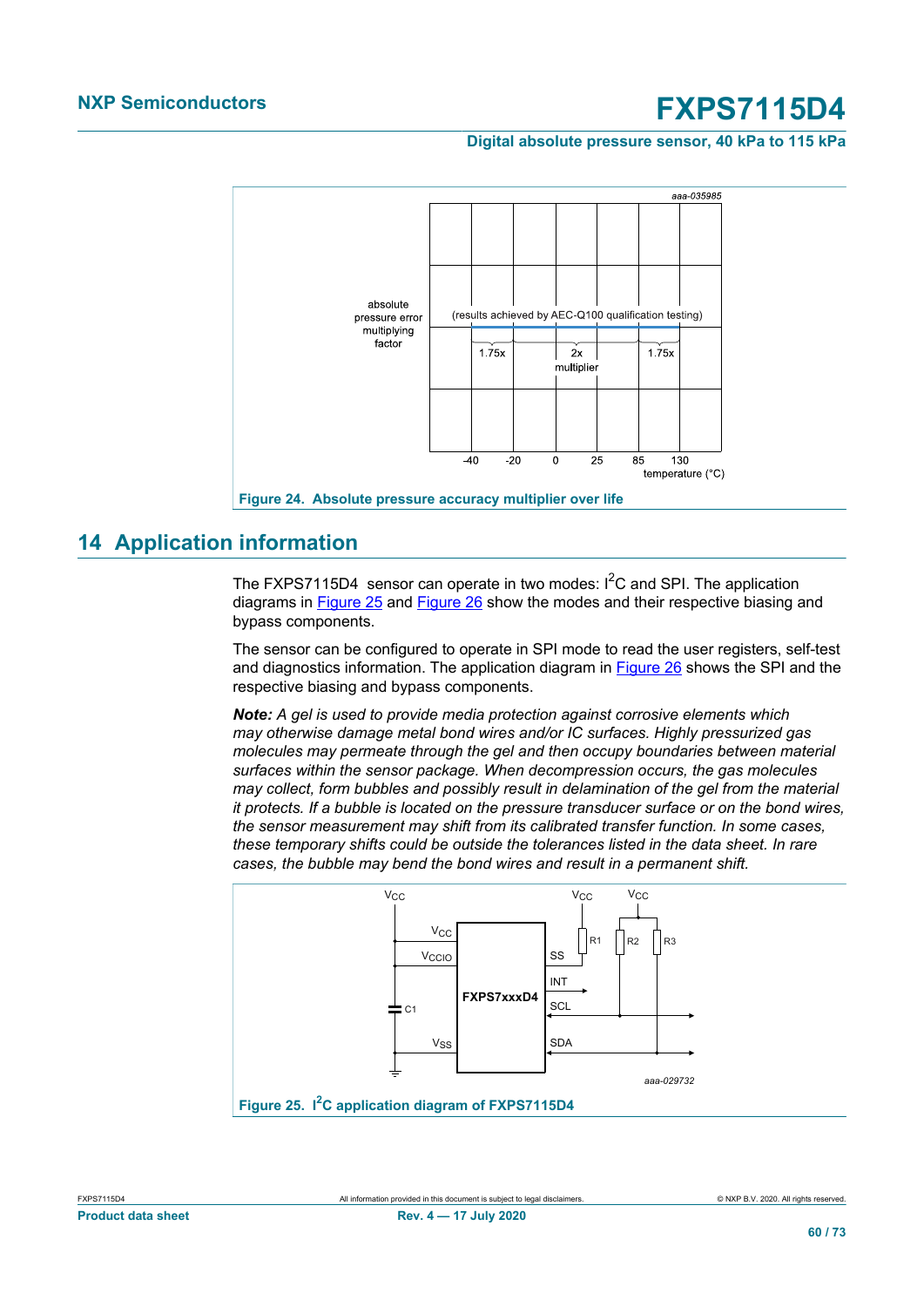### **Digital absolute pressure sensor, 40 kPa to 115 kPa**

#### <span id="page-60-1"></span>**Table 106. External component recommendations for I2C**

| <b>Name</b>    | Type            | <b>Description</b>              | <b>Purpose</b>                                  |
|----------------|-----------------|---------------------------------|-------------------------------------------------|
| C <sub>1</sub> | Ceramic         | 0.1 µF, 10 %, 10 V minimum, X7R | $V_{CC}$ power supply decoupling                |
| R <sub>1</sub> | General purpose | 1000 $\Omega$ , 5 %, 200 PPM    | I <sup>2</sup> C selection pin pull-up resistor |
| R <sub>2</sub> | General purpose | 1000 $\Omega$ , 5 %, 200 PPM    | Serial clock pull-up resistor                   |
| R <sub>3</sub> | General purpose | 1000 $\Omega$ , 5 %, 200 PPM    | Serial data pull-up resistor                    |

<span id="page-60-0"></span>

#### <span id="page-60-2"></span>**Table 107. External component recommendations for SPI**

| <b>Name</b>    | <b>Type</b> | <b>Description</b>                      | <b>Purpose</b>                   |
|----------------|-------------|-----------------------------------------|----------------------------------|
| C <sub>1</sub> | Ceramic     | $10.1 \,\mu$ F, 10 %, 10 V minimum, X7R | $V_{CC}$ power supply decoupling |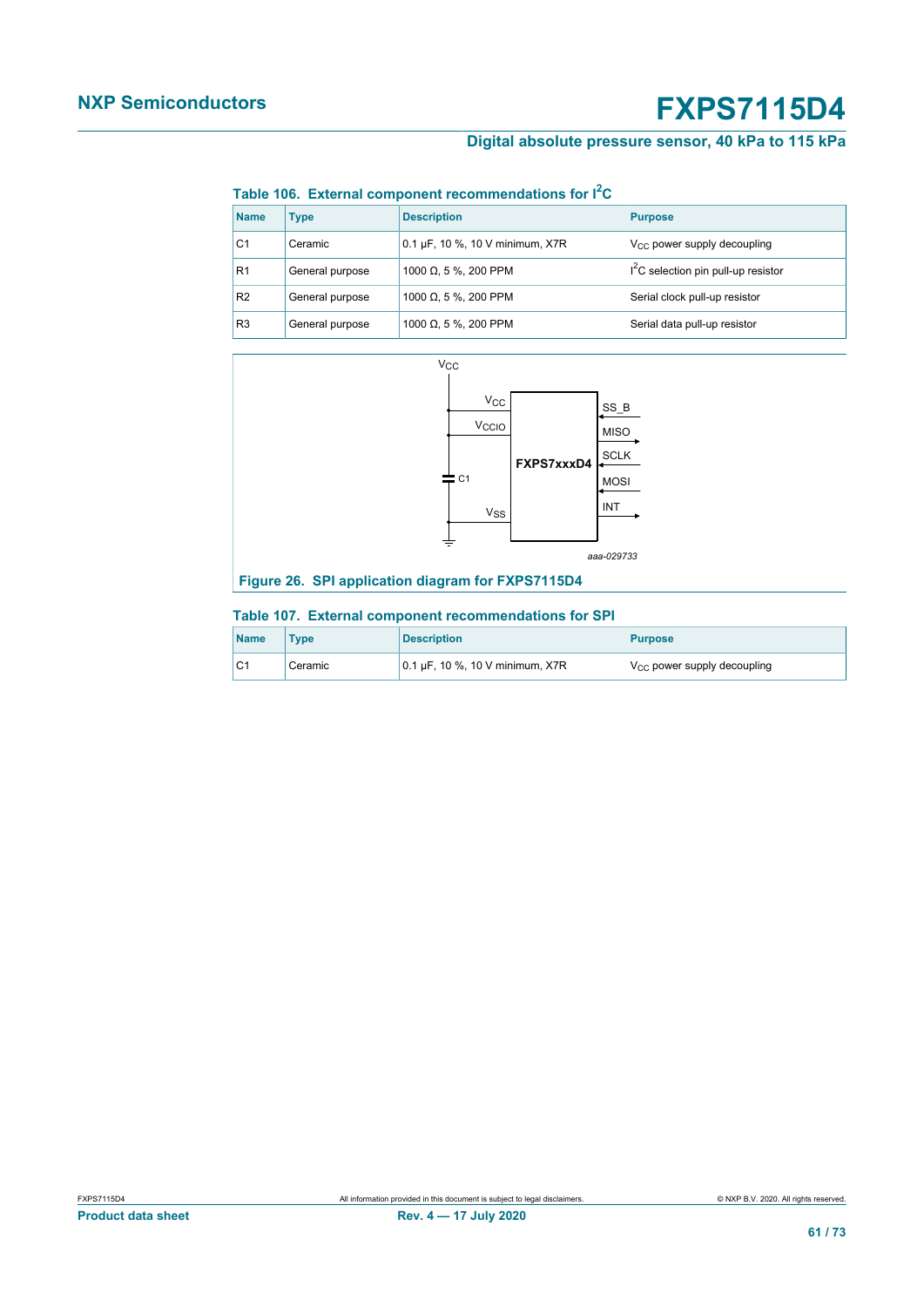**Digital absolute pressure sensor, 40 kPa to 115 kPa**

### <span id="page-61-0"></span>**15 Package outline**

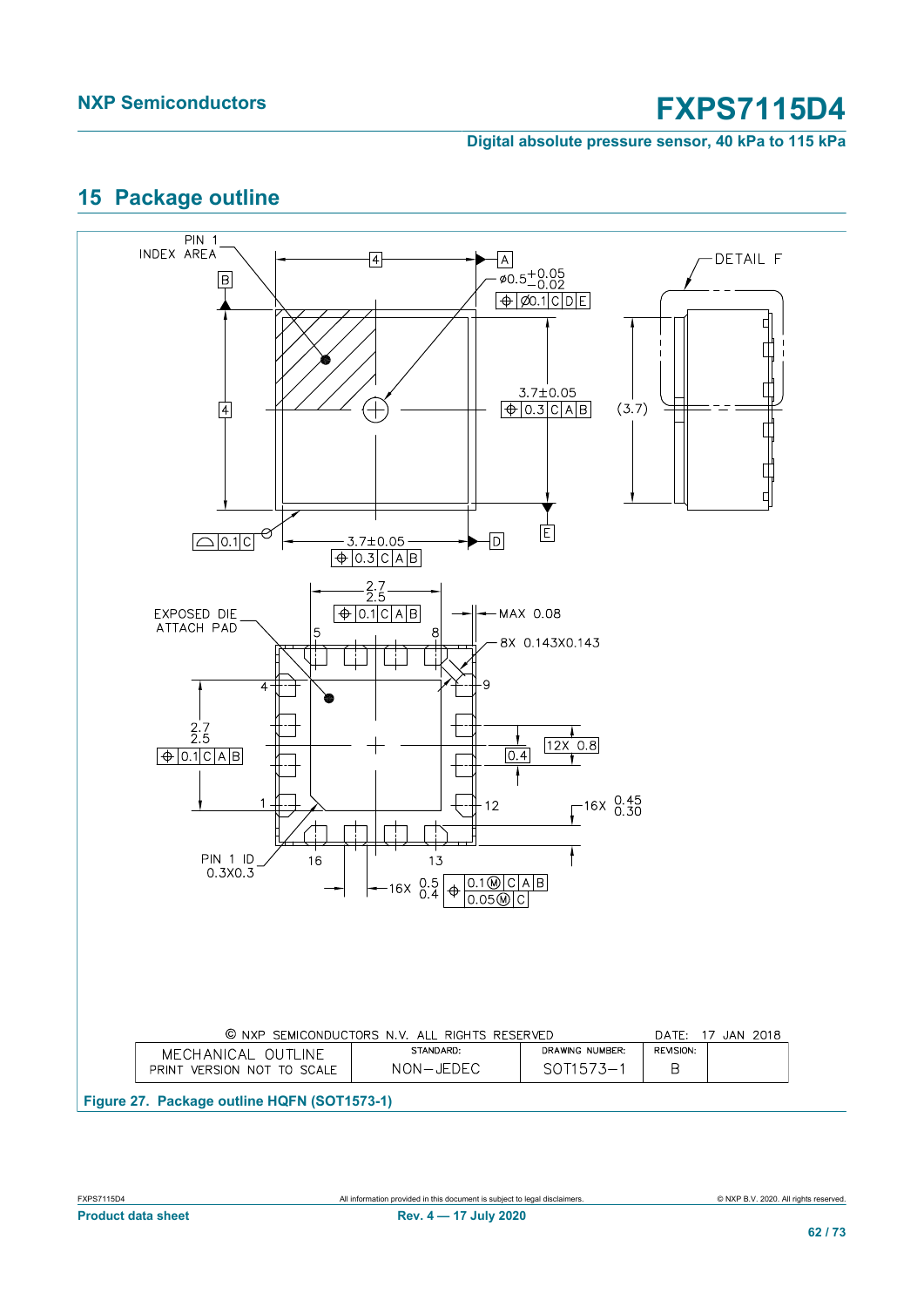**Digital absolute pressure sensor, 40 kPa to 115 kPa**

<span id="page-62-0"></span>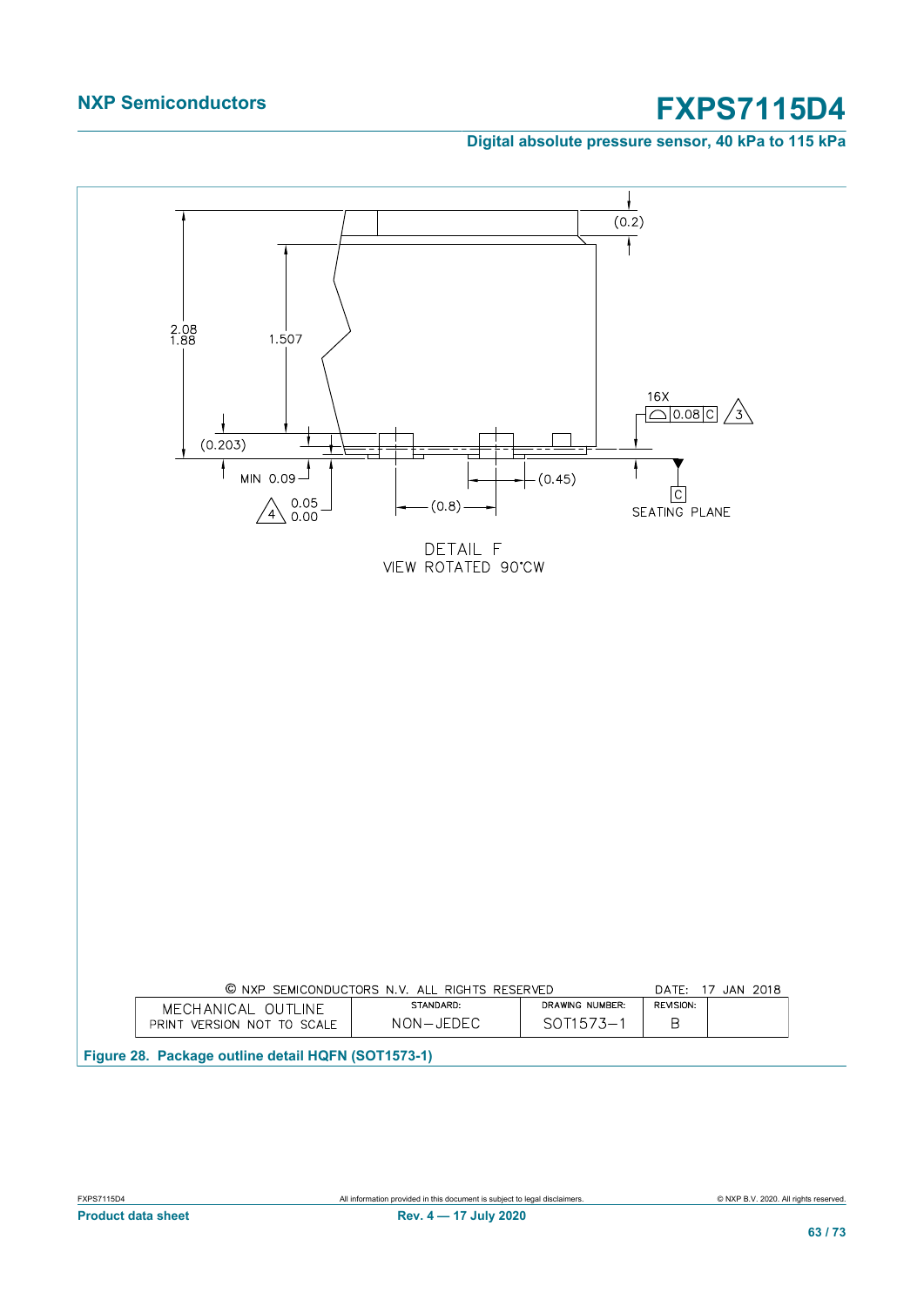**Digital absolute pressure sensor, 40 kPa to 115 kPa**

### <span id="page-63-0"></span>NOTES:

- 1. ALL DIMENSIONS ARE IN MILLIMETERS.
- 2. DIMENSIONING AND TOLERANCING PER ASME Y14.5M-1994.

 $\hat{A}$  coplanarity applies to leads and die attach pad.

AN DIMENSION APPLIES ONLY FOR TERMINALS.

5. MIN METAL GAP SHOULD BE 0.2 MM.

|                                                  | © NXP SEMICONDUCTORS N.V. ALL RIGHTS RESERVED<br>DATE: 17 JAN 2018 |           |                 |           |  |  |
|--------------------------------------------------|--------------------------------------------------------------------|-----------|-----------------|-----------|--|--|
|                                                  | MECHANICAL OUTLINE                                                 | STANDARD: | DRAWING NUMBER: | REVISION: |  |  |
|                                                  | PRINT VERSION NOT TO SCALE                                         | NON-JEDEC | SOT1573-1       | R         |  |  |
| Figure 29. Package outline note HQFN (SOT1573-1) |                                                                    |           |                 |           |  |  |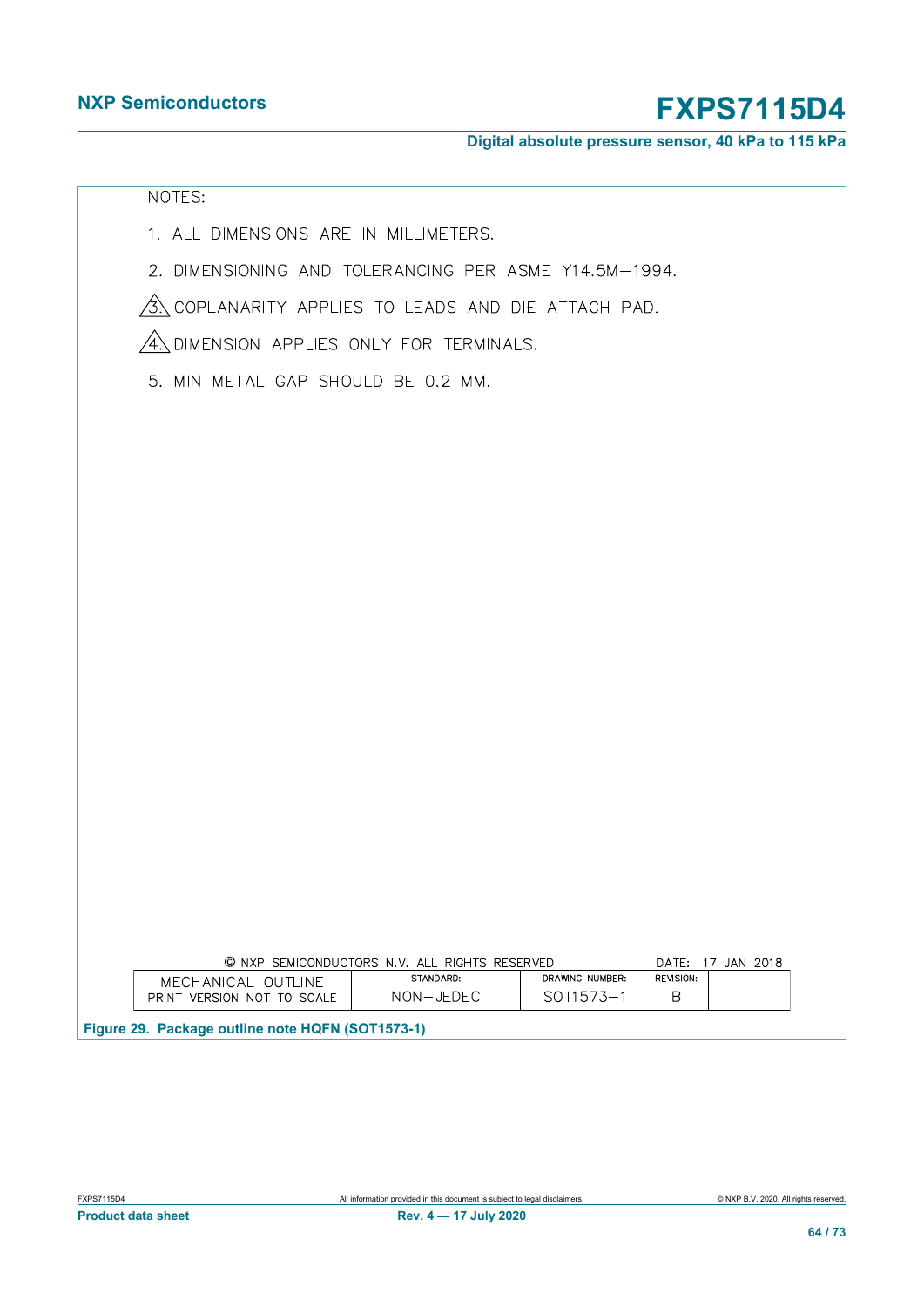**Digital absolute pressure sensor, 40 kPa to 115 kPa**

### **16 References**

- **[1] Assembly guidelines for quad flat no-lead (HQFN) and small outline no-lead (SON) packages** NXP Application Note (AN) 1902, Rev. 8.0 - 6 February 2018, 51 pages, <https://www.nxp.com/docs/en/application-note/AN1902.pdf>
- **[2] AEC documents on Automotive Electronics Council Component Technical Committee's site:** <http://www.aecouncil.com/AECDocuments.html>
- **[3] I <sup>2</sup>C-Bus specification and user manual** — NXP User Manual (UM) 10204, Rev. 6 - 4 April 2014, 64 pages, <https://www.nxp.com/docs/en/user-guide/UM10204.pdf>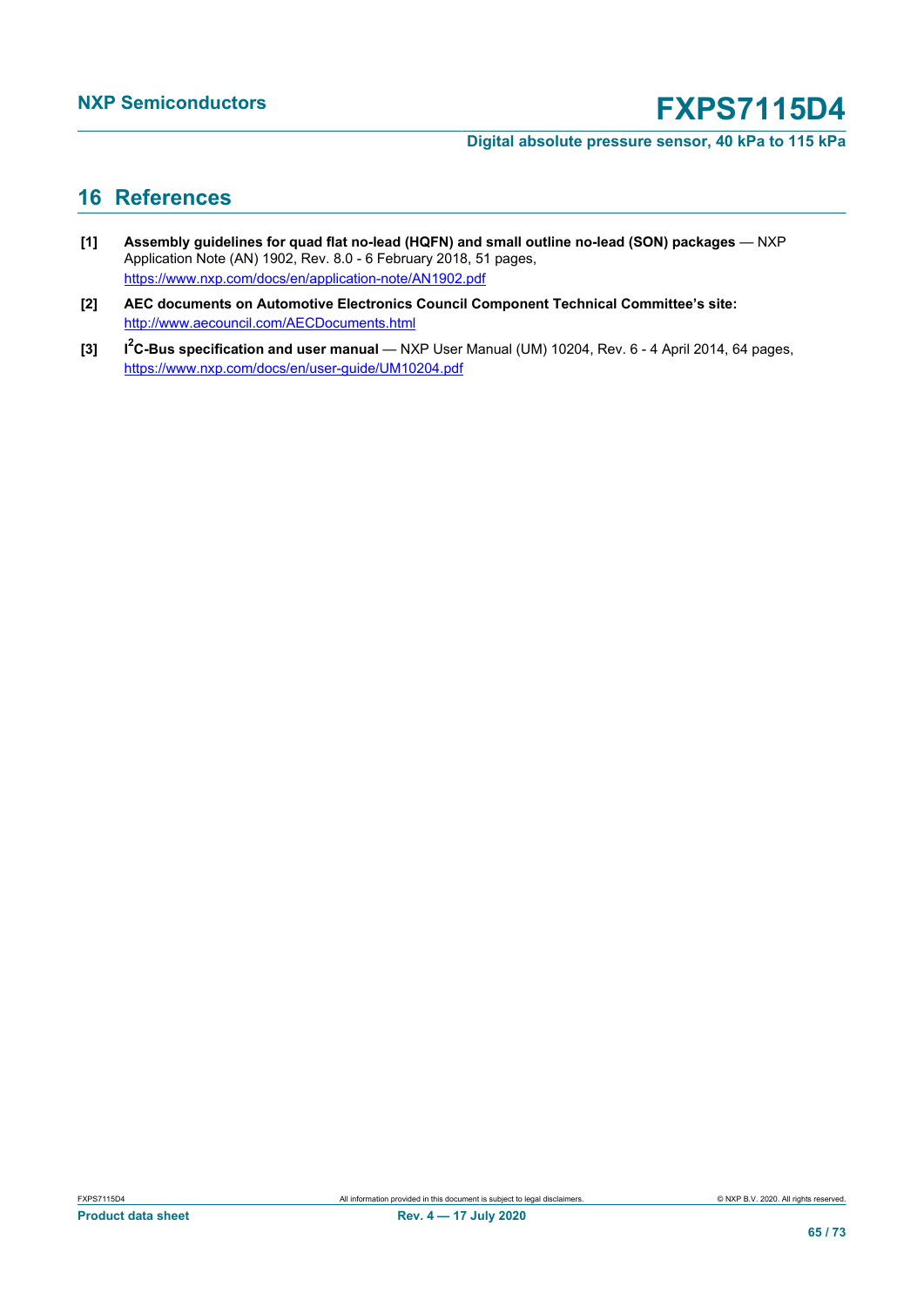### **Digital absolute pressure sensor, 40 kPa to 115 kPa**

### **17 Revision history**

<span id="page-65-0"></span>

| <b>Document ID</b><br><b>Release date</b><br><b>Change notice</b><br><b>Supercedes</b><br>Data sheet status<br>FXPS7115D4 v.4<br>20200717<br>FXPS7115D4 v.3<br>Product data sheet<br>Modifications<br>• Global: Performed the following global changes:<br>- Performed minor grammatical and typographic changes throughout.<br>- Revised all register value formats from the format "\$xx" to the format "xxh" throughout to<br>confirm to NXP standards.<br>• Section 6.1, Figure 2, revised the pin 11 label in the image from "MISO" to "MISO/SDA" and<br>revised the label for pin 9 from "SCLK" to "SCLK/SCL".<br>• Section 7.2, revised "trimmed oscillator as specified in Table 102" to "trimmed oscillator".<br>• Section 7.3: Removed the first subsection titled "Transducer".<br>• Section 7.3.1.1, Figure 4, revised "Write ST_CTRL= 0x1" to "Write ST_CTRL= 0x10".<br>• Section 7.3.3, Figure 6, revised "USER OFFSET" to "OFFSET".<br>PABSOFF <sub>LSB</sub> (LSB) and PABSOFF <sub>SENSE</sub> (LSB/kPa) columns and added a table title.<br>• Section 7.5.5.2: revised as follows;<br>- Renamed section title from "Error responses" to "Detailed status field".<br>- Added new paragraph before Table 32.<br>field descriptions".<br>• Section 7.6, Table 33: revised as follows:<br>and $5.$<br>- Revised row 43h, bit 3 from "A_OUT" to "reserved".<br>- Revised row A0h, bits 7, 6, 5, and 4 from "DEV_RANGE[3:0]" to "reserved."<br>bit 5 and added "  CONT_ERR" after "INTREGF_ERR" in the description for bit 3.<br>this paragraph out of the description, inserting it after Table 46.<br>• Section 7.7.5, revised step 2 from "Add a delay (Refer to appropriate Application Note for<br>specific communication protocol for delay values)" to "Add a delay of minimum 50 µs."<br>Section 7.7.6, Table 52, revised as follows:<br>$-$ Revised "2 to 0" to "[2:0]" in the Bit column.<br>- Replaced "(no internal self test, debug mode)" with "(No startup internal self test)" in the<br>description for 000, 010 and 100.<br>• Section 7.7.7.1, inserted new section including Table 55.<br>Section 7.7.12.3 and Section 7.7.12.3.1, added new sections. | • Section 7.3.3.4, Table 7, revised content in the "Data reading" column, revised the values in the<br>- Revised the title of Table 32 from "Error responses bit field descriptions" to "Detailed status bit<br>- Revised row 42h to "reserved" in bits 7, 4, 3, 2, 1, 0 and inserted "DATATYPE0[1:0] in bits 6<br>• Section 7.7.2.1, Table 36, added "  OSCTRAIN ERR" after "MISO ERR" in the description for<br>• Section 7.7.4, Table 45, revised the last paragraph of the description for Bits "1 to 0" and moved<br>• Section 7.7.21, Inserted new second paragraph beginning with "The values of P_Max and<br>P Min obtained".<br>• Removed the section titled "DSP_CFG_F Register" including the table titled "Range Indication<br>Bits (RANGE[3:0])" following Section 7.7.22.<br>• Section 9, Table 103, revised the footnote "Parameter tested 100 % at final test." to "Parameter<br>tested at final test."<br>• Section 10, Table 104, revised as follows:<br>$- I_q$ : Removed "Quiescent" from the parameter description of.<br>$-$ PABS <sub>Peak</sub> and PABS <sub>RMS</sub> , revised the conditions.<br>- Revised table footnote from "Parameter verified by parametric and functonal validation" to<br>"Parameter verified by functional validation".<br>• Section 11, Table 105, added new rows for symbols T <sub>ST INIT</sub> , t <sub>ST_CMCONT</sub> , t <sub>ST_Resp_1000_4</sub> , and |                                    |                           |  |  |
|---------------------------------------------------------------------------------------------------------------------------------------------------------------------------------------------------------------------------------------------------------------------------------------------------------------------------------------------------------------------------------------------------------------------------------------------------------------------------------------------------------------------------------------------------------------------------------------------------------------------------------------------------------------------------------------------------------------------------------------------------------------------------------------------------------------------------------------------------------------------------------------------------------------------------------------------------------------------------------------------------------------------------------------------------------------------------------------------------------------------------------------------------------------------------------------------------------------------------------------------------------------------------------------------------------------------------------------------------------------------------------------------------------------------------------------------------------------------------------------------------------------------------------------------------------------------------------------------------------------------------------------------------------------------------------------------------------------------------------------------------------------------------------------------------------------------------------------------------------------------------------------------------------------------------------------------------------------------------------------------------------------------------------------------------------------------------------------------------------------------------------------------------------------------------------------|----------------------------------------------------------------------------------------------------------------------------------------------------------------------------------------------------------------------------------------------------------------------------------------------------------------------------------------------------------------------------------------------------------------------------------------------------------------------------------------------------------------------------------------------------------------------------------------------------------------------------------------------------------------------------------------------------------------------------------------------------------------------------------------------------------------------------------------------------------------------------------------------------------------------------------------------------------------------------------------------------------------------------------------------------------------------------------------------------------------------------------------------------------------------------------------------------------------------------------------------------------------------------------------------------------------------------------------------------------------------------------------------------------------------|------------------------------------|---------------------------|--|--|
|                                                                                                                                                                                                                                                                                                                                                                                                                                                                                                                                                                                                                                                                                                                                                                                                                                                                                                                                                                                                                                                                                                                                                                                                                                                                                                                                                                                                                                                                                                                                                                                                                                                                                                                                                                                                                                                                                                                                                                                                                                                                                                                                                                                       |                                                                                                                                                                                                                                                                                                                                                                                                                                                                                                                                                                                                                                                                                                                                                                                                                                                                                                                                                                                                                                                                                                                                                                                                                                                                                                                                                                                                                      |                                    |                           |  |  |
|                                                                                                                                                                                                                                                                                                                                                                                                                                                                                                                                                                                                                                                                                                                                                                                                                                                                                                                                                                                                                                                                                                                                                                                                                                                                                                                                                                                                                                                                                                                                                                                                                                                                                                                                                                                                                                                                                                                                                                                                                                                                                                                                                                                       |                                                                                                                                                                                                                                                                                                                                                                                                                                                                                                                                                                                                                                                                                                                                                                                                                                                                                                                                                                                                                                                                                                                                                                                                                                                                                                                                                                                                                      |                                    |                           |  |  |
|                                                                                                                                                                                                                                                                                                                                                                                                                                                                                                                                                                                                                                                                                                                                                                                                                                                                                                                                                                                                                                                                                                                                                                                                                                                                                                                                                                                                                                                                                                                                                                                                                                                                                                                                                                                                                                                                                                                                                                                                                                                                                                                                                                                       |                                                                                                                                                                                                                                                                                                                                                                                                                                                                                                                                                                                                                                                                                                                                                                                                                                                                                                                                                                                                                                                                                                                                                                                                                                                                                                                                                                                                                      | <b>Table 108. Revision history</b> |                           |  |  |
|                                                                                                                                                                                                                                                                                                                                                                                                                                                                                                                                                                                                                                                                                                                                                                                                                                                                                                                                                                                                                                                                                                                                                                                                                                                                                                                                                                                                                                                                                                                                                                                                                                                                                                                                                                                                                                                                                                                                                                                                                                                                                                                                                                                       |                                                                                                                                                                                                                                                                                                                                                                                                                                                                                                                                                                                                                                                                                                                                                                                                                                                                                                                                                                                                                                                                                                                                                                                                                                                                                                                                                                                                                      |                                    | t <sub>ST_FP_Resp</sub> . |  |  |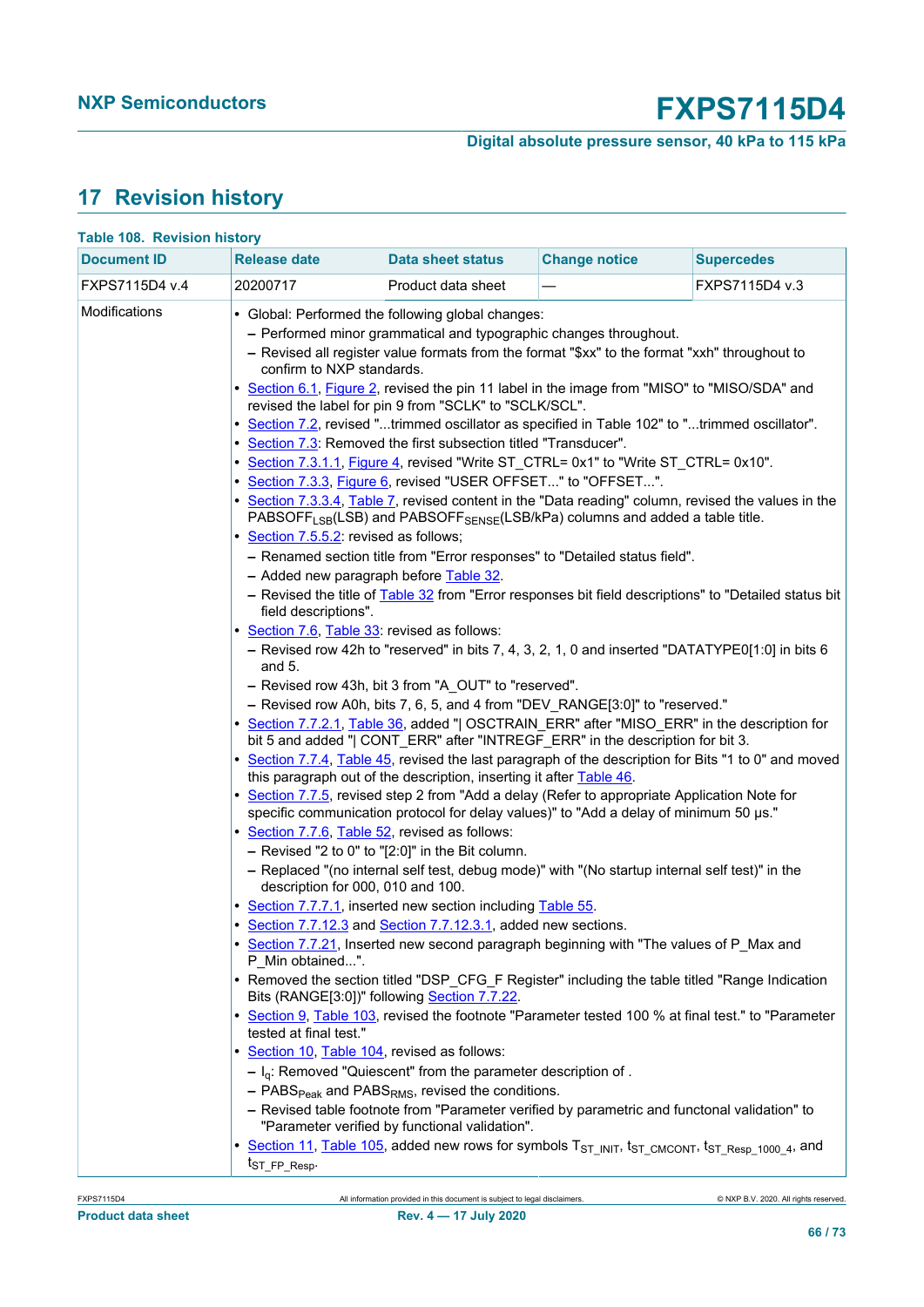### **Digital absolute pressure sensor, 40 kPa to 115 kPa**

| Document ID           | Release date | Data sheet status  | <b>Change notice</b> | <b>Supercedes</b> |
|-----------------------|--------------|--------------------|----------------------|-------------------|
| FXPS7115D4 v.3        | 20191205     | Product data sheet |                      | FXPS7115D4 v.2    |
| FXPS7115D4 v.2        | 20190730     | Product data sheet |                      | FXPS7115D4 v.1    |
| <b>FXPS7115D4 v.1</b> | 20180816     | Product data sheet |                      |                   |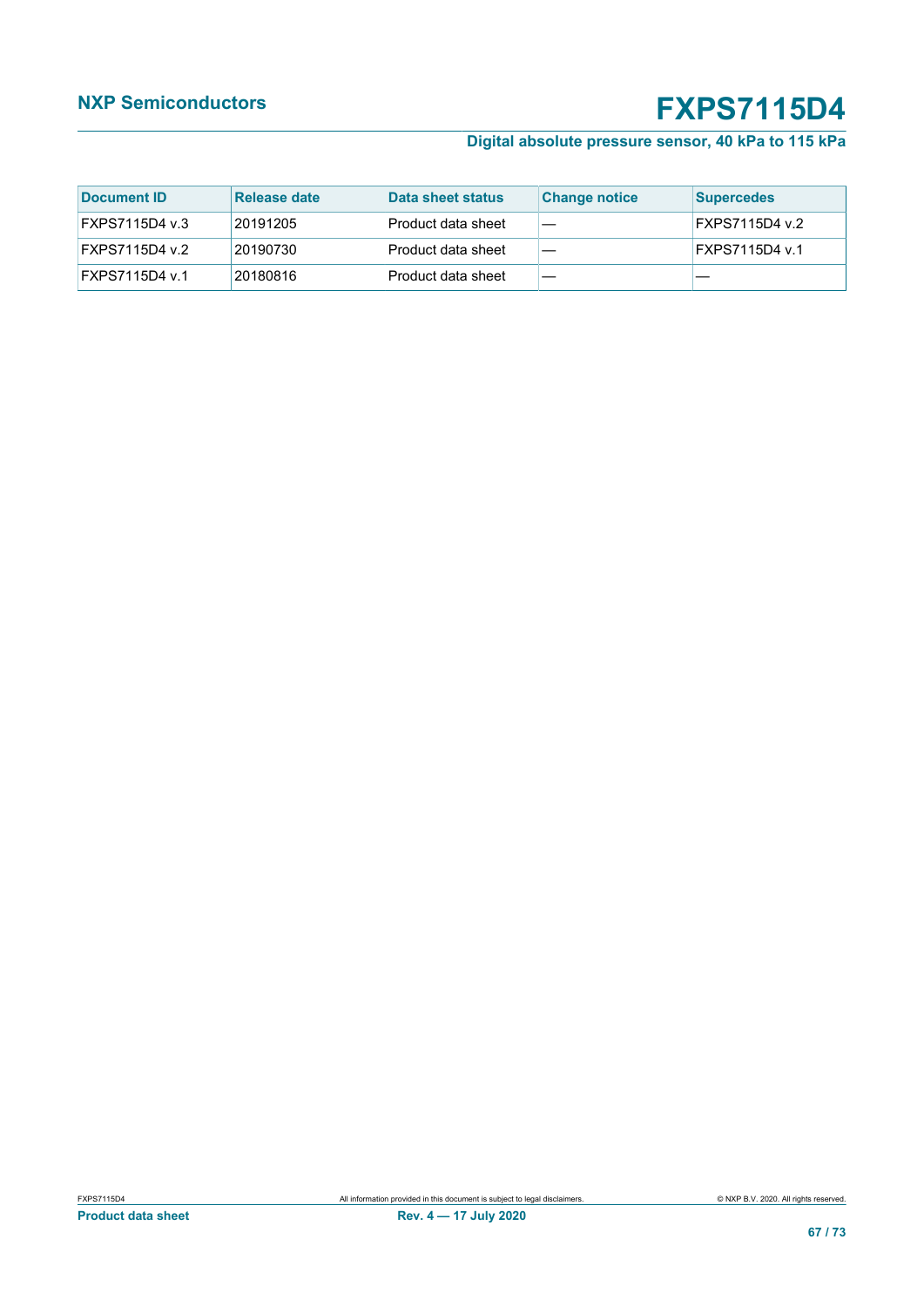#### **Digital absolute pressure sensor, 40 kPa to 115 kPa**

### <span id="page-67-0"></span>**18 Legal information**

### **18.1 Data sheet status**

| Document status <sup>[1][2]</sup> | Product status <sup>[3]</sup> | <b>Definition</b>                                                                        |
|-----------------------------------|-------------------------------|------------------------------------------------------------------------------------------|
| Objective [short] data sheet      | Development                   | This document contains data from the objective specification for product<br>development. |
| Preliminary [short] data sheet    | Qualification                 | This document contains data from the preliminary specification.                          |
| Product [short] data sheet        | Production                    | This document contains the product specification.                                        |

[1] Please consult the most recently issued document before initiating or completing a design.<br>[2] The term 'short data sheet' is explained in section "Definitions".

t :<br>[2] The term 'short data sheet' is explained in section "Definitions".<br>[3] The product status of device(s) described in this document may

The product status of device(s) described in this document may have changed since this document was published and may differ in case of multiple devices. The latest product status information is available on the Internet at URL http://www.nxp.com.

### **18.2 Definitions**

**Draft** — A draft status on a document indicates that the content is still under internal review and subject to formal approval, which may result in modifications or additions. NXP Semiconductors does not give any representations or warranties as to the accuracy or completeness of information included in a draft version of a document and shall have no liability for the consequences of use of such information.

**Short data sheet** — A short data sheet is an extract from a full data sheet with the same product type number(s) and title. A short data sheet is intended for quick reference only and should not be relied upon to contain detailed and full information. For detailed and full information see the relevant full data sheet, which is available on request via the local NXP Semiconductors sales office. In case of any inconsistency or conflict with the short data sheet, the full data sheet shall prevail.

**Product specification** — The information and data provided in a Product data sheet shall define the specification of the product as agreed between NXP Semiconductors and its customer, unless NXP Semiconductors and customer have explicitly agreed otherwise in writing. In no event however, shall an agreement be valid in which the NXP Semiconductors product is deemed to offer functions and qualities beyond those described in the Product data sheet.

### **18.3 Disclaimers**

**Limited warranty and liability** — Information in this document is believed to be accurate and reliable. However, NXP Semiconductors does not give any representations or warranties, expressed or implied, as to the accuracy or completeness of such information and shall have no liability for the consequences of use of such information. NXP Semiconductors takes no responsibility for the content in this document if provided by an information source outside of NXP Semiconductors. In no event shall NXP Semiconductors be liable for any indirect, incidental, punitive, special or consequential damages (including - without limitation - lost profits, lost savings, business interruption, costs related to the removal or replacement of any products or rework charges) whether or not such damages are based on tort (including negligence), warranty, breach of contract or any other legal theory. Notwithstanding any damages that customer might incur for any reason whatsoever, NXP Semiconductors' aggregate and cumulative liability towards customer for the products described herein shall be limited in accordance with the Terms and conditions of commercial sale of NXP **Semiconductors** 

**Right to make changes** — NXP Semiconductors reserves the right to make changes to information published in this document, including without limitation specifications and product descriptions, at any time and without

notice. This document supersedes and replaces all information supplied prior to the publication hereof.

**Applications** — Applications that are described herein for any of these products are for illustrative purposes only. NXP Semiconductors makes no representation or warranty that such applications will be suitable for the specified use without further testing or modification. Customers are responsible for the design and operation of their applications and products using NXP Semiconductors products, and NXP Semiconductors accepts no liability for any assistance with applications or customer product design. It is customer's sole responsibility to determine whether the NXP Semiconductors product is suitable and fit for the customer's applications and products planned, as well as for the planned application and use of customer's third party customer(s). Customers should provide appropriate design and operating safeguards to minimize the risks associated with their applications and products. NXP Semiconductors does not accept any liability related to any default, damage, costs or problem which is based on any weakness or default in the customer's applications or products, or the application or use by customer's third party customer(s). Customer is responsible for doing all necessary testing for the customer's applications and products using NXP Semiconductors products in order to avoid a default of the applications and the products or of the application or use by customer's third party customer(s). NXP does not accept any liability in this respect.

**Limiting values** — Stress above one or more limiting values (as defined in the Absolute Maximum Ratings System of IEC 60134) will cause permanent damage to the device. Limiting values are stress ratings only and (proper) operation of the device at these or any other conditions above those given in the Recommended operating conditions section (if present) or the Characteristics sections of this document is not warranted. Constant or repeated exposure to limiting values will permanently and irreversibly affect the quality and reliability of the device.

**Terms and conditions of commercial sale** — NXP Semiconductors products are sold subject to the general terms and conditions of commercial sale, as published at http://www.nxp.com/profile/terms, unless otherwise agreed in a valid written individual agreement. In case an individual agreement is concluded only the terms and conditions of the respective agreement shall apply. NXP Semiconductors hereby expressly objects to applying the customer's general terms and conditions with regard to the purchase of NXP Semiconductors products by customer.

**No offer to sell or license** — Nothing in this document may be interpreted or construed as an offer to sell products that is open for acceptance or the grant, conveyance or implication of any license under any copyrights, patents or other industrial or intellectual property rights.

**Suitability for use in automotive applications** — This NXP Semiconductors product has been qualified for use in automotive applications. Unless otherwise agreed in writing, the product is not designed, authorized or warranted to be suitable for use in life support, life-critical or safety-critical systems or equipment, nor in applications where failure or malfunction of an NXP Semiconductors product can reasonably be expected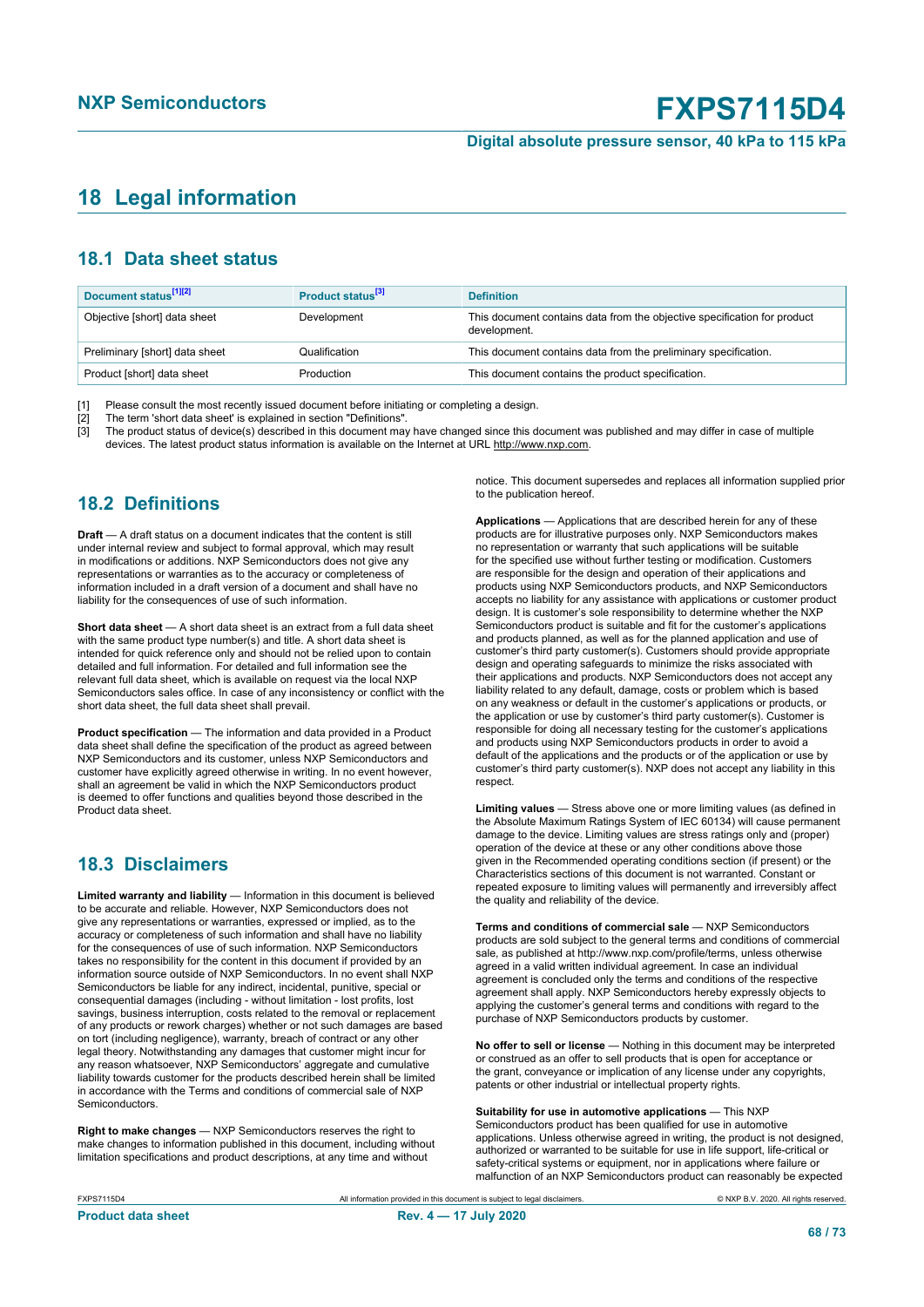#### **Digital absolute pressure sensor, 40 kPa to 115 kPa**

to result in personal injury, death or severe property or environmental damage. NXP Semiconductors and its suppliers accept no liability for inclusion and/or use of NXP Semiconductors products in such equipment or applications and therefore such inclusion and/or use is at the customer's own risk.

**Export control** — This document as well as the item(s) described herein may be subject to export control regulations. Export might require a prior authorization from competent authorities.

**Translations** — A non-English (translated) version of a document is for reference only. The English version shall prevail in case of any discrepancy between the translated and English versions.

**Security** — While NXP Semiconductors has implemented advanced security features, all products may be subject to unidentified vulnerabilities.

Customers are responsible for the design and operation of their applications and products to reduce the effect of these vulnerabilities on customer's applications and products, and NXP Semiconductors accepts no liability for any vulnerability that is discovered. Customers should implement appropriate design and operating safeguards to minimize the risks associated with their applications and products.

### **18.4 Trademarks**

Notice: All referenced brands, product names, service names and trademarks are the property of their respective owners.

**NXP** — wordmark and logo are trademarks of NXP B.V.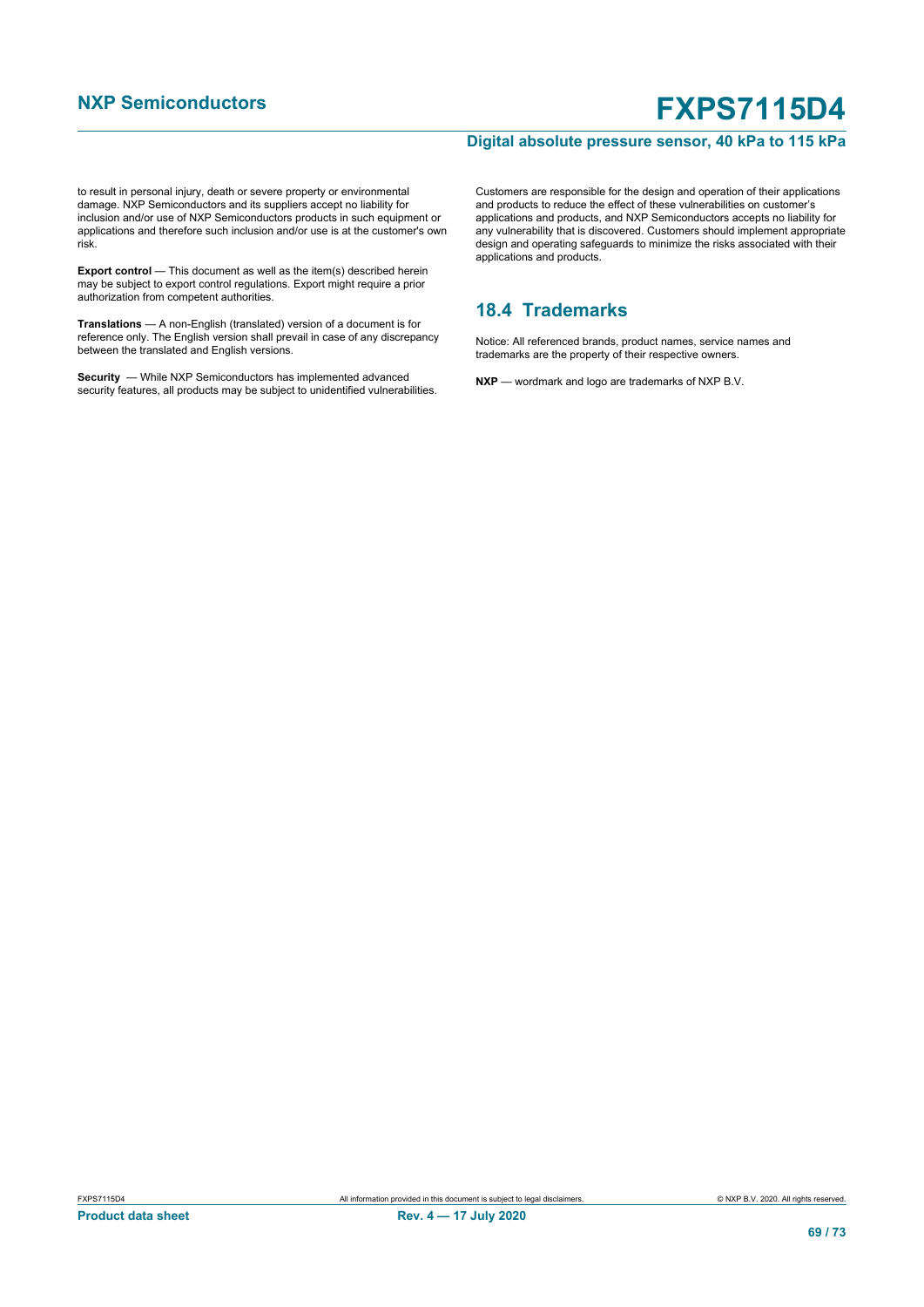### **Digital absolute pressure sensor, 40 kPa to 115 kPa**

### **Tables**

| Tab. 1.    |                                                                            | Tab. 38. | DEVSTAT1 - device status register (address       |
|------------|----------------------------------------------------------------------------|----------|--------------------------------------------------|
| Tab. 2.    |                                                                            |          |                                                  |
| Tab. 3.    |                                                                            | Tab. 39. | DEVSTAT2 - device status register (address       |
| Tab. 4.    |                                                                            |          |                                                  |
| Tab. 5.    | Self-test control bits for sense data fixed                                | Tab. 40. | DEVSTAT2 - device status register (address       |
|            |                                                                            |          |                                                  |
| Tab. 6.    | IIR low pass filter coefficients 9                                         | Tab. 41. | DEVSTAT3 - device status register (address       |
| Tab. 7.    |                                                                            |          |                                                  |
| Tab. 8.    | Temperature conversion variables  12                                       | Tab. 42. | DEVSTAT3 - device status register (address       |
| Tab. 9.    | Sensor data register read wrap-around                                      |          |                                                  |
|            |                                                                            | Tab. 43. | TEMPERATURE - temperature register               |
| Tab. 10.   |                                                                            |          |                                                  |
| Tab. 11.   |                                                                            | Tab. 44. | DEVLOCK_WR - lock register writes                |
| Tab. 12.   |                                                                            |          | register (address 10h) bit allocation  35        |
| Tab. 13.   | Register read command message format  20                                   | Tab. 45. | DEVLOCK_WR - lock register writes                |
| Tab. 14.   | Register read command message bit field                                    |          | register (address 10h) bit description  35       |
|            |                                                                            | Tab. 46. | Device reset command sequence  35                |
| Tab. 15.   | Register read response message format  20                                  | Tab. 47. | UF_REGION_W - UF region selection                |
| Tab. 16.   | Register read response message bit field                                   |          | register (address 14h) bit allocation  36        |
|            |                                                                            | Tab. 48. | UF_REGION_R - UF region selection                |
| Tab. 17.   | Register write command message format  21                                  |          | register (address 15h) bit allocation  36        |
| Tab. 18.   | Register write command message bit field                                   | Tab. 49. | REGION_LOAD Bit Definitions  36                  |
|            |                                                                            | Tab. 50. | REGION ACTIVE Bit Definitions  37                |
| Tab. 19.   | Register write response message format  22                                 | Tab. 51. | COMMTYPE - communication type register           |
| Tab. 20.   | Register write response message bit field                                  |          | (address 16h) bit allocation 37                  |
|            |                                                                            | Tab. 52. | COMMTYPE - communication type register           |
| Tab. 21.   | Sensor data request command message                                        |          | (address 16h) bit description 38                 |
|            |                                                                            | Tab. 53. | SOURCEID 0 - source<br>identification            |
| Tab. 22.   | Sensor data request command message bit                                    |          | register (address 1Ah) bit allocation 38         |
|            |                                                                            | Tab. 54. | SOURCEID <sub>1</sub> - source<br>identification |
| Tab. 23.   | Sensor data request response message                                       |          | register (address 1Bh) bit allocation 38         |
|            |                                                                            | Tab. 55. |                                                  |
| Tab. 24.   | Sensor data request response message bit                                   | Tab. 56. | TIMING CFG - communication timing                |
|            |                                                                            |          |                                                  |
| Tab. 25.   |                                                                            |          | register (address 22h) bit allocation  39        |
|            | Reserved command message format 23                                         | Tab. 57. | SPI_CFG Register (address 3Dh) bit               |
| Tab. 26.   | Reserved command message bit field                                         |          |                                                  |
|            |                                                                            | Tab. 58. |                                                  |
| Tab. 27.   | Reserved command response message                                          | Tab. 59. |                                                  |
|            |                                                                            | Tab. 60. | WHO AM I - device identification register        |
| Tab. 28.   | Reserved command response message bit                                      |          | (address 3Eh) bit allocation 40                  |
|            |                                                                            |          | Tab. 61. WHO_AM_I register values 40             |
| Tab. 29.   | SPI Command Message CRC  24                                                | Tab. 62. | I2C_ADDRESS - I2C slave address register         |
| Tab. 30.   | SPI Response Message CRC 25                                                |          | (address 3Fh) bit allocation 40                  |
| Tab. 31.   | Basic status field for responses to register                               | Tab. 63. | Self-Test Control Bits (ST_CTRL[3:0])  41        |
|            |                                                                            | Tab. 64. | DSP_CFG_U1 - DSP user configuration #1           |
| Tab. 32.   | Detailed status bit field descriptions  25                                 |          | register (address 40h) bit allocation  41        |
| Tab. 33.   | User-accessible data - sensor specific                                     | Tab. 65. | Low-pass filter selection bits (LPF[3:0]) 42     |
|            |                                                                            | Tab. 66. | selection bits (USER<br>User<br>range            |
| Tab. 34.   | COUNT - rolling counter register (address                                  |          |                                                  |
|            |                                                                            | Tab. 67. | DSP CFG U3 - DSP user configuration #3           |
| Tab. 35.   | DEVSTAT - device status register (address                                  |          | register (address 42h) bit allocation  42        |
|            |                                                                            | Tab. 68. |                                                  |
| Tab. 36.   | DEVSTAT - device status register (address                                  | Tab. 69. | DSP_CFG_U4 - DSP user configuration #4           |
|            |                                                                            |          | register (address 43h) bit allocation  43        |
| Tab. 37.   | DEVSTAT1 - device status register (address                                 | Tab. 70. | DSP_CFG_U4 - DSP user configuration #4           |
|            |                                                                            |          | register (address 43h) bit description  43       |
|            |                                                                            |          |                                                  |
| FXPS7115D4 | All information provided in this document is subject to legal disclaimers. |          | @ NXP B.V. 2020. All rights reserved.            |

| Tab. 38. | DEVSTAT1 - device status register (address                                           |  |
|----------|--------------------------------------------------------------------------------------|--|
| Tab. 39. | DEVSTAT2 - device status register (address                                           |  |
|          |                                                                                      |  |
| Tab. 40. | DEVSTAT2 - device status register (address                                           |  |
| Tab. 41. | DEVSTAT3 - device status register (address                                           |  |
|          |                                                                                      |  |
| Tab. 42. | DEVSTAT3 - device status register (address                                           |  |
| Tab. 43. | TEMPERATURE - temperature register                                                   |  |
|          | (address 0Eh) bit allocation 35                                                      |  |
| Tab. 44. | DEVLOCK WR - lock register writes                                                    |  |
| Tab. 45. | register (address 10h) bit allocation  35<br>DEVLOCK_WR - lock register writes       |  |
|          | register (address 10h) bit description  35                                           |  |
| Tab. 46. | Device reset command sequence  35                                                    |  |
| Tab. 47. | UF REGION W - UF region selection                                                    |  |
|          | register (address 14h) bit allocation  36                                            |  |
| Tab. 48. | UF_REGION_R - UF region selection                                                    |  |
|          | register (address 15h) bit allocation  36                                            |  |
| Tab. 49. | REGION LOAD Bit Definitions  36                                                      |  |
| Tab. 50. | REGION ACTIVE Bit Definitions  37                                                    |  |
| Tab. 51. | COMMTYPE - communication type register                                               |  |
|          | (address 16h) bit allocation 37                                                      |  |
| Tab. 52. | COMMTYPE - communication type register                                               |  |
|          | (address 16h) bit description 38                                                     |  |
|          |                                                                                      |  |
|          |                                                                                      |  |
| Tab. 53. | SOURCEID_0 - source identification                                                   |  |
| Tab. 54. | register (address 1Ah) bit allocation 38<br>SOURCEID 1 - source identification       |  |
|          | register (address 1Bh) bit allocation 38                                             |  |
| Tab. 55. |                                                                                      |  |
| Tab. 56. | TIMING CFG - communication timing                                                    |  |
|          | register (address 22h) bit allocation  39                                            |  |
| Tab. 57. | SPI_CFG Register (address 3Dh) bit                                                   |  |
|          |                                                                                      |  |
| Tab. 58. | DATASIZE Bit Definition  39                                                          |  |
| Tab. 59. |                                                                                      |  |
| Tab. 60. | WHO AM I - device identification register                                            |  |
|          | (address 3Eh) bit allocation 40                                                      |  |
| Tab. 61. | WHO AM_I register values 40                                                          |  |
| Tab. 62. | I2C_ADDRESS - I2C slave address register                                             |  |
|          | (address 3Fh) bit allocation 40                                                      |  |
| Tab. 63. | Self-Test Control Bits (ST_CTRL[3:0])  41                                            |  |
| Tab. 64. | DSP_CFG_U1 - DSP user configuration #1                                               |  |
|          | register (address 40h) bit allocation  41                                            |  |
| Tab. 65. | Low-pass filter selection bits (LPF[3:0]) 42                                         |  |
| Tab. 66. | range selection bits (USER_<br>User                                                  |  |
|          |                                                                                      |  |
| Tab. 67. | DSP_CFG_U3 - DSP user configuration #3                                               |  |
|          | register (address 42h) bit allocation  42                                            |  |
| Tab. 68. |                                                                                      |  |
| Tab. 69. | DSP_CFG_U4 - DSP user configuration #4                                               |  |
|          | register (address 43h) bit allocation  43                                            |  |
| Tab. 70. | DSP_CFG_U4 - DSP user configuration #4<br>register (address 43h) bit description  43 |  |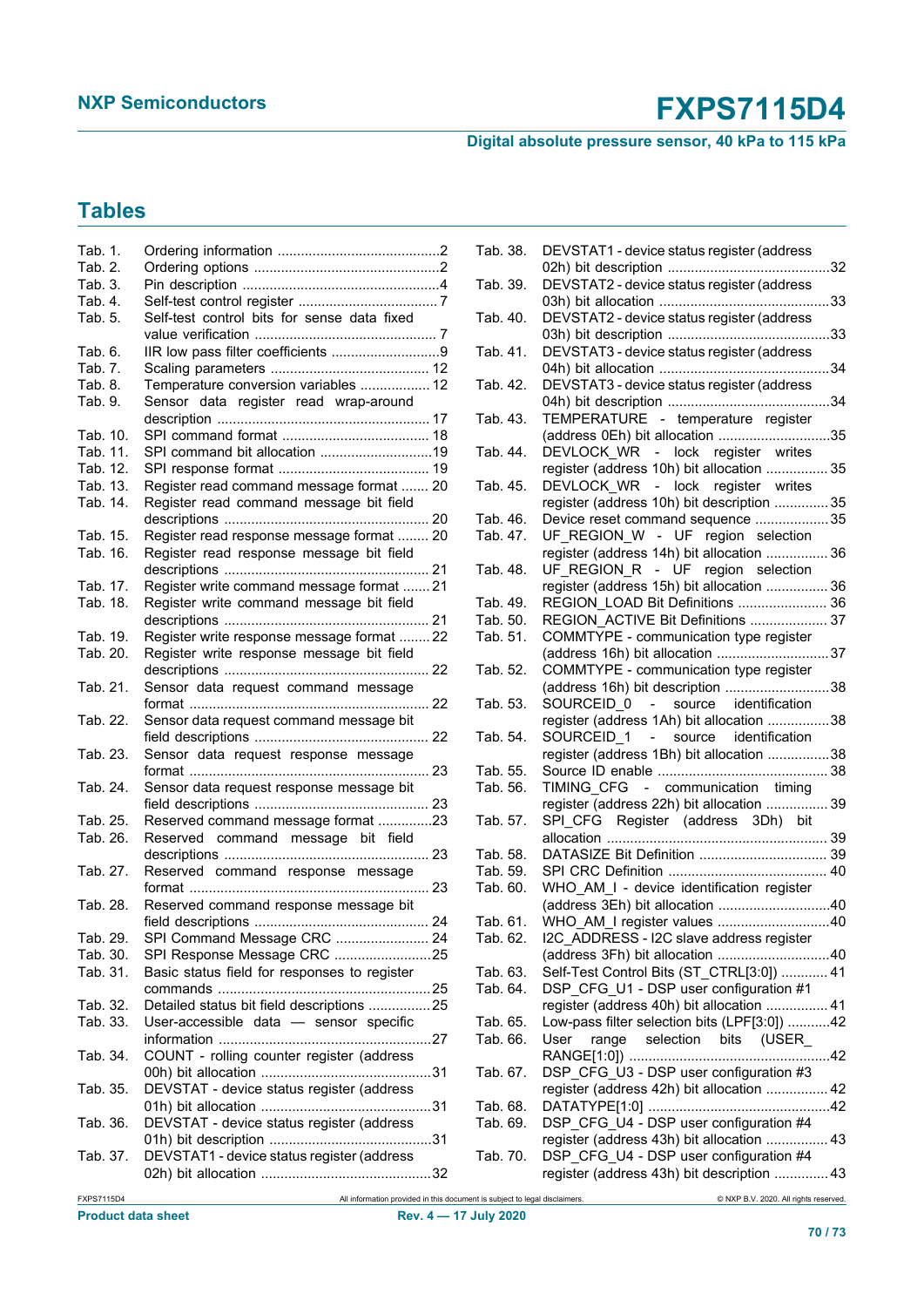### **Digital absolute pressure sensor, 40 kPa to 115 kPa**

| Tab. 71. | DSP CFG U5 - DSP user configuration #5                                   |
|----------|--------------------------------------------------------------------------|
|          | register (address 44h) bit allocation  43                                |
| Tab. 72. | DSP CFG U5 - DSP user configuration #5                                   |
|          | register (address 44h) bit description  43                               |
| Tab. 73. |                                                                          |
| Tab. 74. | INT CFG - interrupt configuration register                               |
|          | (address 45h) bit allocation  44                                         |
| Tab. 75. | INT CFG - interrupt configuration register                               |
|          | (address 45h) bit description 44                                         |
| Tab. 76. | P_INT_HI, P_INT_LO - interrupt window                                    |
|          | comparator threshold registers (address 46h                              |
|          |                                                                          |
| Tab. 77. | P CAL ZERO - pressure calibration                                        |
|          | registers (address 4Ch, 4Dh) bit allocation 45                           |
| Tab. 78. | DSP STAT - DSP-specific status register                                  |
|          |                                                                          |
| Tab. 79. | DSP STAT - DSP-specific status register                                  |
|          | (address 60h) bit description 46                                         |
| Tab. 80. | DEVSTAT_COPY - device status copy                                        |
|          | register (address 61h) bit allocation  46                                |
| Tab. 81. | SNSDATA0 L, SNSDATA0 H - sensor data                                     |
|          | #0 registers (addresses 62h, 63h) bit                                    |
|          | allocation<br>47                                                         |
| Tab. 82. | SNSDATA1 L, SNSDATA1 H - sensor data                                     |
|          | #1 registers (address 64h, 65h) bit allocation 47                        |
| Tab. 83. | SNSDATA0_TIMEx - time stamp register                                     |
|          | (address 66h to 6Bh) bit allocation 48                                   |
| Tab. 84. | P Max and P Min registers (address 6Ch to                                |
| Tab. 85. | FRT -                                                                    |
|          | free running timer registers<br>(addresses 78h to 7Dh) bit allocation 49 |
| Tab. 86. | IC TYPE REGISTER (ICTYPEID address                                       |
|          |                                                                          |
|          |                                                                          |

| Tab. 87. | IC MANUFACTURER REVISION                                  |  |
|----------|-----------------------------------------------------------|--|
|          | REGISTER (ICREVID address C1h) bit                        |  |
|          |                                                           |  |
| Tab. 88. | IC MANUFACTURER IDENTIFICATION                            |  |
|          | REGISTER (ICMFGID address C2h) bit                        |  |
|          |                                                           |  |
| Tab. 89. | PN0 Register (address C4h) bit allocation 50              |  |
| Tab. 90. | PN1 Register (address C5h) bit allocation 50              |  |
| Tab. 91. | SN0 Register (address C6h) bit allocation 50              |  |
| Tab. 92. | SN1 Register (address C7h) bit allocation 50              |  |
| Tab. 93. | SN2 Register (address C8h) bit allocation 50              |  |
| Tab. 94. | SN3 Register (address C9h) bit allocation 51              |  |
| Tab. 95. | SN4 Register (address CAh) bit allocation  51             |  |
| Tab. 96. | ASICWFR# Register (address CBh) bit                       |  |
|          |                                                           |  |
| Tab. 97. | ASICWFR_X Register (address CCh) bit                      |  |
|          |                                                           |  |
| Tab. 98. | ASICWFR_Y Register (address CDh) bit                      |  |
|          |                                                           |  |
| Tab. 99. | ASICWLOT_L Register (address D0h) bit                     |  |
|          |                                                           |  |
|          | Tab. 100. ASICWLOT_H Register (address D1h) bit           |  |
|          |                                                           |  |
|          | Tab. 101. Lock and CRC Register bit definitions 52        |  |
|          |                                                           |  |
|          | Tab. 103. Electrical characteristics - supply and I/O  55 |  |
|          |                                                           |  |
|          |                                                           |  |
|          | Tab. 106. External component recommendations for          |  |
|          |                                                           |  |
|          | Tab. 107. External component recommendations for          |  |
|          |                                                           |  |
|          |                                                           |  |

### **Figures**

| Fig. 1.  |                                               |
|----------|-----------------------------------------------|
| Fig. 2.  | Pin configuration for 16-pin HQFN 3           |
| Fig. 3.  | Voltage regulation and monitoring 5           |
| Fig. 4.  | User-controlled PABS common mode self-        |
|          |                                               |
| Fig. 5.  | ΣΔ converter block diagram  8                 |
| Fig. 6.  |                                               |
| Fig. 7.  |                                               |
| Fig. 8.  | 800 Hz, 4-pole, low-pass filter response  10  |
| Fig. 9.  | 800 Hz, 4-pole output signal delay 10         |
| Fig. 10. | 1000 Hz, 4-pole, low-pass filter response  11 |
| Fig. 11. | 1000 Hz, 4-pole output signal delay 11        |
| Fig. 12. | Temperature sensor signal chain block         |
|          |                                               |
| Fig. 13. | Common mode error detection signal chain      |
|          |                                               |
| Fig. 14. |                                               |
| Fig. 15. |                                               |

| Fig. 16. |                                                 |  |
|----------|-------------------------------------------------|--|
| Fig. 17. | I2C acknowledge and not acknowledge             |  |
|          |                                                 |  |
| Fig. 18. |                                                 |  |
| Fig. 19. |                                                 |  |
| Fig. 20. | Standard 32 Bit SPI protocol timing diagram  18 |  |
| Fig. 21. | SPI data output verification  26                |  |
| Fig. 22. |                                                 |  |
| Fig. 23. | Absolute pressure accuracy as a function of     |  |
|          |                                                 |  |
| Fig. 24. | Absolute pressure accuracy multiplier over      |  |
|          |                                                 |  |
| Fig. 25. | I2C application diagram of FXPS7115D4 60        |  |
| Fig. 26. | SPI application diagram for FXPS7115D4 61       |  |
| Fig. 27. | Package outline HQFN (SOT1573-1) 62             |  |
| Fig. 28. | Package outline detail HQFN (SOT1573-1)  63     |  |
| Fig. 29. | Package outline note HQFN (SOT1573-1)  64       |  |
|          |                                                 |  |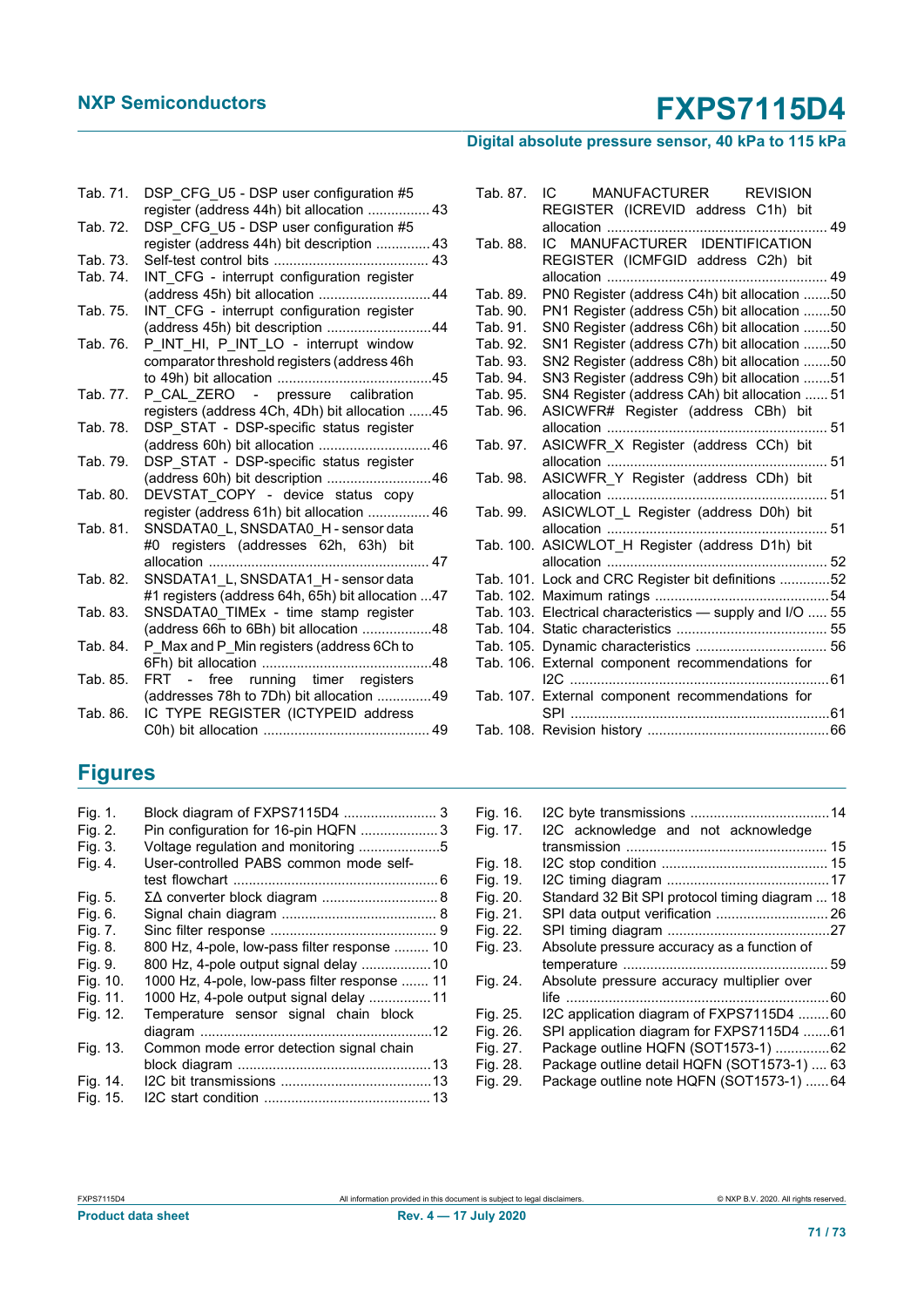### **Digital absolute pressure sensor, 40 kPa to 115 kPa**

### **Contents**

| 1            |                                                                            | 7.5.5.2  |                                                  |  |
|--------------|----------------------------------------------------------------------------|----------|--------------------------------------------------|--|
| $\mathbf{2}$ |                                                                            | 7.5.5.3  |                                                  |  |
| 3            |                                                                            | 7.5.5.4  | SPI data output verification error  26           |  |
| 3.1          |                                                                            | 7.5.6    |                                                  |  |
| 3.2          |                                                                            | 7.6      |                                                  |  |
| 3.3          |                                                                            | 7.7      |                                                  |  |
| 4            |                                                                            | 7.7.1    | COUNT - rolling counter register (address        |  |
| 4.1          |                                                                            |          |                                                  |  |
| 5.           |                                                                            | 7.7.2    |                                                  |  |
| 6            |                                                                            | 7.7.2.1  | DEVSTAT - device status register (address        |  |
| 6.1          |                                                                            |          |                                                  |  |
| 6.2          |                                                                            | 7.7.2.2  | DEVSTAT1 - device status register (address       |  |
| 7            |                                                                            |          |                                                  |  |
| 7.1          |                                                                            | 7.7.2.3  | DEVSTAT2 - device status register (address       |  |
| 7.1.1        | VCC, VREG, VREGA, undervoltage monitor  5                                  |          |                                                  |  |
| 7.2          |                                                                            | 7.7.2.4  | DEVSTAT3 - device status register (address       |  |
| 7.3          |                                                                            |          |                                                  |  |
| 7.3.1        |                                                                            | 7.7.3    | TEMPERATURE - temperature register               |  |
| 7.3.1.1      | PABS common mode verification  6                                           |          |                                                  |  |
| 7.3.1.2      |                                                                            |          |                                                  |  |
|              |                                                                            | 7.7.4    | DEVLOCK_WR - lock register writes register       |  |
| 7.3.1.3      | Startup sense data fixed value verification  7                             |          |                                                  |  |
| 7.3.2        |                                                                            | 7.7.5    | UF REGION W, UF REGION R - UF                    |  |
| 7.3.3        | Digital signal processor (DSP) 8                                           |          | region selection registers (address 14h, 15h) 36 |  |
| 7.3.3.1      |                                                                            | 7.7.6    | COMMTYPE - communication type register           |  |
| 7.3.3.2      | Signal trim and compensation  9                                            |          |                                                  |  |
| 7.3.3.3      |                                                                            | 7.7.7    | SOURCEID x - source identification               |  |
| 7.3.3.4      | Absolute pressure output data scaling                                      |          | registers (address 1Ah, 1Bh) 38                  |  |
|              |                                                                            | 7.7.7.1  | Data source enable bits (SIDx_EN) 38             |  |
| 7.3.4        |                                                                            | 7.7.8    | TIMING CFG - communication timing                |  |
| 7.3.4.1      | Temperature sensor signal chain  12                                        |          |                                                  |  |
| 7.3.4.2      | Temperature sensor output scaling equation  12                             | 7.7.9    | SPI Configuration Control Register (SPI          |  |
| 7.3.5        | Common mode error detection signal chain  12                               |          |                                                  |  |
| 7.4          | Inter-integrated circuit (I2C) interface  13                               | 7.7.9.1  | SPI Data Field Size (DATASIZE)  39               |  |
| 7.4.1        |                                                                            | 7.7.9.2  | SPI CRC Length and Seed Bits  39                 |  |
| 7.4.2        |                                                                            | 7.7.10   | WHO_AM_I - who am I register (address            |  |
| 7.4.3        |                                                                            |          |                                                  |  |
| 7.4.4        | I2C acknowledge and not acknowledge                                        | 7.7.11   | I2C ADDRESS - I2C slave address register         |  |
|              |                                                                            |          |                                                  |  |
| 7.4.5        |                                                                            | 7.7.12   | DSP Configuration Registers (DSP_CFG_            |  |
| 7.4.6        |                                                                            |          |                                                  |  |
| 7.4.6.1      |                                                                            | 7.7.12.1 |                                                  |  |
| 7.4.6.2      |                                                                            |          | 7.7.12.2 DSP_CFG_U1 - DSP user configuration #1  |  |
| 7.4.6.3      | Sensor data register read wrap around  16                                  |          |                                                  |  |
| 7.4.7        |                                                                            | 7.7.12.3 | DSP_CFG_U3 - DSP user configuration #3           |  |
| 7.5          | Standard 32-bit SPI protocol  17                                           |          |                                                  |  |
|              |                                                                            |          |                                                  |  |
| 7.5.1        |                                                                            | 7.7.12.4 | DSP_CFG_U4 - DSP user configuration #4           |  |
| 7.5.2        |                                                                            |          |                                                  |  |
| 7.5.3        |                                                                            | 7.7.12.5 | DSP_CFG_U5 - DSP user configuration #5           |  |
| 7.5.3.1      |                                                                            |          |                                                  |  |
| 7.5.3.2      |                                                                            | 7.7.13   | INT_CFG - interrupt configuration register       |  |
| 7.5.3.3      | Sensor data request commands 22                                            |          |                                                  |  |
| 7.5.3.4      |                                                                            | 7.7.14   | P_INT_HI, P_INT_LO - interrupt window            |  |
| 7.5.4        |                                                                            |          | comparator threshold registers (address 46h      |  |
| 7.5.4.1      |                                                                            |          |                                                  |  |
| 7.5.5        |                                                                            | 7.7.15   | P CAL ZERO - pressure calibration                |  |
| 7.5.5.1      |                                                                            |          | registers (address 4Ch, 4Dh)  45                 |  |
| FXPS7115D4   | All information provided in this document is subject to legal disclaimers. |          | @ NXP B.V. 2020. All rights reserved.            |  |
|              |                                                                            |          |                                                  |  |

| 7.5.5.2  |                                                  |    |
|----------|--------------------------------------------------|----|
| 7.5.5.3  |                                                  |    |
| 7.5.5.4  | SPI data output verification error  26           |    |
| 7.5.6    |                                                  |    |
| 7.6      |                                                  |    |
| 7.7      |                                                  |    |
|          |                                                  |    |
| 7.7.1    | COUNT - rolling counter register (address        |    |
|          |                                                  |    |
| 7.7.2    |                                                  |    |
| 7.7.2.1  | DEVSTAT - device status register (address        |    |
| 7.7.2.2  | DEVSTAT1 - device status register (address       |    |
|          |                                                  |    |
|          |                                                  |    |
| 7.7.2.3  | DEVSTAT2 - device status register (address       |    |
|          |                                                  | 33 |
| 7.7.2.4  | DEVSTAT3 - device status register (address       |    |
|          |                                                  | 34 |
| 7.7.3    | TEMPERATURE - temperature register               |    |
|          |                                                  |    |
| 7.7.4    | DEVLOCK_WR - lock register writes register       |    |
|          |                                                  |    |
| 7.7.5    | UF_REGION_W, UF_REGION_R - UF                    |    |
|          |                                                  |    |
|          | region selection registers (address 14h, 15h) 36 |    |
| 7.7.6    | COMMTYPE - communication type register           |    |
|          |                                                  |    |
| 7.7.7    | SOURCEID_x - source identification               |    |
|          | registers (address 1Ah, 1Bh) 38                  |    |
| 7.7.7.1  | Data source enable bits (SIDx_EN) 38             |    |
| 7.7.8    | TIMING CFG - communication timing                |    |
|          |                                                  |    |
|          |                                                  |    |
| 7.7.9    | SPI Configuration Control Register (SPI_         |    |
|          |                                                  |    |
| 7.7.9.1  | SPI Data Field Size (DATASIZE)  39               |    |
| 7.7.9.2  | SPI CRC Length and Seed Bits  39                 |    |
| 7.7.10   | WHO_AM_I - who am I register (address            |    |
|          |                                                  |    |
| 7.7.11   | I2C ADDRESS - I2C slave address register         |    |
|          |                                                  |    |
| 7.7.12   | DSP Configuration Registers (DSP CFG             |    |
|          |                                                  |    |
|          |                                                  |    |
| 7.7.12.1 |                                                  |    |
| 7.7.12.2 | DSP CFG U1 - DSP user configuration #1           |    |
|          |                                                  |    |
| 7.7.12.3 | DSP_CFG_U3 - DSP user configuration #3           |    |
|          |                                                  |    |
| 7.7.12.4 | DSP_CFG_U4 - DSP user configuration #4           |    |
|          |                                                  |    |
| 7.7.12.5 | DSP_CFG_U5 - DSP user configuration #5           |    |
|          |                                                  |    |
|          |                                                  |    |
| 7.7.13   | INT CFG - interrupt configuration register       |    |
|          |                                                  |    |
| 7.7.14   | P_INT_HI, P_INT_LO - interrupt window            |    |
|          | comparator threshold registers (address 46h      |    |
|          |                                                  |    |
| 7.7.15   | P_CAL_ZERO<br>- pressure calibration             |    |
|          | registers (address 4Ch, 4Dh)  45                 |    |
|          |                                                  |    |